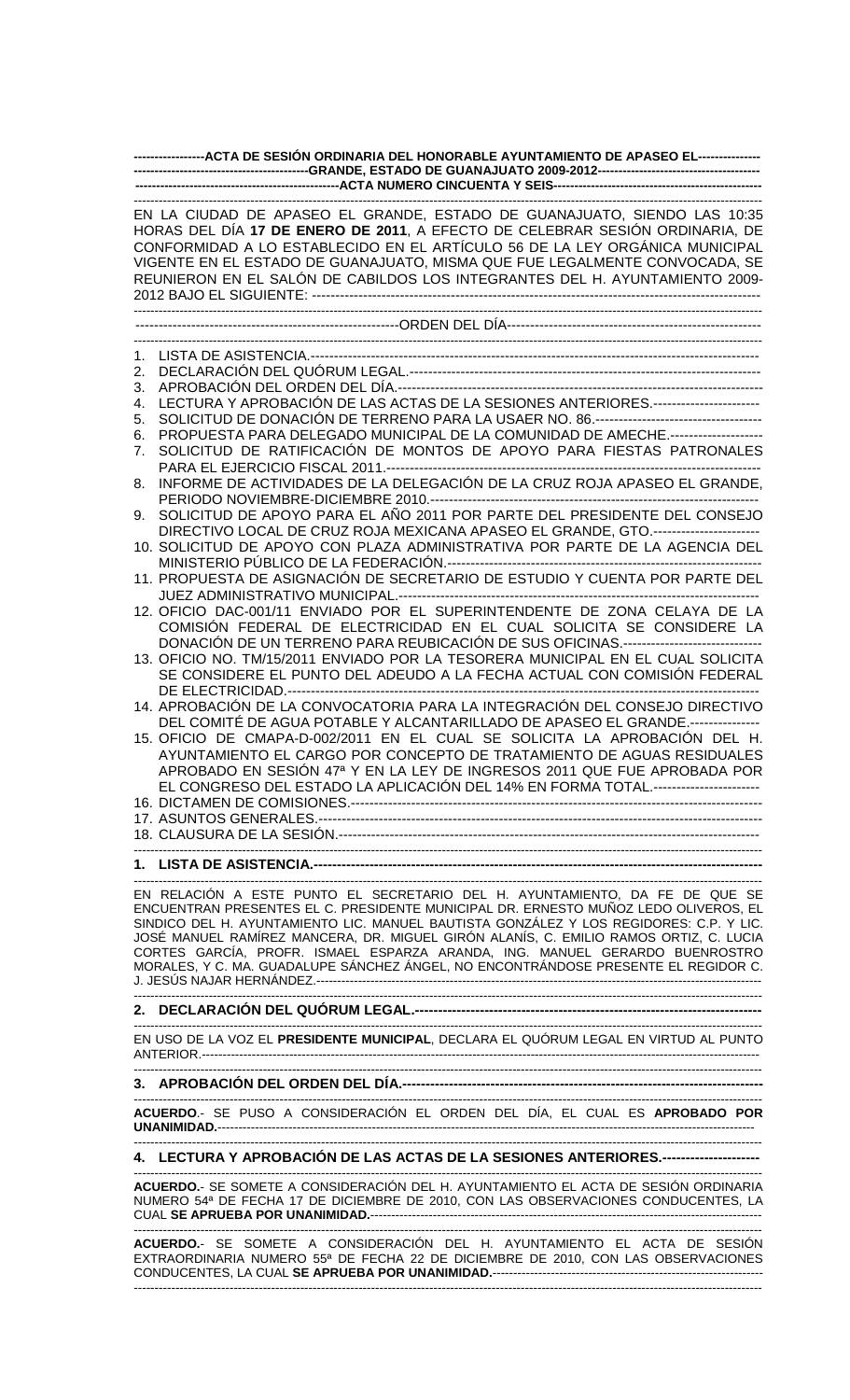#### **5. SOLICITUD DE DONACIÓN DE TERRENO PARA LA USAER NO. 86.-----------------------------------**  -------------------------------------------------------------------------------------------------------------------------------------------------------

EL **PRESIDENTE MUNICIPAL DR. ERNESTO MUÑOZ LEDO OLIVEROS**, PROPONE QUE ESTE PUNTO SE VAYA A COMISIONES DE EDUCACIÓN Y DESARROLLO URBANO.---------------------------------------------------------

------------------------------------------------------------------------------------------------------------------------------------------------------- **ACUERDO**.- SE APRUEBA QUE LA SOLICITUD DE DONACIÓN DE TERRENO PARA LA USAER NO. 86, PASE A LAS COMISIONES DE EDUCACIÓN, CULTURA, RECREACIÓN Y DEPORTE Y DE DESARROLLO URBANO Y PRESERVACIÓN ECOLÓGICA, PARA SU ANÁLISIS Y POSTERIOR DICTAMEN. **SE APRUEBA POR UNANIMIDAD.**-------------------------------

------------------------------------------------------------------------------------------------------------------------------------------------------- **6. PROPUESTA PARA DELEGADO MUNICIPAL DE LA COMUNIDAD DE AMECHE.------------------** 

------------------------------------------------------------------------------------------------------------------------------------------------------- **ACUERDO**.- SE PROPONE A LA **C. SILVIA ORTEGA GUERRERO**, PARA QUE OCUPE EL CARGO DE DELEGADA MUNICIPAL DE LA COMUNIDAD DE **AMECHE**. **SE APRUEBA POR UNANIMIDAD.**-------------- -------------------------------------------------------------------------------------------------------------------------------------------------------

EL **REGIDOR PROFR. ISMAEL ESPARZA ARANDA**, PREGUNTA SI SE HIZO UN SONDEO EN LA COMUNIDAD.-----------------------------------------------------------------------------------------------------------------------------------

------------------------------------------------------------------------------------------------------------------------------------------------------- EL **PRESIDENTE MUNICIPAL DR. ERNESTO MUÑOZ LEDO OLIVEROS**, RESPONDE QUE ESTA ES LA PROPUESTA QUE SE PUDO CONSEGUIR EN ESTE SENTIDO.----------------

------------------------------------------------------------------------------------------------------------------------------------------------------- SE PROCEDE A TOMAR LA PROTESTA A LA DELEGADA MUNICIPAL DE AMECHE.-----------------------------------------------------------------------------------------------------------------------------------------------------------------------

**7. SOLICITUD DE RATIFICACIÓN DE MONTOS DE APOYO PARA FIESTAS PATRONALES PARA EL EJERCICIO FISCAL 2011.---**

------------------------------------------------------------------------------------------------------------------------------------------------------- **ACUERDO**.- SE RATIFICA EL APOYO DE LOS MONTOS DE APOYO PARA FIESTAS PATRONALES PARA EL EJERCICIO FISCAL 2011, SEGÚN ANEXO QUE SE INCLUYE EN EL APÉNDICE DEL ACTA DE LA PRESENTE SESIÓN Y SE GIRAN INSTRUCCIONES A LA SECRETARIA DEL H. AYUNTAMIENTO, SECRETARIA PARTICULAR DEL C. PRESIDENTE MUNICIPAL Y TESORERIA MUNICIPAL PARA QUE SE LE DE TRAMITE AL PAGO DE LOS APOYOS. SE APRUEBA POR UNANIMIDAD.-------------------------------

#### ------------------------------------------------------------------------------------------------------------------------------------------------------- **8. INFORME DE ACTIVIDADES DE LA DELEGACIÓN DE LA CRUZ ROJA APASEO EL GRANDE, PERIODO NOVIEMBRE-DICIEMBRE 2010.----**

------------------------------------------------------------------------------------------------------------------------------------------------------- EL **REGIDOR PROFR. ISMAEL ESPARZA ARANDA**, PREGUNTA SI EL INFORME ES NADA MAS DE LA ZONA URBANA O TAMBIÉN DE LA RURAL Y SOLICITA QUE SI EL APOYO ES PARA UNA COMUNIDAD SE INDIQUE DE CUAL ES.--

------------------------------------------------------------------------------------------------------------------------------------------------------- **ACUERDO.**- ESTE H. AYUNTAMIENTO 2009-2012 SE DA POR ENTERADO DEL INFORME DE ACTIVIDADES DE LA DELEGACIÓN DE LA CRUZ ROJA APASEO EL GRANDE, PERIODO NOVIEMBRE-DICIEMBRE 2010. **SE APRUEBA POR UNANIMIDAD.**---------------------------------------------------------------------------

#### ------------------------------------------------------------------------------------------------------------------------------------------------------- **9. SOLICITUD DE APOYO PARA EL AÑO 2011 POR PARTE DEL PRESIDENTE DEL CONSEJO DIRECTIVO LOCAL DE CRUZ ROJA MEXICANA APASEO EL GRANDE, GTO.---------------------**

------------------------------------------------------------------------------------------------------------------------------------------------------- EL **PRESIDENTE MUNICIPAL DR. ERNESTO MUÑOZ LEDO OLIVEROS**, PROPONE QUE SE LES APOYE NADA MAS CON EL 50% DE LO QUE SOLICITAN.----------------------------------------------------------------------------------

------------------------------------------------------------------------------------------------------------------------------------------------------- LA **REGIDORA C. LUCIA CORTES GARCÍA,** HACE EL COMENTARIO DE QUE NO SE APOYE CON MUCHO PORQUE ELLOS TIENEN OTROS APOYOS APARTE DEL MUNICIPIO Y OPINA QUE DEBERÍAMOS DE EQUIPAR AL DEPARTAMENTO DE PROTECCIÓN CIVIL PARA QUE TENGA BUENAS AMBULANCIAS.--------- -------------------------------------------------------------------------------------------------------------------------------------------------------

**ACUERDO**.- SE APRUEBA APOYAR A LA CRUZ ROJA MEXICANA DELEGACIÓN APASEO EL GRANDE, DE ENERO A DICIEMBRE DE 2011, CON LA CANTIDAD DE \$ 15,000.00 (QUINCE MIL PESOS 00/100M.N.) MENSUALES, CON LA CONDICIONANTE DE QUE PRESENTE UN INFORME DE ACTIVIDADES MENSUAL. **SE APRUEBA POR UNANIMIDAD.**-------------------------------------------------------------------------------------------------------

#### ------------------------------------------------------------------------------------------------------------------------------------------------------- **10. SOLICITUD DE APOYO CON PLAZA ADMINISTRATIVA POR PARTE DE LA AGENCIA DEL MINISTERIO PÚBLICO DE LA FEDERACIÓN.-------------------------------------------------------------------**

------------------------------------------------------------------------------------------------------------------------------------------------------- EL **PRESIDENTE MUNICIPAL DR. ERNESTO MUÑOZ LEDO OLIVEROS**, PROPONE QUE ESTE PUNTO PASE A LAS COMISIONES DE SEGURIDAD PUBLICA Y DE HACIENDA.---------------------------------------------------

------------------------------------------------------------------------------------------------------------------------------------------------------- EL **SÍNDICO DEL H. AYUNTAMIENTO LIC. MANUEL BAUTISTA GONZÁLEZ**, PREGUNTA SI ESTA PERSONA ESTA TRABAJANDO SIN SUELDO.--

------------------------------------------------------------------------------------------------------------------------------------------------------- EL **SECRETARIO DEL H. AYUNTAMIENTO LIC. JUAN ANTONIO GARCÍA OLIVEROS**, CONTESTA QUE ESTA COMO MERITORIO.------------------------------------------------------------------------------------------------------------------

-------------------------------------------------------------------------------------------------------------------------------------------------------

EL **REGIDOR ING. MANUEL GERARDO BUENROSTRO MORALES**, MANIFIESTA QUE LA RESPONSABILIDAD DEL MUNICIPIO ES MUY GRANDE PORQUE ESTA PAGANDO AQUÍ Y LA PERSONA ESTARIA TRABAJANDO ALLÁ.------------------------------------------------------------------------------------------------------------

------------------------------------------------------------------------------------------------------------------------------------------------------- EL **REGIDOR PROFR. ISMAEL ESPARZA ARANDA**, PREGUNTA SI A ESTA PERSONA NO LA PUEDE DESIGNAR EL MUNICIPIO.-----------------------------------------------------------------------------------------------------------------

------------------------------------------------------------------------------------------------------------------------------------------------------- **ACUERDO**.- SE APRUEBA QUE LA SOLICITUD DE APOYO CON PLAZA ADMINISTRATIVA POR PARTE DE LA AGENCIA DEL MINISTERIO PÚBLICO DE LA FEDERACIÓN, PASE A LA COMISIÓN DE HACIENDA,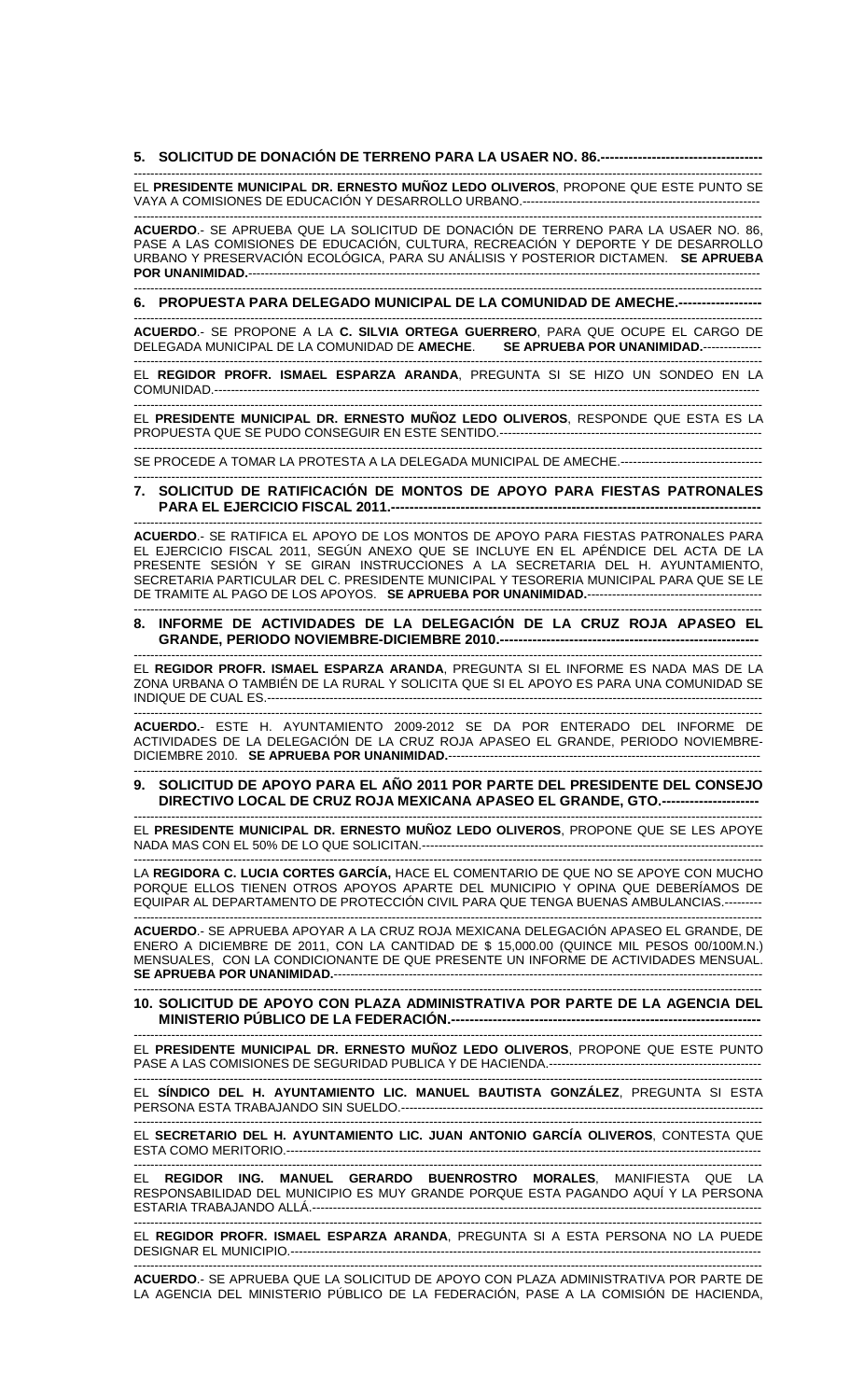PATRIMONIO Y CUENTA PUBLICA, PARA SU ANÁLISIS Y POSTERIOR DICTAMEN. **SE APRUEBA POR UNANIMIDAD.**-----------------------------------------------------------------------------------------------------------------------------------

### ------------------------------------------------------------------------------------------------------------------------------------------------------- **11. PROPUESTA DE ASIGNACIÓN DE SECRETARIO DE ESTUDIO Y CUENTA POR PARTE DEL JUEZ ADMINISTRATIVO MUNICIPAL.---**

------------------------------------------------------------------------------------------------------------------------------------------------------- EL **REGIDOR ING. MANUEL GERARDO BUENROSTRO MORALES**, MANIFIESTA QUE NO SE OPONE, PERO ES DE LA OPINIÓN DE QUE HAY QUE REVISAR ESTO PORQUE HAY UN PROBLEMA EN EL JUZGADO Y SI HABILITAMOS A UNA PERSONA QUE NO CUMPLE CON LO QUE DICE LA LEY, NOS METEMOS EN UN CONFLICTO.----------------------------------------------------------------------------------------------------------

------------------------------------------------------------------------------------------------------------------------------------------------------- **ACUERDO.**- SE APRUEBA QUE LA PROPUESTA DE ASIGNACIÓN DE SECRETARIO DE ESTUDIO Y CUENTA POR PARTE DEL JUEZ ADMINISTRATIVO MUNICIPAL, PASE A LA COMISIÓN DE GOBIERNO, REGLAMENTOS Y JUSTICIA MUNICIPAL PARA SU ANÁLISIS Y POSTERIOR DICTAMEN. **SE APRUEBA POR UNANIMIDAD.**--------------------------------------------------------------------------------------------------------------------------- -------------------------------------------------------------------------------------------------------------------------------------------------------

## **12. OFICIO DAC-001/11 ENVIADO POR EL SUPERINTENDENTE DE ZONA CELAYA DE LA COMISIÓN FEDERAL DE ELECTRICIDAD EN EL CUAL SOLICITA SE CONSIDERE LA DONACIÓN DE UN TERRENO PARA REUBICACIÓN DE SUS OFICINAS.---**

------------------------------------------------------------------------------------------------------------------------------------------------------- EL **PRESIDENTE MUNICIPAL DR. ERNESTO MUÑOZ LEDO OLIVEROS** COMENTA QUE LA COMISIÓN FEDERAL DE ELECTRICIDAD SOLICITA LA DONACIÓN DEL TERRENO Y DONA AL MUNICIPIO LAS OFICINAS DONDE ESTA ACTUALMENTE.--------------------------------------------------------------------------------------------

------------------------------------------------------------------------------------------------------------------------------------------------------- EL **REGIDOR C.P. Y LIC. JOSÉ MANUEL RAMÍREZ MANCERA**, DICE QUE PORQUE NO SE VE CON EL SIGUIENTE PUNTO PARA HACER UNA NEGOCIACIÓN.-------------------------------------------------------------------------

------------------------------------------------------------------------------------------------------------------------------------------------------- EL **PRESIDENTE MUNICIPAL DR. ERNESTO MUÑOZ LEDO OLIVEROS**, COMENTA QUE EL HABLO CON EL ING. ENCARGADO Y LO VE CERRADO EN ESE SENTIDO.-----------------------------------------------------------------

------------------------------------------------------------------------------------------------------------------------------------------------------- **ACUERDO**.- SE APRUEBA QUE EL OFICIO DAC-001/11 ENVIADO POR EL SUPERINTENDENTE DE ZONA CELAYA DE LA COMISIÓN FEDERAL DE ELECTRICIDAD EN EL CUAL SOLICITA SE CONSIDERE LA DONACIÓN DE UN TERRENO PARA REUBICACIÓN DE SUS OFICINAS, PASE A UNA COMISIÓN ESPECIAL PARA TRATAR LOS ASUNTOS RELACIONADOS CON LA COMISIÓN FEDERAL DE ELECTRICIDAD, MISMA QUE ESTARÁ INTEGRADA POR LOS REGIDORES: ING. MANUEL GERARDO BUENROSTRO MORALES, C. LUCIA CORTES GARCÍA, C. J. JESÚS NAJAR HERNÁNDEZ, DR. MIGUEL GIRÓN ALANÍS, C. MA. GUADALUPE SANCHEZ ANGEL, C. EMILIO RAMOS ORTIZ Y EL SÍNDICO DEL H. AYUNTAMIENTO LIC. MANUEL BAUTISTA GONZÁLEZ. **SE APRUEBA POR UNANIMIDAD**.------------------------------------------------------

#### ------------------------------------------------------------------------------------------------------------------------------------------------------- **13. OFICIO NO. TM/15/2011 ENVIADO POR LA TESORERA MUNICIPAL EN EL CUAL SOLICITA SE CONSIDERE EL PUNTO DEL ADEUDO A LA FECHA ACTUAL CON COMISIÓN FEDERAL DE ELECTRICIDAD.--**

------------------------------------------------------------------------------------------------------------------------------------------------------- **ACUERDO**.- SE APRUEBA QUE EL OFICIO NO. TM/15/2011 ENVIADO POR LA TESORERA MUNICIPAL EN EL CUAL SOLICITA SE CONSIDERE EL PUNTO DEL ADEUDO A LA FECHA ACTUAL CON COMISIÓN FEDERAL DE ELECTRICIDAD, PASE A UNA COMISIÓN ESPECIAL PARA TRATAR LOS ASUNTOS RELACIONADOS CON LA COMISIÓN FEDERAL DE ELECTRICIDAD, MISMA QUE ESTARÁ INTEGRADA POR LOS REGIDORES: ING. MANUEL GERARDO BUENROSTRO MORALES, C. LUCIA CORTES GARCÍA, C. J. JESÚS NAJAR HERNÁNDEZ, DR. MIGUEL GIRÓN ALANÍS, C. MA. GUADALUPE SANCHEZ ANGEL, C. EMILIO RAMOS ORTIZ Y EL SÍNDICO DEL H. AYUNTAMIENTO LIC. MANUEL BAUTISTA GONZÁLEZ. **SE APRUEBA POR UNANIMIDAD**.------------------------------------------------------------------------------------------------------------

### ------------------------------------------------------------------------------------------------------------------------------------------------------- **14. APROBACIÓN DE LA CONVOCATORIA PARA LA INTEGRACIÓN DEL CONSEJO DIRECTIVO DEL COMITÉ DE AGUA POTABLE Y ALCANTARILLADO DE APASEO EL GRANDE.--------------------------------------------------------------------------------------------------------------------**

------------------------------------------------------------------------------------------------------------------------------------------------------- LA **REGIDORA C. LUCIA CORTES GARCÍA**, MANIFIESTA QUE ESTO SE LE HACE PARECIDO A LO DEL IMIPE Y ES DE LA OPINIÓN DE QUE SE HUBIERAN HECHO LAS 3 PLANILLAS.----------------------------------------

------------------------------------------------------------------------------------------------------------------------------------------------------- EL **REGIDOR ING. MANUEL GERARDO BUENROSTRO MORALES**, HACE EL COMENTARIO DE QUE NO ES QUE SE LE TENGA MIEDO A ABRIR A LA DEMOCRACIA, LO QUE SUCEDE ES QUE SE POLITIZA EL ASUNTO, Y HACE ALUSIÓN A LO QUE SUCEDIÓ CON LA ELECCIÓN DEL ULTIMO CONSEJO DIRECTIVO, CUANDO SE HICIERON PLANILLAS Y SALIÓ MAS COMPLICADO EL ASUNTO.-----------------------------------------

------------------------------------------------------------------------------------------------------------------------------------------------------- EL **REGIDOR DR. MIGUEL GIRON ALANIS** HACE EL COMENTARIO DE QUE EL PROCESO DE SELECCIÓN DE PUESTOS SE HIZO EN UNA SESION PASADA Y ESA SELECCION DE PUESTOS SE APROBO POR TODOS LOS REGIDORES, ES POR ELLO QUE SE DESIGNARON LOS PUESTOS EN COMENTO DESDE EL REGLAMENTO AUTORIZADO Y PUBLICADO EN EL PERIODICO OFICIAL DEL ESTADO.----------------------------

------------------------------------------------------------------------------------------------------------------------------------------------------- LA **REGIDORA C. LUCIA CORTES GARCÍA**, CUESTIONA ¿QUE VENTAJAS TIENE DE QUE SE INTEGRE EL CONSEJO DIRECTIVO?-------------------

------------------------------------------------------------------------------------------------------------------------------------------------------- EL **PRESIDENTE MUNICIPAL DR. ERNESTO MUÑOZ LEDO OLIVEROS**, RESPONDE QUE EL ORGANISMO PODRA TENER PERSONALIDAD JURIDICA PARA ENFRENTAR LAS DEMANDAS QUE LE SEAN REQUERIDAS.---------------------------------------------------------------------------------------------------------------------------------- -------------------------------------------------------------------------------------------------------------------------------------------------------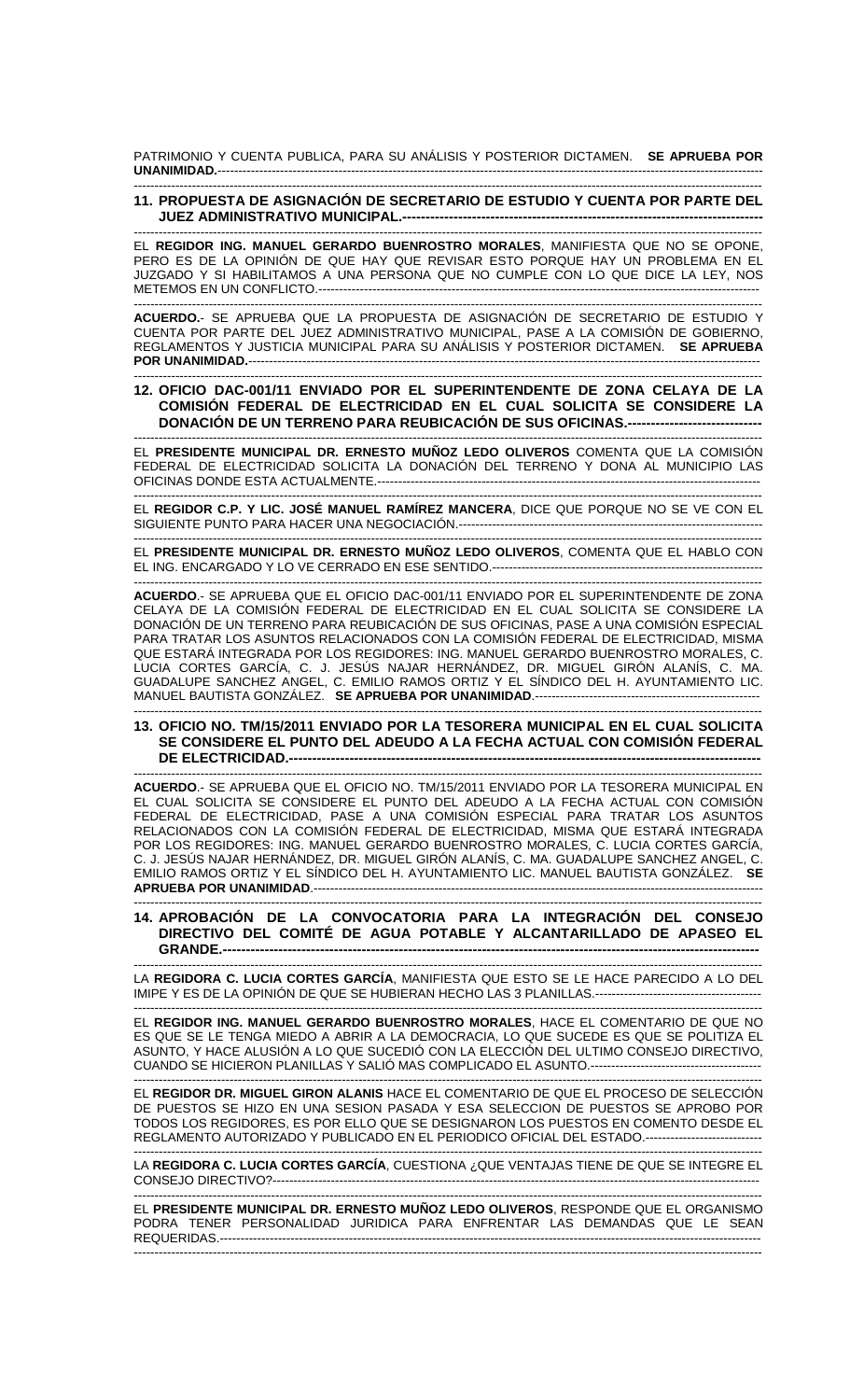**ACUERDO**.- SE APRUEBA LA CONVOCATORIA PARA LA INTEGRACIÓN DEL CONSEJO DIRECTIVO DEL COMITÉ DE AGUA POTABLE Y ALCANTARILLADO DE APASEO EL GRANDE, GTO. **SE APRUEBA CON 9 VOTOS A FAVOR** Y 1 EN CONTRA DE LA REGIDORA C. LUCIA CORTES GARCÍA.------------------------------------

------------------------------------------------------------------------------------------------------------------------------------------------------- LA **REGIDORA C. LUCIA CORTES GARCÍA**, MANIFIESTA QUE VOTA EN CONTRA PORQUE NO ESTA DE ACUERDO COMO SE SELECCIONARON EL PRESIDENTE, SECRETARIO Y TESORERO DEL COMITÉ DIRECTIVO DE CMAPA.--------------------------------------------------------------------------------------------------------------------- -------------------------------------------------------------------------------------------------------------------------------------------------------

**15. OFICIO DE CMAPA-D-002/2011 EN EL CUAL SE SOLICITA LA APROBACIÓN DEL H. AYUNTAMIENTO EL CARGO POR CONCEPTO DE TRATAMIENTO DE AGUAS RESIDUALES APROBADO EN SESIÓN 47ª Y EN LA LEY DE INGRESOS 2011 QUE FUE APROBADA POR EL CONGRESO DEL ESTADO LA APLICACIÓN DEL 14% EN FORMA TOTAL.---------------------** 

------------------------------------------------------------------------------------------------------------------------------------------------------- EL **REGIDOR ING. MANUEL GERARDO BUENROSTRO MORALES**, OPINA QUE HAY QUE HACER UN OFICIO AL CONGRESO DEL ESTADO, INFORMANDO QUE SE ESTA COBRANDO MENOS DE LO QUE ESTABA AUTORIZADO, AGREGANDO LA TABLA DE PORCENTAJE MENSUAL Y SOLICITAR SU APROBACION.----------------------------------------------------------------------------------------------------------------------------------

------------------------------------------------------------------------------------------------------------------------------------------------------- **ACUERDO**.- EN RELACIÓN AL OFICIO DE CMAPA-D-002/2011 EN EL CUAL SE SOLICITA LA APROBACIÓN DEL H. AYUNTAMIENTO EL CARGO POR CONCEPTO DE TRATAMIENTO DE AGUAS RESIDUALES APROBADO EN SESIÓN 47ª Y EN LA LEY DE INGRESOS 2011 QUE FUE APROBADA POR EL CONGRESO DEL ESTADO LA APLICACIÓN DEL 14% EN FORMA TOTAL, SE APRUEBA ENVIAR AL H. CONGRESO DEL ESTADO DE GUANAJUATO UNA SOLICITUD DE RECONSIDERACIÓN Y MIENTRAS HAY RESPUESTA A LA MISMA SE COBRARA PROVISIONALMENTE DE ACUERDO A LA TABLA QUE PRESENTA EL COMITÉ MUNICIPAL DE AGUA POTABLE Y ALCANTARILLADO. **SE APRUEBA POR UNANIMIDAD**.------------------------

-------------------------------------------------------------------------------------------------------------------------------------------------------

-------------------------------------------------------------------------------------------------------------------------------------------------------

-------------------------------------------------------------------------------------------------------------------------------------------------------

**16. DICTAMEN DE COMISIONES.----**

NO SE PRESENTO NINGÚN DICTAMEN.----------------------------------------------------------------------------------------------

**17. ASUNTOS GENERALES.-----------------------------------------------------------------------------------------------** 

------------------------------------------------------------------------------------------------------------------------------------------------------- **I. INTERVENCIÓN DEL SECRETARIO DEL H. AYUNTAMIENTO LIC. JUAN ANTONIO GARCÍA OLIVEROS.--** 

------------------------------------------------------------------------------------------------------------------------------------------------------- **A). PRESENTACION, ANALISIS Y APROBACION EN SU CASO DEL PRESUPUESTO DE CIERRE DEL EJERCICIO FISCAL 2009 DEL MUNICIPIO DE APASEO EL GRANDE, GUANAJUATO.---**

------------------------------------------------------------------------------------------------------------------------------------------------------- **ACUERDO**.- SE APRUEBA EL PRESUPUESTO DE CIERRE DEL MUNICIPIO DE APASEO EL GRANDE, GUANAJUATO, EJERCICIO FISCAL 2009. **SE APRUEBA POR UNANIMIDAD**.-------------

------------------------------------------------------------------------------------------------------------------------------------------------------- **B). PRESENTACION, ANALISIS Y APROBACION EN SU CASO DEL PRESUPUESTO DE CIERRE DEL EJERCICIO FISCAL 2010 DEL MUNICIPIO DE APASEO EL GRANDE, GUANAJUATO.---------** 

------------------------------------------------------------------------------------------------------------------------------------------------------- **ACUERDO**.- SE APRUEBA EL PRESUPUESTO DE CIERRE DEL MUNICIPIO DE APASEO EL GRANDE, GUANAJUATO, EJERCICIO FISCAL 2010. **SE APRUEBA POR UNANIMIDAD**.------------- -------------------------------------------------------------------------------------------------------------------------------------------------------

| <b>MUNICIPIO DE APASEO EL GRANDE, GUANAJUATO</b><br><b>CIERRE PRESUPUESTAL PRONOSTICO INGRESOS EJERCICIO 2010</b> |                                                                                        |                       |                 |                      |                            |  |  |
|-------------------------------------------------------------------------------------------------------------------|----------------------------------------------------------------------------------------|-----------------------|-----------------|----------------------|----------------------------|--|--|
| <b>No. Cuenta</b>                                                                                                 | <b>CONCEPTO</b>                                                                        | 5a. Mod. Presupuestal | <b>Aumentos</b> | <b>Disminuciones</b> | <b>Cierre Presupuestal</b> |  |  |
|                                                                                                                   |                                                                                        | 145,501,748.53        | 11,103,687.35   | 34,478,463.69        | 122,113,850.72             |  |  |
|                                                                                                                   |                                                                                        |                       |                 |                      |                            |  |  |
| 4-401-000-000-000-000                                                                                             | <b>I.- IMPUESTOS</b>                                                                   | 12,221,510.26         | 87.672.71       | 3,006,678.41         | 9,302,504.56               |  |  |
| 4-401-001-000-000-000                                                                                             | a) PREDIAL                                                                             | 10.305.559.31         |                 | 2.498.966.25         | 7,806,593.06               |  |  |
| 4-401-001-001-000-000                                                                                             | Predial Urbano Corriente                                                               | 6,154,160.26          |                 | 643,411.08           | 5,510,749.18               |  |  |
| 4-401-001-002-000-000                                                                                             | Predial Rústico Corriente                                                              | 1,951,580.05          |                 | 793,962.82           | 1,157,617.23               |  |  |
| 4-401-001-003-000-000                                                                                             | Predial Urbano Rezago                                                                  | 1,448,412.31          |                 | 586,874.97           | 861,537.34                 |  |  |
| 4-401-001-004-000-000                                                                                             | Predial Rústico Rezago                                                                 | 751,406.69            |                 | 474,717.38           | 276,689.31                 |  |  |
| 4-401-002-000-000-000                                                                                             | b) TRASLACIÓN DE DOMINIO                                                               | 751,701.50            | 59.300.66       |                      | 811.002.16                 |  |  |
| 4-401-003-000-000-000                                                                                             | c) DIVISIÓN Y LOTIFICACIÓN                                                             | 553,410.23            |                 | 281,918.93           | 271,491.30                 |  |  |
| 4-401-004-000-000-000                                                                                             | d) FRACCIONAMIENTOS                                                                    | 163,788.75            |                 | 131,934.76           | 31,853.99                  |  |  |
| 4-401-005-000-000-000                                                                                             | e) JUEGOS Y APUESTAS<br><b>PERMITIDAS</b>                                              | 95,499.71             |                 | 30,597.71            | 64,902.00                  |  |  |
|                                                                                                                   | Juegos Mecánicos, Futbolitos y                                                         |                       |                 |                      |                            |  |  |
| 4-401-005-001-000-000                                                                                             | Trampolín                                                                              | 89,821.70             |                 | 24,919.70            | 64,902.00                  |  |  |
| 4-401-005-002-000-000                                                                                             | Impuesto del 15.75%                                                                    | 5,678.01              |                 | 5,678.01             |                            |  |  |
|                                                                                                                   | f) DIVERSIONES Y                                                                       |                       |                 |                      |                            |  |  |
| 4-401-006-000-000-000                                                                                             | <b>ESPECTÁCULOS PÚBLICOS</b>                                                           | 241,222.66            | 28,372.05       | 22.837.66            | 246,757.05                 |  |  |
| 4-401-006-001-000-000                                                                                             | 8.25%<br>Impuesto<br>del<br>sobre<br>diversiones y espectáculos públicos               | 218,385.00            | 28,372.05       |                      | 246,757.05                 |  |  |
| 4-401-006-002-000-000                                                                                             | Permiso para baile público                                                             | 22,837.66             |                 | 22,837.66            |                            |  |  |
| 4-401-008-000-000-000                                                                                             | h) EXPLOTACIÓN DE BANCOS<br><b>MÁRMOLES.</b><br><b>DE</b><br><b>CANTERAS.</b><br>ETC., | 110,328.10            |                 | 40,423.10            | 69,905.00                  |  |  |
| 4-402-000-000-000-000                                                                                             | <b>II.- DERECHOS</b>                                                                   | 6,132,453.95          | 266,581.91      | 2,645,106.09         | 3,753,929.77               |  |  |
|                                                                                                                   | <b>b) SERVICIOS DE LIMPIA Y</b>                                                        |                       |                 |                      |                            |  |  |
| 4-402-002-000-000-000                                                                                             | <b>RECOLECCIÓN</b>                                                                     | 276,815.57            |                 | 106,366.21           | 170,449.36                 |  |  |
| 4-402-003-000-000-000                                                                                             | c) PANTEONES                                                                           | 883,131.64            | 1,837.17        | 386,051.75           | 498,917.06                 |  |  |
| 4-402-003-001-000-000                                                                                             | Inhumaciones en fosas o gavetas<br>del panteón municipal                               | 553,097.63            |                 | 178,654.41           | 374,443.22                 |  |  |
| 4-402-003-002-000-000                                                                                             | Licencia para depositar restos en<br>fosa con derechos pagados a<br>perpetuidad        | 46,723.85             |                 | 35,904.88            | 10,818.97                  |  |  |
| 4-402-003-003-000-000                                                                                             | Licencia para colocación de lápida                                                     | 12,344.63             |                 | 5,558.99             | 6,785.64                   |  |  |
|                                                                                                                   |                                                                                        |                       |                 |                      |                            |  |  |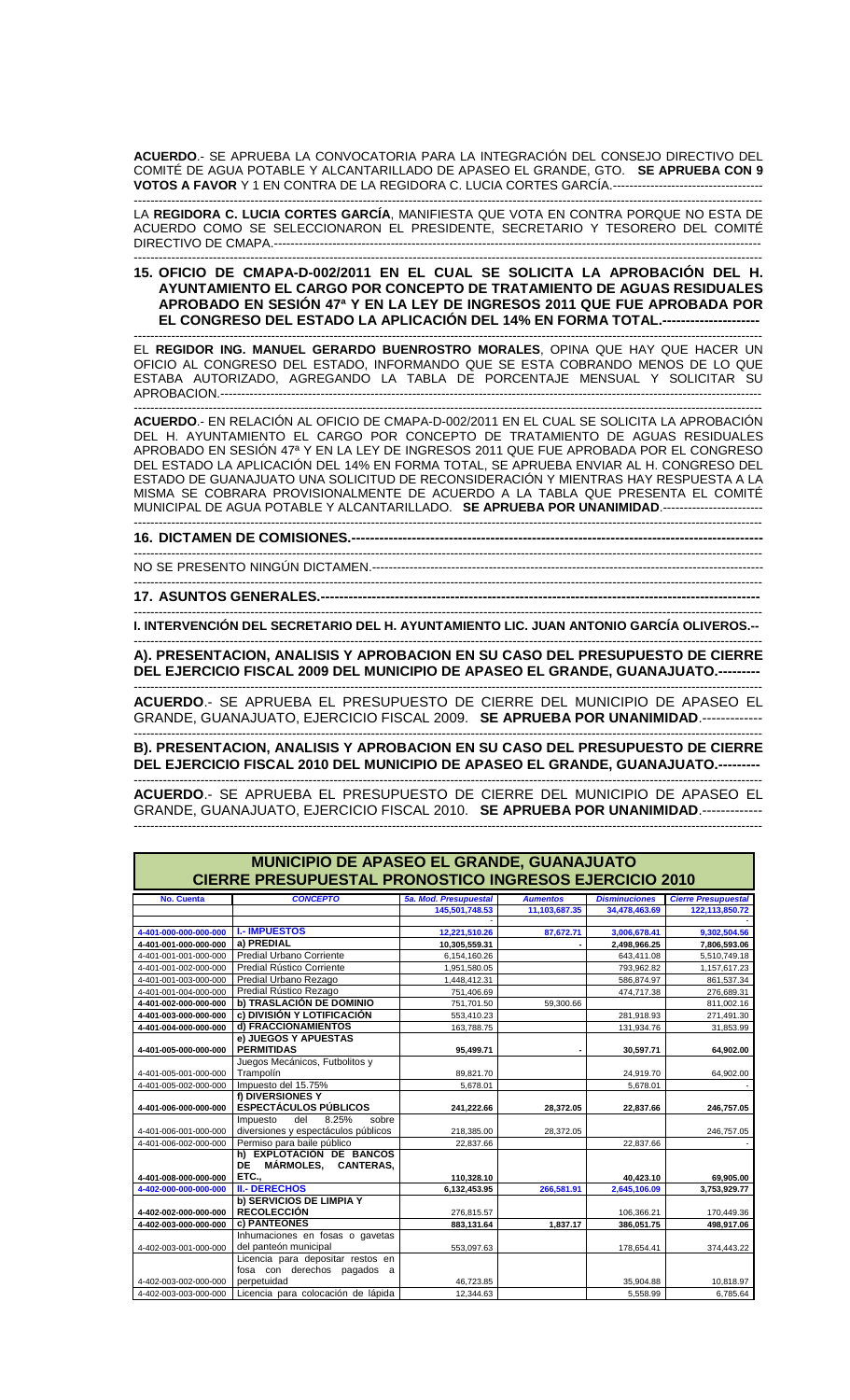|                       | en fosa o gaveta                                           |              |            |            |              |
|-----------------------|------------------------------------------------------------|--------------|------------|------------|--------------|
|                       | Licencia para depositar cenizas en                         |              |            |            |              |
| 4-402-003-004-000-000 | fosa o gaveta<br>construcción                              | 4,937.85     |            | 4,393.71   | 544.14       |
|                       | Licencia para<br>de<br>monumentos                          | 24,604.60    |            |            | 18,640.98    |
| 4-402-003-005-000-000 | Permiso para traslado de cadáveres                         |              |            | 5,963.62   |              |
| 4-402-003-006-000-000 | por inhumación fuera del municipio                         | 7,406.78     |            | 3,045.77   | 4,361.01     |
|                       | Permiso para la cremación de                               |              |            |            |              |
| 4-402-003-007-000-000 | cadáveres                                                  | 4,937.85     |            | 3,858.50   | 1,079.35     |
| 4-402-003-008-000-000 | Gavetas del panteón municipal                              | 219,202.75   |            | 148,671.87 | 70,530.88    |
| 4-402-003-009-000-000 | Exhumación de cadáveres                                    | 9,875.70     | 1,837.17   |            | 11,712.87    |
| 4-402-004-000-000-000 | d) RASTRO                                                  | 316,428.18   |            | 115,337.21 | 201,090.97   |
| 4-402-004-001-000-000 | Sacrificio                                                 | 314,639.72   |            | 113,548.75 | 201,090.97   |
|                       | Corral de ganado por más de 24                             |              |            |            |              |
| 4-402-004-004-000-000 | hrs.                                                       | 894.23       |            | 894.23     |              |
|                       | Uso de instalaciones para lavado de                        |              |            |            |              |
|                       | vísceras de ganado bovino<br>V                             |              |            |            |              |
| 4-402-004-005-000-000 | porcino                                                    | 178.85       |            | 178.85     |              |
| 4-402-004-006-000-000 | Permiso para matadero rural                                | 715.38       |            | 715.38     |              |
| 4-402-005-000-000-000 | e) SEGURIDAD PÚBLICA                                       | 1,271,102.07 |            | 244,291.80 | 1,026,810.27 |
| 4-402-005-001-000-000 | Vigilancia C.A.P.U.F.E.                                    | 322,636.39   |            | 28,724.11  | 293,912.28   |
| 4-402-005-003-000-000 | Vigilancia Procter & Gamble                                | 540,371.23   |            | 147,673.24 | 392,697.99   |
| 4-402-005-004-000-000 | Vigilancia C.F.E.                                          | 358,063.12   |            | 17,863.12  | 340,200.00   |
| 4-402-005-005-000-000 | <b>Eventos Particulares</b>                                | 50,031.33    |            | 50.031.33  |              |
|                       | f) SERVICIOS DE TRANSPORTE                                 |              |            |            |              |
|                       | <b>PÚBLICO</b><br><b>URBANO</b><br>Υ                       |              |            |            |              |
| 4-402-006-000-000-000 | <b>SUBURBANO</b>                                           | 215,614.66   |            | 136,207.23 | 79,407.43    |
| 4-402-006-001-000-000 | Otorgamiento de concesión                                  | 4,258.46     |            | 4,258.46   |              |
|                       | Transmisión de derechos de                                 |              |            |            |              |
| 4-402-006-002-000-000 | concesión                                                  | 119,223.67   |            | 82,525.10  | 36,698.57    |
| 4-402-006-003-000-000 | Refrendo Anual de Concesión                                | 7,805.19     |            | 6,172.38   | 1.632.81     |
| 4-402-006-004-000-000 | Revista mecánica                                           | 35,402.79    |            | 19.745.11  | 15,657.68    |
|                       | Autorización por prorroga por un                           |              |            |            |              |
| 4-402-006-005-000-000 | año de vida útil de unidad                                 | 2,216.85     |            | 516.00     | 1,700.85     |
| 4-402-006-006-000-000 | Otros Servicios                                            | 46,707.70    |            | 22,990.18  | 23,717.52    |
|                       | g) SERVICIO DE TRÁNSITO Y                                  |              |            |            |              |
| 4-402-007-000-000-000 | <b>VIALIDAD</b>                                            | 62,421.29    |            | 31,064.03  | 31,357.26    |
|                       | Prestación de servicios de tránsito y                      |              |            |            |              |
|                       | vialidad<br>cívicos.<br>en<br>eventos                      |              |            |            |              |
| 4-402-007-001-000-000 | religiosos y deportivos                                    | 21,146.52    |            | 4,521.66   | 16,624.86    |
|                       | Expedición de constancia de no                             |              |            |            |              |
| 4-402-007-002-000-000 | infracción                                                 | 41,274.77    |            | 26,542.37  | 14,732.40    |
|                       | h) POR LOS SERVICIOS DE                                    |              |            |            |              |
| 4-402-008-000-000-000 | <b>CASAS DE LA CULTURA</b>                                 | 81,063.64    | 13,613.97  | 26,393.67  | 68,283.94    |
| 4-402-008-001-000-000 | Inscripción                                                | 14,161.83    | 13,613.97  |            | 27,775.80    |
| 4-402-008-002-000-000 | Servicios de talleres diversos                             | 1,550.10     |            | 1,126.13   | 423.97       |
| 4-402-008-003-000-000 | Colegiaturas                                               | 34,395.64    |            | 11.529.19  | 22,866.45    |
| 4-402-008-004-000-000 | Cursos de Verano                                           | 30,956.07    |            | 13,738.35  | 17,217.72    |
|                       | j) SERVICIOS EN MATERIA DE                                 |              |            |            |              |
| 4-402-010-000-000-000 | <b>PROTECCION CIVIL</b>                                    | 54,124.97    | 4,697.58   | 22,442.59  | 36,379.96    |
|                       | Por dictamen de condiciones<br>de                          |              |            |            |              |
| 4-402-010-001-000-000 | sequridad en instalaciones                                 | 24,634.11    |            | 22,442.59  | 2.191.52     |
|                       | Por servicios otorgados a                                  |              |            |            |              |
| 4-402-010-002-000-000 | particulares                                               | 29,490.86    | 4,697.58   |            | 34,188.44    |
|                       | k) SERVICIO DE OBRA PÚBLICA                                |              |            |            |              |
| 4-402-011-000-000-000 | Y DESARROLLO URBANO                                        | 906,392.64   | 236,827.29 | 350.295.14 | 792,924.79   |
|                       | Por licencias de construcción y                            |              |            |            |              |
| 4-402-011-001-000-000 | ampliación de los diferentes usos                          | 154,290.88   |            | 142,656.24 | 11,634.64    |
|                       | Licencia de regulación de                                  |              |            |            |              |
| 4-402-011-002-000-000 | construcción                                               | 200,879.18   | 182,241.76 |            | 383,120.94   |
|                       | Análisis de Factibilidad para dividir,                     |              |            |            |              |
| 4-402-011-008-000-000 | lotificar predios                                          | 50,754.21    |            | 20,793.14  | 29,961.07    |
| 4-402-011-009-000-000 | Análisis Preliminar de Uso de Suelo                        | 20,133.14    | 5,073.28   |            | 25,206.42    |
|                       | Por Licencia de uso de suelo                               |              |            |            |              |
| 4-402-011-010-000-000 | alineamiento y número oficial                              | 140,677.72   | 32,190.10  |            | 172,867.82   |
| 4-402-011-011-000-000 | Por cambio de uso de suelo                                 | 90,701.81    |            | 78,611.41  | 12,090.40    |
| 4-402-011-012-000-000 | Por Certificación de Número Oficial                        | 80,414.78    |            | 29,744.20  | 50,670.58    |
|                       | Por Certificación de Terminación de                        |              |            |            |              |
| 4-402-011-013-000-000 | Obra                                                       | 43,022.06    |            | 41,502.86  | 1,519.20     |
|                       | permiso<br>de<br>Por<br>apertura<br>y                      |              |            |            |              |
|                       | reparación de calle y banquetas                            |              |            |            |              |
|                       | para la introducción de aqua potable                       |              |            |            |              |
| 4-402-011-014-000-000 | y postes                                                   | 64,179.97    | 17,322.15  |            | 81,502.12    |
|                       | Por autorización de materiales e                           |              |            |            |              |
|                       | instalación para descarga de agua                          |              |            |            |              |
| 4-402-011-015-000-000 | residual                                                   | 61,338.89    |            | 36,987.29  | 24,351.60    |
| 4-402-012-000-000-000 | L) SERVICIOS CATASTRALES                                   | 140,196.25   |            | 48,471.47  | 91,724.78    |
|                       | 30% de avalúos fiscales urbanos,                           |              |            |            |              |
| 4-402-012-001-000-000 | suburbanos y rústicos                                      | 133,100.76   |            | 43,342.47  | 89,758.29    |
| 4-402-012-002-000-000 | Honorarios de valuación                                    | 7,095.49     |            | 5,129.00   | 1,966.49     |
|                       | m) POR SERVICIO EN MATERIA                                 |              |            |            |              |
| 4-402-013-000-000-000 | <b>DE FRACCIONAMIENTOS</b>                                 | 594,682.00   |            | 573,236.50 | 21,445.50    |
| 4-402-013-006-000-000 | Por el permisos de preventa o venta                        | 570,329.17   |            | 565,310.56 | 5,018.61     |
| 4-402-013-007-000-000 | Por la autorización de relotificación                      | 24,352.83    |            | 7,925.94   | 16,426.89    |
|                       | n) LICENCIAS, PERMISOS Y                                   |              |            |            |              |
|                       | <b>AUTORIZACIONES DE</b>                                   |              |            |            |              |
| 4-402-014-000-000-000 | <b>ANUNCIOS</b>                                            | 20,991.76    | 9,605.90   | 4,895.08   | 25,702.58    |
|                       | Licencia anual<br>colocación<br>de                         |              |            |            |              |
| 4-402-014-001-000-000 | anuncios en carteles o pared                               | 3,520.19     |            | 3,506.60   | 13.59        |
|                       | Permisos colocación de anuncios                            |              |            |            |              |
| 4-402-014-002-000-000 | en vehículos urbanos y suburbanos                          | 1,388.48     |            | 1,388.48   |              |
| 4-402-014-003-000-000 | Permiso de difusión fonética                               | 2,362.52     | 3,099.92   |            | 5,462.44     |
|                       | Permiso colocación de anuncio                              |              |            |            |              |
| 4-402-014-004-000-000 | móvil                                                      | 13,720.57    | 6.505.98   |            | 20,226.55    |
|                       | <b>PERMISOS</b><br><b>EVENTUALES</b><br>o)<br><b>VENTA</b> |              |            |            |              |
| 4-402-015-000-000-000 | <b>BEBIDAS</b><br>DE<br><b>ALCOHOLICAS</b>                 |              |            |            |              |
|                       | Permisos eventuales por venta de                           | 742,452.99   |            | 334,077.55 | 408,375.44   |
|                       | bebida alcohólica                                          |              |            |            |              |
| 4-402-015-001-000-000 |                                                            | 64,856.33    |            | 20,871.61  | 43,984.72    |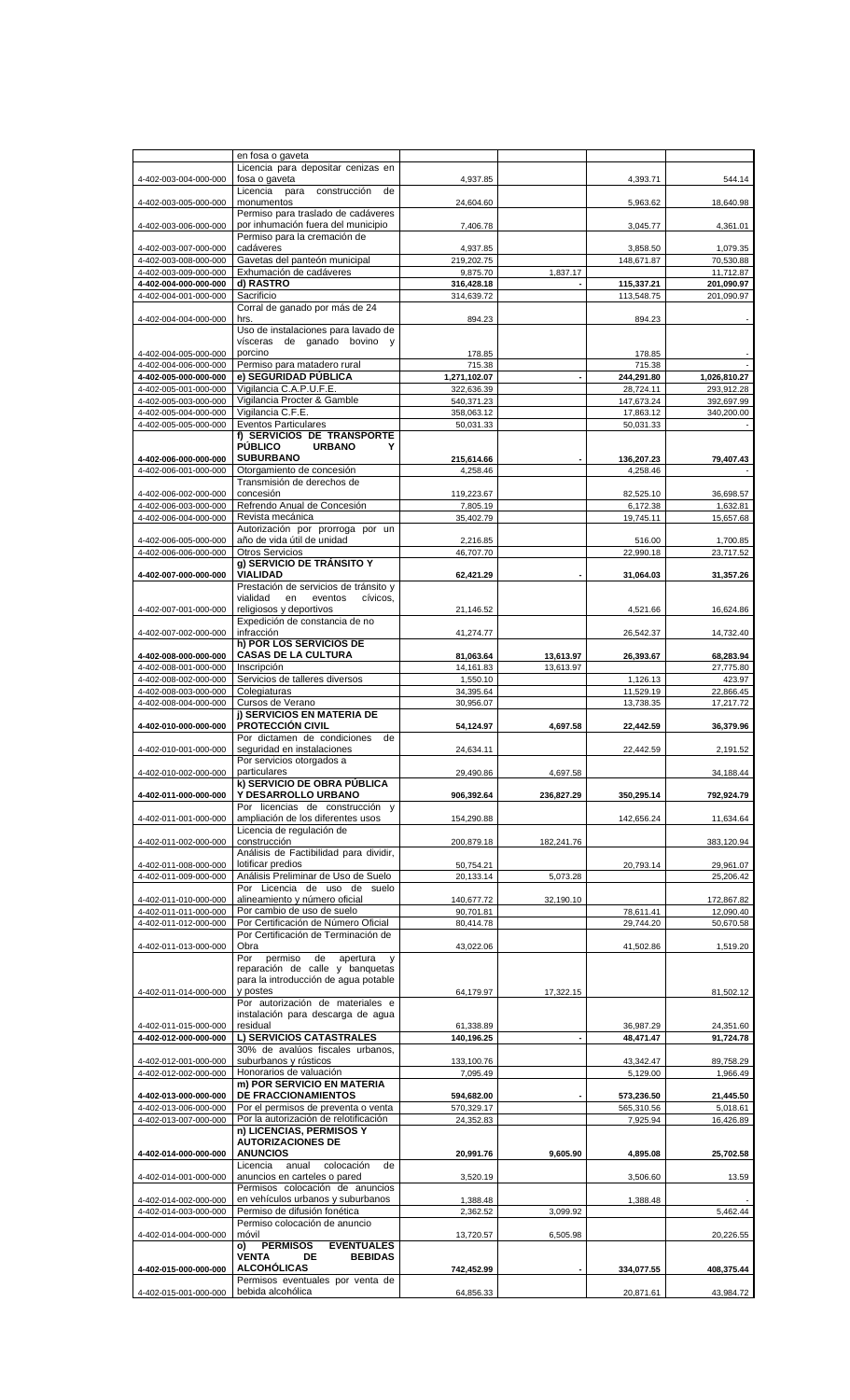|                                                | Permiso eventual ampliación de                                          |                         |               |              |                         |
|------------------------------------------------|-------------------------------------------------------------------------|-------------------------|---------------|--------------|-------------------------|
| 4-402-015-002-000-000                          | horario                                                                 | 677,596.66              |               | 313,205.94   | 364,390.72              |
|                                                | p) SERVICIOS EN MATERIA                                                 |                         |               |              |                         |
| 4-402-016-000-000-000                          | <b>AMBIENTAL</b>                                                        | 110,857.14              |               | 103,773.14   | 7.084.00                |
|                                                | Autorización para funcionamiento                                        |                         |               |              |                         |
| 4-402-016-001-000-000                          | de horno ladrillero con leña                                            | 596.19                  |               | 596.19       |                         |
|                                                | Evaluación de impacto ecológico                                         |                         |               |              |                         |
|                                                | por explotación de bancos de                                            |                         |               |              |                         |
| 4-402-016-003-000-000                          | material                                                                | 110,260.95              |               | 103,176.95   | 7,084.00                |
| 4-402-017-000-000-000                          | q) CERTIFICACIONES Y<br><b>CONSTANCIAS</b>                              | 431,949.22              |               | 140,040.84   | 291,908.38              |
|                                                | Constancias de valor fiscal a la                                        |                         |               |              |                         |
| 4-402-017-001-000-000                          | propiedad raíz                                                          | 17,819.09               |               | 17,665.73    | 153.36                  |
| 4-402-017-003-000-000                          | Constancias de residencia                                               | 41,733.37               |               | 41.733.37    |                         |
|                                                | Certificaciones expedidas por el                                        |                         |               |              |                         |
| 4-402-017-004-000-000                          | Secretario del Ayuntamiento                                             | 86,506.20               |               | 3,128.27     | 83,377.93               |
|                                                | Constancias<br>expedidas<br>por                                         |                         |               |              |                         |
|                                                | Dependencias y Entidades de la                                          |                         |               |              |                         |
| 4-402-017-005-000-000                          | Administración Pública Municipal                                        | 285,890.56              |               | 77,513.47    | 208,377.09              |
|                                                | r) SERVICIOS EN MATERIA DE                                              |                         |               |              |                         |
| 4-402-018-000-000-000                          | <b>ACCESO A LA INFORMACIÓN</b>                                          | 24,229.93               |               | 22,161.88    | 2,068.05                |
| 4-402-018-002-000-000                          | Por expedición de copias simples                                        | 6,459.77                |               | 5,512.33     | 947.44                  |
| 4-402-018-003-000-000                          | Por impresión de documentos                                             | 5,825.25                |               | 5,327.98     | 497.27                  |
| 4-402-018-004-000-000                          | Por la reproducción de documentos                                       | 11,944.91               |               | 11,321.57    | 623.34                  |
|                                                | <b>III.- CONTRIBUCIONES POR</b>                                         |                         |               |              |                         |
| 4-403-000-000-000-000                          | <b>EJECUCIÓN DE OBRA PÚBLICA</b><br>Urbanización                        | 546,875.00              |               | 546,875.00   |                         |
| 4-403-002-000-000-000                          |                                                                         | 158,000.00              |               | 158,000.00   |                         |
|                                                | Construcción de concreto hidráulico                                     |                         |               |              |                         |
|                                                | en la calle Jesuitas en la Colonia El                                   |                         |               |              |                         |
| 4-403-002-002-000-000                          | Guadalupano de la Cabecera<br>Municipal                                 |                         |               |              |                         |
|                                                | Pavimento a base de concreto                                            | 88,000.00               |               | 88,000.00    |                         |
|                                                | hidráulico en la Calle Ignacio                                          |                         |               |              |                         |
|                                                | 1era. Etapa<br>Allende<br>en<br>la                                      |                         |               |              |                         |
| 4-403-002-005-000-000                          | Comunidad de San Pedro Tenango                                          | 20,000.00               |               | 20,000.00    |                         |
|                                                | Pavimento a base de Concreto                                            |                         |               |              |                         |
|                                                | Hidráulico en la Calle Ignacio                                          |                         |               |              |                         |
|                                                | Allende Segunda Etapa San Pedro                                         |                         |               |              |                         |
| 4-403-002-006-000-000                          | Tenango                                                                 | 50,000.00               |               | 50,000.00    |                         |
| 4-403-003-000-000-000                          | Drenaje y letrinas                                                      | 388,875.00              |               | 388,875.00   |                         |
|                                                | Primera etapa para la construcción                                      |                         |               |              |                         |
|                                                | de drenaje en las calles Emiliano                                       |                         |               |              |                         |
| 4-403-003-001-000-000                          | Zapata, Josefa Ortiz de Domínguez                                       | 60,000.00               |               | 60,000.00    |                         |
|                                                | Segunda etapa en la rehabilitación                                      |                         |               |              |                         |
|                                                | de drenaje en la calle Leopoldo                                         |                         |               |              |                         |
| 4-403-003-002-000-000                          | Vázquez en la comunidad de Ixtla                                        | 59,875.00               |               | 59,875.00    |                         |
|                                                | Construcción<br>planta<br>de<br>de                                      |                         |               |              |                         |
|                                                | tratamiento en la comunidad de La                                       |                         |               |              |                         |
| 4-403-003-003-000-000                          | Concepción                                                              | 105,000.00              |               | 105,000.00   |                         |
|                                                | Construcción<br>de<br>planta<br>de                                      |                         |               |              |                         |
|                                                | tratamiento en la comunidad de La                                       |                         |               |              |                         |
| 4-403-003-004-000-000                          | Purísima                                                                | 79,000.00               |               | 79,000.00    |                         |
|                                                | Construcción<br>planta<br>de<br>de                                      |                         |               |              |                         |
|                                                | tratamiento en la comunidad de                                          |                         |               |              |                         |
| 4-403-003-005-000-000                          | Tierrablanca                                                            | 85,000.00               |               | 85,000.00    |                         |
| 4-405-000-000-000-000                          | <b>IV.- PRODUCTOS</b>                                                   | 3,398,232.32            | 593,201.07    | 1,424,512.29 | 2,553,799.62            |
| 4-405-001-000-000-000                          | a) EXPEDICION DE SERVICIOS                                              | 1,638.37                |               | 1,449.37     | 189.00                  |
| 4-405-001-001-000-000                          | Fiestas y Eventos Particulares                                          | 1,638.37                |               | 1,449.37     | 189.00                  |
|                                                | <b>b) DEL REFRENDO E</b>                                                |                         |               |              |                         |
|                                                | <b>INSCRIPCIÓN DE PERITOS</b>                                           |                         |               |              |                         |
| 4-405-002-000-000-000                          | <b>FISCALES</b>                                                         | 28,591.19               |               | 17,140.14    | 11,451.05               |
| 4-405-002-001-000-000                          | Registro de peritos fiscales                                            | 28,591.19               |               | 17,140.14    | 11,451.05               |
| 4-405-003-000-000-000                          | c) POR SERVICIO DE GRÚA                                                 | 39,554.99               |               | 22,677.49    | 16,877.50               |
| 4-405-003-001-000-000                          | Por Servicio de Grúa                                                    | 39,554.99               |               | 22,677.49    | 16,877.50               |
| 4-405-004-000-000-000                          | d) PADRON DE CONTRATISTAS                                               | 32,029.43               | 2.995.18<br>٠ |              | 29,034.25               |
| 4-405-004-001-000-000                          | Inscripción al padrón de contratistas                                   | 32,029.43               | 2,995.18      |              | 29,034.25               |
| 4-405-005-000-000-000                          | e) PIPAS                                                                | 156,078.58              |               | 53,496.33    | 102,582.25              |
| 4-405-005-001-000-000                          | Servicio de Pipas de agua                                               | 156,078.58              |               | 53,496.33    | 102,582.25              |
|                                                | h) OCUPACIÓN Y                                                          |                         |               |              |                         |
|                                                | APROVECHAMIENTO DE LA VÍA<br><b>PÚBLICA</b>                             |                         |               |              |                         |
| 4-405-008-000-000-000                          |                                                                         | 1,316,823.23            | 496,322.30    | 106,363.42   | 1,706,782.11            |
| 4-405-008-001-000-000                          | Ambulantes Semifijos y Tianguistas<br>Temporada de día de reyes, día de | 56,713.37               |               | 21,071.40    | 35,641.97               |
|                                                | muertos Y fiestas patronales                                            |                         |               |              |                         |
| 4-405-008-002-000-000<br>4-405-008-003-000-000 | Uso de la Vía Pública                                                   | 72,918.29<br>265,075.20 | 102,394.94    | 72,918.29    | 367,470.14              |
|                                                |                                                                         |                         |               |              |                         |
| 4-405-008-004-000-000                          | Excavación en la vía pública                                            | 12,373.73               |               | 12,373.73    |                         |
| 4-405-008-005-000-000                          |                                                                         |                         |               |              |                         |
|                                                | Explotación y uso de bienes                                             |                         |               |              |                         |
|                                                | inmuebles                                                               | 909,742.64              | 393,927.36    |              | 1,303,670.00            |
|                                                | I) ENAJENACION DE FORMAS                                                |                         |               |              |                         |
| 4-405-012-000-000-000                          | <b>VALORADAS</b>                                                        | 27,891.48               |               | 13,121.48    | 14,770.00               |
| 4-405-012-001-000-000                          | Formas valoradas                                                        | 27,891.48               |               | 13,121.48    | 14,770.00               |
| 4-405-013-000-000-000                          | i) DE CAPITALES                                                         | 1,726,480.33            | 99,873.95     | 1,209,857.82 | 616,496.46              |
|                                                | Productos Financieros Cuenta                                            |                         |               |              |                         |
| 4-405-013-001-000-000                          | Corriente                                                               | 1,126,480.33            |               | 969,888.57   | 156,591.76              |
| 4-405-013-002-000-000                          | Productos Financieros FI 2010                                           | 200,000.00              |               | 85,727.60    | 114,272.40              |
| 4-405-013-003-000-000                          | Productos Financieros FII 2010                                          | 200,000.00              |               | 127,960.55   | 72,039.45               |
|                                                | FI<br>Productos<br>Financieros                                          |                         |               |              |                         |
|                                                | Remanente Ejercicios Anteriores<br>2010                                 |                         |               |              |                         |
| 4-405-013-004-000-000                          | FII                                                                     | 100,000.00              | 99,873.95     |              | 199,873.95              |
|                                                | Financieros<br>Productos<br>Remanente Ejercicios Anteriores             |                         |               |              |                         |
| 4-405-013-005-000-000                          | 2010                                                                    | 100,000.00              |               | 26,281.10    |                         |
|                                                |                                                                         | 69,144.72               | ٠             | 13,527.72    | 73,718.90               |
| 4-405-014-000-000-000                          | k) OTROS PRODUCTOS                                                      |                         |               |              | 55,617.00               |
| 4-405-014-001-000-000                          | Daños al Municipio                                                      | 36,305.87               |               | 12,188.87    | 24,117.00               |
| 4-405-014-002-000-000                          | Pago de Bases para Concurso                                             | 32,838.85               |               | 1,338.85     | 31,500.00               |
| 4-406-000-000-000-000                          | <b>V.- APROVECHAMIENTOS</b>                                             | 2,644,866.82            | 597,608.21    | 345,815.96   | 2,896,659.07            |
| 4-406-001-000-000-000                          | a) RECARGOS                                                             | 442,515.17              | 16,082.69     | 74,278.20    | 384,319.66              |
| 4-406-001-001-000-000<br>4-406-001-002-000-000 | Recargos predial<br>Recargos                                            | 433,535.86<br>8,979.31  | 16,082.69     | 74,278.20    | 359,257.66<br>25,062.00 |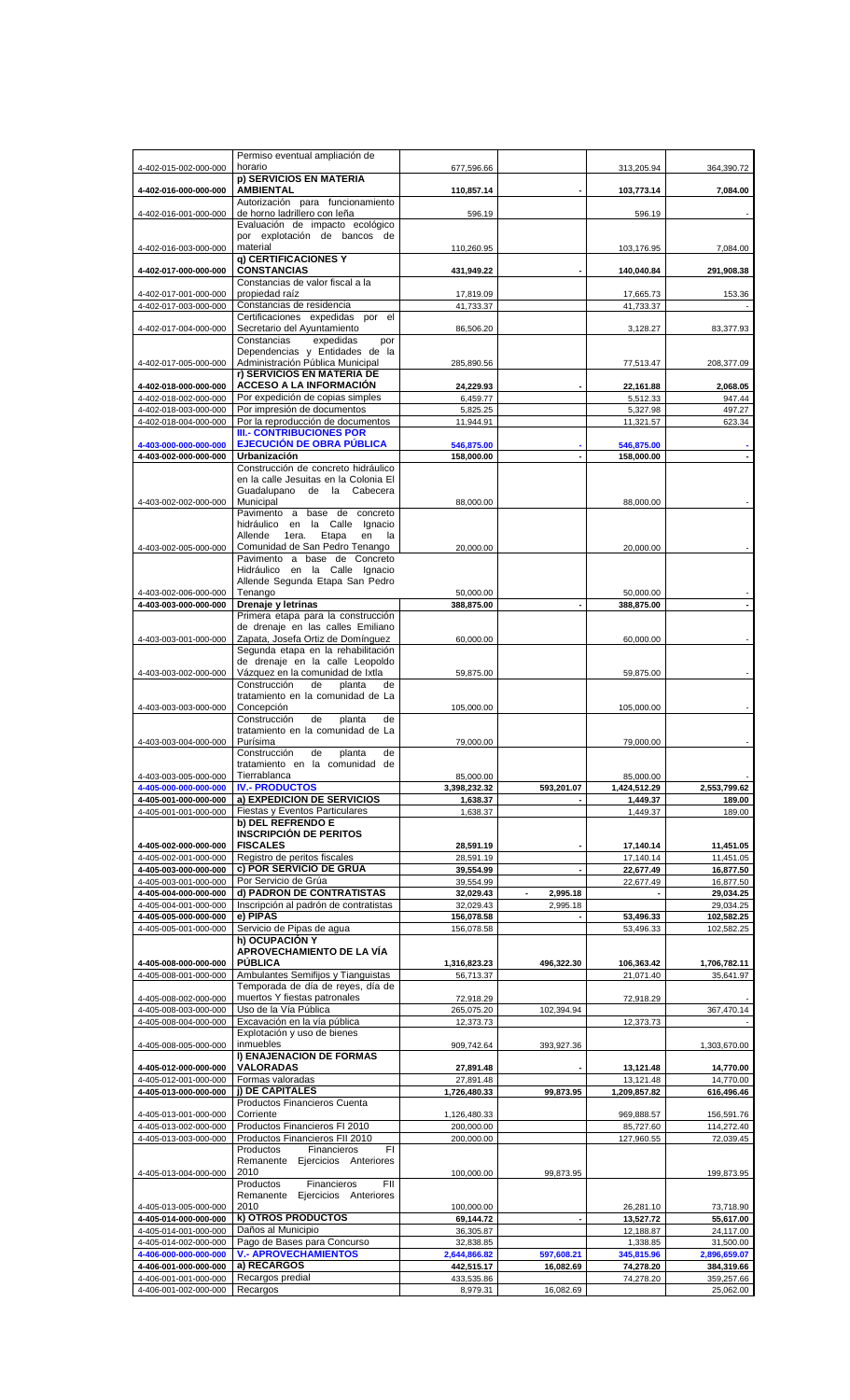| 4-406-002-000-000-000 | b) REZAGOS                        | 40,584.23      |               | 40,584.23     |                |
|-----------------------|-----------------------------------|----------------|---------------|---------------|----------------|
| 4-406-002-001-000-000 | Rezagos                           | 40.584.23      |               | 40.584.23     |                |
| 4-406-003-000-000-000 | c) GASTOS DE EJECUCIÓN            | 38,539.26      |               | 37,810.48     | 728.78         |
| 4-406-003-001-000-000 | Honorarios de cobranza            | 9,082.61       |               | 8,794.33      | 288.28         |
| 4-406-003-002-000-000 | Gastos de Cobranza                | 12,435.29      |               | 12,435.29     |                |
| 4-406-003-003-000-000 | Gastos de Ejecución               | 16,633.34      |               | 16,192.84     | 440.50         |
|                       | Honorarios de cobranza ingresos   |                |               |               |                |
| 4-406-003-004-000-000 | varios                            | 388.02         |               | 388.02        |                |
| 4-406-004-000-000-000 | d) MULTAS                         | 1,240,880.05   | 26,624.37     | 193,143.05    | 1,074,361.37   |
| 4-406-004-001-000-000 | Multas Fiscales (de alcoholes)    | 69,349.61      |               | 46,059.24     | 23,290.37      |
|                       | Multas de Plazas, Mercados y      |                |               |               |                |
| 4-406-004-002-000-000 | Tianguis                          | 13,869.92      |               | 13,815.45     | 54.47          |
| 4-406-004-003-000-000 | Multas de policía municipal       | 527,331.72     |               | 12.140.59     | 515,191.13     |
| 4-406-004-004-000-000 | Multas de Tránsito Municipal      | 453,872.84     | 26,624.37     |               | 480,497.21     |
| 4-406-004-006-000-000 | <b>Multas Predial</b>             | 176,455.96     |               | 121, 127. 77  | 55,328.19      |
| 4-406-005-000-000-000 | e) REINTEGROS                     | 543,031.97     | 534,217.29    |               | 1,077,249.26   |
| 4-406-008-000-000-000 | h) DONATIVOS A PRESIDENCIA        | 339,316.14     | 20,683.86     |               | 360,000.00     |
| 4-406-008-001-000-000 | Donativos                         | 339,316.14     | 20,683.86     |               | 360,000.00     |
| 4-407-000-000-000-000 | <b>VI.- PARTICIPACIONES</b>       | 100,182,457.04 | 646,457.30    | 6,702,373.96  | 94,126,540.38  |
| 4-407-000-001-000-000 | <b>FONDO GENERAL</b>              | 34,210,881.93  |               | 4,024,309.79  | 30,186,572.14  |
|                       | FONDO DE FOMENTO                  |                |               |               |                |
| 4-407-000-002-000-000 | <b>MUNICIPAL</b>                  | 14,638,460.24  |               | 1,005,486.72  | 13,632,973.52  |
| 4-407-000-003-000-000 | FONDO DE FISCALIZACION            | 2,922,970.57   |               | 1,672,577.45  | 1,250,393.12   |
| 4-407-000-004-000-000 | FONDO IEPS DE GASOLINAS           | 1,865,220.30   | 646,456.30    |               | 2,511,676.60   |
| 4-407-000-005-000-000 | FONDO APORT INFR SOC. 2010        | 16,551,569.00  | 1.00          |               | 16,551,570.00  |
| 4-407-000-006-000-000 | FONDO FORTALEC, MPAL, 2010        | 29,993,355.00  |               |               | 29,993,355.00  |
|                       | <b>VII.- INGRESOS</b>             |                |               |               |                |
| 4-408-000-000-000-000 | <b>EXTRAORDINARIOS</b>            | 745,753.81     | 8,521,749.95  | 177,502.64    | 9,090,001.12   |
|                       | Apoyo gobierno del estado (Mejora |                |               |               |                |
| 4-408-004-000-000-000 | Regulatoria)                      | 22,930.43      |               | 22,930.43     |                |
| 4-408-007-000-000-000 | Otros Ingresos                    | 485,521.17     | 8,521,749.95  |               | 9,007,271.12   |
|                       | Apovos del Gobierno del Estado    |                |               |               |                |
|                       | para Programas Especiales Casa    |                |               |               |                |
| 4-408-011-000-000-000 | de la Cultura                     | 237,302.21     |               | 154,572.21    | 82,730.00      |
|                       | <b>REMANENTES EJERCICIOS</b>      |                |               |               |                |
| 4-409-000-000-000-000 | <b>ANTERIORES</b>                 | 19,629,599.33  | 390,416.20    | 19,629,599.33 | 390,416.20     |
|                       | <b>REMANENTE DE EJERCICIOS</b>    |                |               |               |                |
| 4-409-001-000-000-000 | <b>ANTERIORES</b>                 | 5,228,779.02   |               | 5,228,779.02  |                |
|                       | <b>FAISM REMANENTES</b>           |                |               |               |                |
| 4-409-002-000-000-000 | <b>EJERCICIOS ANTERIORES</b>      | 6,474,337.59   | 193,359.23    | 6,474,337.59  | 193,359.23     |
|                       | FFM REMANENTE EJERCICIOS          |                |               |               |                |
| 4-409-003-000-000-000 | <b>ANTERIORES</b>                 | 7,926,482.72   | 197,056.97    | 7,926,482.72  | 197,056.97     |
|                       | <b>TOTAL INGRESOS</b>             | 145,501,748.53 | 11,103,687.35 | 34,478,463.69 | 122,113,850.72 |

| MUNICIPIO DE APASEO EL GRANDE, GUANAJUATO                   |                                                  |                     |                 |                      |                     |  |  |  |
|-------------------------------------------------------------|--------------------------------------------------|---------------------|-----------------|----------------------|---------------------|--|--|--|
| <b>CIERRE DEL PRESUPUESTO DE EGRESOS DEL EJERCICIO 2010</b> |                                                  |                     |                 |                      |                     |  |  |  |
|                                                             |                                                  | 5a.<br>Modificación |                 |                      | 5a.<br>Modificación |  |  |  |
|                                                             |                                                  | Presupuesto         |                 |                      | Presupuesto         |  |  |  |
| <b>CUENTA</b>                                               | <b>CONCEPTO</b>                                  | <b>Egresos</b>      | <b>Aumentos</b> | <b>Disminuciones</b> | <b>Egresos</b>      |  |  |  |
| 5-000-000-000-000-000-000-00                                | <b>APASEO EL GRANDE, GTO.</b>                    | 100,806,626.98      | 2,240,905.12    | 8,535,254.59         | 139,241,210.64      |  |  |  |
| 5-501-000-000-000-000-000-00                                | <b>H. AYUNTAMIENTO</b>                           | 19,195,793.42       | 202,363.22      | 1,709,546.20         | 17,688,610.44       |  |  |  |
| 5-501-001-000-000-000-000-00                                | <b>PRESIDENCIA</b>                               | 14,616,947.89       | 176,716.54      | 1,435,091.30         | 13,358,573.13       |  |  |  |
| 5-501-001-100-000-000-000-00                                | <b>SERVICIOS PERSONALES</b>                      | 2,251,116.03        | 14,826.59       | 283,313.62           | 1,982,629.00        |  |  |  |
| 5-501-001-100-101-000-000-00                                | Sueldos Personal de Confianza                    | 782,659.80          |                 | 33,726.72            | 748,933.08          |  |  |  |
| 5-501-001-100-102-000-000-00                                | Sueldos Personal de Base                         | 383,111.30          |                 | 124,377.02           | 258,734.28          |  |  |  |
| 5-501-001-100-104-000-000-00                                | Honorarios                                       | 29,602.00           |                 | 12,467.00            | 17,135.00           |  |  |  |
| 5-501-001-100-106-000-000-00                                | Prima Vacacional                                 | 24,964.80           |                 | 4,412.70             | 20,552.10           |  |  |  |
| 5-501-001-100-108-000-000-00                                | Gratificación de Fin de Año                      | 168.577.12          |                 | 21.249.62            | 147,327.50          |  |  |  |
| 5-501-001-100-110-000-000-00                                | Compensación por Servicios Especiales            | 23,581.44           |                 | 18,311.44            | 5,270.00            |  |  |  |
|                                                             | Liquidaciones por Indemnizaciones y Salarios     |                     |                 |                      |                     |  |  |  |
| 5-501-001-100-112-000-000-00                                | Caídos                                           | 70,000.00           |                 | 4,534.54             | 65,465.46           |  |  |  |
| 5-501-001-100-114-000-000-00                                | Cuotas al IMSS                                   | 104,847.66          | 7.224.11        |                      | 112,071.77          |  |  |  |
| 5-501-001-100-121-000-000-00                                | Fondo de Ahorro para el Retiro                   | 50,959.71           | 754.29          |                      | 51,714.00           |  |  |  |
| 5-501-001-100-122-000-000-00                                | Impuesto de 2% sobre Nóminas                     | 29,888.74           |                 | 13,107.02            | 16,781.72           |  |  |  |
| 5-501-001-100-123-000-000-00                                | Estímulos por Puntualidad y Asistencia           | 233,154.28          |                 | 31,200.60            | 201,953.68          |  |  |  |
| 5-501-001-100-125-000-000-00                                | Despensa                                         | 74.446.21           |                 | 19,604.09            | 54,842.12           |  |  |  |
|                                                             | Gastos Médicos Mayores, Asistencia Médica y      |                     |                 |                      |                     |  |  |  |
| 5-501-001-100-128-000-000-00                                | Medicamentos                                     | 275,000.10          | 6,848.19        |                      | 281,848.29          |  |  |  |
| 5-501-001-200-000-000-000-00                                | <b>MATERIALES Y SUMINISTROS</b>                  | 266,234.51          | 52,584.52       | 47,232.76            | 271,586.27          |  |  |  |
| 5-501-001-200-201-000-000-00                                | Materiales y Útiles de Oficina                   | 20.225.31           |                 | 7,583.94             | 12,641.37           |  |  |  |
| 5-501-001-200-202-000-000-00                                | Material de Limpieza                             | 2,238.91            |                 | 921.37               | 1,317.54            |  |  |  |
| 5-501-001-200-203-000-000-00                                | Material Didáctico y de Apoyo Informativo        | 2,798.64            |                 | 2,755.14             | 43.50               |  |  |  |
|                                                             | Materiales y Útiles de Impresión, Reproducción y |                     |                 |                      |                     |  |  |  |
| 5-501-001-200-205-000-000-00                                | Encuadernación                                   | 36,998.30           | 14.636.11       |                      | 51,634.41           |  |  |  |
|                                                             | Materiales y Útiles para el Procesamiento en     |                     |                 |                      |                     |  |  |  |
| 5-501-001-200-206-000-000-00                                | Equipos y Bienes Informáticos                    | 21,791.84           |                 | 4,117.92             | 17,673.92           |  |  |  |
| 5-501-001-200-209-000-000-00                                | Refacciones, Accesorios y Herramientas Menores   | 42,968.09           |                 | 7,586.88             | 35,381.21           |  |  |  |
| 5-501-001-200-210-000-000-00                                | Refacciones, Accesorios para Equipo de Cómputo   | 13,563.84           |                 | 5,301.17             | 8,262.67            |  |  |  |
| 5-501-001-200-211-000-000-00                                | Materiales para Construcción                     | 15,175.00           |                 | 15,093.80            | 81.20               |  |  |  |
| 5-501-001-200-212-000-000-00                                | Material Eléctrico                               | 1,409.84            |                 | 1,073.90             | 335.94              |  |  |  |
| 5-501-001-200-216-000-000-00                                | Combustibles, Lubricantes y Aditivos             | 97,348.00           | 35,596.67       |                      | 132,944.67          |  |  |  |
| 5-501-001-200-221-000-000-00                                | <b>Material Diverso</b>                          | 8.918.10            | 2.351.74        |                      | 11.269.84           |  |  |  |
| 5-501-001-300-000-000-000-00                                | <b>SERVICIOS GENERALES</b>                       | 984,949.10          | 61,345.75       | 108,143.18           | 938,151.67          |  |  |  |
| 5-501-001-300-301-000-000-00                                | Servicio Postal                                  | 7,798.64            |                 | 3,937.04             | 3,861.60            |  |  |  |
| 5-501-001-300-303-000-000-00                                | Servicio Telefónico                              | 462,988.00          | 24,281.35       |                      | 487,269.35          |  |  |  |
| 5-501-001-300-312-000-000-00                                | Servicios de Informática                         | 38,470.00           |                 | 1,339.86             | 37,130.14           |  |  |  |
| 5-501-001-300-316-000-000-00                                | Seguros                                          | 27.264.00           |                 | 19.85                | 27.244.15           |  |  |  |
| 5-501-001-300-318-000-000-00                                | Otros Impuestos y Derechos                       | 28,727.11           |                 | 10,151.11            | 18,576.00           |  |  |  |
|                                                             | Servicios de Fotografía, Fotocopiado,            |                     |                 |                      |                     |  |  |  |
| 5-501-001-300-319-000-000-00                                | Microfilmación, Video y Grabación                | 3,358.37            |                 | 2,258.57             | 1,099.80            |  |  |  |
|                                                             | Mantenimiento y Conservación de Mobiliario y     |                     |                 |                      |                     |  |  |  |
| 5-501-001-300-321-000-000-00                                | Equipo                                           | 13,764.37           |                 | 13,126.37            | 638.00              |  |  |  |
| 5-501-001-300-323-000-000-00                                | Mantenimiento y Conservación de Vehículos        | 30,748.49           |                 | 4,655.61             | 26,092.88           |  |  |  |
| 5-501-001-300-335-000-000-00                                | Viáticos Nacionales                              | 94,256.06           |                 | 11,723.31            | 82,532.75           |  |  |  |
| 5-501-001-300-336-000-000-00                                | Pasajes Internacionales                          | 18,480.96           |                 | 4,819.84             | 13,661.12           |  |  |  |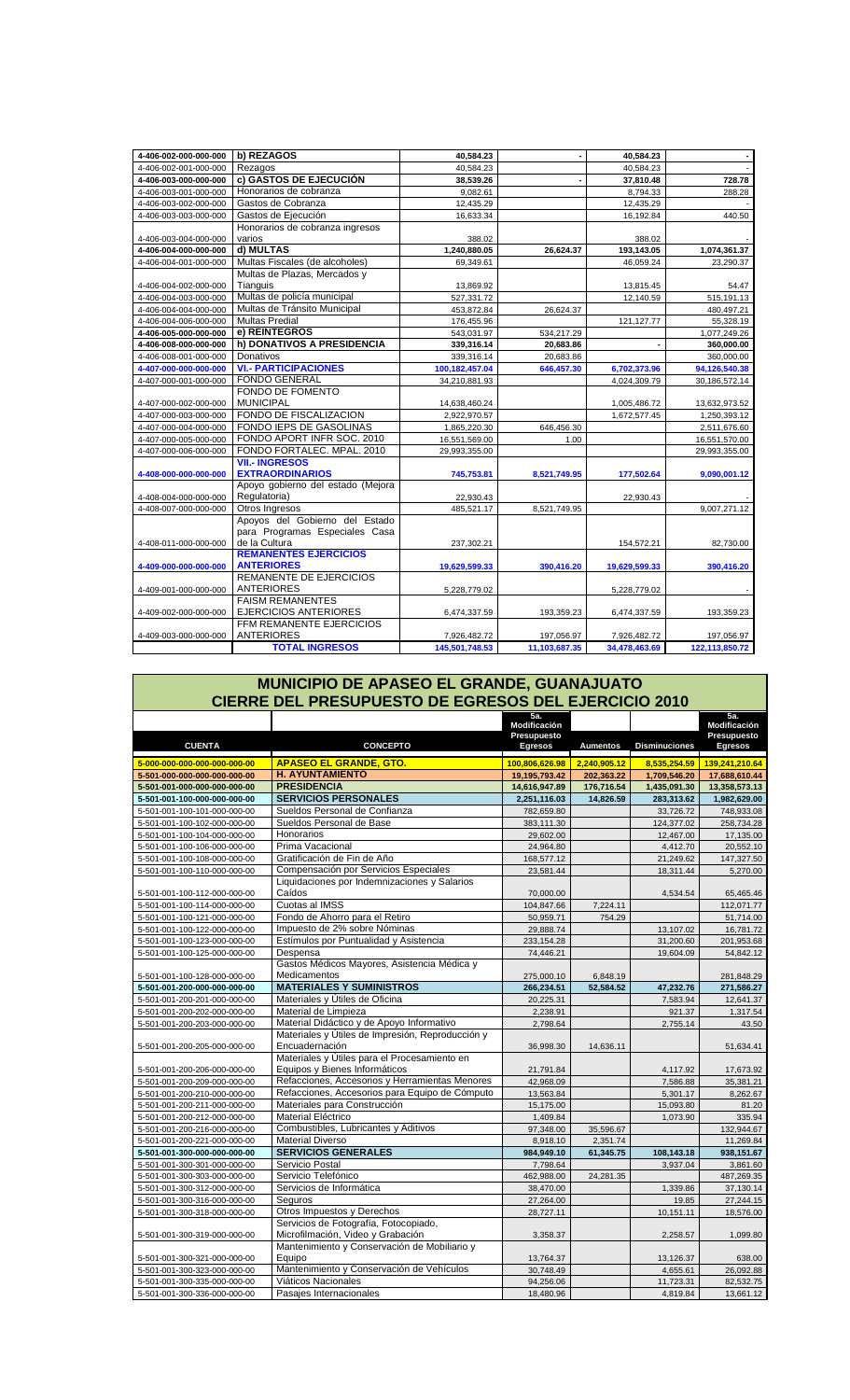| 5-501-001-300-337-000-000-00 | Viáticos en el Extranjero                         | 6,864.12      |           | 1,121.55   | 5,742.57     |
|------------------------------|---------------------------------------------------|---------------|-----------|------------|--------------|
| 5-501-001-300-338-000-000-00 | Traslado de Personal                              | 6,050.00      | 9,798.51  |            | 15,848.51    |
| 5-501-001-300-339-000-000-00 | Gastos de Ceremonial y de Orden Social            | 80,845.70     | 27,265.89 |            | 108,111.59   |
| 5-501-001-300-341-000-000-00 | Gastos de Representación                          | 140,300.42    |           | 29,957.21  | 110,343.21   |
| 5-501-001-400-000-000-000-00 | <b>AYUDAS, SUBSIDIOS Y DONATIVOS</b>              | 10,602,662.29 | 45,615.42 | 941,923.07 | 9,706,354.64 |
| 5-501-001-400-401-000-000-00 | Ayudas Culturales y Sociales                      | 849,000.00    |           | 80,260.78  | 768,739.22   |
| 5-501-001-400-402-000-000-00 | Ayudas a Instituciones sin Fines de Lucro         |               |           |            |              |
|                              |                                                   | 165,000.00    | 26,865.42 | 0.00       | 191,865.42   |
| 5-501-001-400-403-000-000-00 | Donativos                                         | 100,000.00    | 18,750.00 |            | 118,750.00   |
| 5-501-001-400-404-000-000-00 | Subsidios Varios                                  | 9,388,662.29  | 0.00      | 861,662.29 | 8,527,000.00 |
| 5-501-001-400-404-001-000-00 | Sistema para el Desarrollo Integral de la Familia | 6,232,000.00  |           | 0.00       | 6,232,000.00 |
| 5-501-001-400-404-002-000-00 | <b>IMIPE</b>                                      | 1,344,629.90  |           | 399,629.90 | 945,000.00   |
| 5-501-001-400-404-003-000-00 | <b>COMUDAJ</b>                                    | 1,812,032.39  |           | 462.032.39 | 1,350,000.00 |
| 5-501-001-400-405-000-000-00 | PROGRAMA MAS                                      | 100,000.00    |           | 0.00       | 100,000.00   |
| 5-501-001-500-000-000-000-00 | <b>BIENES MUEBLES E INMUEBLES</b>                 | 447,628.22    | 0.00      | 4,478.67   | 443,149.55   |
| 5-501-001-500-501-000-000-00 | Mobiliario y Equipo de Oficina                    | 77,534.72     |           | 265.88     | 77,268.84    |
|                              | Equipos y Aparatos de Comunicaciones y            |               |           |            |              |
| 5-501-001-500-507-000-000-00 | Telecomunicaciones                                | 5,000.00      |           | 1,480.00   | 3,520.00     |
|                              | Bienes Informáticos                               |               |           |            |              |
| 5-501-001-500-508-000-000-00 |                                                   | 12,558.78     |           | 198.07     | 12,360.71    |
| 5-501-001-500-510-000-000-00 | Vehículos y Equipo Terrestre                      | 352,534.72    |           | 2,534.72   | 350,000.00   |
| 5-501-001-700-000-000-000-00 | <b>VARIOS</b>                                     | 64,357.74     | 2,344.26  | 50,000.00  | 16,702.00    |
| 5-501-001-700-704-000-000-00 | HONORARIOS, GASTOS Y/O DERECHOS                   | 14,357.74     | 2,344.26  |            | 16,702.00    |
| 5-501-002-000-000-000-000-00 | <b>SINDICATURA</b>                                | 520,013.85    | 1,433.77  | 50,200.21  | 471,247.41   |
| 5-501-002-100-000-000-000-00 | <b>SERVICIOS PERSONALES</b>                       | 441,908.80    | 632.28    | 16,532.32  | 426,008.76   |
| 5-501-002-100-101-000-000-00 | Sueldos Personal de Confianza                     | 268,458.78    |           | 11,808.78  | 256,650.00   |
| 5-501-002-100-106-000-000-00 | Prima Vacacional                                  | 5,414.43      |           | 2.43       | 5,412.00     |
| 5-501-002-100-108-000-000-00 | Gratificación de Fin de Año                       | 36,096.20     |           | 10.20      | 36,086.00    |
|                              | Fondo de Ahorro para el Retiro                    |               |           |            | 27,352.00    |
| 5-501-002-100-121-000-000-00 | Impuesto de 2% sobre Nóminas                      | 27,512.34     |           | 160.34     |              |
| 5-501-002-100-122-000-000-00 |                                                   | 6,605.60      |           | 1,829.12   | 4,776.48     |
| 5-501-002-100-123-000-000-00 | Estímulos por Puntualidad y Asistencia            | 53,691.76     |           | 2,341.76   | 51,350.00    |
| 5-501-002-100-125-000-000-00 | Despensa                                          | 8,129.69      |           | 379.69     | 7,750.00     |
|                              | Gastos Médicos Mayores, Asistencia Médica y       |               |           |            |              |
| 5-501-002-100-128-000-000-00 | Medicamentos                                      | 36,000.00     | 632.28    |            | 36,632.28    |
| 5-501-002-200-000-000-000-00 | <b>MATERIALES Y SUMINISTROS</b>                   | 49,516.48     | 801.49    | 13,516.48  | 36,801.49    |
| 5-501-002-200-216-000-000-00 | Combustibles, Lubricantes y Aditivos              | 36,000.00     | 801.49    |            | 36,801.49    |
| 5-501-002-300-000-000-000-00 | <b>SERVICIOS GENERALES</b>                        | 28,588.57     | 0.00      | 20,151.41  | 8,437.16     |
| 5-501-002-300-316-000-000-00 | Seguros                                           | 8,525.00      |           | 856.04     | 7,668.96     |
| 5-501-002-300-323-000-000-00 | Mantenimiento y Conservación de Vehículos         | 3,105.00      |           | 3,052.80   | 52.20        |
| 5-501-002-300-335-000-000-00 | Viáticos Nacionales                               | 5,764.00      |           | 5,308.00   | 456.00       |
|                              |                                                   |               |           |            |              |
| 5-501-002-300-341-000-000-00 | Gastos de Representación                          | 1,119.46      |           | 859.46     | 260.00       |
| 5-501-003-000-000-000-000-00 | <b>REGIDURÍA</b>                                  | 4,035,192.28  | 24,212.91 | 205,418.03 | 3,853,987.16 |
| 5-501-003-100-000-000-000-00 | <b>SERVICIOS PERSONALES</b>                       | 3,566,666.84  | 23,607.43 | 109,670.98 | 3,480,603.29 |
| 5-501-003-100-101-000-000-00 | Sueldos Personal de Confianza                     | 1,927,423.59  |           | 4,623.59   | 1,922,800.00 |
| 5-501-003-100-102-000-000-00 | Sueldos Personal de Base                          | 166,677.20    |           | 8,355.20   | 158,322.00   |
| 5-501-003-100-106-000-000-00 | Prima Vacacional                                  | 41,782.84     | 777.16    |            | 42,560.00    |
| 5-501-003-100-108-000-000-00 | Gratificación de Fin de Año                       | 273,218.12    | 10,538.88 |            | 283,757.00   |
| 5-501-003-100-111-000-000-00 | Tiempo Extraordinario                             | 10,672.92     |           | 499.92     | 10,173.00    |
| 5-501-003-100-114-000-000-00 | Cuotas al IMSS                                    | 86,109.69     |           | 13,864.16  | 72,245.53    |
|                              | Fondo de Ahorro para el Retiro                    |               |           |            |              |
| 5-501-003-100-121-000-000-00 |                                                   | 198,186.17    |           | 1,418.17   | 196,768.00   |
| 5-501-003-100-122-000-000-00 | Impuesto de 2% sobre Nóminas                      | 51,142.94     |           | 15,223.16  | 35,919.78    |
| 5-501-003-100-123-000-000-00 | Estímulos por Puntualidad y Asistencia            | 410,822.06    | 3,313.94  |            | 414,136.00   |
| 5-501-003-100-125-000-000-00 | Despensa                                          | 76,631.31     | 3,922.69  |            | 80,554.00    |
|                              | Gastos Médicos Mayores, Asistencia Médica y       |               |           |            |              |
| 5-501-003-100-128-000-000-00 | Medicamentos                                      | 324,000.00    | 5,054.76  | 65,686.78  | 263,367.98   |
| 5-501-003-100-128-001-000-00 | Ramírez Mancera José Manuel                       | 36,000.00     |           | 243.41     | 35,756.59    |
| 5-501-003-100-128-002-000-00 | Girón Alanís Miquel                               | 36,000.00     |           | 819.86     | 35,180.14    |
| 5-501-003-100-128-003-000-00 | Ramos Ortiz Emilio                                | 36,000.00     |           | 3,379.34   | 32,620.66    |
| 5-501-003-100-128-004-000-00 | García Cortez Lucia                               | 72,000.00     |           | 258.00     | 71,742.00    |
| 5-501-003-100-128-005-000-00 | Najar Hernández J. Jesús                          | 36,000.00     |           | 32,383.13  | 3,616.87     |
| 5-501-003-100-128-006-000-00 | Esparza Aranda Ismael                             | 36,000.00     |           | 8,033.70   | 27,966.30    |
|                              | Buenrostro Morales Manuel Gerardo                 |               |           |            |              |
| 5-501-003-100-128-007-000-00 |                                                   | 36,000.00     | 5,054.76  |            | 41,054.76    |
| 5-501-003-100-128-008-000-00 | Sánchez Ángel Ma. Guadalupe                       | 36,000.00     |           | 20,569.34  | 15,430.66    |
| 5-501-003-200-000-000-000-00 | <b>MATERIALES Y SUMINISTROS</b>                   | 376,465.67    | 605.48    | 50,248.70  | 326,822.45   |
| 5-501-003-200-201-000-000-00 | Materiales y Útiles de Oficina                    | 8,955.65      |           | 752.66     | 8,202.99     |
|                              | Materiales y Útiles de Impresión, Reproducción y  |               |           |            |              |
| 5-501-003-200-205-000-000-00 | Encuadernación                                    | 8,955.65      |           | 323.07     | 8,632.58     |
|                              | Materiales y Útiles para el Procesamiento en      |               |           |            |              |
| 5-501-003-200-206-000-000-00 | Equipos y Bienes Informáticos                     | 6,716.73      |           | 4,287.73   | 2,429.00     |
| 5-501-003-200-209-000-000-00 | Refacciones, Accesorios y Herramientas Menores    | 5,722.80      |           | 1,412.16   | 4,310.64     |
| 5-501-003-200-210-000-000-00 | Refacciones, Accesorios para Equipo de Cómputo    | 2,407.82      |           | 1,550.49   | 857.33       |
| 5-501-003-200-216-000-000-00 | Combustibles, Lubricantes y Aditivos              | 307,000.00    | 605.48    | 37,215.43  | 270,390.05   |
| 5-501-003-200-216-001-000-00 | Ramírez Mancera José Manuel                       | 36,000.00     | 605.48    |            | 36,605.48    |
| 5-501-003-200-216-002-000-00 | Girón Alanís Miguel                               | 36,000.00     |           | 2,920.86   | 33,079.14    |
| 5-501-003-200-216-003-000-00 | Ramos Ortiz Emilio                                | 36,000.00     |           | 10,868.56  | 25, 131.44   |
| 5-501-003-200-216-004-000-00 | García Cortez Lucia                               | 36,000.00     |           | 730.66     | 35,269.34    |
| 5-501-003-200-216-005-000-00 | Najar Hernández J. Jesús                          | 42,000.00     |           | 4,103.07   | 37,896.93    |
|                              | Esparza Aranda Ismael                             |               |           |            |              |
| 5-501-003-200-216-006-000-00 |                                                   | 36,000.00     |           | 4,336.65   | 31,663.35    |
| 5-501-003-200-216-007-000-00 | Buenrostro Morales Manuel Gerardo                 | 39,000.00     |           | 1,745.31   | 37,254.69    |
| 5-501-003-200-216-008-000-00 | Sánchez Ángel Ma. Guadalupe                       | 46,000.00     |           | 12,510.32  | 33,489.68    |
| 5-501-003-200-217-000-000-00 | Ropa de Trabajo y Uniformes                       | 32,000.00     |           | 0.14       | 31,999.86    |
| 5-501-003-300-000-000-000-00 | <b>SERVICIOS GENERALES</b>                        | 78,356.27     | 0.00      | 37,629.65  | 40,726.62    |
| 5-501-003-300-301-000-000-00 | Servicio Postal                                   | 322.92        |           | 231.92     | 91.00        |
| 5-501-003-300-305-000-000-00 | Servicio de Agua Potable                          | 3,842.75      |           | 3,121.25   | 721.50       |
| 5-501-003-300-311-000-000-00 | Capacitación                                      | 10,000.00     |           | 500.00     | 9,500.00     |
| 5-501-003-300-316-000-000-00 | Seguros                                           | 8,347.51      |           | 678.55     | 7,668.96     |
| 5-501-003-300-318-000-000-00 | Otros Impuestos y Derechos                        | 8,288.28      |           | 7,662.28   | 626.00       |
|                              |                                                   |               |           |            |              |
| 5-501-003-300-321-000-000-00 |                                                   |               |           | 3,007.97   | 1,063.03     |
|                              | Mantenimiento y Conservación de Mobiliario y      |               |           |            |              |
|                              | Equipo                                            | 4,071.00      |           |            |              |
| 5-501-003-300-323-000-000-00 | Mantenimiento y Conservación de Vehículos         | 2,764.00      |           | 1,627.20   | 1,136.80     |
| 5-501-003-300-335-000-000-00 | Viáticos Nacionales                               | 5,000.00      |           | 4,506.00   | 494.00       |
| 5-501-003-300-339-000-000-00 | Gastos de Ceremonial y de Orden Social            | 7,165.89      |           | 5,422.89   | 1,743.00     |
| 5-501-003-300-341-000-000-00 | Gastos de Representación                          | 20,700.00     |           | 3,017.67   | 17,682.33    |
| 5-501-003-500-000-000-000-00 | <b>BIENES MUEBLES E INMUEBLES</b>                 | 13,703.50     | 0.00      | 7,868.70   | 5,834.80     |
| 5-501-003-500-501-000-000-00 | Mobiliario y Equipo de Oficina                    | 7,535.00      |           | 1,700.20   | 5,834.80     |
|                              | <b>COMITÉ DE ADQUISICIONES,</b>                   |               |           |            |              |
|                              | <b>ENAJENACIONES Y CONTRATACION DE</b>            |               |           |            |              |
| 5-501-004-000-000-000-000-00 | <b>SERVICIOS RELACIONADOS</b>                     | 23,639.40     | 0.00      | 18,836.66  | 4,802.74     |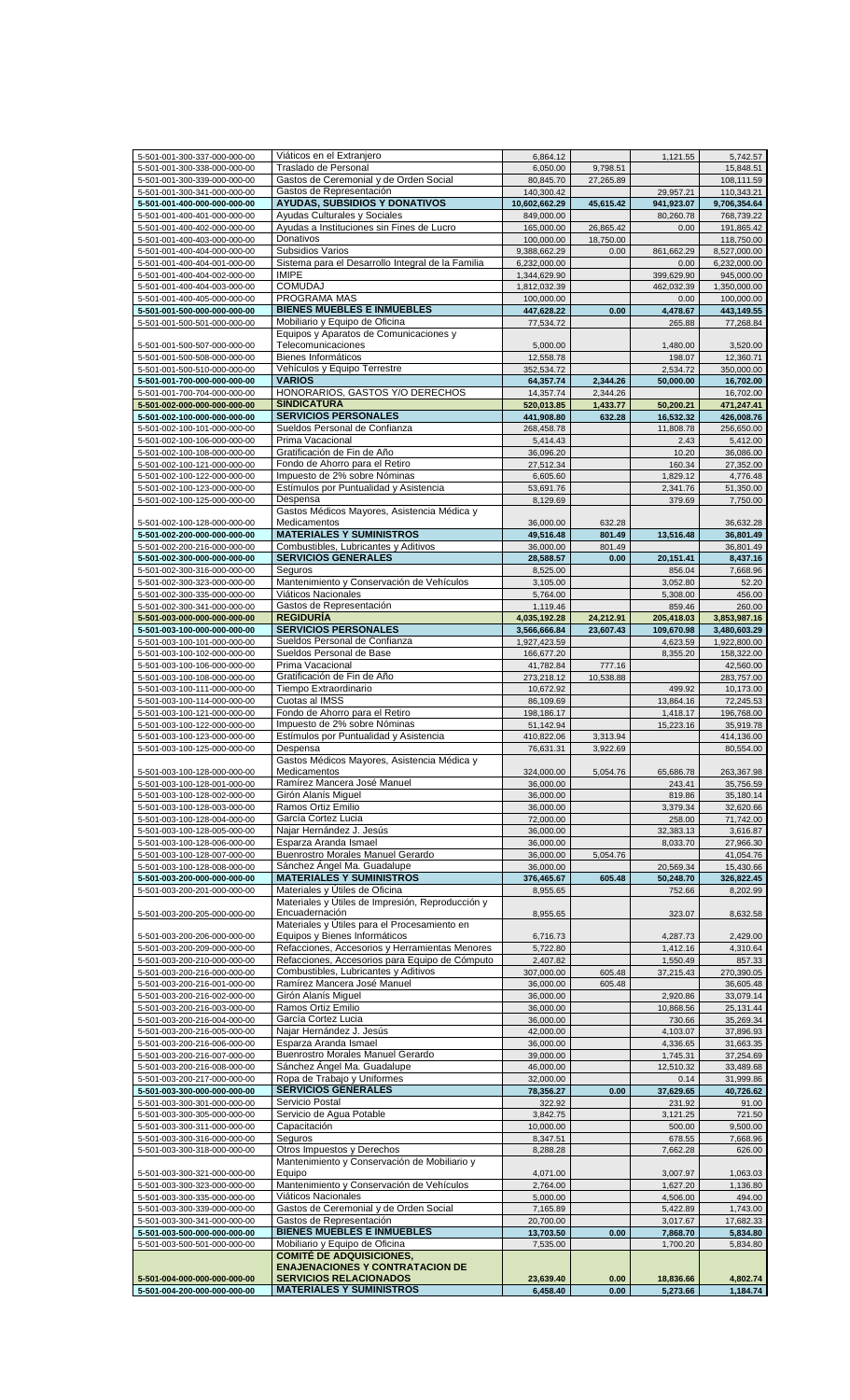| 5-501-004-200-201-000-000-00                                 | Materiales y Utiles de Oficina                                | 5,382.00              |            | 4,870.06             | 511.94               |
|--------------------------------------------------------------|---------------------------------------------------------------|-----------------------|------------|----------------------|----------------------|
|                                                              |                                                               |                       |            |                      |                      |
|                                                              | Materiales y Útiles de Impresión, Reproducción y              |                       |            |                      |                      |
| 5-501-004-200-205-000-000-00                                 | Encuadernación                                                | 1,076.40              |            | 403.60               | 672.80               |
| 5-501-004-300-000-000-000-00                                 | <b>SERVICIOS GENERALES</b>                                    | 17,181.00             | 0.00       | 13,563.00            | 3.618.00             |
| 5-501-004-300-339-000-000-00                                 | Gastos de Ceremonial y de Orden Social                        | 9,522.00              |            | 5,904.00             | 3,618.00             |
| 5-502-000-000-000-000-000-00                                 | <b>SECRETARÍA DEL H. AYUNTAMIENTO</b>                         | 2,013,297.02          | 63,677.39  | 144,166.79           | 1,932,807.62         |
| 5-502-001-000-000-000-000-00                                 | <b>SECRETARÍA</b>                                             | 2,013,297.02          | 63,677.39  | 144,166.79           | 1,932,807.62         |
| 5-502-001-100-000-000-000-00                                 | <b>SERVICIOS PERSONALES</b>                                   | 1,402,121.66          | 63,647.89  | 79,157.84            | 1,386,611.71         |
|                                                              |                                                               |                       |            |                      |                      |
| 5-502-001-100-101-000-000-00                                 | Sueldos Personal de Confianza                                 | 529,564.68            | 45,657.87  |                      | 575,222.55           |
| 5-502-001-100-102-000-000-00                                 | Sueldos Personal de Base                                      | 260,165.46            |            | 51,651.46            | 208,514.00           |
| 5-502-001-100-104-000-000-00                                 | Honorarios                                                    | 5,000.00              |            | 3,158.66             | 1,841.34             |
| 5-502-001-100-106-000-000-00                                 | Prima Vacacional                                              | 16,468.59             |            | 69.59                | 16,399.00            |
| 5-502-001-100-108-000-000-00                                 | Gratificación de Fin de Año                                   | 109,790.60            |            | 73.60                | 109,717.00           |
|                                                              | Cuotas al IMSS                                                |                       |            |                      |                      |
| 5-502-001-100-114-000-000-00                                 |                                                               | 148,084.80            | 17,990.02  |                      | 166,074.82           |
| 5-502-001-100-122-000-000-00                                 | Impuesto de 2% sobre Nóminas                                  | 20,091.68             |            | 4,915.78             | 15,175.90            |
| 5-502-001-100-123-000-000-00                                 | Estímulos por Puntualidad y Asistencia                        | 157,946.02            |            | 1,664.02             | 156,282.00           |
| 5-502-001-100-125-000-000-00                                 | Despensa                                                      | 56,907.83             |            | 556.83               | 56,351.00            |
|                                                              | Gastos Médicos Mayores, Asistencia Médica y                   |                       |            |                      |                      |
| 5-502-001-100-128-000-000-00                                 | Medicamentos                                                  | 32,602.00             |            | 5,318.86             | 27,283.14            |
| 5-502-001-100-131-000-000-00                                 | Honorarios por Escrituración de Inmuebles                     | 65,500.00             |            | 11,749.04            | 53,750.96            |
|                                                              |                                                               |                       |            |                      |                      |
| 5-502-001-200-000-000-000-00                                 | <b>MATERIALES Y SUMINISTROS</b>                               | 118,123.26            | 0.00       | 22,679.83            | 95,443.43            |
| 5-502-001-200-201-000-000-00                                 | Materiales y Útiles de Oficina                                | 30,805.00             |            | 138.09               | 30,666.91            |
|                                                              | Materiales y Útiles de Impresión, Reproducción y              |                       |            |                      |                      |
| 5-502-001-200-205-000-000-00                                 | Encuadernación                                                | 26,770.00             |            | 1,642.77             | 25, 127. 23          |
|                                                              | Materiales y Útiles para el Procesamiento en                  |                       |            |                      |                      |
| 5-502-001-200-206-000-000-00                                 | Equipos y Bienes Informáticos                                 | 10,350.00             |            | 2,680.72             | 7,669.28             |
| 5-502-001-200-209-000-000-00                                 | Refacciones, Accesorios y Herramientas Menores                | 12,538.20             |            | 5,636.92             | 6,901.28             |
|                                                              |                                                               |                       |            |                      |                      |
| 5-502-001-200-210-000-000-00                                 | Refacciones, Accesorios para Equipo de Cómputo                | 4.358.37              |            | 2,578.78             | 1,779.59             |
| 5-502-001-200-216-000-000-00                                 | Combustibles, Lubricantes y Aditivos                          | 24,000.00             |            | 4,700.84             | 19,299.16            |
| 5-502-001-200-217-000-000-00                                 | Ropa de Trabajo y Uniformes                                   | 4,000.00              |            | 0.02                 | 3,999.98             |
| 5-502-001-300-000-000-000-00                                 | <b>SERVICIOS GENERALES</b>                                    | 62,590.70             | 29.50      | 32,249.57            | 30,370.63            |
| 5-502-001-300-301-000-000-00                                 | Servicio Postal                                               | 671.67                |            | 273.67               | 398.00               |
|                                                              |                                                               |                       |            |                      |                      |
| 5-502-001-300-305-000-000-00                                 | Servicio de Agua Potable                                      | 1,679.18              |            | 1,647.18             | 32.00                |
| 5-502-001-300-316-000-000-00                                 | Seguros                                                       | 4,321.17              |            | 1,269.98             | 3,051.19             |
| 5-502-001-300-318-000-000-00                                 | Otros Impuestos y Derechos                                    | 2,910.59              |            | 1,920.59             | 990.00               |
|                                                              | Servicios de Fotografía, Fotocopiado,                         |                       |            |                      |                      |
| 5-502-001-300-319-000-000-00                                 | Microfilmación, Video y Grabación                             | 1,035.00              |            | 373.00               | 662.00               |
|                                                              | Mantenimiento y Conservación de Mobiliario y                  |                       |            |                      |                      |
|                                                              | Equipo                                                        |                       |            |                      |                      |
| 5-502-001-300-321-000-000-00                                 |                                                               | 3,469.17              |            | 3,269.14             | 200.03               |
|                                                              | Mantenimiento y Conservación de Bienes                        |                       |            |                      |                      |
| 5-502-001-300-322-000-000-00                                 | Informáticos                                                  | 407.82                |            | 11.82                | 396.00               |
| 5-502-001-300-323-000-000-00                                 | Mantenimiento y Conservación de Vehículos                     | 2,900.10              | 29.50      |                      | 2,929.60             |
| 5-502-001-300-335-000-000-00                                 | Viáticos Nacionales                                           | 15,385.00             |            | 4,769.64             | 10,615.36            |
| 5-502-001-300-339-000-000-00                                 | Gastos de Ceremonial y de Orden Social                        | 14,500.26             |            | 3,403.81             | 11,096.45            |
| 5-502-001-400-000-000-000-00                                 | <b>AYUDAS, SUBSIDIOS Y DONATIVOS</b>                          | 420,000.00            | 0.00       | 8,000.00             | 412,000.00           |
|                                                              |                                                               |                       |            |                      |                      |
| 5-502-001-400-401-000-000-00                                 | Apoyo a Delegados                                             | 420,000.00            |            | 8,000.00             | 412,000.00           |
| 5-502-001-500-000-000-000-00                                 | <b>BIENES MUEBLES E INMUEBLES</b>                             | 10,461.40             | 0.00       | 2,079.55             | 8,381.85             |
| 5-502-001-500-501-000-000-00                                 | Mobiliario y Equipo de Oficina                                | 5,350.00              |            | 44.00                | 5,306.00             |
|                                                              | Equipos y Aparatos de Comunicaciones y                        |                       |            |                      |                      |
|                                                              |                                                               |                       |            |                      |                      |
| 5-502-001-500-507-000-000-00                                 | Telecomunicaciones                                            | 1,035.00              |            | 736.00               | 299.00               |
|                                                              |                                                               |                       |            |                      |                      |
| 5-502-001-500-508-000-000-00                                 | Bienes Informáticos                                           | 3,000.00              |            | 223.15               | 2,776.85             |
| 5-503-000-000-000-000-000-00                                 | <b>TESORERÍA MUNICIPAL</b>                                    | 7,372,472.28          | 356,910.86 | 562,304.78           | 7,167,078.36         |
| 5-503-001-000-000-000-000-00                                 | <b>TESORERIA</b>                                              | 4.402.657.46          | 153.725.03 | 293.996.12           | 4.262.386.37         |
| 5-503-001-100-000-000-000-00                                 | <b>SERVICIOS PERSONALES</b>                                   | 2,488,074.70          | 45,697.93  | 80,018.18            | 2,453,754.45         |
| 5-503-001-100-101-000-000-00                                 | Sueldos Personal de Confianza                                 | 970,052.62            |            | 25,645.26            | 944,407.36           |
| 5-503-001-100-102-000-000-00                                 | Sueldos Personal de Base                                      | 360,888.15            | 8,413.85   |                      | 369,302.00           |
| 5-503-001-100-104-000-000-00                                 | Honorarios                                                    | 95,760.00             |            | 363.74               | 95,396.26            |
|                                                              |                                                               |                       |            |                      |                      |
| 5-503-001-100-106-000-000-00                                 | Prima Vacacional                                              | 27,418.63             |            | 1,016.63             | 26,402.00            |
| 5-503-001-100-108-000-000-00                                 | Gratificación de Fin de Año                                   | 189,704.73            | 1,665.08   |                      | 191,369.81           |
| 5-503-001-100-110-000-000-00                                 | Compensación por Servicios Especiales                         | 95,000.00             | 2,473.00   |                      | 97,473.00            |
| 5-503-001-100-111-000-000-00                                 | Tiempo Extraordinario                                         | 36,146.00             |            | 5,906.00             | 30,240.00            |
|                                                              | Liquidaciones por Indemnizaciones y Salarios                  |                       |            |                      |                      |
| 5-503-001-100-112-000-000-00                                 | Caídos                                                        | 70,000.00             |            | 11,673.15            | 58,326.85            |
|                                                              |                                                               |                       |            |                      |                      |
| 5-503-001-100-114-000-000-00                                 | Cuotas al IMSS                                                | 211,236.55            | 29,131.47  |                      | 240,368.02           |
| 5-503-001-100-122-000-000-00                                 | Impuesto de 2% sobre Nóminas                                  | 34,909.39             |            | 10,405.31            | 24,504.08            |
| 5-503-001-100-123-000-000-00                                 | Estímulos por Puntualidad y Asistencia                        | 274,930.04            |            | 23,610.92            | 251,319.12           |
| 5-503-001-100-125-000-000-00                                 | Despensa                                                      | 89,426.59             | 4,014.53   |                      | 93,441.12            |
|                                                              | Gastos Médicos Mayores, Asistencia Médica y                   |                       |            |                      |                      |
| 5-503-001-100-128-000-000-00                                 | Medicamentos                                                  | 32,602.00             |            | 1,397.17             | 31,204.83            |
| 5-503-001-200-000-000-000-00                                 | <b>MATERIALES Y SUMINISTROS</b>                               | 565,170.76            | 37,613.15  | 42,053.55            | 560,730.36           |
| 5-503-001-200-201-000-000-00                                 | Materiales y Útiles de Oficina                                | 91,244.89             |            |                      |                      |
|                                                              |                                                               |                       |            | 636.76               | 90,608.13            |
| 5-503-001-200-202-000-000-00                                 | Material de Limpieza                                          | 5,175.00              |            | 4,298.95             | 876.05               |
| 5-503-001-200-203-000-000-00                                 | Material Didáctico y de Apoyo Informativo                     | 5,382.00              |            | 1,056.00             | 4,326.00             |
|                                                              | Materiales y Útiles de Impresión, Reproducción y              |                       |            |                      |                      |
| 5-503-001-200-205-000-000-00                                 | Encuadernación                                                | 207,778.19            | 33,470.16  |                      | 241,248.35           |
|                                                              | Materiales y Útiles para el Procesamiento en                  |                       |            |                      |                      |
| 5-503-001-200-206-000-000-00                                 |                                                               | 58,925.40             |            |                      | 50,224.70            |
|                                                              | Equipos y Bienes Informáticos                                 |                       |            | 8,700.70             |                      |
| 5-503-001-200-207-000-000-00                                 | Materiales de Fotografía y Cinematografía                     | 2,152.80              |            | 1,405.90             | 746.90               |
| 5-503-001-200-208-000-000-00                                 | Alimentación de Personas                                      | 29,140.00             | 3,014.50   |                      | 32,154.50            |
| 5-503-001-200-209-000-000-00                                 | Refacciones, Accesorios y Herramientas Menores                | 48,404.20             | 1,128.49   |                      | 49,532.69            |
| 5-503-001-200-210-000-000-00                                 | Refacciones, Accesorios para Equipo de Cómputo                | 13,413.60             |            | 1,102.24             | 12,311.36            |
| 5-503-001-200-211-000-000-00                                 | Materiales para Construcción                                  | 33,248.00             |            | 16,487.35            | 16,760.65            |
| 5-503-001-200-212-000-000-00                                 | Material Eléctrico                                            |                       |            |                      |                      |
|                                                              |                                                               | 12,896.08             |            | 1,298.85             | 11,597.23            |
| 5-503-001-200-215-000-000-00                                 | Medicinas y Productos Farmacéuticos                           | 4,140.00              |            | 2,892.59             | 1,247.41             |
| 5-503-001-200-216-000-000-00                                 | Combustibles, Lubricantes y Aditivos                          | 50,000.00             |            | 903.61               | 49,096.39            |
| 5-503-001-300-000-000-000-00                                 | <b>SERVICIOS GENERALES</b>                                    | 860,019.39            | 67,035.98  | 48,597.10            | 878,458.27           |
| 5-503-001-300-301-000-000-00                                 | Servicio Postal                                               | 930.56                |            | 340.73               | 589.83               |
| 5-503-001-300-304-000-000-00                                 | Servicio de Energía Eléctrica                                 | 202,363.20            | 38,323.80  |                      | 240,687.00           |
|                                                              | Servicio de Agua Potable                                      |                       |            |                      |                      |
| 5-503-001-300-305-000-000-00                                 |                                                               | 5,175.00              |            | 1,639.32             | 3,535.68             |
| 5-503-001-300-311-000-000-00                                 | Capacitación                                                  | 75,000.00             |            | 3,026.00             | 71,974.00            |
| 5-503-001-300-312-000-000-00                                 | Servicios de Informática                                      | 244,520.00            |            | 119.01               | 244,400.99           |
| 5-503-001-300-316-000-000-00                                 | Seguros                                                       | 34,764.11             |            | 3,589.82             | 31,174.29            |
| 5-503-001-300-318-000-000-00                                 | Otros Impuestos y Derechos                                    | 6,814.79              |            | 4,195.12             | 2,619.67             |
| 5-503-001-300-320-000-000-00                                 | Comisiones y Servicios Bancarios                              | 58,361.92             | 8,817.87   |                      |                      |
|                                                              |                                                               |                       |            |                      | 67,179.79            |
|                                                              | Mantenimiento y Conservación de Mobiliario y                  |                       |            |                      |                      |
| 5-503-001-300-321-000-000-00<br>5-503-001-300-322-000-000-00 | Equipo<br>Mantenimiento y Conservación de Bienes Informáticos | 11,342.48<br>8,734.84 |            | 4,123.53<br>4,054.82 | 7,218.95<br>4,680.02 |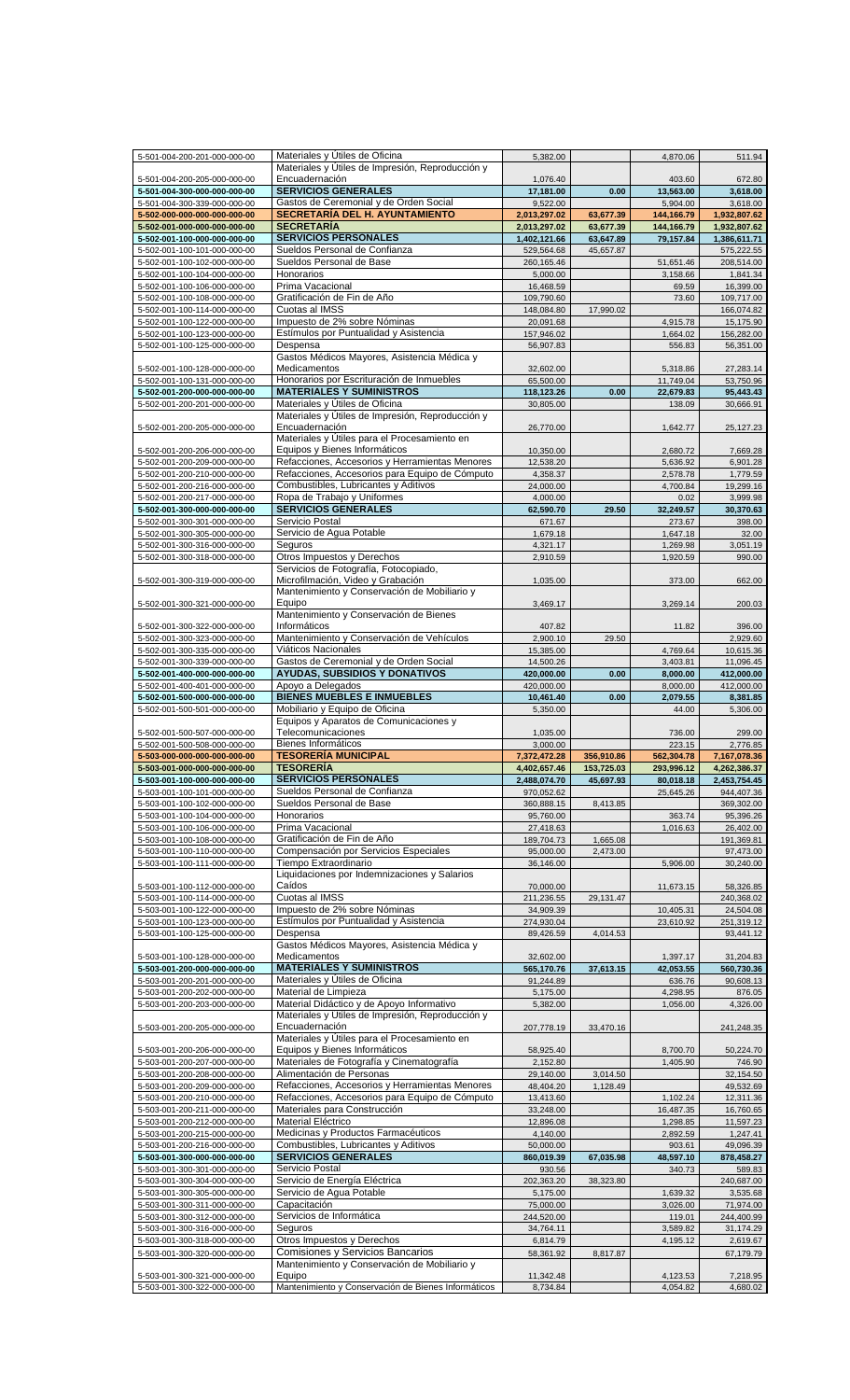| 5-503-001-300-323-000-000-00 | Mantenimiento y Conservación de Vehículos        | 30,525.00    |            | 4,204.72   | 26,320.28    |
|------------------------------|--------------------------------------------------|--------------|------------|------------|--------------|
| 5-503-001-300-335-000-000-00 | Viáticos Nacionales                              | 67,435.00    | 10,935.24  | 0.00       | 78,370.24    |
| 5-503-001-300-339-000-000-00 | Gastos de Ceremonial y de Orden Social           | 62,982.55    | 8,959.07   |            | 71,941.62    |
|                              | Gastos de Representación                         | 44.426.00    |            |            |              |
| 5-503-001-300-341-000-000-00 |                                                  |              |            | 16,660.09  | 27,765.91    |
| 5-503-001-500-000-000-000-00 | <b>BIENES MUEBLES E INMUEBLES</b>                | 127,677.80   | 3,377.97   | 10,586.45  | 120,469.32   |
| 5-503-001-500-501-000-000-00 | Mobiliario y Equipo de Oficina                   | 60,000.00    | 3,377.97   |            | 63,377.97    |
|                              | Equipos y Aparatos de Comunicaciones y           |              |            |            |              |
| 5-503-001-500-507-000-000-00 | Telecomunicaciones                               |              |            | 6,538.45   | 11,614.35    |
|                              |                                                  | 18,152.80    |            |            |              |
| 5-503-001-500-508-000-000-00 | Bienes Informáticos                              | 49,525.00    |            | 4,048.00   | 45,477.00    |
| 5-503-001-700-000-000-000-00 | <b>VARIOS</b>                                    | 361,714.81   | 0.00       | 112,740.84 | 248,973.97   |
|                              | FONDOS PARA RESPONSABILIDAD                      |              |            |            |              |
| 5-503-001-700-703-000-000-00 | PATRIMONIAL                                      |              |            |            |              |
|                              |                                                  | 15,000.00    |            | 2,155.56   | 12,844.44    |
| 5-503-001-700-704-000-000-00 | DERECHOS CMAPA                                   | 346,714.81   |            | 110,585.28 | 236,129.53   |
| 5-503-002-000-000-000-000-00 | <b>CATASTRO Y PREDIAL</b>                        | 2,202,212.30 | 173,024.90 | 153,336.74 | 2,221,900.46 |
| 5-503-002-100-000-000-000-00 | <b>SERVICIOS PERSONALES</b>                      | 1,838,948.98 | 119,875.12 | 80,261.24  | 1,878,562.86 |
|                              | Sueldos Personal de Confianza                    |              |            |            |              |
| 5-503-002-100-101-000-000-00 |                                                  | 573,955.10   | 18,981.90  |            | 592,937.00   |
| 5-503-002-100-102-000-000-00 | Sueldos Personal de Base                         | 324,977.52   | 8,651.48   |            | 333,629.00   |
| 5-503-002-100-104-000-000-00 | Honorarios                                       | 80,000.00    | 29,948.00  |            | 109,948.00   |
| 5-503-002-100-106-000-000-00 | Prima Vacacional                                 | 19,149.93    | 969.85     |            | 20,119.78    |
|                              | Gratificación de Fin de Año                      |              |            |            |              |
| 5-503-002-100-108-000-000-00 |                                                  | 116,922.99   | 18,255.23  |            | 135, 178.22  |
| 5-503-002-100-110-000-000-00 | Compensación por Servicios Especiales            | 25,000.00    | 5,891.71   |            | 30,891.71    |
|                              | Liquidaciones por Indemnizaciones y Salarios     |              |            |            |              |
| 5-503-002-100-112-000-000-00 | Caídos                                           | 160,000.00   |            | 73,680.82  | 86,319.18    |
| 5-503-002-100-114-000-000-00 | Cuotas al IMSS                                   | 246,367.42   | 31,628.79  |            | 277,996.21   |
|                              |                                                  |              |            |            |              |
| 5-503-002-100-122-000-000-00 | Impuesto de 2% sobre Nóminas                     | 23,362.91    |            | 5,513.25   | 17,849.66    |
| 5-503-002-100-123-000-000-00 | Estímulos por Puntualidad y Asistencia           | 179,786.52   | 5,548.16   |            | 185,334.68   |
| 5-503-002-100-125-000-000-00 | Despensa                                         | 89,426.59    |            | 1,067.17   | 88,359.42    |
|                              | <b>MATERIALES Y SUMINISTROS</b>                  |              |            |            |              |
| 5-503-002-200-000-000-000-00 |                                                  | 236,674.05   | 49,204.28  | 43,099.23  | 242,779.10   |
| 5-503-002-200-201-000-000-00 | Materiales y Útiles de Oficina                   | 21,227.80    |            | 2,322.73   | 18,905.07    |
| 5-503-002-200-202-000-000-00 | Material de Limpieza                             | 1,242.00     |            | 520.52     | 721.48       |
| 5-503-002-200-203-000-000-00 | Material Didáctico y de Apoyo Informativo        | 790.74       |            | 11.74      | 779.00       |
|                              |                                                  |              |            |            |              |
|                              | Materiales y Útiles de Impresión, Reproducción y |              |            |            |              |
| 5-503-002-200-205-000-000-00 | Encuadernación                                   | 103,126.92   | 49,204.28  |            | 152,331.20   |
|                              | Materiales y Útiles para el Procesamiento en     |              |            |            |              |
|                              | Equipos y Bienes Informáticos                    |              |            |            |              |
| 5-503-002-200-206-000-000-00 |                                                  | 27,104.37    |            | 554.53     | 26,549.84    |
| 5-503-002-200-208-000-000-00 | Alimentación de Personas                         | 6,242.00     |            | 4,482.00   | 1,760.00     |
| 5-503-002-200-209-000-000-00 | Refacciones, Accesorios y Herramientas Menores   | 21,114.00    |            | 8,727.78   | 12,386.22    |
| 5-503-002-200-210-000-000-00 | Refacciones, Accesorios para Equipo de Cómputo   | 18,076.00    |            | 12,723.01  | 5,352.99     |
|                              |                                                  |              |            |            |              |
| 5-503-002-200-212-000-000-00 | Material Eléctrico                               | 1,035.00     |            | 686.99     | 348.01       |
| 5-503-002-200-215-000-000-00 | Medicinas y Productos Farmacéuticos              | 2,070.00     |            | 1,335.50   | 734.50       |
| 5-503-002-200-216-000-000-00 | Combustibles, Lubricantes y Aditivos             | 22,873.84    |            | 2,624.46   | 20,249.38    |
| 5-503-002-200-217-000-000-00 | Ropa de Trabajo y Uniformes                      | 10,618.58    |            |            | 2,000.00     |
|                              |                                                  |              |            | 8,618.58   |              |
| 5-503-002-200-221-000-000-00 | <b>Material Diverso</b>                          | 1,152.80     |            | 491.39     | 661.41       |
| 5-503-002-300-000-000-000-00 | <b>SERVICIOS GENERALES</b>                       | 98,484.27    | 3,011.50   | 25,163.35  | 76,332.42    |
| 5-503-002-300-301-000-000-00 | Servicio Postal                                  | 310.50       |            | 158.77     | 151.73       |
| 5-503-002-300-305-000-000-00 | Servicio de Aqua Potable                         |              |            |            | 1,138.00     |
|                              |                                                  | 2,316.52     |            | 1,178.52   |              |
| 5-503-002-300-311-000-000-00 | Capacitación                                     | 19,968.00    |            | 7,000.00   | 12,968.00    |
| 5-503-002-300-312-000-000-00 | Servicios de Informática                         | 39,068.50    | 3.011.50   |            | 42,080.00    |
| 5-503-002-300-318-000-000-00 | Otros Impuestos y Derechos                       | 931.50       |            | 451.50     | 480.00       |
|                              |                                                  |              |            |            |              |
|                              | Servicios de Fotografía, Fotocopiado,            |              |            |            |              |
| 5-503-002-300-319-000-000-00 | Microfilmación, Video y Grabación                | 873.75       |            | 598.75     | 275.00       |
|                              | Mantenimiento y Conservación de Mobiliario y     |              |            |            |              |
| 5-503-002-300-321-000-000-00 | Equipo                                           | 1,207.00     |            | 521.56     | 685.44       |
|                              | Mantenimiento y Conservación de Vehículos        | 11,876.80    |            | 2,724.98   |              |
| 5-503-002-300-323-000-000-00 |                                                  |              |            |            | 9,151.82     |
| 5-503-002-300-335-000-000-00 | Viáticos Nacionales                              | 3,105.00     |            | 804.00     | 2,301.00     |
| 5-503-002-300-339-000-000-00 | Gastos de Ceremonial y de Orden Social           | 10,867.50    |            | 4,279.87   | 6,587.63     |
| 5-503-002-300-341-000-000-00 | Gastos de Representación                         | 6,096.20     |            | 5,582.40   | 513.80       |
| 5-503-002-500-000-000-000-00 | <b>BIENES MUEBLES E INMUEBLES</b>                | 25,000.00    |            |            |              |
|                              |                                                  |              | 934.00     | 3,479.40   | 22,454.60    |
| 5-503-002-500-501-000-000-00 | Mobiliario y Equipo de Oficina                   | 15,000.00    | 934.00     |            | 15,934.00    |
| 5-503-002-500-508-000-000-00 | Bienes Informáticos                              | 8,000.00     |            | 1,479.40   | 6,520.60     |
| 5-503-002-800-000-000-000-00 | <b>DEUDA PÚBLICA</b>                             | 3,105.00     | 0.00       | 1,333.52   | 1,771.48     |
|                              | Devolución de Ingresos Percibidos Indebidamente  |              |            |            |              |
|                              |                                                  |              |            |            |              |
| 5-503-002-800-807-000-000-00 | en Ejercicios Fiscales Anteriores                | 3,105.00     |            | 1,333.52   | 1,771.48     |
| 5-503-003-000-000-000-000-00 | <b>FISCALIZACIÓN</b>                             | 767,602.52   | 30,160.93  | 114,971.92 | 682,791.53   |
| 5-503-003-100-000-000-000-00 | <b>SERVICIOS PERSONALES</b>                      | 587,863.21   | 10,611.07  | 41,181.28  | 557,293.00   |
| 5-503-003-100-101-000-000-00 | Sueldos Personal de Confianza                    | 117,532.08   |            |            | 103,027.00   |
|                              |                                                  |              |            | 14,505.08  |              |
| 5-503-003-100-102-000-000-00 | Sueldos Personal de Base                         | 189,944.73   |            | 2,476.73   | 187,468.00   |
| 5-503-003-100-106-000-000-00 | Prima Vacacional                                 | 6,715.09     |            | 830.04     | 5,885.05     |
| 5-503-003-100-108-000-000-00 | Gratificación de Fin de Año                      | 44,767.28    |            | 2,862.22   | 41,905.06    |
|                              | Tiempo Extraordinario                            |              |            |            | 31,877.00    |
| 5-503-003-100-111-000-000-00 |                                                  | 32,052.00    |            | 175.00     |              |
|                              | Liquidaciones por Indemnizaciones y Salarios     |              |            |            |              |
| 5-503-003-100-112-000-000-00 | Caídos                                           | 23,000.00    |            | 13,000.00  | 10,000.00    |
| 5-503-003-100-114-000-000-00 | Cuotas al IMSS                                   | 66,104.68    | 10,611.07  |            | 76,715.75    |
| 5-503-003-100-122-000-000-00 | Impuesto de 2% sobre Nóminas                     | 8,192.41     |            | 1,920.27   | 6,272.14     |
|                              |                                                  |              |            |            |              |
| 5-503-003-100-123-000-000-00 | Estímulos por Puntualidad y Asistencia           | 59,572.86    |            | 1,808.86   | 57,764.00    |
| 5-503-003-100-125-000-000-00 | Despensa                                         | 39,982.08    |            | 3,603.08   | 36,379.00    |
| 5-503-003-200-000-000-000-00 | <b>MATERIALES Y SUMINISTROS</b>                  | 114,922.18   | 14,297.44  | 32,067.73  | 97,151.89    |
| 5-503-003-200-201-000-000-00 | Materiales y Útiles de Oficina                   | 7,910.60     |            | 3,087.16   | 4,823.44     |
|                              |                                                  |              |            |            |              |
|                              | Materiales y Útiles de Impresión, Reproducción y |              |            |            |              |
| 5-503-003-200-205-000-000-00 | Encuadernación                                   | 5,212.60     | 14,297.44  |            | 19,510.04    |
|                              | Materiales y Útiles para el Procesamiento en     |              |            |            |              |
| 5-503-003-200-206-000-000-00 | Equipos y Bienes Informáticos                    | 2,305.60     |            | 638.52     | 1,667.08     |
|                              | Materiales de Fotografía y Cinematografía        |              |            |            |              |
| 5-503-003-200-207-000-000-00 |                                                  | 341.40       |            | 225.46     | 115.94       |
| 5-503-003-200-208-000-000-00 | Alimentación de Personas                         | 1,834.21     |            | 1,062.21   | 772.00       |
| 5-503-003-200-209-000-000-00 | Refacciones, Accesorios y Herramientas Menores   | 30,842.57    |            | 11,532.87  | 19,309.70    |
| 5-503-003-200-210-000-000-00 | Refacciones, Accesorios para Equipo de Cómputo   | 4,305.60     |            | 2,482.61   | 1,822.99     |
|                              |                                                  |              |            |            |              |
| 5-503-003-200-216-000-000-00 | Combustibles, Lubricantes y Aditivos             | 55,555.00    |            | 7,344.28   | 48,210.72    |
| 5-503-003-200-221-000-000-00 | <b>Material Diverso</b>                          | 1,614.60     |            | 694.62     | 919.98       |
| 5-503-003-300-000-000-000-00 | <b>SERVICIOS GENERALES</b>                       | 55,817.13    | 5,252.42   | 37,225.81  | 23,843.74    |
|                              | Servicio de Agua Potable                         |              |            |            |              |
| 5-503-003-300-305-000-000-00 |                                                  | 861.12       |            | 587.62     | 273.50       |
| 5-503-003-300-316-000-000-00 | Seguros                                          | 7,644.90     | 5,252.42   |            | 12,897.32    |
| 5-503-003-300-318-000-000-00 | Otros Impuestos y Derechos                       | 2,670.30     |            | 1,964.30   | 706.00       |
| 5-503-003-300-323-000-000-00 | Mantenimiento y Conservación de Vehículos        | 24,322.50    |            | 15,295.18  | 9,027.32     |
|                              |                                                  |              |            |            |              |
|                              | Mantenimiento y Conservación de Equipo de        |              |            |            |              |
| 5-503-003-300-329-000-000-00 | Radiocomunicación                                | 7,382.00     |            | 6,442.40   | 939.60       |
| 5-503-003-500-000-000-000-00 | <b>BIENES MUEBLES E INMUEBLES</b>                | 9,000.00     | 0.00       | 4,497.10   | 4,502.90     |
|                              | Mobiliario y Equipo de Oficina                   | 8,000.00     |            | 3,497.10   | 4,502.90     |
| 5-503-003-500-501-000-000-00 |                                                  |              |            |            |              |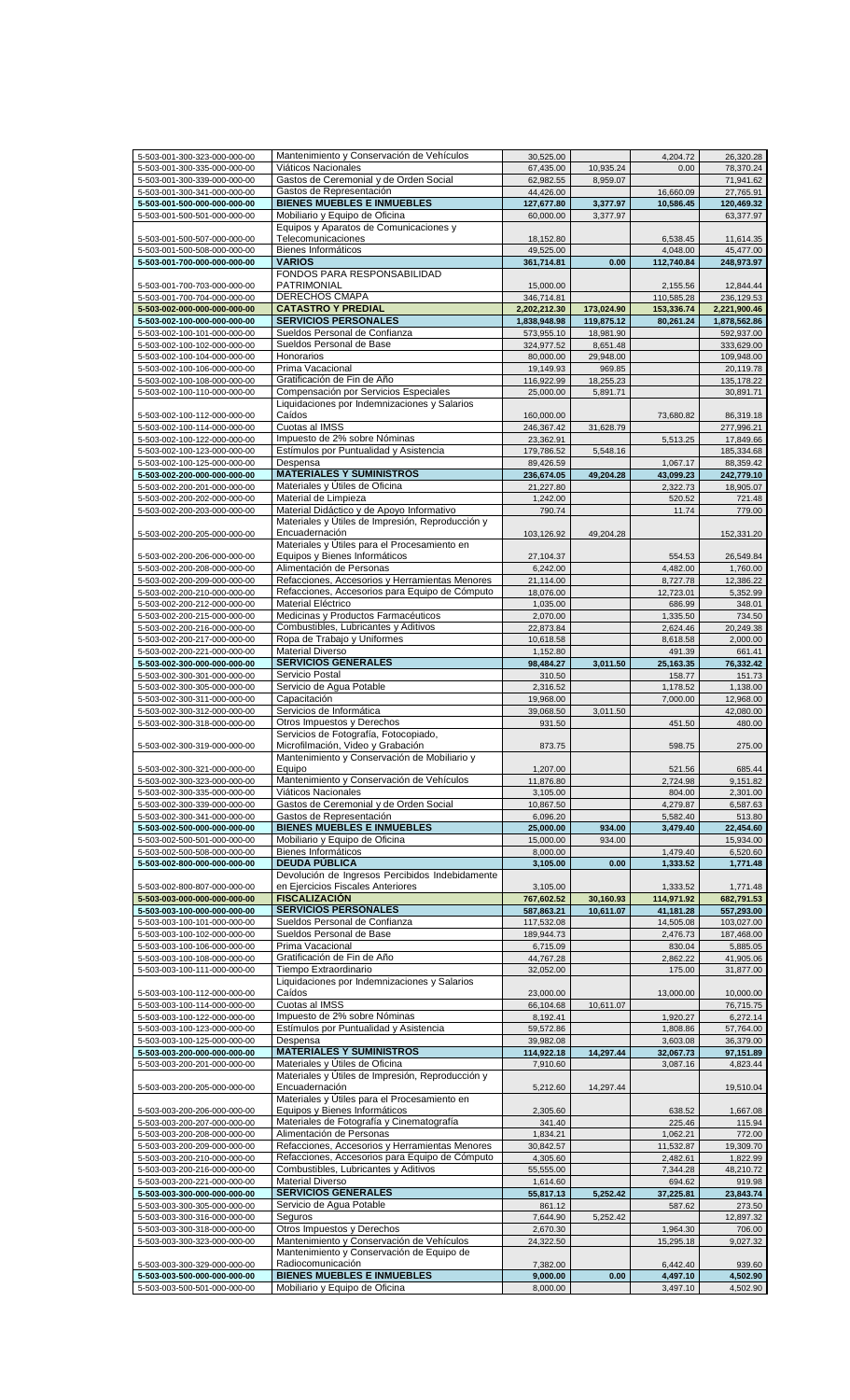| 5-504-000-000-000-000-000-00                                 | <b>JUZGADO MUNICIPAL</b>                                  | 710,078.06            | 114,777.77 | 114,382.70           | 710,473.13           |
|--------------------------------------------------------------|-----------------------------------------------------------|-----------------------|------------|----------------------|----------------------|
| 5-504-001-000-000-000-000-00                                 | <b>JUZGADO MUNICIPAL</b>                                  | 710,078.06            | 114,777.77 | 114,382.70           | 710,473.13           |
| 5-504-001-100-000-000-000-00                                 | <b>SERVICIOS PERSONALES</b>                               | 649,702.07            | 113,876.31 | 98,319.12            | 665,259.26           |
| 5-504-001-100-101-000-000-00                                 | Sueldos Personal de Confianza                             | 215,270.00            | 1,297.00   |                      | 216,567.00           |
| 5-504-001-100-102-000-000-00                                 | Sueldos Personal de Base                                  | 73,657.87             |            | 53,796.87            | 19,861.00            |
| 5-504-001-100-106-000-000-00                                 | Prima Vacacional                                          | 6,078.35              |            | 1,682.35             | 4,396.00             |
| 5-504-001-100-108-000-000-00                                 | Gratificación de Fin de Año                               | 37,383.65             | 18,877.35  |                      | 56,261.00            |
|                                                              | Liquidaciones por Indemnizaciones y Salarios              |                       |            |                      |                      |
|                                                              |                                                           |                       |            |                      |                      |
| 5-504-001-100-112-000-000-00                                 | Caídos                                                    | 180,000.00            | 90,123.27  |                      | 270,123.27           |
| 5-504-001-100-114-000-000-00                                 | Cuotas al IMSS                                            | 26,217.20             | 3,578.69   |                      | 29,795.89            |
| 5-504-001-100-122-000-000-00                                 | Impuesto de 2% sobre Nóminas                              | 7,985.08              |            | 3,467.64             | 4,517.44             |
| 5-504-001-100-123-000-000-00                                 | Estímulos por Puntualidad y Asistencia                    | 57,785.54             |            | 13,909.54            | 43,876.00            |
| 5-504-001-100-125-000-000-00                                 | Despensa                                                  | 19,722.38             |            | 5,552.38             | 14,170.00            |
|                                                              | Gastos Médicos Mayores, Asistencia Médica y               |                       |            |                      |                      |
| 5-504-001-100-128-000-000-00                                 | Medicamentos                                              | 25,602.00             |            | 19,910.34            | 5,691.66             |
| 5-504-001-200-000-000-000-00                                 | <b>MATERIALES Y SUMINISTROS</b>                           | 28,473.00             | 745.46     | 8,022.19             | 21,196.27            |
| 5-504-001-200-201-000-000-00                                 | Materiales y Útiles de Oficina                            | 6,333.30              |            | 2,943.72             | 3,389.58             |
|                                                              | Materiales y Útiles de Impresión, Reproducción y          |                       |            |                      |                      |
| 5-504-001-200-205-000-000-00                                 | Encuadernación                                            |                       |            | 1,192.72             | 5,524.35             |
|                                                              | Materiales y Útiles para el Procesamiento en              | 6,717.07              |            |                      |                      |
|                                                              |                                                           |                       |            |                      |                      |
| 5-504-001-200-206-000-000-00                                 | Equipos y Bienes Informáticos                             | 2,847.29              |            | 2,487.29             | 360.00               |
| 5-504-001-200-210-000-000-00                                 | Refacciones, Accesorios para Equipo de Cómputo            | 1,817.46              |            | 1,398.46             | 419.00               |
| 5-504-001-200-216-000-000-00                                 | Combustibles, Lubricantes y Aditivos                      | 10,757.88             | 745.46     |                      | 11,503.34            |
| 5-504-001-300-000-000-000-00                                 | <b>SERVICIOS GENERALES</b>                                | 18,902.99             | 0.00       | 6,402.99             | 12,500.00            |
| 5-504-001-300-311-000-000-00                                 | Capacitación                                              | 15,000.00             |            | 2,500.00             | 12,500.00            |
| 5-504-001-500-000-000-000-00                                 | <b>BIENES MUEBLES E INMUEBLES</b>                         | 13,000.00             | 156.00     | 1,638.40             | 11,517.60            |
| 5-504-001-500-501-000-000-00                                 | Mobiliario y Equipo de Oficina                            | 1,000.00              | 156.00     |                      | 1,156.00             |
|                                                              | Bienes Informáticos                                       |                       |            |                      |                      |
| 5-504-001-500-508-000-000-00                                 |                                                           | 12,000.00             |            | 1,638.40             | 10,361.60            |
| 5-505-000-000-000-000-000-00                                 | <b>CONTRALORÍA MUNICIPAL</b>                              | 1,626,053.69          | 19,485.95  | 115,845.56           | 1,529,694.08         |
| 5-505-001-000-000-000-000-00                                 | <b>CONTRALORÍA</b>                                        | 1,626,053.69          | 19,485.95  | 115,845.56           | 1,529,694.08         |
| 5-505-001-100-000-000-000-00                                 | <b>SERVICIOS PERSONALES</b>                               | 1,374,012.54          | 19,485.95  | 64,766.83            | 1,328,731.66         |
| 5-505-001-100-101-000-000-00                                 | Sueldos Personal de Confianza                             | 580,369.64            |            | 30,129.64            | 550,240.00           |
| 5-505-001-100-102-000-000-00                                 | Sueldos Personal de Base                                  | 201,992.02            |            | 5,240.02             | 196,752.00           |
| 5-505-001-100-106-000-000-00                                 | Prima Vacacional                                          | 16,456.91             |            | 591.91               | 15,865.00            |
| 5-505-001-100-108-000-000-00                                 | Gratificación de Fin de Año                               | 109,712.73            |            | 418.73               | 109,294.00           |
| 5-505-001-100-111-000-000-00                                 | Tiempo Extraordinario                                     | 14,175.00             |            | 4,585.00             | 9,590.00             |
|                                                              | Cuotas al IMSS                                            |                       |            |                      |                      |
| 5-505-001-100-114-000-000-00                                 |                                                           | 174,087.88            | 19,485.95  |                      | 193,573.83           |
| 5-505-001-100-122-000-000-00                                 | Impuesto de 2% sobre Nóminas                              | 20,077.43             |            | 5,322.25             | 14,755.18            |
| 5-505-001-100-123-000-000-00                                 | Estímulos por Puntualidad y Asistencia                    | 156,472.33            |            | 424.33               | 156,048.00           |
| 5-505-001-100-125-000-000-00                                 | Despensa                                                  | 65,037.52             |            | 6,804.52             | 58,233.00            |
|                                                              | Gastos Médicos Mayores, Asistencia Médica y               |                       |            |                      |                      |
| 5-505-001-100-128-000-000-00                                 | Medicamentos                                              | 32,602.00             |            | 8,221.35             | 24,380.65            |
| 5-505-001-200-000-000-000-00                                 | <b>MATERIALES Y SUMINISTROS</b>                           | 130,547.90            | 0.00       | 20,128.44            | 110,419.46           |
| 5-505-001-200-201-000-000-00                                 | Materiales y Útiles de Oficina                            | 16,919.80             |            | 147.88               | 16,771.92            |
|                                                              | Materiales y Útiles de Impresión, Reproducción y          |                       |            |                      |                      |
| 5-505-001-200-205-000-000-00                                 | Encuadernación                                            | 18,830.60             |            | 1,685.11             | 17,145.49            |
|                                                              | Materiales y Útiles para el Procesamiento en              |                       |            |                      |                      |
|                                                              |                                                           |                       |            |                      |                      |
| 5-505-001-200-206-000-000-00                                 | Equipos y Bienes Informáticos                             | 27,078.80             |            | 2,039.93             | 25,038.87            |
| 5-505-001-200-207-000-000-00                                 | Materiales de Fotografía y Cinematografía                 | 1,318.40              |            | 411.60               | 906.80               |
| 5-505-001-200-209-000-000-00                                 | Refacciones, Accesorios y Herramientas Menores            | 17,675.00             |            | 1,499.64             | 16,175.36            |
| 5-505-001-200-210-000-000-00                                 | Refacciones, Accesorios para Equipo de Cómputo            | 6,916.80              |            | 4,700.80             | 2,216.00             |
| 5-505-001-200-212-000-000-00                                 | Material Eléctrico                                        | 100.00                |            | 1.00                 | 99.00                |
| 5-505-001-200-216-000-000-00                                 | Combustibles, Lubricantes y Aditivos                      | 40.500.00             |            | 8.433.98             | 32.066.02            |
| 5-505-001-300-000-000-000-00                                 | <b>SERVICIOS GENERALES</b>                                | 64,493.25             | 0.00       | 22,537.50            | 41,955.75            |
| 5-505-001-300-305-000-000-00                                 | Servicio de Agua Potable                                  | 1,679.18              |            | 507.18               | 1,172.00             |
| 5-505-001-300-316-000-000-00                                 | Seguros                                                   | 15,047.40             |            | 1,106.30             | 13,941.10            |
| 5-505-001-300-318-000-000-00                                 | Otros Impuestos y Derechos                                | 2,767.40              |            | 1,994.40             | 773.00               |
|                                                              | Mantenimiento y Conservación de Mobiliario y              |                       |            |                      |                      |
|                                                              |                                                           |                       |            |                      |                      |
| 5-505-001-300-321-000-000-00                                 | Equipo                                                    | 5,444.34              |            | 4,346.34             | 1,098.00             |
| 5-505-001-300-323-000-000-00                                 | Mantenimiento y Conservación de Vehículos                 | 7,448.60              |            | 3,131.40             | 4,317.20             |
| 5-505-001-300-333-000-000-00                                 | Otros Gastos de Difusión e Información                    | 4,900.00              |            | 724.00               | 4,176.00             |
| 5-505-001-300-335-000-000-00                                 | Viáticos Nacionales                                       | 2,614.20              |            | 2,561.20             | 53.00                |
| 5-505-001-300-339-000-000-00                                 | Gastos de Ceremonial y de Orden Social                    | 16,006.00             |            | 1,690.06             | 14,315.94            |
| 5-505-001-300-341-000-000-00                                 | Gastos de Representación                                  | 5,192.00              |            | 3,082.49             | 2,109.51             |
| 5-505-001-500-000-000-000-00                                 | <b>BIENES MUEBLES E INMUEBLES</b>                         | 57,000.00             | 0.00       | 8,412.79             | 48,587.21            |
| 5-505-001-500-501-000-000-00                                 | Mobiliario y Equipo de Oficina                            | 10,700.00             |            | 4,384.00             | 6,316.00             |
| 5-505-001-500-508-000-000-00                                 | Bienes Informáticos                                       | 46,300.00             |            | 4,028.79             | 42,271.21            |
| 5-506-000-000-000-000-000-00                                 | <b>OFICIALÍA MAYOR</b>                                    | 13,231,873.85         | 322,056.94 | 330,005.18           | 13,223,925.61        |
|                                                              | <b>OFICIALÍA</b>                                          |                       |            |                      |                      |
| 5-506-001-000-000-000-000-00                                 |                                                           | 13,231,873.85         | 322,056.94 | 330,005.18           | 13,223,925.61        |
| 5-506-001-100-000-000-000-00                                 | <b>SERVICIOS PERSONALES</b>                               | 4,426,111.63          | 196,947.90 | 138,470.60           | 4,484,588.93         |
| 5-506-001-100-101-000-000-00                                 | Sueldos Personal de Confianza                             | 348,922.85            |            | 41,618.85            | 307,304.00           |
| 5-506-001-100-102-000-000-00                                 | Sueldos Personal de Base                                  | 428,529.41            | 50,970.59  |                      | 479,500.00           |
| 5-506-001-100-105-000-000-00                                 | Honorarios Asimilables a Sueldos y Salarios               | 2,831,000.00          | 115,940.12 |                      | 2,946,940.12         |
| 5-506-001-100-106-000-000-00                                 | Prima Vacacional                                          | 16,893.43             | 512.57     |                      | 17,406.00            |
| 5-506-001-100-108-000-000-00                                 | Gratificación de Fin de Año                               | 112,627.84            | 6,871.16   |                      | 119,499.00           |
| 5-506-001-100-111-000-000-00                                 | Tiempo Extraordinario                                     | 67,537.04             |            | 5,936.04             | 61,601.00            |
| 5-506-001-100-114-000-000-00                                 | Cuotas al IMSS                                            | 201,597.12            | 19,241.74  |                      | 220,838.86           |
| 5-506-001-100-122-000-000-00                                 | Impuesto de 2% sobre Nóminas                              | 20,609.98             |            | 4,650.98             | 15,959.00            |
| 5-506-001-100-123-000-000-00                                 | Estímulos por Puntualidad y Asistencia                    | 233,235.68            |            | 74,393.68            | 158,842.00           |
|                                                              |                                                           |                       |            |                      |                      |
| 5-506-001-100-125-000-000-00                                 | Despensa                                                  | 97,556.28             | 3,411.72   |                      | 100,968.00           |
|                                                              | Gastos Médicos Mayores, Asistencia Médica y               |                       |            |                      |                      |
| 5-506-001-100-128-000-000-00                                 | Medicamentos                                              | 67,602.00             |            | 11,871.05            | 55,730.95            |
| 5-506-001-200-000-000-000-00                                 | <b>MATERIALES Y SUMINISTROS</b>                           | 373,510.94            | 8,099.26   | 90,222.77            | 291,387.43           |
| 5-506-001-200-201-000-000-00                                 | Materiales y Útiles de Oficina                            | 25,672.38             |            | 8,382.81             | 17,289.57            |
| 5-506-001-200-202-000-000-00                                 | Material de Limpieza                                      | 40,828.68             |            | 2,608.18             | 38,220.50            |
| 5-506-001-200-203-000-000-00                                 | Material Didáctico y de Apoyo Informativo                 | 4,308.91              |            | 3,192.41             | 1,116.50             |
|                                                              | Materiales y Útiles de Impresión, Reproducción y          |                       |            |                      |                      |
| 5-506-001-200-205-000-000-00                                 | Encuadernación                                            | 56,652.96             |            | 502.57               | 56,150.39            |
|                                                              | Materiales y Útiles para el Procesamiento en              |                       |            |                      |                      |
| 5-506-001-200-206-000-000-00                                 | Equipos y Bienes Informáticos                             | 19,265.02             |            | 10,188.36            | 9,076.66             |
|                                                              | Materiales de Fotografía y Cinematografía                 |                       |            |                      |                      |
| 5-506-001-200-207-000-000-00                                 |                                                           | 1,679.18<br>10,000.00 | 807.35     |                      | 2,486.53             |
| 5-506-001-200-208-000-000-00                                 |                                                           |                       | 3,648.00   |                      | 13,648.00            |
|                                                              | Alimentación de Personas                                  |                       |            |                      |                      |
| 5-506-001-200-209-000-000-00                                 | Refacciones, Accesorios y Herramientas Menores            | 35,385.77             |            | 10,163.68            | 25,222.09            |
| 5-506-001-200-210-000-000-00                                 | Refacciones, Accesorios para Equipo de Cómputo            | 3,358.37              |            | 1,739.94             | 1,618.43             |
| 5-506-001-200-211-000-000-00                                 | Materiales para Construcción                              | 15,000.00             |            | 8,213.23             | 6,786.77             |
| 5-506-001-200-212-000-000-00<br>5-506-001-200-215-000-000-00 | Material Eléctrico<br>Medicinas y Productos Farmacéuticos | 7,276.46<br>5,382.00  |            | 1,883.41<br>4,274.00 | 5,393.05<br>1,108.00 |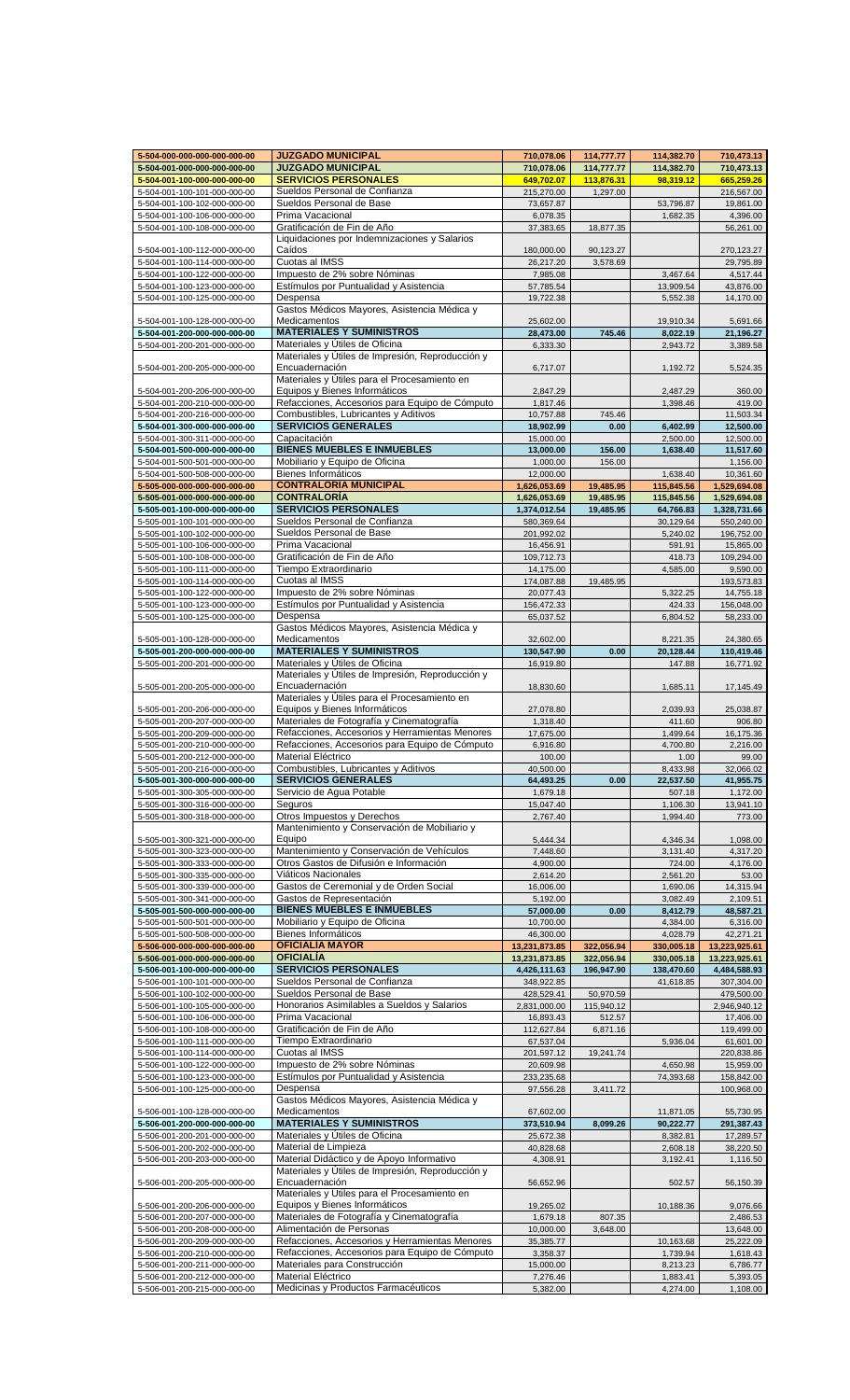|                                                              | Combustibles, Lubricantes y Aditivos                               |                 |            |            |              |
|--------------------------------------------------------------|--------------------------------------------------------------------|-----------------|------------|------------|--------------|
| 5-506-001-200-216-000-000-00                                 |                                                                    | 42,292.00       | 3,643.91   |            | 45,935.91    |
| 5-506-001-200-217-000-000-00                                 | Ropa de Trabajo y Uniformes                                        | 104,391.71      |            | 37,543.88  | 66,847.83    |
| 5-506-001-200-221-000-000-00                                 | <b>Material Diverso</b>                                            | 2,017.50        |            | 1,530.30   | 487.20       |
| 5-506-001-300-000-000-000-00                                 | <b>SERVICIOS GENERALES</b>                                         | 8,373,840.14    | 117,009.78 | 97,086.37  | 8,393,763.55 |
| 5-506-001-300-301-000-000-00                                 | Servicio Postal                                                    | 895.56          |            | 642.56     | 253.00       |
| 5-506-001-300-305-000-000-00                                 | Servicio de Agua Potable                                           | 6,679.18        |            | 4,193.38   | 2,485.80     |
|                                                              | Seguros                                                            |                 | 13,627.11  |            | 25,432.76    |
| 5-506-001-300-316-000-000-00                                 |                                                                    | 11,805.65       |            |            |              |
| 5-506-001-300-318-000-000-00                                 | Otros Impuestos y Derechos                                         | 15,672.38       |            | 11,668.38  | 4,004.00     |
|                                                              | Mantenimiento y Conservación de Mobiliario y                       |                 |            |            |              |
| 5-506-001-300-321-000-000-00                                 | Equipo                                                             | 10,661.38       |            | 4,299.34   | 6,362.04     |
| 5-506-001-300-323-000-000-00                                 | Mantenimiento y Conservación de Vehículos                          | 9,691.81        | 4,241.77   |            | 13,933.58    |
|                                                              | Mantenimiento y Conservación de Bienes                             |                 |            |            |              |
| 5-506-001-300-326-000-000-00                                 | Inmuebles                                                          | 43,980.00       |            | 1,677.97   | 42,302.03    |
|                                                              | Servicios de Limpieza, Higiene y Fumigación                        | 11,050.00       |            | 6,178.00   | 4,872.00     |
| 5-506-001-300-328-000-000-00                                 |                                                                    |                 |            |            |              |
|                                                              | Mantenimiento y Conservación de Equipo de                          |                 |            |            |              |
| 5-506-001-300-329-000-000-00                                 | Radiocomunicación                                                  | 29,957.04       |            | 21,894.26  | 8,062.78     |
| 5-506-001-300-330-000-000-00                                 | Gastos de Difusión                                                 | 8,582.26        |            | 8,266.36   | 315.90       |
| 5-506-001-300-335-000-000-00                                 | Viáticos Nacionales                                                | 14,714.63       |            | 10,086.63  | 4,628.00     |
| 5-506-001-300-339-000-000-00                                 | Gastos de Ceremonial y de Orden Social                             | 8,177,991.72    | 99,140.90  |            | 8,277,132.62 |
|                                                              |                                                                    |                 |            |            |              |
| 5-506-001-300-341-000-000-00                                 | Gastos de Representación                                           | 4,714.63        |            | 1,174.59   | 3,540.04     |
| 5-506-001-300-342-000-000-00                                 | Gastos Menores                                                     | 3,358.37        |            | 2,919.37   | 439.00       |
| 5-506-001-500-000-000-000-00                                 | <b>BIENES MUEBLES E INMUEBLES</b>                                  | 57,119.46       | 0.00       | 2,933.76   | 54,185.70    |
| 5-506-001-500-501-000-000-00                                 | Mobiliario y Equipo de Oficina                                     | 35,000.00       |            | 1,566.11   | 33,433.89    |
|                                                              |                                                                    |                 |            |            |              |
|                                                              | Equipos y Aparatos de Comunicaciones y                             |                 |            |            |              |
| 5-506-001-500-507-000-000-00                                 | Telecomunicaciones                                                 | 1,119.46        |            | 748.26     | 371.20       |
| 5-506-001-500-509-000-000-00                                 | Maquinaria y Equipo Diverso                                        | 3,000.00        |            | 0.00       | 3,000.00     |
| 5-506-001-500-515-000-000-00                                 | Otros Bienes Muebles e Inmuebles                                   | 18,000.00       |            | 619.39     | 17,380.61    |
| 5-507-000-000-000-000-000-00                                 | DIRECCION DE DESARROLLO ECONOMICO                                  | 722,064.16      | 6,153.61   | 324,045.14 | 404,172.63   |
|                                                              |                                                                    |                 |            |            |              |
| 5-507-001-000-000-000-000-00                                 | DIRECCION DE DESARROLLO ECONOMICO                                  | 722,064.16      | 6,153.61   | 324,045.14 | 404,172.63   |
| 5-507-001-100-000-000-000-00                                 | <b>SERVICIOS PERSONALES</b>                                        | 617,264.16      | 0.00       | 282,675.43 | 334,588.73   |
| 5-507-001-100-101-000-000-00                                 | Sueldos Personal de Confianza                                      | 306,382.01      |            | 112,340.01 | 194,042.00   |
| 5-507-001-100-106-000-000-00                                 | Prima Vacacional                                                   | 6,427.01        |            | 2,626.01   | 3,801.00     |
| 5-507-001-100-108-000-000-00                                 | Gratificación de Fin de Año                                        | 42,846.72       |            | 16,430.72  | 26,416.00    |
|                                                              |                                                                    |                 |            |            |              |
| 5-507-001-100-114-000-000-00                                 | Cuotas al IMSS                                                     | 50,000.00       |            | 17,906.15  | 32,093.85    |
| 5-507-001-100-123-000-000-00                                 | Estímulos por Puntualidad y Asistencia                             | 61,276.40       |            | 22,672.40  | 38,604.00    |
| 5-507-001-100-125-000-000-00                                 | Despensa                                                           | 24,389.07       |            | 14,647.07  | 9,742.00     |
|                                                              | Gastos Médicos Mayores, Asistencia Médica y                        |                 |            |            |              |
| 5-507-001-100-128-000-000-00                                 | Medicamentos                                                       | 32,602.00       |            | 2,712.12   | 29,889.88    |
|                                                              |                                                                    |                 |            |            |              |
| 5-507-001-200-000-000-000-00                                 | <b>MATERIALES Y SUMINISTROS</b>                                    | 42,800.00       | 0.00       | 18,450.69  | 24,349.31    |
| 5-507-001-200-201-000-000-00                                 | Materiales y Útiles de Oficina                                     | 5,000.00        |            | 1,172.43   | 3,827.57     |
| 5-507-001-200-203-000-000-00                                 | Material Didáctico y de Apoyo Informativo                          | 2,000.00        |            | 1,700.00   | 300.00       |
|                                                              | Materiales y Útiles de Impresión, Reproducción y                   |                 |            |            |              |
|                                                              | Encuadernación                                                     | 13,000.00       |            | 9,337.49   |              |
| 5-507-001-200-205-000-000-00                                 |                                                                    |                 |            |            | 3,662.51     |
|                                                              | Materiales y Útiles para el Procesamiento en                       |                 |            |            |              |
| 5-507-001-200-206-000-000-00                                 | Equipos y Bienes Informáticos                                      | 5,000.00        |            | 686.94     | 4,313.06     |
| 5-507-001-200-210-000-000-00                                 | Refacciones, Accesorios para Equipo de Cómputo                     | 2,000.00        |            | 616.67     | 1.383.33     |
| 5-507-001-200-216-000-000-00                                 | Combustibles, Lubricantes y Aditivos                               | 15,000.00       |            | 4,137.16   | 10,862.84    |
|                                                              | <b>SERVICIOS GENERALES</b>                                         |                 |            |            |              |
| 5-507-001-300-000-000-000-00                                 |                                                                    | 34,000.00       | 0.00       | 18,151.66  | 15,848.34    |
|                                                              |                                                                    |                 |            |            |              |
| 5-507-001-300-335-000-000-00                                 | Viáticos Nacionales                                                | 10,000.00       |            | 4,278.97   | 5,721.03     |
| 5-507-001-300-339-000-000-00                                 | Gastos de Ceremonial y de Orden Social                             | 11,000.00       |            | 1,962.19   | 9,037.81     |
|                                                              |                                                                    |                 |            |            |              |
| 5-507-001-300-341-000-000-00                                 | Gastos de Representación                                           | 5,000.00        |            | 3,910.50   | 1,089.50     |
| 5-507-001-500-000-000-000-00                                 | <b>BIENES MUEBLES E INMUEBLES</b>                                  | 28,000.00       | 6,153.61   | 4,767.36   | 29,386.25    |
| 5-507-001-500-501-000-000-00                                 | Mobiliario y Equipo de Oficina                                     | 6,000.00        |            | 3,767.36   | 2,232.64     |
| 5-507-001-500-508-000-000-00                                 | Bienes Informáticos                                                | 21,000.00       | 6,153.61   |            | 27,153.61    |
| 5-508-000-000-000-000-000-00                                 | <b>SEGURIDAD PUBLICA</b>                                           | 5,540,420.49    | 156,913.53 | 665,001.31 | 5,032,332.71 |
|                                                              | <b>SEGURIDAD PÚBLICA</b>                                           |                 |            |            |              |
| 5-508-001-000-000-000-000-00                                 |                                                                    | 3,641,607.58    | 142,894.21 | 458,176.37 | 3,326,325.42 |
| 5-508-001-100-000-000-000-00                                 | <b>SERVICIOS PERSONALES</b>                                        | 3, 144, 417. 78 | 112,745.40 | 324,002.50 | 2,933,160.68 |
| 5-508-001-100-101-000-000-00                                 | Sueldos Personal de Confianza                                      | 50,533.68       |            | 3,602.37   | 46,931.31    |
| 5-508-001-100-102-000-000-00                                 | Sueldos Personal de Base                                           | 145,031.99      | 3,443.09   |            | 148,475.08   |
| 5-508-001-100-111-000-000-00                                 | Tiempo Extraordinario                                              | 41,193.39       |            | 2,619.45   | 38,573.94    |
|                                                              |                                                                    |                 |            |            |              |
|                                                              | Liquidaciones por Indemnizaciones y Salarios                       |                 |            |            |              |
| 5-508-001-100-112-000-000-00                                 | Caídos                                                             | 520,000.00      |            | 124,873.61 | 395,126.39   |
| 5-508-001-100-114-000-000-00                                 | Cuotas al IMSS                                                     | 2,004,251.43    | 109,302.31 |            | 2,113,553.74 |
| 5-508-001-100-122-000-000-00                                 | Impuesto de 2% sobre Nóminas                                       | 180,791.38      |            | 36,345.72  | 144,445.66   |
| 5-508-001-100-123-000-000-00                                 | Estímulos por Puntualidad y Asistencia                             | 90,013.41       |            | 64,107.95  | 25,905.46    |
| 5-508-001-100-125-000-000-00                                 | Despensa                                                           | 80,000.50       |            | 59,851.40  | 20,149.10    |
|                                                              | <b>MATERIALES Y SUMINISTROS</b>                                    |                 |            | 35,253.21  |              |
| 5-508-001-200-000-000-000-00                                 |                                                                    | 171,730.80      | 0.00       |            | 136,477.59   |
| 5-508-001-200-201-000-000-00                                 | Materiales y Útiles de Oficina                                     | 14,158.80       |            | 5,363.36   | 8,795.44     |
| 5-508-001-200-202-000-000-00                                 | Material de Limpieza                                               | 16,146.00       |            | 3,149.64   | 12,996.36    |
| 5-508-001-200-203-000-000-00                                 | Material Didáctico y de Apoyo Informativo                          | 1,076.40        |            | 433.33     | 643.07       |
|                                                              | Materiales y Útiles de Impresión, Reproducción y                   |                 |            |            |              |
| 5-508-001-200-205-000-000-00                                 | Encuadernación                                                     | 49,840.00       |            | 1,016.16   | 48,823.84    |
|                                                              |                                                                    |                 |            |            |              |
|                                                              | Materiales y Útiles para el Procesamiento en                       |                 |            |            |              |
| 5-508-001-200-206-000-000-00                                 | Equipos y Bienes Informáticos                                      | 18,505.80       |            | 4,172.80   | 14,333.00    |
| 5-508-001-200-207-000-000-00                                 | Materiales de Fotografía y Cinematografía                          | 3,767.40        |            | 3,582.39   | 185.01       |
| 5-508-001-200-208-000-000-00                                 | Alimentación de Personas                                           | 6,735.00        |            | 2,527.84   | 4,207.16     |
| 5-508-001-200-209-000-000-00                                 | Refacciones, Accesorios y Herramientas Menores                     | 20,382.00       |            | 5,607.63   | 14,774.37    |
|                                                              |                                                                    |                 |            |            |              |
| 5-508-001-200-210-000-000-00                                 | Refacciones, Accesorios para Equipo de Cómputo                     | 1,280.00        |            | 550.65     | 729.35       |
| 5-508-001-200-211-000-000-00                                 | Materiales para Construcción                                       | 5,000.00        |            | 2,899.06   | 2,100.94     |
| 5-508-001-200-212-000-000-00                                 | Material Eléctrico                                                 | 18,280.00       |            | 4,562.65   | 13,717.35    |
| 5-508-001-200-216-000-000-00                                 | Combustibles, Lubricantes y Aditivos                               | 15,700.00       |            | 982.09     | 14,717.91    |
| 5-508-001-200-219-000-000-00                                 | Prendas de Protección                                              | 305.60          |            | 265.61     | 39.99        |
|                                                              |                                                                    |                 |            |            |              |
| 5-508-001-200-221-000-000-00                                 | <b>Material Diverso</b>                                            | 413.80          |            | 0.00       | 413.80       |
| 5-508-001-300-000-000-000-00                                 | <b>SERVICIOS GENERALES</b>                                         | 315,800.00      | 23,524.53  | 92,149.65  | 247,174.88   |
| 5-508-001-300-301-000-000-00                                 | Servicio Postal                                                    | 0.00            | 448.00     |            | 448.00       |
| 5-508-001-300-304-000-000-00                                 | Servicio de Energía Eléctrica                                      | 143,850.00      | 17,894.00  |            | 161,744.00   |
|                                                              |                                                                    |                 |            |            |              |
| 5-508-001-300-305-000-000-00                                 | Servicio de Agua Potable                                           | 15,350.00       |            | 3,977.00   | 11,373.00    |
| 5-508-001-300-311-000-000-00                                 | Capacitación                                                       | 38,280.00       |            | 27,151.81  | 11,128.19    |
| 5-508-001-300-318-000-000-00                                 | Otros Impuestos y Derechos                                         | 8,700.00        |            | 1,307.00   | 7,393.00     |
|                                                              | Mantenimiento y Conservación de Mobiliario y                       |                 |            |            |              |
| 5-508-001-300-321-000-000-00                                 | Equipo                                                             | 7,762.50        |            | 5,950.46   | 1,812.04     |
|                                                              |                                                                    |                 |            |            |              |
| 5-508-001-300-323-000-000-00                                 | Mantenimiento y Conservación de Vehículos                          | 11,050.00       |            | 9,774.00   | 1,276.00     |
|                                                              | Mantenimiento y Conservación de Equipo de                          |                 |            |            |              |
| 5-508-001-300-329-000-000-00                                 | Radiocomunicación                                                  | 7,245.00        |            | 2,325.53   | 4,919.47     |
| 5-508-001-300-335-000-000-00                                 | Viáticos Nacionales                                                | 10,525.00       |            | 5,238.78   | 5,286.22     |
| 5-508-001-300-339-000-000-00<br>5-508-001-300-341-000-000-00 | Gastos de Ceremonial y de Orden Social<br>Gastos de Representación | 34,225.00       | 5,182.53   |            | 39,407.53    |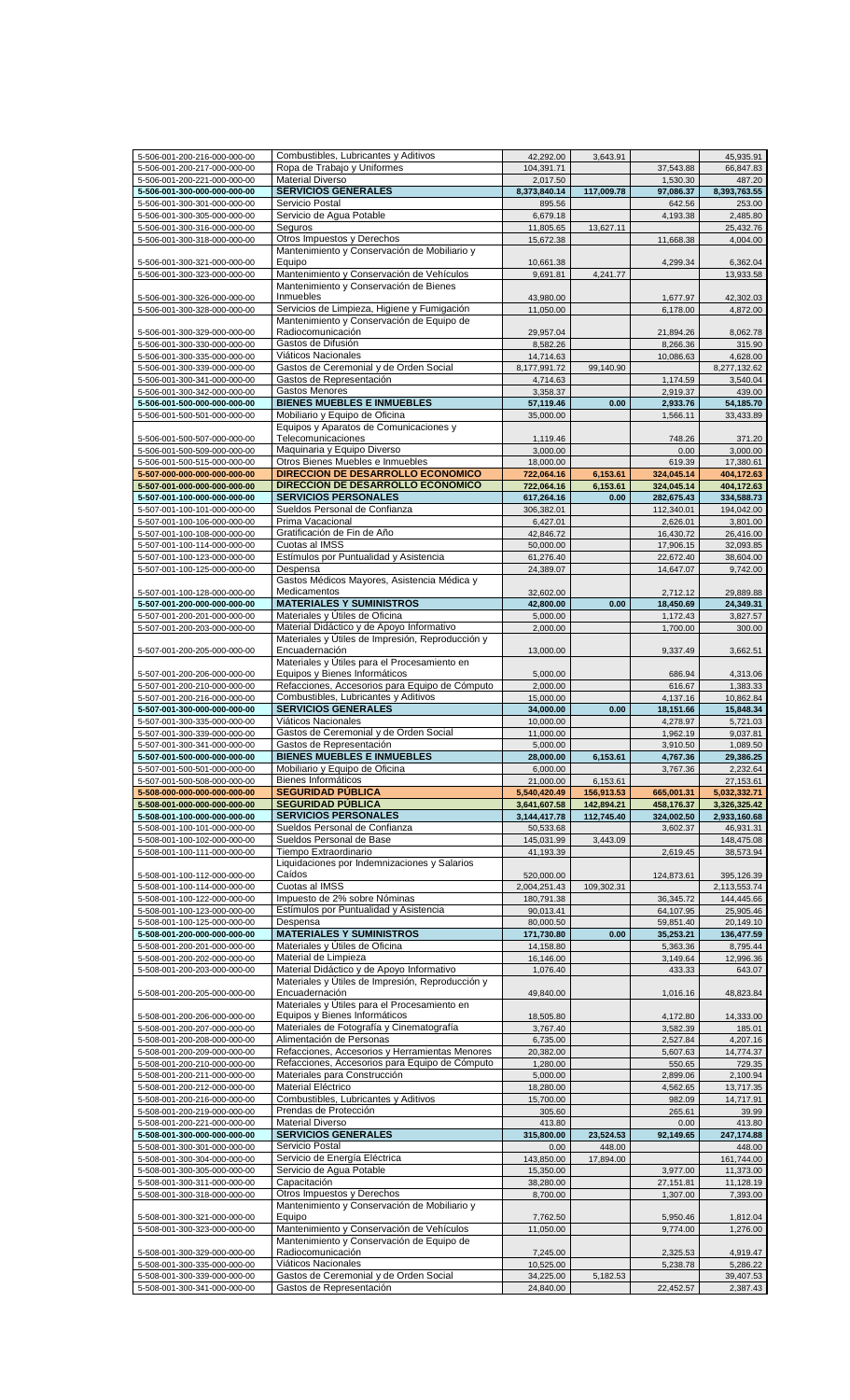| 5-508-001-500-000-000-000-00 | <b>BIENES MUEBLES E INMUEBLES</b>                | 7,175.00     | 0.00      | 4,287.01   | 2,887.99     |
|------------------------------|--------------------------------------------------|--------------|-----------|------------|--------------|
| 5-508-001-500-501-000-000-00 | Mobiliario y Equipo de Oficina                   | 5,175.00     |           | 2,287.01   | 2,887.99     |
|                              | <b>VARIOS</b>                                    | 0.00         |           | 0.00       |              |
| 5-508-001-700-000-000-000-00 |                                                  |              | 6,624.28  |            | 6,624.28     |
| 5-508-001-700-704-000-000-00 | HONORARIOS, GASTOS Y/O DERECHOS                  | 0.00         | 6.624.28  |            | 6,624.28     |
| 5-508-002-000-000-000-000-00 | <b>TRÁNSITO MUNICIPAL</b>                        | 249,067.90   | 2,151.00  | 52,310.03  | 198,908.87   |
| 5-508-002-100-000-000-000-00 | <b>SERVICIOS PERSONALES</b>                      | 217,730.17   | 0.00      | 41,410.62  | 176,319.55   |
| 5-508-002-100-102-000-000-00 | Sueldos Personal de Base                         | 30,101.32    |           | 7,912.26   | 22,189.06    |
| 5-508-002-100-114-000-000-00 | Cuotas al IMSS                                   | 137,451.85   |           | 80.44      | 137,371.41   |
| 5-508-002-100-122-000-000-00 | Impuesto de 2% sobre Nóminas                     | 12,228.18    |           | 2,979.76   | 9,248.42     |
|                              |                                                  |              |           |            |              |
| 5-508-002-100-123-000-000-00 | Estímulos por Puntualidad y Asistencia           | 12,211.55    |           | 8,199.45   | 4,012.10     |
| 5-508-002-100-125-000-000-00 | Despensa                                         | 9,250.36     |           | 5,751.80   | 3,498.56     |
| 5-508-002-200-000-000-000-00 | <b>MATERIALES Y SUMINISTROS</b>                  | 26,576.73    | 2,151.00  | 10,878.41  | 17,849.32    |
| 5-508-002-200-201-000-000-00 | Materiales y Útiles de Oficina                   | 6.292.80     |           | 998.37     | 5,294.43     |
|                              | Materiales y Útiles de Impresión, Reproducción y |              |           |            |              |
| 5-508-002-200-205-000-000-00 | Encuadernación                                   | 13,020.30    |           | 4,779.40   | 8,240.90     |
|                              | Materiales y Útiles para el Procesamiento en     |              |           |            |              |
|                              |                                                  |              |           |            |              |
| 5-508-002-200-206-000-000-00 | Equipos y Bienes Informáticos                    | 4,520.88     |           | 2,855.88   | 1,665.00     |
| 5-508-002-200-207-000-000-00 | Materiales de Fotografía y Cinematografía        | 569.25       |           | 290.25     | 279.00       |
| 5-508-002-200-209-000-000-00 | Refacciones, Accesorios y Herramientas Menores   | 0.00         | 775.02    |            | 775.02       |
| 5-508-002-200-210-000-000-00 | Refacciones, Accesorios para Equipo de Cómputo   | 1,138.50     |           | 919.51     | 218.99       |
| 5-508-002-200-211-000-000-00 | Materiales para Construcción                     | 0.00         | 1,375.98  |            | 1,375.98     |
|                              | <b>SERVICIOS GENERALES</b>                       |              |           |            |              |
| 5-508-002-300-000-000-000-00 |                                                  | 4,761.00     | 0.00      | 21.00      | 4,740.00     |
| 5-508-002-300-305-000-000-00 | Servicio de Agua Potable                         | 1,138.50     |           | 2.50       | 1,136.00     |
| 5-508-002-300-318-000-000-00 | Otros Impuestos y Derechos                       | 3,622.50     |           | 18.50      | 3,604.00     |
| 5-508-003-000-000-000-000-00 | <b>PROTECCIÓN CIVIL</b>                          | 934,179.58   | 11,486.76 | 94,595.07  | 851,071.27   |
| 5-508-003-100-000-000-000-00 | <b>SERVICIOS PERSONALES</b>                      | 720,424.35   | 10,943.61 | 56,292.05  | 675,075.91   |
| 5-508-003-100-101-000-000-00 | Sueldos Personal de Confianza                    | 81,932.40    | 10,371.60 |            | 92,304.00    |
|                              |                                                  |              |           |            |              |
| 5-508-003-100-102-000-000-00 | Sueldos Personal de Base                         | 258,887.99   | 572.01    |            | 259,460.00   |
| 5-508-003-100-106-000-000-00 | Prima Vacacional                                 | 8,773.21     |           | 982.47     | 7,790.74     |
| 5-508-003-100-108-000-000-00 | Gratificación de Fin de Año                      | 56,933.04    |           | 3,126.33   | 53,806.71    |
| 5-508-003-100-111-000-000-00 | Tiempo Extraordinario                            | 47,948.80    |           | 18.236.80  | 29,712.00    |
|                              | Liquidaciones por Indemnizaciones y Salarios     |              |           |            |              |
| 5-508-003-100-112-000-000-00 | Caídos                                           | 25,000.00    |           | 4,070.74   | 20,929.26    |
|                              | Cuotas al IMSS                                   |              |           |            |              |
| 5-508-003-100-114-000-000-00 |                                                  | 100,414.00   |           | 19,899.96  | 80,514.04    |
| 5-508-003-100-122-000-000-00 | Impuesto de 2% sobre Nóminas                     | 9,680.04     |           | 4,145.88   | 5,534.16     |
| 5-508-003-100-123-000-000-00 | Estímulos por Puntualidad y Asistencia           | 73,947.04    |           | 4,275.04   | 69,672.00    |
| 5-508-003-100-125-000-000-00 | Despensa                                         | 56,907.83    |           | 1,554.83   | 55,353.00    |
| 5-508-003-200-000-000-000-00 | <b>MATERIALES Y SUMINISTROS</b>                  | 193,609.31   | 543.15    | 32,574.50  | 161,577.96   |
| 5-508-003-200-201-000-000-00 | Materiales y Útiles de Oficina                   | 3,229.20     |           | 2,025.18   | 1,204.02     |
|                              | Materiales y Útiles de Impresión, Reproducción y |              |           |            |              |
|                              |                                                  |              |           |            |              |
| 5-508-003-200-205-000-000-00 | Encuadernación                                   | 4,715.71     |           | 1,090.59   | 3,625.12     |
|                              | Materiales y Útiles para el Procesamiento en     |              |           |            |              |
| 5-508-003-200-206-000-000-00 | Equipos y Bienes Informáticos                    | 3,194.20     |           | 149.80     | 3,044.40     |
| 5-508-003-200-207-000-000-00 | Materiales de Fotografía y Cinematografía        | 538.20       |           | 339.20     | 199.00       |
| 5-508-003-200-209-000-000-00 | Refacciones, Accesorios y Herramientas Menores   | 48,295.76    |           | 5,575.59   | 42,720.17    |
| 5-508-003-200-210-000-000-00 | Refacciones, Accesorios para Equipo de Cómputo   | 1,614.60     |           | 1,023.60   | 591.00       |
|                              |                                                  |              |           |            |              |
| 5-508-003-200-212-000-000-00 | Material Eléctrico                               | 0.00         | 543.15    |            | 543.15       |
| 5-508-003-200-213-000-000-00 | Material Agropecuario                            | 1,500.00     |           | 240.00     | 1,260.00     |
| 5-508-003-200-214-000-000-00 | Plaguicidas, Abonos y Fertilizantes              | 1,500.00     |           | 185.00     | 1,315.00     |
| 5-508-003-200-215-000-000-00 | Medicinas y Productos Farmacéuticos              | 18,617.80    |           | 3,419.39   | 15,198.41    |
| 5-508-003-200-216-000-000-00 | Combustibles, Lubricantes y Aditivos             | 99,000.00    |           | 15,747.78  | 83,252.22    |
| 5-508-003-200-217-000-000-00 | Ropa de Trabajo y Uniformes                      | 8,146.00     |           | 7.73       | 8,138.27     |
|                              |                                                  |              |           |            |              |
| 5-508-003-200-219-000-000-00 | Prendas de Protección                            | 1,117.80     |           | 630.60     | 487.20       |
| 5-508-003-300-000-000-000-00 | <b>SERVICIOS GENERALES</b>                       | 20,145.92    | 0.00      | 5,728.52   | 14,417.40    |
| 5-508-003-300-323-000-000-00 | Mantenimiento y Conservación de Vehículos        | 16,750.00    |           | 2,454.60   | 14,295.40    |
| 5-508-003-300-335-000-000-00 | Viáticos Nacionales                              | 614.60       |           | 492.60     | 122.00       |
| 5-508-004-000-000-000-000-00 | <b>BOMBEROS</b>                                  | 715,565.43   | 381.56    | 59,919.84  | 656,027.15   |
| 5-508-004-100-000-000-000-00 | <b>SERVICIOS PERSONALES</b>                      | 575,630.58   | 0.00      | 36,457.67  | 539,172.91   |
|                              |                                                  |              |           |            |              |
| 5-508-004-100-102-000-000-00 | Sueldos Personal de Base                         | 279,601.55   |           | 11,171.55  | 268,430.00   |
| 5-508-004-100-106-000-000-00 | Prima Vacacional                                 | 6,300.00     |           | 12.00      | 6,288.00     |
| 5-508-004-100-108-000-000-00 | Gratificación de Fin de Año                      | 42,000.00    |           | 66.00      | 41,934.00    |
| 5-508-004-100-111-000-000-00 | Tiempo Extraordinario                            | 27,534.80    |           | 12,208.80  | 15,326.00    |
| 5-508-004-100-114-000-000-00 | Cuotas al IMSS                                   | 107,809.77   |           | 6,303.36   | 101,506.41   |
| 5-508-004-100-122-000-000-00 | Impuesto de 2% sobre Nóminas                     | 7,686.00     |           | 1,611.50   | 6,074.50     |
|                              |                                                  |              |           |            |              |
| 5-508-004-100-123-000-000-00 | Estímulos por Puntualidad y Asistencia           | 55,920.32    |           | 2,672.32   | 53,248.00    |
| 5-508-004-100-125-000-000-00 | Despensa                                         | 48,778.14    |           | 2,412.14   | 46,366.00    |
| 5-508-004-200-000-000-000-00 | <b>MATERIALES Y SUMINISTROS</b>                  | 125,806.76   | 0.00      | 21,470.83  | 104,335.93   |
| 5-508-004-200-201-000-000-00 | Materiales y Útiles de Oficina                   | 1,291.68     |           | 177.82     | 1,113.86     |
| 5-508-004-200-209-000-000-00 | Refacciones, Accesorios y Herramientas Menores   | 31,776.40    |           | 2,788.64   | 28,987.76    |
| 5-508-004-200-216-000-000-00 | Combustibles, Lubricantes y Aditivos             | 70,962.28    |           | 12,506.29  | 58,455.99    |
| 5-508-004-200-217-000-000-00 | Ropa de Trabajo y Uniformes                      | 5,175.00     |           | 1,207.80   | 3,967.20     |
|                              |                                                  |              |           |            |              |
| 5-508-004-200-219-000-000-00 | Prendas de Protección                            | 15,525.00    |           | 3,713.88   | 11,811.12    |
| 5-508-004-300-000-000-000-00 | <b>SERVICIOS GENERALES</b>                       | 14,128.09    | 381.56    | 1,991.34   | 12,518.31    |
| 5-508-004-300-323-000-000-00 | Mantenimiento y Conservación de Vehículos        | 12,136.75    | 381.56    |            | 12,518.31    |
| 5-509-000-000-000-000-000-00 | <b>CASA DE LA CULTURA</b>                        | 2,109,215.84 | 56,311.06 | 211,552.20 | 1,953,974.70 |
| 5-509-001-000-000-000-000-00 | <b>CASA DE LA CULTURA</b>                        | 1,871,519.20 | 54,680.20 | 157,260.17 | 1,768,939.23 |
| 5-509-001-100-000-000-000-00 | <b>SERVICIOS PERSONALES</b>                      | 1,588,127.20 | 53,122.91 | 59,325.33  | 1,581,924.78 |
|                              |                                                  |              |           |            |              |
| 5-509-001-100-101-000-000-00 | Sueldos Personal de Confianza                    | 444,629.49   | 6,918.51  |            | 451,548.00   |
| 5-509-001-100-102-000-000-00 | Sueldos Personal de Base                         | 113,502.35   | 10,600.65 |            | 124,103.00   |
| 5-509-001-100-105-000-000-00 | Honorarios Asimilables a Sueldos y Salarios      | 574,023.24   |           | 46,344.24  | 527,679.00   |
| 5-509-001-100-106-000-000-00 | Prima Vacacional                                 | 11,912.56    |           | 988.56     | 10,924.00    |
| 5-509-001-100-108-000-000-00 | Gratificación de Fin de Año                      | 79,417.05    | 16,741.95 |            | 96,159.00    |
|                              | Compensación por Servicios Especiales            | 37,610.00    | 2,716.00  |            | 40,326.00    |
| 5-509-001-100-110-000-000-00 |                                                  |              |           |            |              |
| 5-509-001-100-111-000-000-00 | Tiempo Extraordinario                            | 6,210.00     |           | 1,521.00   | 4,689.00     |
| 5-509-001-100-114-000-000-00 | Cuotas al IMSS                                   | 131,755.00   | 16,145.80 |            | 147,900.80   |
| 5-509-001-100-122-000-000-00 | Impuesto de 2% sobre Nóminas                     | 14,533.32    |           | 1,066.34   | 13,466.98    |
| 5-509-001-100-123-000-000-00 | Estímulos por Puntualidad y Asistencia           | 117,626.36   |           | 6,656.36   | 110,970.00   |
| 5-509-001-100-125-000-000-00 | Despensa                                         | 56,907.83    |           | 2,748.83   | 54,159.00    |
|                              | <b>MATERIALES Y SUMINISTROS</b>                  |              |           |            |              |
| 5-509-001-200-000-000-000-00 |                                                  | 107,063.00   | 48.79     | 49,937.13  | 57,174.66    |
| 5-509-001-200-201-000-000-00 | Materiales y Útiles de Oficina                   | 5,490.00     |           | 5,039.70   | 450.30       |
| 5-509-001-200-202-000-000-00 | Material de Limpieza                             | 9,140.00     |           | 4,384.91   | 4,755.09     |
| 5-509-001-200-203-000-000-00 | Material Didáctico y de Apoyo Informativo        | 20,493.00    |           | 1,143.03   | 19,349.97    |
|                              | Materiales y Útiles de Impresión, Reproducción y |              |           |            |              |
| 5-509-001-200-205-000-000-00 | Encuadernación                                   | 8,280.00     |           | 7,474.20   | 805.80       |
|                              | Materiales y Útiles para el Procesamiento en     |              |           |            |              |
|                              | Equipos y Bienes Informáticos                    |              |           |            |              |
| 5-509-001-200-206-000-000-00 |                                                  | 10,350.00    |           | 4,339.60   | 6,010.40     |
| 5-509-001-200-207-000-000-00 | Materiales de Fotografía y Cinematografía        | 2,070.00     |           | 1,935.00   | 135.00       |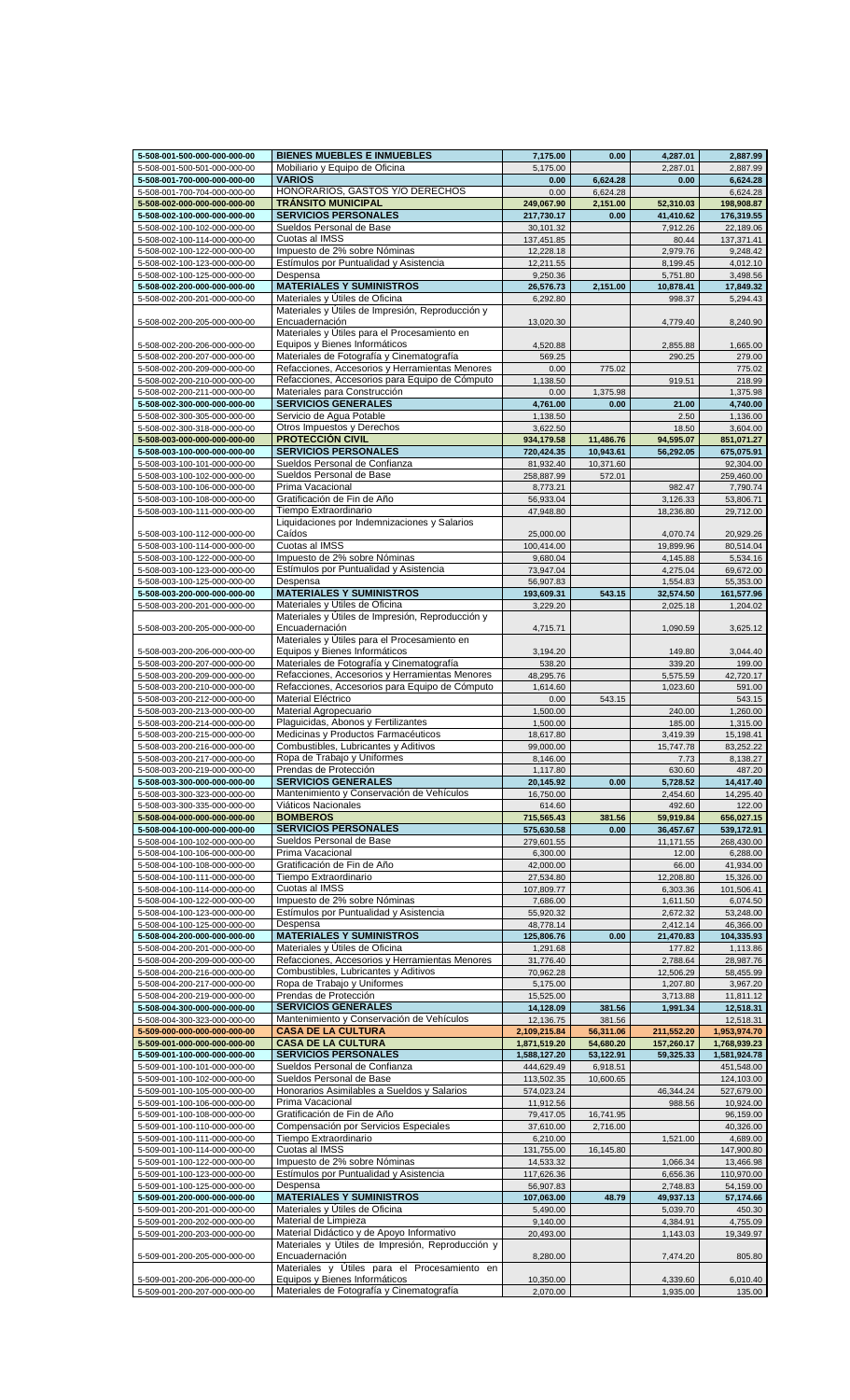|                                                              | Refacciones, Accesorios y Herramientas Menores                     | 5,175.00                 | 48.79     |                        | 5,223.79                 |
|--------------------------------------------------------------|--------------------------------------------------------------------|--------------------------|-----------|------------------------|--------------------------|
| 5-509-001-200-210-000-000-00                                 | Refacciones, Accesorios para Equipo de Cómputo                     | 3,105.00                 |           | 2,283.14               | 821.86                   |
| 5-509-001-200-211-000-000-00                                 | Materiales para Construcción                                       | 4,140.00                 |           | 3,694.71               | 445.29                   |
| 5-509-001-200-212-000-000-00                                 | Material Eléctrico                                                 | 6,210.00                 |           | 2,314.96               | 3,895.04                 |
| 5-509-001-200-215-000-000-00                                 | Medicinas y Productos Farmacéuticos                                | 3,105.00                 |           | 3,050.00               | 55.00                    |
| 5-509-001-200-216-000-000-00                                 | Combustibles, Lubricantes y Aditivos                               | 21,225.00                |           | 6,409.64               | 14,815.36                |
| 5-509-001-200-217-000-000-00                                 | Ropa de Trabajo y Uniformes                                        | 3,105.00                 |           | 2,735.00               | 370.00                   |
| 5-509-001-200-221-000-000-00                                 | <b>Material Diverso</b>                                            | 2,070.00                 |           | 2,028.24               | 41.76                    |
| 5-509-001-300-000-000-000-00                                 | <b>SERVICIOS GENERALES</b>                                         | 154,874.00               | 1,508.50  | 42,044.63              | 114,337.87               |
| 5-509-001-300-301-000-000-00                                 | Servicio Postal                                                    | 1,070.00                 |           | 917.72                 | 152.28                   |
| 5-509-001-300-303-000-000-00                                 | Servicio Telefónico                                                | 11,354.50                |           | 3,129.50               | 8,225.00                 |
| 5-509-001-300-304-000-000-00                                 | Servicio de Energía Eléctrica                                      | 19,042.50                | 1,311.50  |                        | 20,354.00                |
| 5-509-001-300-305-000-000-00                                 | Servicio de Agua Potable                                           | 3,105.00                 |           | 927.50                 | 2,177.50                 |
| 5-509-001-300-311-000-000-00                                 | Capacitación                                                       | 2,070.00                 |           | 1,320.00               | 750.00                   |
| 5-509-001-300-316-000-000-00                                 | Seguros                                                            | 10,350.00                |           | 2,497.74               | 7,852.26                 |
| 5-509-001-300-318-000-000-00                                 | Otros Impuestos y Derechos                                         | 2,070.00                 |           | 1,439.00               | 631.00                   |
|                                                              | de<br>Fotografía,<br>Fotocopiado,<br>Servicios                     |                          |           |                        |                          |
| 5-509-001-300-319-000-000-00                                 | Microfilmación, Video y Grabación                                  | 4,140.00                 |           | 2,820.40               | 1,319.60                 |
|                                                              | Mantenimiento y Conservación de Mobiliario y                       |                          |           |                        |                          |
| 5-509-001-300-321-000-000-00                                 | Equipo                                                             | 2,280.00                 |           | 2,044.00               | 236.00                   |
| 5-509-001-300-323-000-000-00                                 | Mantenimiento y Conservación de Vehículos                          | 5,350.00                 |           | 1,290.00               | 4,060.00                 |
|                                                              | Mantenimiento y Conservación<br>de<br><b>Bienes</b>                |                          |           |                        |                          |
| 5-509-001-300-326-000-000-00                                 | Inmuebles                                                          | 2,070.00                 |           | 1,867.00               | 203.00                   |
| 5-509-001-300-330-000-000-00                                 | Gastos de Difusión                                                 | 8,280.00                 |           | 3,234.07               | 5,045.93                 |
| 5-509-001-300-335-000-000-00                                 | Viáticos Nacionales                                                | 5,175.00                 | 197.00    |                        | 5,372.00                 |
| 5-509-001-300-338-000-000-00                                 | Traslado de Personal                                               | 5,175.00                 |           | 175.00                 | 5,000.00                 |
| 5-509-001-300-339-000-000-00                                 | Gastos de Ceremonial y de Orden Social                             | 57,117.00                |           | 7,447.11               | 49,669.89                |
| 5-509-001-300-341-000-000-00                                 | Gastos de Representación                                           | 5,175.00                 |           | 1,885.59               | 3,289.41                 |
| 5-509-001-500-000-000-000-00                                 | <b>BIENES MUEBLES E INMUEBLES</b>                                  | 21,455.00                | 0.00      | 5,953.08               | 15,501.92                |
| 5-509-001-500-508-000-000-00                                 | Bienes Informáticos                                                | 18,000.00                |           | 2,498.08               | 15,501.92                |
| 5-509-002-000-000-000-000-00                                 | <b>BIBILIOTECAS MUNICIPALES</b>                                    | 237,696.64               | 1,630.86  | 54,292.03              | 185,035.47               |
| 5-509-002-100-000-000-000-00                                 | <b>SERVICIOS PERSONALES</b>                                        | 215,133.64               | 1,630.86  | 35,970.50              | 180,794.00               |
| 5-509-002-100-102-000-000-00                                 | Sueldos Personal de Base                                           | 132,400.56               |           | 6,596.56               | 125,804.00               |
| 5-509-002-100-106-000-000-00                                 | Prima Vacacional                                                   | 3,004.02                 | 420.98    |                        | 3,425.00                 |
| 5-509-002-100-123-000-000-00                                 | Estímulos por Puntualidad y Asistencia                             | 26,480.12                | 1,209.88  |                        | 27,690.00                |
| 5-509-002-100-125-000-000-00                                 | Despensa                                                           | 24,389.07                |           | 514.07                 | 23,875.00                |
| 5-509-002-200-000-000-000-00                                 | <b>MATERIALES Y SUMINISTROS</b><br>Materiales y Útiles de Oficina  | 12,316.50                | 0.00      | 8,075.03               | 4,241.47                 |
| 5-509-002-200-201-000-000-00                                 |                                                                    | 5,175.00                 |           | 3,153.22               | 2,021.78                 |
| 5-509-002-200-202-000-000-00                                 | Material de Limpieza                                               | 1,242.00                 |           | 665.42                 | 576.58                   |
| 5-509-002-200-203-000-000-00                                 | Material Didáctico y de Apoyo Informativo                          | 2,277.00                 |           | 1,146.69               | 1,130.31                 |
|                                                              | Materiales y Útiles de Impresión, Reproducción y<br>Encuadernación |                          |           |                        |                          |
| 5-509-002-200-205-000-000-00<br>5-510-000-000-000-000-000-00 | <b>DIRECCION DESARROLLO URBANO</b>                                 | 3,105.00<br>1,204,677.36 | 52,016.99 | 2,592.20<br>151,056.56 | 512.80<br>1,105,637.79   |
| 5-510-001-000-000-000-000-00                                 | <b>DIRECCION DE DESARROLLO URBANO</b>                              | 1,204,677.36             | 52,016.99 | 151,056.56             | 1,105,637.79             |
| 5-510-001-100-000-000-000-00                                 | <b>SERVICIOS PERSONALES</b>                                        | 1,062,771.39             | 46,759.36 | 92,561.46              | 1,016,969.29             |
| 5-510-001-100-101-000-000-00                                 | Sueldos Personal de Confianza                                      | 395,208.08               | 33,984.92 |                        | 429,193.00               |
| 5-510-001-100-102-000-000-00                                 | Sueldos Personal de Base                                           | 206,821.49               |           | 50,933.49              | 155,888.00               |
| 5-510-001-100-106-000-000-00                                 | Prima Vacacional                                                   | 13,119.83                |           | 7,157.83               | 5,962.00                 |
| 5-510-001-100-108-000-000-00                                 | Gratificación de Fin de Año                                        | 81,191.85                |           | 602.85                 | 80,589.00                |
| 5-510-001-100-110-000-000-00                                 | Compensación por Servicios Especiales                              | 5,350.00                 |           | 3,311.00               | 2,039.00                 |
| 5-510-001-100-111-000-000-00                                 | Tiempo Extraordinario                                              | 20,322.92                |           | 20,022.92              | 300.00                   |
| 5-510-001-100-114-000-000-00                                 | Cuotas al IMSS                                                     | 149,279.09               | 12,774.44 |                        | 162,053.53               |
| 5-510-001-100-122-000-000-00                                 | Impuesto de 2% sobre Nóminas                                       | 15,972.03                |           | 4,224.27               | 11,747.76                |
| 5-510-001-100-123-000-000-00                                 | Estímulos por Puntualidad y Asistencia                             | 120,261.62               |           | 3,603.62               | 116,658.00               |
| 5-510-001-100-125-000-000-00                                 | Despensa                                                           | 55,244.48                |           | 2,705.48               | 52,539.00                |
| 5-510-001-200-000-000-000-00                                 | <b>MATERIALES Y SUMINISTROS</b>                                    | 63,787.49                | 659.38    |                        | 48,234.89                |
|                                                              |                                                                    |                          |           |                        |                          |
|                                                              | Materiales y Útiles de Oficina                                     |                          |           | 16,211.98              | 7,982.37                 |
| 5-510-001-200-201-000-000-00                                 |                                                                    | 7,825.73                 | 156.64    |                        |                          |
| 5-510-001-200-204-000-000-00                                 | Material Estadístico y Geográfico                                  | 1,832.23                 |           | 1,136.23               | 696.00                   |
| 5-510-001-200-205-000-000-00                                 | Materiales y Útiles de Impresión, Reproducción y<br>Encuadernación | 4,062.38                 | 502.74    |                        | 4,565.12                 |
|                                                              | Materiales y Útiles para el Procesamiento en                       |                          |           |                        |                          |
| 5-510-001-200-206-000-000-00                                 | Equipos y Bienes Informáticos                                      | 5,921.66                 |           | 121.66                 | 5,800.00                 |
| 5-510-001-200-207-000-000-00                                 | Materiales de Fotografía y Cinematografía                          | 236.91                   |           | 107.91                 | 129.00                   |
| 5-510-001-200-209-000-000-00                                 | Refacciones, Accesorios y Herramientas Menores                     | 8,156.75                 |           | 6,269.29               | 1,887.46                 |
| 5-510-001-200-210-000-000-00                                 | Refacciones, Accesorios para Equipo de Cómputo                     | 2,173.50                 |           | 935.40                 | 1,238.10                 |
| 5-510-001-200-216-000-000-00                                 | Combustibles, Lubricantes y Aditivos                               | 33,231.60                |           | 7,294.76               | 25,936.84                |
| 5-510-001-300-000-000-000-00                                 | <b>SERVICIOS GENERALES</b>                                         | 67,491.13                | 4,598.25  | 33,726.29              | 38,363.09                |
| 5-510-001-300-305-000-000-00                                 | Servicio de Agua Potable                                           | 1,014.30                 |           | 499.80                 | 514.50                   |
| 5-510-001-300-316-000-000-00                                 | Seguros                                                            | 19,692.50                |           | 3,496.82               | 16,195.68                |
| 5-510-001-300-318-000-000-00                                 | Otros Impuestos y Derechos                                         | 3,452.14                 |           | 1,218.15               | 2,233.99                 |
|                                                              | Servicios<br>Fotografía,<br>Fotocopiado,<br>de                     |                          |           |                        |                          |
| 5-510-001-300-319-000-000-00                                 | Microfilmación, Video y Grabación                                  | 1,888.88                 |           | 864.26                 | 1,024.62                 |
| 5-510-001-300-323-000-000-00                                 | Mantenimiento y Conservación de Vehículos                          | 11,327.13                |           | 4,952.93               | 6,374.20                 |
| 5-510-001-300-330-000-000-00                                 | Gastos de Difusión                                                 | 2,071.23                 |           | 1,230.23               | 841.00                   |
| 5-510-001-300-335-000-000-00                                 | Viáticos Nacionales                                                | 7,398.75                 |           | 2,143.65               | 5,255.10                 |
| 5-510-001-300-339-000-000-00                                 | Gastos de Ceremonial y de Orden Social                             | 1,086.75                 | 4,598.25  |                        | 5,685.00                 |
| 5-510-001-300-341-000-000-00                                 | Gastos de Representación                                           | 1,914.75                 |           | 1,675.75               | 239.00                   |
| 5-510-001-500-000-000-000-00                                 | <b>BIENES MUEBLES E INMUEBLES</b>                                  | 10,627.35                | 0.00      | 8,556.83               | 2,070.52                 |
| 5-510-001-500-508-000-000-00                                 | Bienes Informáticos                                                | 4,570.52                 |           | 2,500.00               | 2,070.52                 |
| 5-511-000-000-000-000-000-00                                 | <b>DESARROLLO SOCIAL</b>                                           | 2,186,460.75             | 25,148.87 | 113,560.27             | 2,098,049.35             |
| 5-511-001-000-000-000-000-00                                 | <b>DESARROLLO SOCIAL</b>                                           | 2,186,460.75             | 25,148.87 | 113,560.27             | 2,098,049.35             |
| 5-511-001-100-000-000-000-00                                 | <b>SERVICIOS PERSONALES</b><br>Sueldos Personal de Confianza       | 1,768,599.84             | 8,855.82  | 74,947.23              | 1,702,508.43             |
| 5-511-001-100-101-000-000-00<br>5-511-001-100-102-000-000-00 | Sueldos Personal de Base                                           | 608,482.93<br>344,432.76 | 7,294.99  | 48,530.69              | 615,777.92<br>295,902.07 |
| 5-511-001-100-106-000-000-00                                 | Prima Vacacional                                                   | 20,211.89                |           | 968.25                 | 19,243.64                |
| 5-511-001-100-108-000-000-00                                 | Gratificación de Fin de Año                                        | 134,745.95               | 1,560.83  |                        | 136,306.78               |
| 5-511-001-100-111-000-000-00                                 | Tiempo Extraordinario                                              | 52,484.38                |           | 2,015.38               | 50,469.00                |
|                                                              | Liquidaciones por Indemnizaciones y Salarios                       |                          |           |                        |                          |
| 5-511-001-100-112-000-000-00                                 | Caídos                                                             | 85,630.62                |           | 2,154.51               | 83,476.11                |
| 5-511-001-100-114-000-000-00                                 | Cuotas al IMSS                                                     | 212,341.07               |           | 1,013.43               | 211,327.64               |
| 5-511-001-100-122-000-000-00                                 | Impuesto de 2% sobre Nóminas                                       | 24,658.51                |           | 5,542.97               | 19,115.54                |
| 5-511-001-100-123-000-000-00                                 | Estímulos por Puntualidad y Asistencia                             | 190,583.14               |           | 9,319.62               | 181,263.52               |
| 5-511-001-100-125-000-000-00                                 | Despensa                                                           | 89,426.59                |           | 2,284.49               | 87,142.10                |
|                                                              | Gastos Médicos Mayores, Asistencia Médica y                        |                          |           |                        |                          |
| 5-511-001-100-128-000-000-00                                 | Medicamentos                                                       | 5,602.00                 |           | 3,117.89               | 2,484.11                 |
| 5-511-001-200-000-000-000-00<br>5-511-001-200-201-000-000-00 | <b>MATERIALES Y SUMINISTROS</b><br>Materiales y Útiles de Oficina  | 243,175.34<br>19,665.00  | 4,138.70  | 22,035.75<br>3,703.93  | 225,278.29<br>15,961.07  |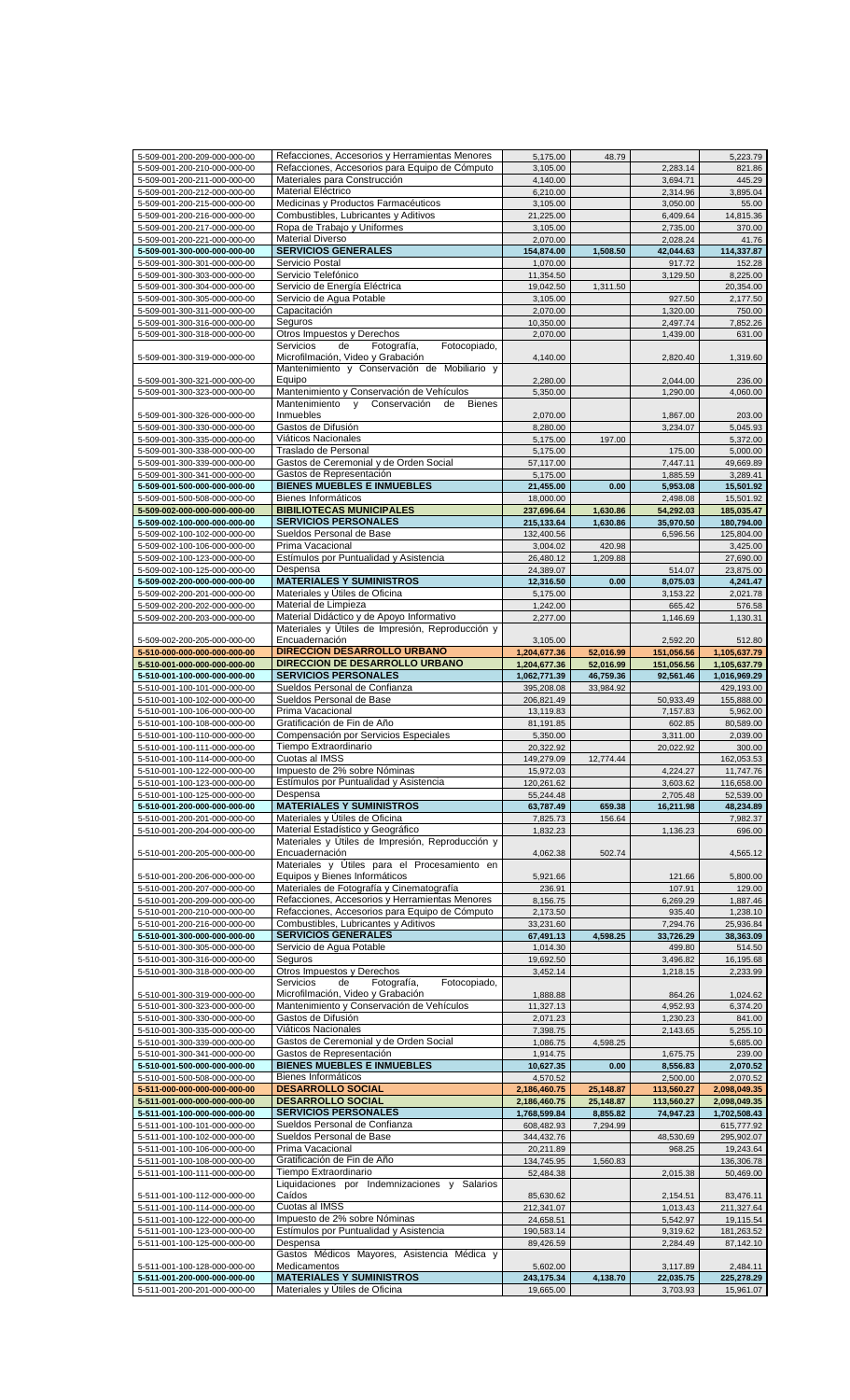|                              | Materiales y Útiles de Impresión, Reproducción y |              |            |            |              |
|------------------------------|--------------------------------------------------|--------------|------------|------------|--------------|
| 5-511-001-200-205-000-000-00 | Encuadernación                                   | 17,200.00    |            | 97.26      | 17,102.74    |
|                              | Materiales y Útiles para el Procesamiento en     |              |            |            |              |
|                              |                                                  |              |            |            |              |
| 5-511-001-200-206-000-000-00 | Equipos y Bienes Informáticos                    | 10,595.00    | 1,908.60   |            | 12,503.60    |
| 5-511-001-200-208-000-000-00 | Alimentación de Personas                         | 13,294.50    |            | 1,698.16   | 11,596.34    |
| 5-511-001-200-209-000-000-00 | Refacciones, Accesorios y Herramientas Menores   | 44,956.00    |            | 8,457.47   | 36,498.53    |
| 5-511-001-200-210-000-000-00 | Refacciones, Accesorios para Equipo de Cómputo   | 6,400.44     |            | 3,662.05   | 2,738.39     |
| 5-511-001-200-212-000-000-00 | Material Eléctrico                               | 4,160.70     |            | 3,578.68   | 582.02       |
| 5-511-001-200-216-000-000-00 | Combustibles, Lubricantes y Aditivos             | 126,000.00   | 2,230.10   |            | 128,230.10   |
| 5-511-001-200-221-000-000-00 | <b>Material Diverso</b>                          | 65.50        |            |            | 65.50        |
|                              |                                                  |              |            |            |              |
| 5-511-001-300-000-000-000-00 | <b>SERVICIOS GENERALES</b>                       | 166,676.57   | 12,154.35  | 15,969.09  | 162,861.83   |
| 5-511-001-300-305-000-000-00 | Servicio de Agua Potable                         | 1.937.52     |            | 462.72     | 1,474.80     |
| 5-511-001-300-316-000-000-00 | Seguros                                          | 31,916.80    | 7,973.53   |            | 39,890.33    |
| 5-511-001-300-318-000-000-00 | Otros Impuestos y Derechos                       | 5,175.00     |            | 4,527.00   | 648.00       |
|                              | Mantenimiento y Conservación de Mobiliario y     |              |            |            |              |
| 5-511-001-300-321-000-000-00 | Equipo                                           | 4,140.00     |            | 3,096.00   | 1,044.00     |
|                              |                                                  |              |            |            |              |
| 5-511-001-300-323-000-000-00 | Mantenimiento y Conservación de Vehículos        | 28,227.05    |            | 4,712.67   | 23,514.38    |
|                              | Mantenimiento y Conservación de Equipo de        |              |            |            |              |
| 5-511-001-300-329-000-000-00 | Radiocomunicación                                | 3,500.00     |            | 948.00     | 2,552.00     |
| 5-511-001-300-330-000-000-00 | Gastos de Difusión                               | 278.40       |            | 0.00       | 278.40       |
| 5-511-001-300-335-000-000-00 | Viáticos Nacionales                              | 18,420.00    |            | 152.70     | 18,267.30    |
| 5-511-001-300-339-000-000-00 | Gastos de Ceremonial y de Orden Social           | 71,011.80    | 4,180.82   |            | 75,192.62    |
|                              | <b>BIENES MUEBLES E INMUEBLES</b>                |              |            |            |              |
| 5-511-001-500-000-000-000-00 |                                                  | 8,009.00     | 0.00       | 608.20     | 7,400.80     |
| 5-511-001-500-508-000-000-00 | Bienes Informáticos                              | 8,000.00     |            | 599.20     | 7,400.80     |
| 5-512-000-000-000-000-000-00 | <b>DESARROLLO RURAL</b>                          | 1,507,422.27 | 16,015.19  | 181,457.47 | 1,341,979.99 |
| 5-512-001-000-000-000-000-00 | <b>DESARROLLO RURAL</b>                          | 1,507,422.27 | 16,015.19  | 181,457.47 | 1,341,979.99 |
| 5-512-001-100-000-000-000-00 | <b>SERVICIOS PERSONALES</b>                      | 1,168,326.62 | 11,849.20  | 87,196.05  | 1,092,979.77 |
| 5-512-001-100-101-000-000-00 | Sueldos Personal de Confianza                    | 359,125.56   | 1,055.44   |            | 360,181.00   |
|                              |                                                  |              |            |            |              |
| 5-512-001-100-102-000-000-00 | Sueldos Personal de Base                         | 271,064.33   |            | 21,802.19  | 249,262.14   |
| 5-512-001-100-106-000-000-00 | Prima Vacacional                                 | 14,172.17    |            | 665.42     | 13,506.75    |
| 5-512-001-100-108-000-000-00 | Gratificación de Fin de Año                      | 94,487.40    |            | 1,996.44   | 92,490.96    |
|                              | Liquidaciones por Indemnizaciones y Salarios     |              |            |            |              |
| 5-512-001-100-112-000-000-00 | Caídos                                           | 50,000.00    |            | 13,479.21  | 36,520.79    |
| 5-512-001-100-114-000-000-00 | Cuotas al IMSS                                   | 98,537.63    | 10,793.76  |            | 109,331.39   |
|                              |                                                  |              |            |            |              |
| 5-512-001-100-122-000-000-00 | Impuesto de 2% sobre Nóminas                     | 16,619.17    |            | 6,174.05   | 10,445.12    |
| 5-512-001-100-123-000-000-00 | Estímulos por Puntualidad y Asistencia           | 128,551.15   |            | 6,561.87   | 121,989.28   |
| 5-512-001-100-125-000-000-00 | Despensa                                         | 73,167.21    |            | 3,691.93   | 69,475.28    |
|                              | Gastos Médicos Mayores, Asistencia Médica y      |              |            |            |              |
| 5-512-001-100-128-000-000-00 | Medicamentos                                     | 32,602.00    |            | 2,824.94   | 29,777.06    |
| 5-512-001-200-000-000-000-00 | <b>MATERIALES Y SUMINISTROS</b>                  | 197,943.31   | 1,859.94   | 52,356.42  | 147,446.83   |
|                              |                                                  |              |            |            |              |
| 5-512-001-200-201-000-000-00 | Materiales y Útiles de Oficina                   | 5,631.00     |            | 275.28     | 5,355.72     |
|                              | Materiales y Útiles de Impresión, Reproducción y |              |            |            |              |
| 5-512-001-200-205-000-000-00 | Encuadernación                                   | 0.00         | 1,859.94   |            | 1,859.94     |
|                              | Materiales y Útiles para el Procesamiento en     |              |            |            |              |
| 5-512-001-200-206-000-000-00 | Equipos y Bienes Informáticos                    | 10,867.50    |            | 1,472.57   | 9,394.93     |
| 5-512-001-200-208-000-000-00 | Alimentación de Personas                         | 1,155.06     |            | 65.06      | 1,090.00     |
| 5-512-001-200-209-000-000-00 | Refacciones, Accesorios y Herramientas Menores   |              |            |            |              |
|                              |                                                  | 39,910.00    |            | 14,860.46  | 25,049.54    |
| 5-512-001-200-212-000-000-00 | Material Eléctrico                               | 5,692.50     |            | 3,769.60   | 1,922.90     |
| 5-512-001-200-216-000-000-00 | Combustibles, Lubricantes y Aditivos             | 105,238.00   |            | 10,350.18  | 94,887.82    |
| 5-512-001-200-217-000-000-00 | Ropa de Trabajo y Uniformes                      | 7,762.50     |            | 106.50     | 7,656.00     |
| 5-512-001-200-219-000-000-00 | Prendas de Protección                            | 600.00       |            | 370.02     | 229.98       |
| 5-512-001-300-000-000-000-00 | <b>SERVICIOS GENERALES</b>                       | 130,631.84   | 2,253.75   | 37,921.00  | 94,964.59    |
| 5-512-001-300-305-000-000-00 | Servicio de Agua Potable                         | 2.898.00     |            | 2.077.50   | 820.50       |
|                              |                                                  |              |            |            |              |
| 5-512-001-300-316-000-000-00 | Seguros                                          | 14,367.50    | 2,253.75   |            | 16,621.25    |
| 5-512-001-300-318-000-000-00 | Otros Impuestos y Derechos                       | 2,782.08     |            | 1,245.08   | 1,537.00     |
|                              | Mantenimiento y Conservación de Mobiliario y     |              |            |            |              |
| 5-512-001-300-321-000-000-00 | Equipo                                           | 1,108.49     |            | 586.49     | 522.00       |
| 5-512-001-300-323-000-000-00 | Mantenimiento y Conservación de Vehículos        | 31,050.00    |            | 11,086.43  | 19,963.57    |
| 5-512-001-300-335-000-000-00 | Viáticos Nacionales                              | 10,066.75    |            | 4,925.39   | 5,141.36     |
|                              |                                                  |              |            |            |              |
| 5-512-001-300-338-000-000-00 | Traslado de Personal                             | 15,525.00    |            | 1,225.00   | 14,300.00    |
| 5-512-001-300-339-000-000-00 | Gastos de Ceremonial y de Orden Social           | 41,400.00    |            | 5,480.09   | 35,919.91    |
| 5-512-001-300-341-000-000-00 | Gastos de Representación                         | 6.286.76     |            | 6,147.76   | 139.00       |
| 5-512-001-500-000-000-000-00 | <b>BIENES MUEBLES E INMUEBLES</b>                | 10,520.50    | 52.30      | 3,984.00   | 6,588.80     |
| 5-512-001-500-501-000-000-00 | Mobiliario y Equipo de Oficina                   | 3,520.50     | 52.30      |            | 3,572.80     |
| 5-512-001-500-509-000-000-00 | Maguinaria y Equipo Diverso                      | 7,000.00     |            | 3,984.00   | 3,016.00     |
|                              | <b>SERVICIOS PÚBLICOS MUNICIPALES Y</b>          |              |            |            |              |
|                              |                                                  |              |            |            |              |
| 5-513-000-000-000-000-000-00 | <b>ECOLOGÍA</b>                                  | 8,165,869.88 | 139,836.03 | 774,197.21 | 7,531,508.70 |
| 5-513-001-000-000-000-000-00 | <b>DIRECCIÓN GENERAL</b>                         | 1,614,698.73 | 15,187.67  | 218,970.02 | 1,410,916.38 |
| 5-513-001-100-000-000-000-00 | <b>SERVICIOS PERSONALES</b>                      | 1,290,170.69 | 15,187.67  | 102,894.75 | 1,202,463.61 |
| 5-513-001-100-101-000-000-00 | Sueldos Personal de Confianza                    | 376,442.96   |            | 62,819.92  | 313,623.04   |
| 5-513-001-100-102-000-000-00 | Sueldos Personal de Base                         | 189,552.95   | 12,146.23  |            | 201,699.18   |
| 5-513-001-100-106-000-000-00 | Prima Vacacional                                 | 12,333.81    |            | 424.84     | 11,908.97    |
|                              | Gratificación de Fin de Año                      |              |            |            |              |
| 5-513-001-100-108-000-000-00 |                                                  | 82,225.39    |            | 618.85     | 81,606.54    |
| 5-513-001-100-111-000-000-00 | Tiempo Extraordinario                            | 17,452.01    | 97.99      |            | 17,550.00    |
|                              | Liquidaciones por Indemnizaciones y Salarios     |              |            |            |              |
| 5-513-001-100-112-000-000-00 | Caídos                                           | 270,000.00   | 2,824.38   |            | 272,824.38   |
| 5-513-001-100-114-000-000-00 | Cuotas al IMSS                                   | 92,029.75    | 119.07     |            | 92,148.82    |
| 5-513-001-100-122-000-000-00 | Impuesto de 2% sobre Nóminas                     | 15,047.25    |            | 5,426.85   | 9,620.40     |
| 5-513-001-100-123-000-000-00 | Estímulos por Puntualidad y Asistencia           | 129,317.36   |            |            | 103,402.40   |
|                              |                                                  |              |            | 25,914.96  |              |
| 5-513-001-100-125-000-000-00 | Despensa                                         | 73,167.21    |            | 7,056.01   | 66,111.20    |
|                              | Gastos Médicos Mayores, Asistencia Médica y      |              |            |            |              |
| 5-513-001-100-128-000-000-00 | Medicamentos                                     | 32,602.00    |            | 633.32     | 31,968.68    |
| 5-513-001-200-000-000-000-00 | <b>MATERIALES Y SUMINISTROS</b>                  | 157,990.00   | 0.00       | 54,497.18  | 103,492.82   |
| 5-513-001-200-201-000-000-00 | Materiales y Útiles de Oficina                   | 12,420.00    |            | 1,741.17   | 10,678.83    |
|                              | Material de Limpieza                             |              |            |            |              |
| 5-513-001-200-202-000-000-00 |                                                  | 5,175.00     |            | 4,539.96   | 635.04       |
|                              | Materiales y Útiles de Impresión, Reproducción y |              |            |            |              |
| 5-513-001-200-205-000-000-00 | Encuadernación                                   | 18,630.00    |            | 7,066.67   | 11,563.33    |
|                              | Materiales y Útiles para el Procesamiento en     |              |            |            |              |
| 5-513-001-200-206-000-000-00 | Equipos y Bienes Informáticos                    | 20,700.00    |            | 2,779.43   | 17,920.57    |
| 5-513-001-200-208-000-000-00 | Alimentación de Personas                         | 10,350.00    |            | 9,178.00   | 1,172.00     |
| 5-513-001-200-209-000-000-00 | Refacciones, Accesorios y Herramientas Menores   | 10,350.00    |            | 499.34     | 9,850.66     |
|                              |                                                  |              |            |            |              |
| 5-513-001-200-210-000-000-00 | Refacciones, Accesorios para Equipo de Cómputo   | 3,105.00     |            | 2,276.34   | 828.66       |
| 5-513-001-200-211-000-000-00 | Materiales para Construcción                     | 40,000.00    |            | 4,050.67   | 35,949.33    |
| 5-513-001-200-216-000-000-00 | Combustibles, Lubricantes y Aditivos             | 25,875.00    |            | 12,274.62  | 13,600.38    |
| 5-513-001-200-221-000-000-00 | <b>Material Diverso</b>                          | 5,175.00     |            | 3,880.98   | 1,294.02     |
| 5-513-001-300-000-000-000-00 | <b>SERVICIOS GENERALES</b>                       | 150,379.26   | 0.00       | 51,598.72  | 98,780.54    |
| 5-513-001-300-304-000-000-00 | Servicio de Energía Eléctrica                    | 54,875.00    |            | 5,908.00   | 48,967.00    |
|                              |                                                  |              |            |            |              |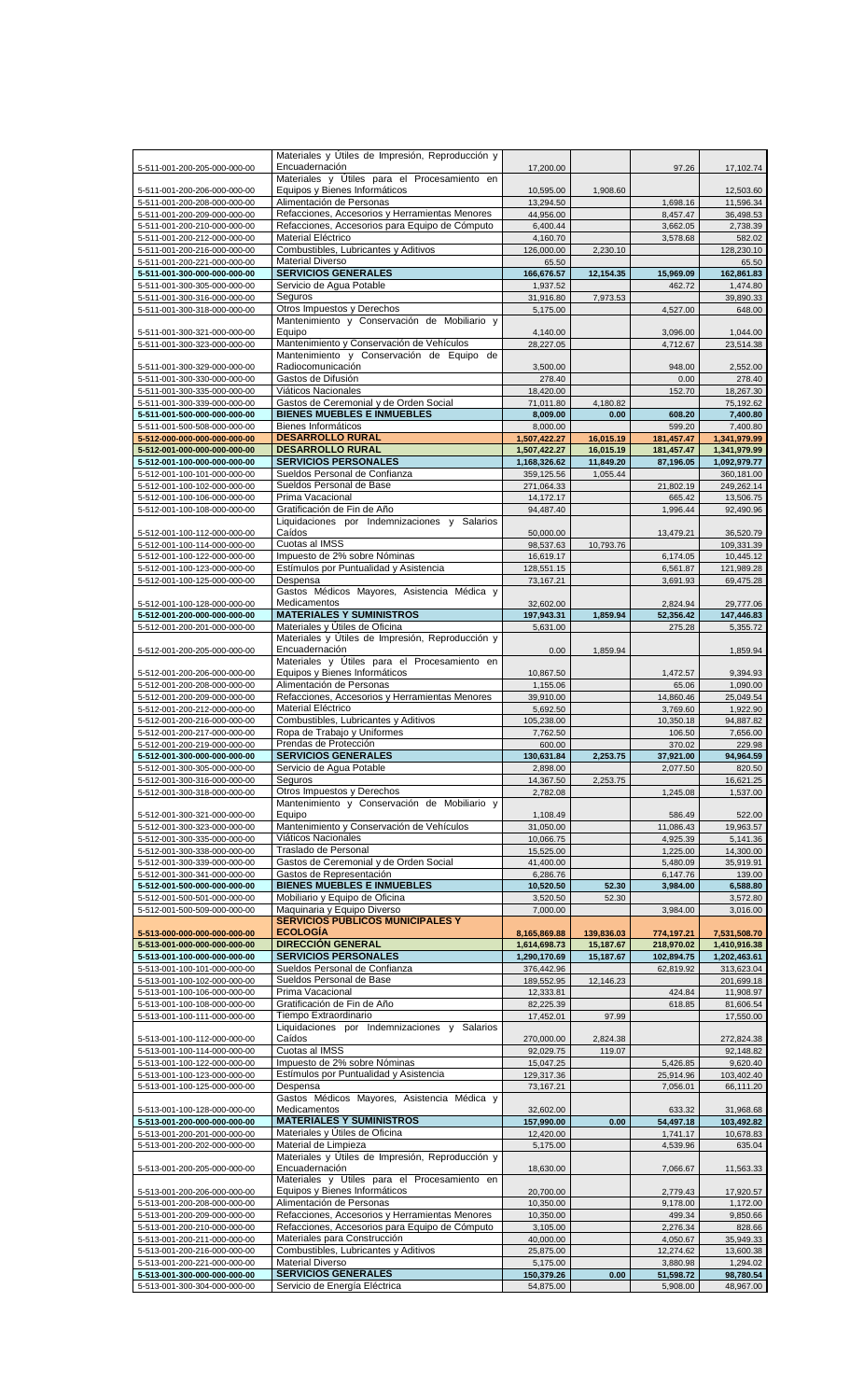| 5-513-001-300-305-000-000-00 | Servicio de Agua Potable                       | 8,280.00               |           | 1,293.40            | 6,986.60               |
|------------------------------|------------------------------------------------|------------------------|-----------|---------------------|------------------------|
| 5-513-001-300-316-000-000-00 | Seguros                                        | 69,870.00              |           | 29,785.20           | 40,084.80              |
| 5-513-001-300-318-000-000-00 | Otros Impuestos y Derechos                     | 2,070.00               |           | 1,830.00            | 240.00                 |
|                              | Mantenimiento y Conservación de Mobiliario y   |                        |           |                     |                        |
|                              | Equipo                                         | 1,035.00               |           |                     | 600.02                 |
| 5-513-001-300-321-000-000-00 | Mantenimiento y Conservación de Vehículos      |                        |           | 434.98              |                        |
| 5-513-001-300-323-000-000-00 |                                                | 2,559.26               |           | 2,199.26            | 360.00                 |
| 5-513-001-300-335-000-000-00 | Viáticos Nacionales                            | 1,175.00               |           | 0.00                | 1,175.00               |
| 5-513-001-300-341-000-000-00 | Gastos de Representación                       | 570.00                 |           | 202.88              | 367.12                 |
| 5-513-001-500-000-000-000-00 | <b>BIENES MUEBLES E INMUEBLES</b>              | 14,805.00              | 0.00      | 8,625.59            | 6,179.41               |
|                              | Equipos y Aparatos de Comunicaciones y         |                        |           |                     |                        |
| 5-513-001-500-507-000-000-00 | Telecomunicaciones                             | 3,000.00               |           | 1,000.00            | 2,000.00               |
| 5-513-001-500-508-000-000-00 | Bienes Informáticos                            | 6,000.00               |           | 1,820.59            | 4,179.41               |
| 5-513-002-000-000-000-000-00 | <b>ECOLOGÍA</b>                                | 353,123.87             | 0.00      | 89,665.54           | 263,458.33             |
| 5-513-002-100-000-000-000-00 | <b>SERVICIOS PERSONALES</b>                    | 351,178.48             | 0.00      | 87,812.15           | 263,366.33             |
| 5-513-002-100-101-000-000-00 | Sueldos Personal de Confianza                  | 82,536.58              |           | 319.58              | 82,217.00              |
| 5-513-002-100-102-000-000-00 | Sueldos Personal de Base                       | 51,736.56              |           | 36.56               | 51,700.00              |
| 5-513-002-100-106-000-000-00 | Prima Vacacional                               | 2,907.99               |           | 1.99                | 2,906.00               |
| 5-513-002-100-108-000-000-00 | Gratificación de Fin de Año                    | 19,386.57              |           | 20.57               | 19,366.00              |
|                              | Liquidaciones por Indemnizaciones y Salarios   |                        |           |                     |                        |
| 5-513-002-100-112-000-000-00 | Caídos                                         | 91,400.00              |           | 71,400.00           | 20,000.00              |
| 5-513-002-100-114-000-000-00 | Cuotas al IMSS                                 | 56,549.04              |           | 14,763.33           | 41,785.71              |
| 5-513-002-100-122-000-000-00 | Impuesto de 2% sobre Nóminas                   | 3,547.74               |           | 952.12              | 2,595.62               |
| 5-513-002-100-123-000-000-00 | Estímulos por Puntualidad y Asistencia         | 26,854.62              |           | 178.62              | 26,676.00              |
| 5-513-002-100-125-000-000-00 | Despensa                                       | 16,259.38              |           | 139.38              | 16,120.00              |
| 5-513-002-200-000-000-000-00 | <b>MATERIALES Y SUMINISTROS</b>                | 517.50                 | 0.00      | 425.50              | 92.00                  |
| 5-513-002-200-221-000-000-00 | <b>Material Diverso</b>                        | 517.50                 |           | 425.50              | 92.00                  |
| 5-513-003-000-000-000-000-00 | <b>LIMPIA</b>                                  | 4,045,862.67           | 75,964.54 | 255,160.02          | 3,866,667.19           |
| 5-513-003-100-000-000-000-00 | <b>SERVICIOS PERSONALES</b>                    | 3,911,817.59           | 71,028.39 | 213,755.38          | 3,769,090.60           |
| 5-513-003-100-101-000-000-00 | Sueldos Personal de Confianza                  | 74,819.27              |           | 3,182.27            | 71,637.00              |
|                              | Sueldos Personal de Base                       |                        |           |                     | 1,827,225.56           |
| 5-513-003-100-102-000-000-00 |                                                | 1,896,802.87           |           | 69,577.31           |                        |
| 5-513-003-100-106-000-000-00 | Prima Vacacional                               | 46,515.88              |           | 2,203.88            | 44,312.00              |
| 5-513-003-100-108-000-000-00 | Gratificación de Fin de Año                    | 310,105.85             |           | 23,725.18           | 286,380.67             |
| 5-513-003-100-111-000-000-00 | Tiempo Extraordinario                          | 104.094.00             |           | 13,182.00           | 90,912.00              |
|                              | Liquidaciones por Indemnizaciones y Salarios   |                        |           |                     |                        |
| 5-513-003-100-112-000-000-00 | Caídos                                         | 70,000.00              |           | 61,196.49           | 8,803.51               |
| 5-513-003-100-114-000-000-00 | Cuotas al IMSS                                 | 486,853.93             | 71,028.39 |                     | 557,882.32             |
| 5-513-003-100-122-000-000-00 | Impuesto de 2% sobre Nóminas                   | 56,749.37              |           | 16,192.83           | 40,556.54              |
| 5-513-003-100-123-000-000-00 | Estímulos por Puntualidad y Asistencia         | 394,324.42             |           | 11,578.42           | 382,746.00             |
| 5-513-003-100-125-000-000-00 | Despensa                                       | 471,552.00             |           | 12,917.00           | 458,635.00             |
| 5-513-003-200-000-000-000-00 | <b>MATERIALES Y SUMINISTROS</b>                | 65,655.62              | 4,573.73  | 13,709.17           | 56,520.18              |
| 5-513-003-200-202-000-000-00 | Material de Limpieza                           | 10,350.00              |           | 650.56              | 9,699.44               |
| 5-513-003-200-209-000-000-00 | Refacciones, Accesorios y Herramientas Menores | 25,857.12              | 4,573.73  |                     | 30,430.85              |
| 5-513-003-200-216-000-000-00 | Combustibles, Lubricantes y Aditivos           | 16,511.00              |           | 11,679.20           | 4,831.80               |
| 5-513-003-200-219-000-000-00 | Prendas de Protección                          | 11,902.50              |           | 344.41              | 11,558.09              |
| 5-513-003-300-000-000-000-00 | <b>SERVICIOS GENERALES</b>                     | 68,389.46              | 362.42    | 27,695.47           | 41,056.41              |
| 5-513-003-300-304-000-000-00 | Servicio de Energía Eléctrica                  | 40,109.56              |           | 19,525.56           | 20,584.00              |
| 5-513-003-300-318-000-000-00 | Otros Impuestos y Derechos                     | 4,563.40               |           | 2,768.40            | 1,795.00               |
| 5-513-003-300-323-000-000-00 | Mantenimiento y Conservación de Vehículos      | 17,913.00              | 362.42    |                     | 18,275.42              |
|                              | Mantenimiento y Conservación de Maquinaria     |                        |           |                     |                        |
| 5-513-003-300-324-000-000-00 | Pesada                                         | 5,700.00               |           | 5,298.01            | 401.99                 |
| 5-513-004-000-000-000-000-00 | <b>PARQUES Y JARDINES</b>                      | 845,457.23             | 4,554.24  | 61,117.72           | 788,893.75             |
| 5-513-004-100-000-000-000-00 | <b>SERVICIOS PERSONALES</b>                    |                        |           | 26,016.99           | 712,046.54             |
|                              |                                                | 733,509.29             | 4,554.24  |                     |                        |
| 5-513-004-100-102-000-000-00 | Sueldos Personal de Base                       | 359,229.43             |           | 3,297.43            | 355,932.00             |
| 5-513-004-100-106-000-000-00 | Prima Vacacional                               | 8,532.82               |           | 280.82              | 8,252.00               |
| 5-513-004-100-108-000-000-00 | Gratificación de Fin de Año                    | 56,885.45              |           | 472.45              | 56,413.00              |
| 5-513-004-100-111-000-000-00 | Tiempo Extraordinario                          | 26,082.00              |           | 5,351.00            | 20,731.00              |
| 5-513-004-100-114-000-000-00 | Cuotas al IMSS                                 | 99,522.08              | 4,554.24  |                     | 104,076.32             |
| 5-513-004-100-122-000-000-00 | Impuesto de 2% sobre Nóminas                   | 10,410.04              |           | 2,815.82            | 7,594.22               |
| 5-513-004-100-123-000-000-00 | Estímulos por Puntualidad y Asistencia         | 71,845.88              |           | 969.88              | 70,876.00              |
| 5-513-004-100-125-000-000-00 | Despensa                                       | 89,426.59              |           | 1,254.59            | 88,172.00              |
| 5-513-004-200-000-000-000-00 | <b>MATERIALES Y SUMINISTROS</b>                | 82,625.00              | 0.00      | 22,111.81           | 60,513.19              |
| 5-513-004-200-209-000-000-00 | Refacciones, Accesorios y Herramientas Menores | 20,000.00              |           | 1,483.43            | 18,516.57              |
| 5-513-004-200-211-000-000-00 | Materiales para Construcción                   | 31,735.00              |           | 9,900.49            | 21,834.51              |
| 5-513-004-200-213-000-000-00 | Material Agropecuario                          | 16,400.00              |           | 74.98               | 16,325.02              |
| 5-513-004-200-216-000-000-00 | Combustibles, Lubricantes y Aditivos           | 10,350.00              |           | 8,863.07            | 1,486.93               |
| 5-513-004-200-219-000-000-00 | Prendas de Protección                          | 3,105.00               |           | 754.84              | 2,350.16               |
| 5-513-004-300-000-000-000-00 | <b>SERVICIOS GENERALES</b>                     | 29,322.94              | 0.00      | 12,988.92           | 16,334.02              |
| 5-513-004-300-318-000-000-00 | Otros Impuestos y Derechos                     | 8.899.68               |           | 917.68              | 7,982.00               |
| 5-513-004-300-323-000-000-00 | Mantenimiento y Conservación de Vehículos      | 1,287.50               |           | 287.48              | 1,000.02               |
|                              | Mantenimiento y Conservación de Maquinaria     |                        |           |                     |                        |
| 5-513-004-300-325-000-000-00 | Menor                                          | 5,700.00               |           | 4,888.00            | 812.00                 |
| 5-513-004-300-328-000-000-00 | Servicios de Limpieza, Higiene y Fumigación    | 12,391.40              |           | 5,851.40            | 6,540.00               |
| 5-513-005-000-000-000-000-00 | <b>RASTRO MUNICIPAL</b>                        |                        |           |                     |                        |
|                              | <b>SERVICIOS PERSONALES</b>                    | 647,159.12             | 44,129.58 | 60,305.96           | 630,982.74             |
| 5-513-005-100-000-000-000-00 |                                                | 538,920.72             | 17,617.38 | 27,158.33           | 529,379.77             |
| 5-513-005-100-101-000-000-00 | Sueldos Personal de Confianza                  | 156,095.38             | 7,310.62  |                     | 163,406.00             |
| 5-513-005-100-102-000-000-00 | Sueldos Personal de Base                       | 135,457.37             |           | 11,548.37           | 123,909.00             |
| 5-513-005-100-106-000-000-00 | Prima Vacacional                               | 6,401.83               |           | 77.83               | 6,324.00               |
| 5-513-005-100-108-000-000-00 | Gratificación de Fin de Año                    | 42,678.88              |           | 501.88              | 42,177.00              |
| 5-513-005-100-111-000-000-00 | Tiempo Extraordinario                          | 207.00                 |           | 41.00               | 166.00                 |
| 5-513-005-100-114-000-000-00 | Cuotas al IMSS                                 | 79,911.01              | 10,306.76 |                     | 90,217.77              |
| 5-513-005-100-122-000-000-00 | Impuesto de 2% sobre Nóminas                   | 7,810.24               |           | 2,182.24            | 5,628.00               |
| 5-513-005-100-123-000-000-00 | Estímulos por Puntualidad y Asistencia         | 58,310.56              |           | 1,058.56            | 57,252.00              |
| 5-513-005-100-125-000-000-00 | Despensa                                       | 40,648.45              |           | 348.45              | 40,300.00              |
| 5-513-005-200-000-000-000-00 | <b>MATERIALES Y SUMINISTROS</b>                | 61,230.60              | 0.00      | 30,374.63           | 30,855.97              |
| 5-513-005-200-202-000-000-00 | Material de Limpieza                           | 2,070.00               |           | 719.76              | 1,350.24               |
| 5-513-005-200-209-000-000-00 | Refacciones, Accesorios y Herramientas Menores | 10,350.00              |           | 3,345.85            | 7,004.15               |
| 5-513-005-200-211-000-000-00 | Materiales para Construcción                   | 30,015.00              |           | 18,950.01           | 11,064.99              |
| 5-513-005-200-212-000-000-00 | Material Eléctrico                             | 10,350.00              |           | 119.44              | 10,230.56              |
| 5-513-005-200-219-000-000-00 | Prendas de Protección                          | 2,070.00               |           | 1,559.97            | 510.03                 |
| 5-513-005-200-221-000-000-00 | <b>Material Diverso</b>                        | 5,299.20               |           | 4,603.20            | 696.00                 |
| 5-513-005-300-000-000-000-00 | <b>SERVICIOS GENERALES</b>                     | 47,007.80              | 26,512.20 | 2,773.00            | 70,747.00              |
| 5-513-005-300-304-000-000-00 | Servicio de Energía Eléctrica                  | 39,826.80              | 26,512.20 |                     | 66,339.00              |
| 5-513-005-300-328-000-000-00 | Servicios de Limpieza, Higiene y Fumigación    | 5,525.00               |           | 1,117.00            | 4,408.00               |
| 5-513-006-000-000-000-000-00 | <b>PANTEONES</b>                               | 356,441.68             | 0.00      | 55,605.25           | 300,836.43             |
| 5-513-006-100-000-000-000-00 | <b>SERVICIOS PERSONALES</b>                    |                        | 0.00      | 47,737.90           | 292,214.16             |
|                              |                                                | 339,952.06             |           |                     |                        |
| 5-513-006-100-102-000-000-00 | Sueldos Personal de Base<br>Prima Vacacional   | 152,657.69<br>3,669.47 |           | 14,852.69<br>289.47 | 137,805.00<br>3,380.00 |
| 5-513-006-100-106-000-000-00 |                                                |                        |           |                     |                        |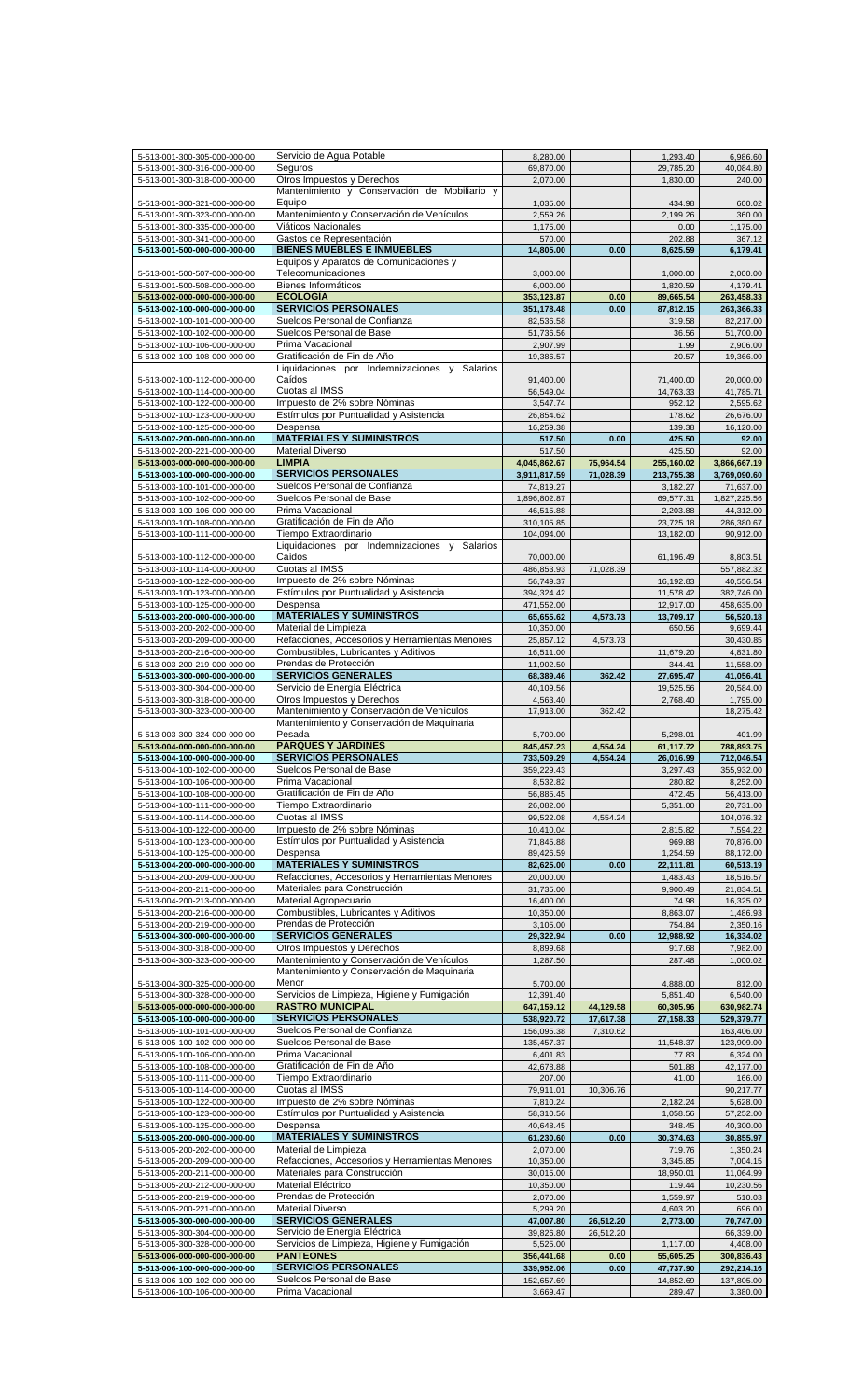| 5-513-006-100-108-000-000-00                                 | Gratificación de Fin de Año                                               | 24,463.13                |            | 1,914.13               | 22,549.00                |
|--------------------------------------------------------------|---------------------------------------------------------------------------|--------------------------|------------|------------------------|--------------------------|
| 5-513-006-100-111-000-000-00                                 | Tiempo Extraordinario                                                     | 5,175.00                 |            | 2,473.00               | 2,702.00                 |
| 5-513-006-100-114-000-000-00                                 | Cuotas al IMSS                                                            | 60,880.03                |            | 2,457.57               | 58,422.46                |
|                                                              | Impuesto de 2% sobre Nóminas                                              | 4,476.75                 |            | 1,936.05               | 2,540.70                 |
| 5-513-006-100-122-000-000-00                                 |                                                                           |                          |            |                        |                          |
| 5-513-006-100-123-000-000-00                                 | Estímulos por Puntualidad y Asistencia                                    | 30,531.54                |            | 2,583.54               | 27,948.00                |
| 5-513-006-100-125-000-000-00                                 | Despensa                                                                  | 40,648.45                |            | 3,781.45               | 36,867.00                |
| 5-513-006-200-000-000-000-00                                 | <b>MATERIALES Y SUMINISTROS</b>                                           | 16,448.22                | 0.00       | 7,825.95               | 8,622.27                 |
| 5-513-006-200-209-000-000-00                                 | Refacciones, Accesorios y Herramientas Menores                            | 5,175.00                 |            | 1,308.66               | 3,866.34                 |
|                                                              |                                                                           |                          |            |                        |                          |
| 5-513-006-200-211-000-000-00                                 | Materiales para Construcción                                              | 5,175.00                 |            | 989.07                 | 4,185.93                 |
| 5-513-006-200-221-000-000-00                                 | <b>Material Diverso</b>                                                   | 1,614.60                 |            | 1,044.60               | 570.00                   |
| 5-513-007-000-000-000-000-00                                 | <b>ALUMBRADO PÚBLICO</b>                                                  | 303,126.58               | 0.00       | 33,372.70              | 269,753.88               |
| 5-513-007-100-000-000-000-00                                 | <b>SERVICIOS PERSONALES</b>                                               | 287,839.46               | 0.00       | 27,044.68              | 260,794.78               |
| 5-513-007-100-102-000-000-00                                 | Sueldos Personal de Base                                                  | 141,516.81               |            | 9,742.81               | 131,774.00               |
|                                                              |                                                                           |                          |            |                        |                          |
| 5-513-007-100-106-000-000-00                                 | Prima Vacacional                                                          | 3,183.76                 |            | 232.76                 | 2,951.00                 |
| 5-513-007-100-108-000-000-00                                 | Gratificación de Fin de Año                                               | 21,225.05                |            | 1,534.05               | 19,691.00                |
| 5-513-007-100-111-000-000-00                                 | Tiempo Extraordinario                                                     | 3,229.20                 |            | 1,729.20               | 1,500.00                 |
| 5-513-007-100-114-000-000-00                                 | Cuotas al IMSS                                                            | 56,058.03                |            | 1,199.49               | 54,858.54                |
|                                                              | Impuesto de 2% sobre Nóminas                                              |                          |            |                        |                          |
| 5-513-007-100-122-000-000-00                                 |                                                                           | 3,884.18                 |            | 1,759.94               | 2,124.24                 |
| 5-513-007-100-123-000-000-00                                 | Estímulos por Puntualidad y Asistencia                                    | 28,303.36                |            | 2,107.36               | 26,196.00                |
| 5-513-007-100-125-000-000-00                                 | Despensa                                                                  | 24,389.07                |            | 2,689.07               | 21,700.00                |
| 5-513-007-200-000-000-000-00                                 | <b>MATERIALES Y SUMINISTROS</b>                                           | 8,671.40                 | 0.00       | 2,918.30               | 5,753.10                 |
| 5-513-007-200-209-000-000-00                                 | Refacciones, Accesorios y Herramientas Menores                            | 3,105.00                 |            | 2,845.00               | 260.00                   |
|                                                              | Material Eléctrico                                                        |                          |            |                        |                          |
| 5-513-007-200-212-000-000-00                                 |                                                                           | 5,525.00                 |            | 31.90                  | 5,493.10                 |
| 5-513-007-300-000-000-000-00                                 | <b>SERVICIOS GENERALES</b>                                                | 6,615.72                 | 0.00       | 3,409.72               | 3,206.00                 |
| 5-513-007-300-318-000-000-00                                 | Otros Impuestos y Derechos                                                | 861.12                   |            | 220.12                 | 641.00                   |
| 5-513-007-300-323-000-000-00                                 | Mantenimiento y Conservación de Vehículos                                 | 4,140.00                 |            | 1,575.00               | 2,565.00                 |
| 5-514-000-000-000-000-000-00                                 | <b>OBRAS PÚBLICAS</b>                                                     | 17,219,250.77            | 218,040.58 | 2,824,381.15           | 14,612,910.20            |
|                                                              |                                                                           |                          |            |                        |                          |
| 5-514-001-000-000-000-000-00                                 | <b>OBRAS PÚBLICAS</b>                                                     | 17,219,250.77            | 218,040.58 | 2,824,381.15           | 14,612,910.20            |
| 5-514-001-100-000-000-000-00                                 | <b>SERVICIOS PERSONALES</b>                                               | 6,348,621.60             | 58,651.93  | 660,823.14             | 5,746,450.39             |
| 5-514-001-100-101-000-000-00                                 | Sueldos Personal de Confianza                                             | 1,668,338.46             |            | 304,984.57             | 1,363,353.89             |
| 5-514-001-100-102-000-000-00                                 | Sueldos Personal de Base                                                  | 1,666,039.50             |            | 49,021.10              | 1,617,018.40             |
| 5-514-001-100-105-000-000-00                                 | Honorarios Asimilables a Sueldos y Salarios                               | 5,000.00                 | 7,657.64   |                        | 12,657.64                |
|                                                              |                                                                           |                          |            |                        |                          |
| 5-514-001-100-106-000-000-00                                 | Prima Vacacional                                                          | 74,307.80                |            | 8,826.90               | 65,480.90                |
| 5-514-001-100-108-000-000-00                                 | Gratificación de Fin de Año                                               | 495,385.31               |            | 40,496.68              | 454,888.63               |
| 5-514-001-100-111-000-000-00                                 | Tiempo Extraordinario                                                     | 38,456.46                | 2,767.54   |                        | 41,224.00                |
|                                                              | Liquidaciones por Indemnizaciones y Salarios                              |                          |            |                        |                          |
| 5-514-001-100-112-000-000-00                                 | Caídos                                                                    | 155,000.00               |            | 88,132.36              | 66,867.64                |
|                                                              |                                                                           |                          |            |                        |                          |
| 5-514-001-100-114-000-000-00                                 | Cuotas al IMSS                                                            | 974,439.27               | 48,226.75  |                        | 1,022,666.02             |
| 5-514-001-100-122-000-000-00                                 | Impuesto de 2% sobre Nóminas                                              | 90,655.21                |            | 33,152.31              | 57,502.90                |
| 5-514-001-100-123-000-000-00                                 | Estímulos por Puntualidad y Asistencia                                    | 676,875.59               |            | 71,809.53              | 605,066.06               |
| 5-514-001-100-125-000-000-00                                 | Despensa                                                                  | 471,522.00               |            | 40,523.16              | 430,998.84               |
|                                                              | Gastos Médicos Mayores, Asistencia Médica y                               |                          |            |                        |                          |
|                                                              |                                                                           |                          |            |                        |                          |
| 5-514-001-100-128-000-000-00                                 | Medicamentos                                                              | 32,602.00                |            | 23,876.53              | 8,725.47                 |
| 5-514-001-200-000-000-000-00                                 | <b>MATERIALES Y SUMINISTROS</b>                                           | 3,009,330.62             | 130,730.08 | 127,801.51             | 3,012,259.19             |
| 5-514-001-200-201-000-000-00                                 | Materiales y Útiles de Oficina                                            | 19,044.00                |            | 5,860.18               | 13,183.82                |
|                                                              | Materiales y Útiles de Impresión, Reproducción y                          |                          |            |                        |                          |
| 5-514-001-200-205-000-000-00                                 | Encuadernación                                                            | 32,184.36                | 4,893.85   |                        | 37,078.21                |
|                                                              | Materiales y Útiles para el Procesamiento en                              |                          |            |                        |                          |
|                                                              |                                                                           |                          |            |                        |                          |
| 5-514-001-200-206-000-000-00                                 | Equipos y Bienes Informáticos                                             | 42,986.40                |            | 8,465.34               | 34,521.06                |
| 5-514-001-200-207-000-000-00                                 | Materiales de Fotografía y Cinematografía                                 | 3,543.84                 |            | 2,408.84               | 1,135.00                 |
| 5-514-001-200-209-000-000-00                                 | Refacciones, Accesorios y Herramientas Menores                            | 471,354.12               | 23,346.78  |                        | 494,700.90               |
| 5-514-001-200-210-000-000-00                                 | Refacciones, Accesorios para Equipo de Cómputo                            | 25,113.36                |            | 23,430.05              | 1,683.31                 |
|                                                              |                                                                           |                          |            |                        |                          |
| 5-514-001-200-211-000-000-00                                 | Materiales para Construccion                                              | 1,101,162.20             |            | 66,299.59              | 1,034,862.61             |
| 5-514-001-200-212-000-000-00                                 | Material Eléctrico                                                        | 10,387.31                |            | 7,697.35               | 2,689.96                 |
| 5-514-001-200-216-000-000-00                                 | Combustibles, Lubricantes y Aditivos                                      | 1,280,600.88             | 102,489.45 |                        | 1,383,090.33             |
| 5-514-001-200-219-000-000-00                                 | Prendas de Protección                                                     | 11,178.00                |            | 10,066.89              | 1,111.11                 |
| 5-514-001-200-221-000-000-00                                 | <b>Material Diverso</b>                                                   | 11,194.56                |            | 2,991.68               | 8,202.88                 |
|                                                              |                                                                           |                          |            |                        |                          |
| 5-514-001-300-000-000-000-00                                 | <b>SERVICIOS GENERALES</b>                                                | 422,853.33               | 15,386.31  | 74,416.40              | 363,823.24               |
| 5-514-001-300-304-000-000-00                                 | Servicio de Energía Eléctrica                                             | 21,831.84                |            | 7,155.84               | 14,676.00                |
| 5-514-001-300-305-000-000-00                                 | Servicio de Aqua Potable                                                  | 10,996.17                |            | 4,078.17               | 6,918.00                 |
| 5-514-001-300-307-000-000-00                                 | Arrendamiento de Maquinaria y Equipo                                      | 7,269.84                 |            | 1,689.84               | 5,580.00                 |
| 5-514-001-300-316-000-000-00                                 | Seguros                                                                   | 137,405.12               | 12,220.01  |                        | 149,625.13               |
|                                                              |                                                                           |                          |            |                        |                          |
| 5-514-001-300-318-000-000-00                                 | Otros Impuestos y Derechos                                                | 16,791.84                |            | 74.84                  | 16,717.00                |
|                                                              | Servicios<br>Fotografía,<br>Fotocopiado,<br>de                            |                          |            |                        |                          |
| 5-514-001-300-319-000-000-00                                 | Microfilmación, Video y Grabación                                         | 3,148.73                 |            | 2,510.73               | 638.00                   |
|                                                              | Mantenimiento y Conservación de Mobiliario y                              |                          |            |                        |                          |
| 5-514-001-300-321-000-000-00                                 | Equipo                                                                    | 5,310.00                 |            | 2,700.00               | 2,610.00                 |
| 5-514-001-300-323-000-000-00                                 | Mantenimiento y Conservación de Vehículos                                 | 19,560.00                | 2,427.36   |                        | 21,987.36                |
|                                                              | Mantenimiento y Conservación de Maquinaria                                |                          |            |                        |                          |
|                                                              |                                                                           |                          |            |                        |                          |
| 5-514-001-300-324-000-000-00                                 | Pesada                                                                    | 100,000.00               |            | 830.67                 | 99,169.33                |
|                                                              | Mantenimiento y Conservación de<br>Maquinaria                             |                          |            |                        |                          |
| 5-514-001-300-325-000-000-00                                 | Menor                                                                     | 2,238.91                 |            | 1,888.93               | 349.98                   |
|                                                              | Mantenimiento<br><b>Bienes</b><br>$\mathsf{v}$<br>Conservación<br>de      |                          |            |                        |                          |
| 5-514-001-300-326-000-000-00                                 | Inmuebles                                                                 | 30,416.00                | 738.94     |                        | 31,154.94                |
| 5-514-001-300-335-000-000-00                                 | Viáticos Nacionales                                                       | 14,535.71                |            | 138.21                 | 14,397.50                |
|                                                              |                                                                           |                          |            |                        |                          |
| 5-514-001-500-000-000-000-00                                 | <b>BIENES MUEBLES E INMUEBLES</b>                                         | 14,267.27                | 0.00       | 12,289.26              | 1,978.01                 |
| 5-514-001-500-501-000-000-00                                 | Mobiliario y Equipo de Oficina                                            | 2,815.20                 |            | 2,366.19               | 449.01                   |
|                                                              | Equipos y Aparatos de Comunicaciones y                                    |                          |            |                        |                          |
| 5-514-001-500-507-000-000-00                                 | Telecomunicaciones                                                        | 1,619.57                 |            | 90.57                  | 1,529.00                 |
| 5-514-001-600-000-000-000-00                                 | OBRA PÚBLICA                                                              | 7,424,177.95             | 13,272.26  | 1,949,050.84           | 5,488,399.37             |
| 5-514-001-600-603-000-000-00                                 | <b>DRENAJE Y LETRINAS</b>                                                 | 1,484,516.15             | 0.00       | 102,528.45             | 1,381,987.70             |
|                                                              |                                                                           |                          |            |                        |                          |
| 5-514-001-600-603-001-000-00                                 | Adjudicación Directa                                                      | 1,484,516.15             | 0.00       | 102,528.45             | 1,381,987.70             |
|                                                              | Construcción de red de alcantarillado de Aguas                            |                          |            |                        |                          |
|                                                              | Pluviales Calle José María Morelos y Octaviano                            |                          |            |                        |                          |
| 5-514-001-600-603-001-013-00                                 | Muñoz Ledo                                                                | 1,382,516.15             |            | 528.45                 | 1,381,987.70             |
| 5-514-001-600-604-000-000-00                                 | URBANIZACIÓN MUNICIPAL                                                    | 1,817,125.90             | 0.00       | 928,792.03             | 888,333.87               |
| 5-514-001-600-604-001-000-00                                 | Adjudicación Directa                                                      | 1,817,125.90             | 0.00       | 928,792.03             | 888,333.87               |
|                                                              | Construcción de Pavimento de Concreto Hidráulico                          |                          |            |                        |                          |
|                                                              | en la Calle de Nicolás Bravo                                              |                          |            |                        |                          |
| 5-514-001-600-604-001-011-00                                 |                                                                           | 14,200.00                |            | 0.00                   | 14,200.00                |
|                                                              | Construcción de Pavimento Hidráulico en la Calle                          |                          |            |                        |                          |
| 5-514-001-600-604-001-012-00                                 |                                                                           |                          |            | 0.00                   | 50,600.00                |
|                                                              | Benito Juárez Segunda Etapa                                               | 50,600.00                |            |                        |                          |
|                                                              | Rehabilitación de pavimento empedrado en la                               |                          |            |                        |                          |
| 5-514-001-600-604-001-015-00                                 | Calle Leopoldo Vázquez en la Comunidad de Ixtla                           | 850,000.00               |            | 26,466.13              | 823,533.87               |
|                                                              |                                                                           |                          |            |                        |                          |
| 5-514-001-600-606-000-000-00                                 | INFRAESTRUCTURA BÁSICA DE SALUD                                           | 180,000.00               | 0.00       | 2,873.36               | 177,126.64               |
| 5-514-001-600-606-001-000-00                                 | Adjudicación Directa                                                      | 180,000.00               | 0.00       | 2,873.36               | 177,126.64               |
| 5-514-001-600-606-001-001-00<br>5-514-001-600-607-000-000-00 | Cercado en la unidad médica del ISSTE<br>INFRAESTRUCTURA BÁSICA EDUCATIVA | 180,000.00<br>918,074.67 | 0.00       | 2,873.36<br>491,032.72 | 177,126.64<br>427,041.95 |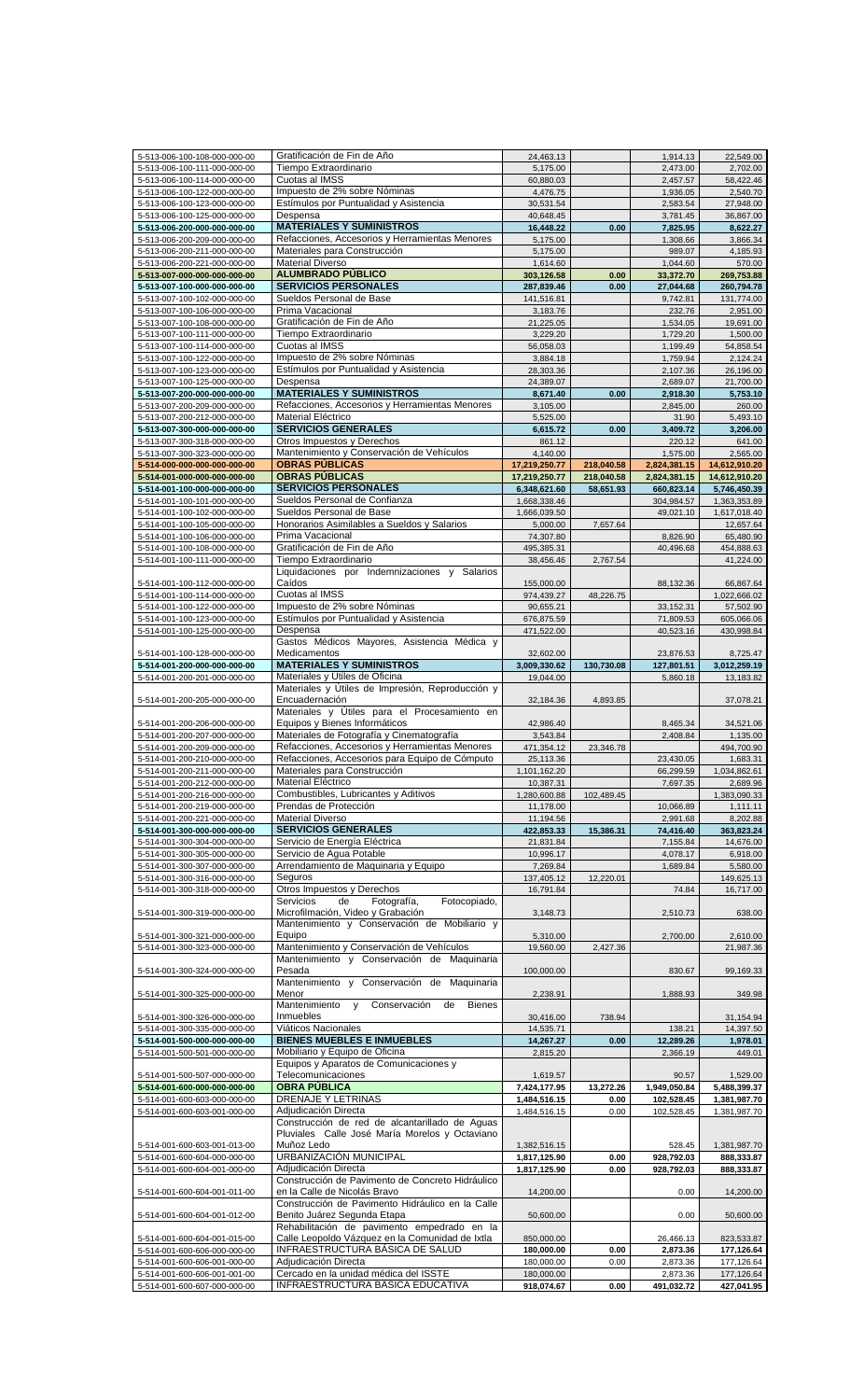| 5-514-001-600-607-001-000-00 | Adjudicación Directa                                    | 918,074.67    | 0.00      | 491,032.72 | 427,041.95    |
|------------------------------|---------------------------------------------------------|---------------|-----------|------------|---------------|
|                              | Remodelación y rehabilitación de guardería María        |               |           |            |               |
| 5-514-001-600-607-001-008-00 | Montessori                                              | 883,074.67    |           | 456,032.72 | 427,041.95    |
| 5-514-001-600-608-000-000-00 | MEJORAMIENTO DE VIVIENDA                                | 720,000.00    | 0.00      | 57,777.20  | 662,222.80    |
| 5-514-001-600-608-001-000-00 | Adjudicación Directa                                    | 720,000.00    | 0.00      | 57,777.20  | 662,222.80    |
| 5-514-001-600-608-001-001-00 | Construcción de Casas                                   | 720,000.00    |           | 57,777.20  | 662,222.80    |
| 5-514-001-600-611-000-000-00 | <b>ESTUDIOS Y PROYECTOS</b>                             |               |           |            |               |
|                              |                                                         | 1,096,181.75  | 0.00      | 71,903.98  | 1,024,277.77  |
| 5-514-001-600-611-001-000-00 | Adjudicación Directa                                    | 1,096,181.75  | 0.00      | 71,903.98  | 1,024,277.77  |
|                              | Elaboración<br>de<br>proyecto<br>integral<br>la<br>para |               |           |            |               |
|                              | Auditorio<br>Cabecera<br>construcción<br>de<br>en la    |               |           |            |               |
| 5-514-001-600-611-001-002-00 | Municipal                                               | 46,181.75     |           | 0.00       | 46, 181. 75   |
|                              | Proyecto Ejecutivo del Camino el Peñón-Ojo              |               |           |            |               |
| 5-514-001-600-611-001-003-00 | Zarco-Ixtla                                             | 620,000.00    |           | 2,633.99   | 617,366.01    |
| 5-514-001-600-611-001-004-00 | Varios                                                  | 230,000.00    |           | 27,620.95  | 202,379.05    |
|                              | Proyecto de drenaje en la Calles Fco. I Madero,         |               |           |            |               |
| 5-514-001-600-611-001-005-00 | Terán, Manuel Doblado y Vicente A. Ruiz                 | 200,000.00    |           | 41,649.04  | 158,350.96    |
| 5-514-001-600-612-000-000-00 | <b>EDIFICIOS PUBLICOS</b>                               | 480,000.00    | 13,272.26 | 0.00       | 493,272.26    |
| 5-514-001-600-612-001-000-00 | Adjudicación Directa                                    | 480,000.00    | 13,272.26 | 0.00       | 493,272.26    |
|                              | Salón Bicentenario                                      |               |           |            |               |
| 5-514-001-600-612-001-002-00 |                                                         | 200,000.00    | 10,083.42 | 0.00       | 210,083.42    |
|                              | Línea de alimentación primaria subterránea para         |               |           |            |               |
| 5-514-001-600-612-001-003-00 | subestación del asta bandera (Plaza Bicentenario)       | 280,000.00    | 3,188.84  | 0.00       | 283,188.84    |
| 5-514-001-600-613-000-000-00 | PROGRAMA 3 X 1                                          | 445,000.00    | 0.00      | 94,143.10  | 350,856.90    |
| 5-514-001-600-613-001-000-00 | Adjudicación Directa                                    | 445,000.00    | 0.00      | 94,143.10  | 350,856.90    |
|                              | Aportación Complementaria Programa 3 X 1                |               |           |            |               |
| 5-514-001-600-613-001-009-00 | Ejercicio 2009                                          | 135,000.00    | 0.00      |            | 135,000.00    |
|                              | Aportación Complementaria Programa 3 X 1                |               |           |            |               |
| 5-514-001-600-613-001-010-00 | Ejercicio 2008                                          | 50,000.00     | 0.00      |            | 50,000.00     |
| 5-514-001-600-613-001-011-00 | Plaza Bicentenario en Obrajuelo                         | 200,000.00    |           | 91,777.02  | 108,222.98    |
|                              |                                                         |               |           |            |               |
| 5-514-001-600-613-001-012-00 | Plafón en Centro Comunitario de Ameche                  | 60,000.00     |           | 2,366.08   | 57,633.92     |
| 5-514-001-600-614-000-000-00 | <b>IMAGEN URBANA</b>                                    | 83,279.48     | 0.00      | 0.00       | 83,279.48     |
| 5-514-001-600-614-001-000-00 | Adjudicación Directa                                    | 83,279.48     | 0.00      | 0.00       | 83,279.48     |
| 5-514-001-600-614-001-001-00 | Restauración de Portales del Jardín Hidalgo             | 11,292.81     |           | 0.00       | 11,292.81     |
|                              | Rehabilitación de Claustro de la Parroquia de San       |               |           |            |               |
| 5-514-001-600-614-001-002-00 | Juan Bautista en la Cabecera Municipal                  | 71,986.67     |           | 0.00       | 71,986.67     |
|                              | UNIDAD DE ACCESO A LA INFORMACIÓN                       |               |           |            |               |
| 5-515-000-000-000-000-000-00 | <b>PUBLICA</b>                                          | 1,151,054.38  | 46,811.29 | 80,800.55  | 1,117,065.12  |
|                              | UNIDAD DE ACCESO A LA INFORMACIÓN                       |               |           |            |               |
|                              | <b>PUBLICA</b>                                          |               |           |            |               |
| 5-515-001-000-000-000-000-00 |                                                         | 18,116.10     | 0.00      | 5,874.60   | 12,241.50     |
| 5-515-001-200-000-000-000-00 | <b>MATERIALES Y SUMINISTROS</b>                         | 11,805.15     | 0.00      | 2,178.14   | 9,627.01      |
| 5-515-001-200-201-000-000-00 | Materiales y Útiles de Oficina                          | 3,107.82      |           | 906.36     | 2,201.46      |
|                              | Materiales y Útiles de Impresión, Reproducción y        |               |           |            |               |
| 5-515-001-200-205-000-000-00 | Encuadernación                                          | 2,730.60      |           | 465.52     | 2,265.08      |
|                              | Materiales y Útiles para el Procesamiento en            |               |           |            |               |
| 5-515-001-200-206-000-000-00 | Equipos y Bienes Informáticos                           | 5,323.37      |           | 162.90     | 5,160.47      |
| 5-515-001-300-000-000-000-00 | <b>SERVICIOS GENERALES</b>                              | 6,310.95      | 0.00      | 3,696.46   | 2,614.49      |
|                              |                                                         |               |           |            |               |
| 5-515-001-300-335-000-000-00 | Viáticos Nacionales                                     | 2,126.68      |           | 1,464.68   | 662.00        |
| 5-515-001-300-339-000-000-00 | Gastos de Ceremonial y de Orden Social                  | 2,084.46      |           | 131.97     | 1,952.49      |
| 5-515-002-000-000-000-000-00 | <b>COMUNICACIÓN SOCIAL</b>                              | 1,132,938.28  | 46,811.29 | 74,925.95  | 1,104,823.62  |
| 5-515-002-100-000-000-000-00 | <b>SERVICIOS PERSONALES</b>                             | 396,194.16    | 1,500.16  | 38,962.29  | 358,732.03    |
| 5-515-002-100-101-000-000-00 | Sueldos Personal de Confianza                           | 119,045.65    |           | 6,767.65   | 112,278.00    |
| 5-515-002-100-102-000-000-00 | Sueldos Personal de Base                                | 69,492.84     | 1,500.16  |            | 70,993.00     |
| 5-515-002-100-106-000-000-00 | Prima Vacacional                                        | 4,131.56      |           | 577.56     | 3,554.00      |
| 5-515-002-100-108-000-000-00 | Gratificación de Fin de Año                             | 27,543.73     |           | 3,612.73   | 23,931.00     |
|                              |                                                         |               |           |            |               |
|                              | Liquidaciones por Indemnizaciones y Salarios            |               |           |            |               |
| 5-515-002-100-112-000-000-00 | Caídos                                                  | 43,450.00     |           | 1,676.50   | 41,773.50     |
| 5-515-002-100-114-000-000-00 | Cuotas al IMSS                                          | 65,000.00     |           | 16,630.09  | 48,369.91     |
| 5-515-002-100-122-000-000-00 | Impuesto de 2% sobre Nóminas                            | 5,040.50      |           | 2,191.88   | 2,848.62      |
| 5-515-002-100-123-000-000-00 | Estímulos por Puntualidad y Asistencia                  | 37,939.35     |           | 1,617.35   | 36,322.00     |
| 5-515-002-100-125-000-000-00 | Despensa                                                | 24,389.07     |           | 5,727.07   | 18,662.00     |
| 5-515-002-200-000-000-000-00 | <b>MATERIALES Y SUMINISTROS</b>                         | 21,083.48     | 0.00      | 10,997.32  | 10,086.16     |
| 5-515-002-200-201-000-000-00 | Materiales y Útiles de Oficina                          | 3,041.74      |           | 1,835.80   | 1,205.94      |
|                              | Materiales y Útiles de Impresión, Reproducción y        |               |           |            |               |
| 5-515-002-200-205-000-000-00 | Encuadernación                                          | 2,500.00      |           | 1,445.56   | 1,054.44      |
|                              | Materiales y Útiles para el Procesamiento en            |               |           |            |               |
|                              |                                                         |               |           |            |               |
| 5-515-002-200-206-000-000-00 | Equipos y Bienes Informáticos                           | 8,500.00      |           | 2,147.14   | 6,352.86      |
| 5-515-002-200-207-000-000-00 | Materiales de Fotografía y Cinematografía               | 4,084.46      |           | 3,691.47   | 392.99        |
| 5-515-002-200-208-000-000-00 | Alimentación de Personas                                | 644.18        |           | 53.18      | 591.00        |
| 5-515-002-200-210-000-000-00 | Refacciones, Accesorios para Equipo de Cómputo          | 728.64        |           | 239.71     | 488.93        |
| 5-515-002-300-000-000-000-00 | <b>SERVICIOS GENERALES</b>                              | 701,673.44    | 45,311.13 | 22,219.14  | 724,765.43    |
| 5-515-002-300-330-000-000-00 | Gastos de Difusión                                      | 358,275.00    |           | 12,720.00  | 345,555.00    |
| 5-515-002-300-331-000-000-00 | Impresiones y Publicaciones Oficiales                   | 4,440.68      |           | 380.68     | 4,060.00      |
| 5-515-002-300-333-000-000-00 | Otros Gastos de Difusión e Información                  | 171,195.12    | 6,940.45  |            | 178,135.57    |
| 5-515-002-300-339-000-000-00 | Gastos de Ceremonial y de Orden Social                  | 158,644.18    | 38,370.68 |            | 197,014.86    |
| 5-515-002-500-000-000-000-00 | <b>BIENES MUEBLES E INMUEBLES</b>                       | 13,987.20     | 0.00      | 2,747.20   | 11,240.00     |
|                              |                                                         |               |           |            |               |
| 5-515-002-500-508-000-000-00 | Bienes Informáticos                                     | 13,000.00     |           | 1,760.00   | 11,240.00     |
| 5-516-000-000-000-000-000-00 | Fondo de Aportaciones para la Infraestructura           |               |           |            |               |
|                              | Social Municipal FAISM Ejercicio Fiscal 2010            | 16,751,569.00 | 90,416.47 | 181,219.07 | 16,660,766.40 |
| 5-516-001-000-000-000-000-00 | <b>DESARROLLO INSTITUCIONAL 2%</b>                      | 265,000.00    | 0.00      | 0.00       | 265,000.00    |
| 5-516-001-501-000-000-000-00 | <b>PRESIDENCIA</b>                                      | 90,000.00     | 0.00      | 0.00       | 90,000.00     |
| 5-516-001-501-300-000-000-00 | SERVICIOS GENERALES                                     | 50,000.00     | 0.00      | 0.00       | 50,000.00     |
| 5-516-001-501-300-312-000-00 | Capacitación                                            | 50,000.00     |           |            | 50,000.00     |
| 5-516-001-501-500-000-000-00 | <b>BIENES MUEBLES E INMUEBLES</b>                       | 40,000.00     | 0.00      | 0.00       | 40,000.00     |
| 5-516-001-501-500-501-000-00 | Mobiliario y Equipo de Oficina                          | 20,000.00     |           |            | 20,000.00     |
|                              | Bienes Informáticos                                     |               |           |            |               |
| 5-516-001-501-500-508-000-00 |                                                         | 20,000.00     |           |            | 20,000.00     |
| 5-516-001-503-000-000-000-00 | <b>TESORERÍA</b>                                        | 115,000.00    | 0.00      | 0.00       | 115,000.00    |
| 5-516-001-503-300-000-000-00 | <b>SERVICIOS GENERALES</b>                              | 60,000.00     | 0.00      | 0.00       | 60,000.00     |
| 5-516-001-503-300-312-000-00 | Capacitación                                            | 60,000.00     |           |            | 60,000.00     |
| 5-516-001-503-500-000-000-00 | <b>BIENES MUEBLES E INMUEBLES</b>                       | 55,000.00     | 0.00      | 0.00       | 55,000.00     |
| 5-516-001-503-500-501-000-00 | Mobiliario y Equipo de Oficina                          | 30,000.00     |           |            | 30,000.00     |
| 5-516-001-503-500-508-000-00 | Bienes Informáticos                                     | 25,000.00     |           |            | 25,000.00     |
| 5-516-001-511-000-000-000-00 | <b>DESARROLLO SOCIAL</b>                                | 60,000.00     | 0.00      | 0.00       | 60,000.00     |
|                              | <b>BIENES MUEBLES E INMUEBLES</b>                       |               |           |            |               |
| 5-516-001-511-500-000-000-00 |                                                         | 60,000.00     | 0.00      | 0.00       | 60,000.00     |
| 5-516-001-511-500-501-000-00 | Mobiliario y Equipo de Oficina                          | 30,000.00     |           |            | 30,000.00     |
| 5-516-001-511-500-508-000-00 | Bienes Informáticos                                     | 30,000.00     |           |            | 30,000.00     |
| 5-516-002-000-000-000-000-00 | <b>GASTOS INDIRECTOS 2.4%</b>                           | 318,000.00    | 2,733.48  | 5,755.44   | 314,978.04    |
| 5-516-002-503-000-000-000-00 | <b>TESORERÍA</b>                                        | 195,000.00    | 2,733.48  | 0.00       | 197,733.48    |
| 5-516-002-503-100-000-000-00 | <b>SERVICIOS PERSONALES</b>                             | 50,000.00     | 0.00      | 0.00       | 50,000.00     |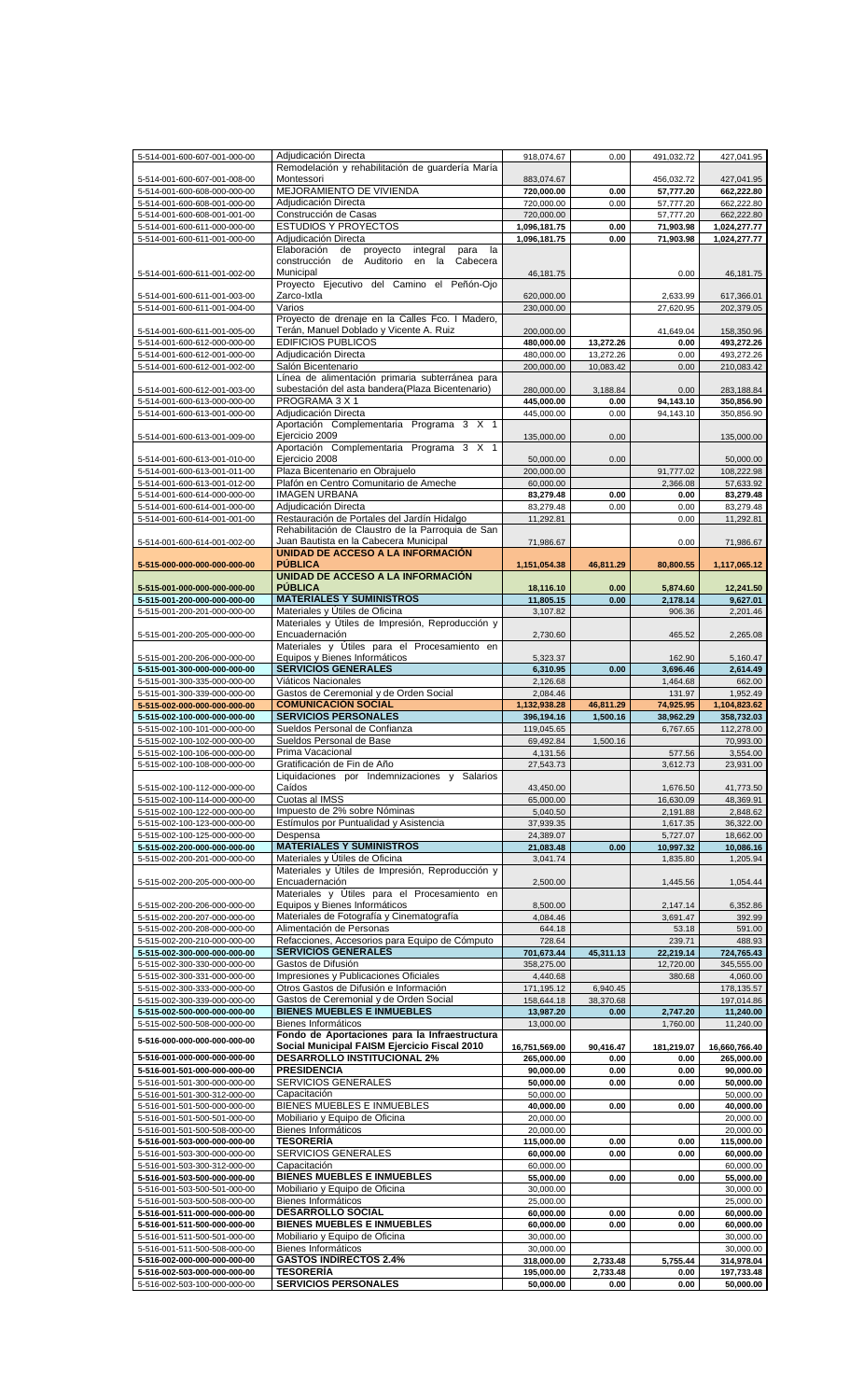| 5-516-002-503-100-105-000-00 | Honorarios Asimilables a Sueldos y Salarios              | 50,000.00     |          |          | 50,000.00     |
|------------------------------|----------------------------------------------------------|---------------|----------|----------|---------------|
| 5-516-002-503-200-000-000-00 | <b>MATERIALES Y SUMINISTROS</b>                          | 93,782.84     | 2,733.48 | 0.00     | 96,516.32     |
|                              | Materiales<br>Impresión,<br>Reproducción<br>de<br>y      |               |          |          |               |
| 5-516-002-503-200-205-000-00 | encuadernación                                           | 70,000.00     | 2,733.48 |          | 72,733.48     |
|                              | Mat. Y útiles para el procesamiento en Equipos y         |               |          |          |               |
| 5-516-002-503-200-206-000-00 | bienes informáticos                                      | 23,782.84     | 0.00     |          | 23,782.84     |
| 5-516-002-503-300-000-000-00 | <b>SERVICIOS GENERALES</b>                               | 25.520.00     | 0.00     | 0.00     | 25,520.00     |
|                              | Mantenimiento y Conservación de Bienes                   |               |          |          |               |
|                              | Informáticos                                             | 25,520.00     | 0.00     | 0        | 25,520.00     |
| 5-516-002-503-300-322-000-00 |                                                          |               |          |          |               |
| 5-516-002-503-500-000-000-00 | BIENES MUEBLES E INMUEBLES                               | 25,697.16     | 0.00     | 0.00     | 25,697.16     |
| 5-516-002-503-500-508-000-00 | Bienes Informáticos                                      | 25,697.16     | 0.00     |          | 25,697.16     |
| 5-516-002-514-100-000-000-00 | <b>OBRAS PÚBLICAS</b>                                    | 123,000.00    | 0.00     | 5,755.44 | 117,244.56    |
| 5-516-002-514-100-101-000-00 | SERVICIOS PERSONALES                                     | 123,000.00    | 0.00     | 5,755.44 | 117,244.56    |
| 5-516-002-514-100-106-000-00 | Honorarios Asimilables a Sueldos y Salarios              | 123,000.00    |          | 5,755.44 | 117,244.56    |
| 5-516-005-000-000-000-000-00 | <b>OBRA PÚBLICA</b>                                      | 11,402,405.23 | 0.00     | 3,412.24 | 11,398,992.99 |
|                              |                                                          |               |          |          |               |
| 5-516-005-514-000-000-000-00 | <b>OBRAS PÚBLICAS</b>                                    | 11,402,405.23 | 0.00     | 3,412.24 | 11,398,992.99 |
| 5-516-005-514-600-000-000-00 | <b>OBRA PÚBLICAS</b>                                     | 11,402,405.23 | 0.00     | 3,412.24 | 11,398,992.99 |
| 5-516-005-514-600-001-100-00 | <b>AGUA POTABLE</b>                                      | 1,254,853.80  | 0.00     | 0.00     | 1,254,853.80  |
| 5-516-005-514-600-001-100-00 | Licitación Pública                                       | 1,254,853.80  | 0.00     | 0.00     | 1,254,853.80  |
| 5-516-005-514-600-001-100-02 | La Norita, Reposición de Pozo (Relocalización)           | 1,254,853.80  |          |          | 1,254,853.80  |
| 5-516-005-514-600-002-000-00 | ALCANTARILLADO, DRENAJE Y LETRINAS                       | 745,146.20    | 0.00     | 0.00     | 745,146.20    |
| 5-516-005-514-600-002-300-00 | Adjudicación Directa                                     | 745,146.20    | 0.00     | 0.00     | 745,146.20    |
|                              |                                                          |               |          |          |               |
|                              | El Peñón (San Isidro del Peñón) Construcción de          |               |          |          |               |
|                              | Drenaje Sanitario y Tratamiento Primario (Primer         |               |          |          |               |
| 5-516-005-514-600-002-300-03 | Etapa)                                                   | 745,146.20    |          |          | 745,146.20    |
| 5-516-005-514-600-007-000-00 | <b>URBANIZACIÓN</b>                                      | 460,000.00    | 0.00     | 0.00     | 460,000.00    |
| 5-516-005-514-600-007-300-00 | <b>Adiudicación Directa</b>                              | 460,000.00    | 0.00     | 0.00     | 460,000.00    |
|                              | Tenango el Nuevo Rehabilitación de Puente la             |               |          |          |               |
| 5-516-005-514-600-007-300-03 | Unión                                                    | 460,000.00    |          |          | 460,000.00    |
| 5-516-005-514-600-010-000-00 | ELECTRIFICACIÓN RURAL                                    | 1,235,424.24  | 0.00     | 2,433.00 | 1,232,991.24  |
|                              | <b>Adjudicación Directa</b>                              |               |          |          |               |
| 5-516-005-514-600-010-300-00 |                                                          | 1,235,424.24  | 0.00     | 2,433.00 | 1,232,991.24  |
|                              | Estancia del Llano (San José del Llano)Ampliación        |               |          |          |               |
| 5-516-005-514-600-010-300-02 | de Red de Electrificación en calle Antonio Plaza         | 141,169.42    |          |          | 141,169.42    |
|                              | del<br>(San José<br>del<br>Estancia<br>Llano<br>Llano)   |               |          |          |               |
|                              | Ampliación de Red de Electrificación en calle Priv.      |               |          |          |               |
| 5-516-005-514-600-010-300-03 | Álvaro Obregón                                           | 127,094.53    |          |          | 127,094.53    |
|                              | Guadalupe del Monte (el Ranchito) Ampliación de          |               |          |          |               |
|                              | Red de Electrificación en calle Mariano Matamoros        |               |          |          |               |
|                              | y Gpe Victoria                                           |               |          |          |               |
| 5-516-005-514-600-010-300-04 |                                                          | 115,594.50    |          |          | 115,594.50    |
|                              | Guadalupe del Monte (el Ranchito) Ampliación de          |               |          |          |               |
| 5-516-005-514-600-010-300-05 | Red de Electrificación en calle Camino Real              | 131,664.43    |          |          | 131,664.43    |
|                              | La Palma Ampliación de Red de Electrificación en         |               |          |          |               |
| 5-516-005-514-600-010-300-06 | calle Morelos                                            | 134,704.35    |          |          | 134,704.35    |
|                              | Estancia del Llano (San José del Llano)Ampliación        |               |          |          |               |
|                              | de Red de Electrificación en calle Belisario             |               |          |          |               |
| 5-516-005-514-600-010-300-08 | Domínguez                                                | 149,153.57    |          |          | 149,153.57    |
|                              | Estancia del Llano (San José del Llano)Ampliación        |               |          |          |               |
|                              | de Red de Electrificación en calle Antonio Plaza y       |               |          |          |               |
|                              |                                                          |               |          |          |               |
| 5-516-005-514-600-010-300-09 | Belisario Domínquez                                      | 169,776.94    |          |          | 169,776.94    |
|                              | El Tunal (los Olivos) Ampliación de Red de               |               |          |          |               |
| 5-516-005-514-600-010-300-10 | Electrificación en calle Ejidal                          | 58,460.94     |          |          | 58,460.94     |
|                              | El Tunal (los Olivos) Ampliación de Red de               |               |          |          |               |
| 5-516-005-514-600-010-300-11 | Electrificación en calle San Fco. De Asís                | 103,550.69    |          |          | 103,550.69    |
|                              | El Vicario, Ampliación de Red de Electrificación en      |               |          |          |               |
| 5-516-005-514-600-010-300-13 | calle G. Díaz Ordaz                                      | 76,321.87     | 0.00     |          | 76,321.87     |
|                              | Obrajuelo, Alumbrado Público en la plaza del             |               |          |          |               |
| 5-516-005-514-600-010-300-15 | Bicentenario                                             | 25,500.00     | 0.00     |          | 25,500.00     |
|                              | <b>ESTUDIOS Y PROYECTOS</b>                              |               |          |          |               |
| 5-516-005-514-600-011-000-00 |                                                          | 6,056,980.99  | 0.00     | 979.24   | 6,056,001.75  |
| 5-516-005-514-600-011-300-00 | <b>Adjudicación Directa</b>                              | 6,056,980.99  | 0.00     | 979.24   | 6,056,001.75  |
|                              | <b>PROYECTO</b><br><b>EJECUTIVO</b><br><b>PARA</b><br>LA |               |          |          |               |
|                              | CANALIZACIÓN DE CABLEADO SUBTERRANEO                     |               |          |          |               |
|                              | EN EL CENTRO HISTORICO (INCLUYENDO                       |               |          |          |               |
|                              | CALLE MATAMOROS, Y LAS COMPRENDIDAS                      |               |          |          |               |
|                              | ENTRE LAS CALLES VENUSTIANO CARRANZA                     |               |          |          |               |
|                              | - NICOLAS BRAVO - CUAUHTEMOC - PAVON -                   |               |          |          |               |
|                              | MORELOS - O. MUÑOZ LEDO - M. OCAMPO-                     |               |          |          |               |
| 5-516-005-514-600-011-300-03 | OBREGON)                                                 | 455,000.00    |          |          | 455,000.00    |
|                              | PROYECTO EJECUTIVO PARA NUEVA UNIDAD                     |               |          |          |               |
|                              |                                                          |               |          |          |               |
| 5-516-005-514-600-011-300-05 | <b>DEPORTIVA</b>                                         | 834.407.00    |          |          | 834,407.00    |
|                              | PROYECTO EJECUTIVO<br><b>REHABILITACION</b>              |               |          |          |               |
|                              | AVENIDA DE ACCESO TENANGO EL NUEVO -                     |               |          |          |               |
|                              | APASEO EL GRANDE - CALLE PROLONGACIÓN                    |               |          |          |               |
| 5-516-005-514-600-011-300-06 | MORELOS.                                                 | 127,600.00    |          |          | 127,600.00    |
|                              | PROYECTO EJECUTIVO DEL CAMINO LA                         |               |          |          |               |
|                              | PALMA - LA LABOR-SAN JOSE DEL LLANO,                     |               |          |          |               |
| 5-516-005-514-600-011-300-10 | PARA ACCESO 45 - RETORNO CELAYA                          | 230,000.00    |          | 979.24   | 229,020.76    |
|                              | PROYECTO P.I.V. EN EL KM 43+000 DE LA                    |               |          |          |               |
|                              | CARRETERA FEDERAL 45, TRAMO APASEO EL                    |               |          |          |               |
| 5-516-005-514-600-011-300-11 | <b>GRANDE - CELAYA</b>                                   | 745,000.00    |          |          | 745,000.00    |
|                              |                                                          |               |          |          |               |
|                              | <b>PROYECTO</b><br><b>EJECUTIVO</b><br><b>PARA</b>       |               |          |          |               |
|                              | <b>REHABILITACION</b><br><b>CALLE</b><br><b>MARIANO</b>  |               |          |          |               |
| 5-516-005-514-600-011-300-21 | <b>MATAMOROS</b>                                         | 262,624.00    |          |          | 262,624.00    |
|                              | PROYECTO INTEGRAL PARA REHABILITACION                    |               |          |          |               |
|                              | DE DRENAJES Y SU CONEXION A LA R.AFA.                    |               |          |          |               |
|                              | PARA TRATAMIENTO DE AGUAS, INCLUYENDO                    |               |          |          |               |
|                              | PAGO DE DERECHO Y M.I.A. EN LAS                          |               |          |          |               |
| 5-516-005-514-600-011-300-22 | COMUNIDADES DE LA LABOR.                                 | 708,100.10    |          |          | 708,100.10    |
|                              | <b>PROYECTO</b><br><b>INTEGRAL</b><br><b>PARA</b>        |               |          |          |               |
|                              | REHABILITACION DE DRENAJES Y SU                          |               |          |          |               |
|                              |                                                          |               |          |          |               |
|                              | <b>CONEXION</b><br>LA<br>R.AFA.<br><b>PARA</b><br>A      |               |          |          |               |
|                              | TRATAMIENTO DE AGUAS, INCLUYENDO                         |               |          |          |               |
|                              | PAGO DE DERECHO Y M.I.A. EN LA                           |               |          |          |               |
| 5-516-005-514-600-011-300-23 | COMUNIDAD DE LA PURISIMA.                                | 500,013.39    |          |          | 500,013.39    |
|                              | <b>PROYECTO</b><br><b>INTEGRAL</b><br><b>PARA</b>        |               |          |          |               |
|                              |                                                          |               |          |          |               |
|                              | REHABILITACION DE DRENAJES<br>Y SU                       |               |          |          |               |
|                              | <b>CONEXION</b><br>LA<br>R.AFA.<br><b>PARA</b><br>A      |               |          |          |               |
|                              | TRATAMIENTO DE AGUAS, INCLUYENDO                         |               |          |          |               |
|                              | PAGO DE DERECHO Y M.I.A. EN LA                           |               |          |          |               |
| 5-516-005-514-600-011-300-24 | COMUNIDAD DE SAN JOSE DEL LLANO.                         | 524,186.56    |          |          | 524,186.56    |
|                              |                                                          |               |          |          |               |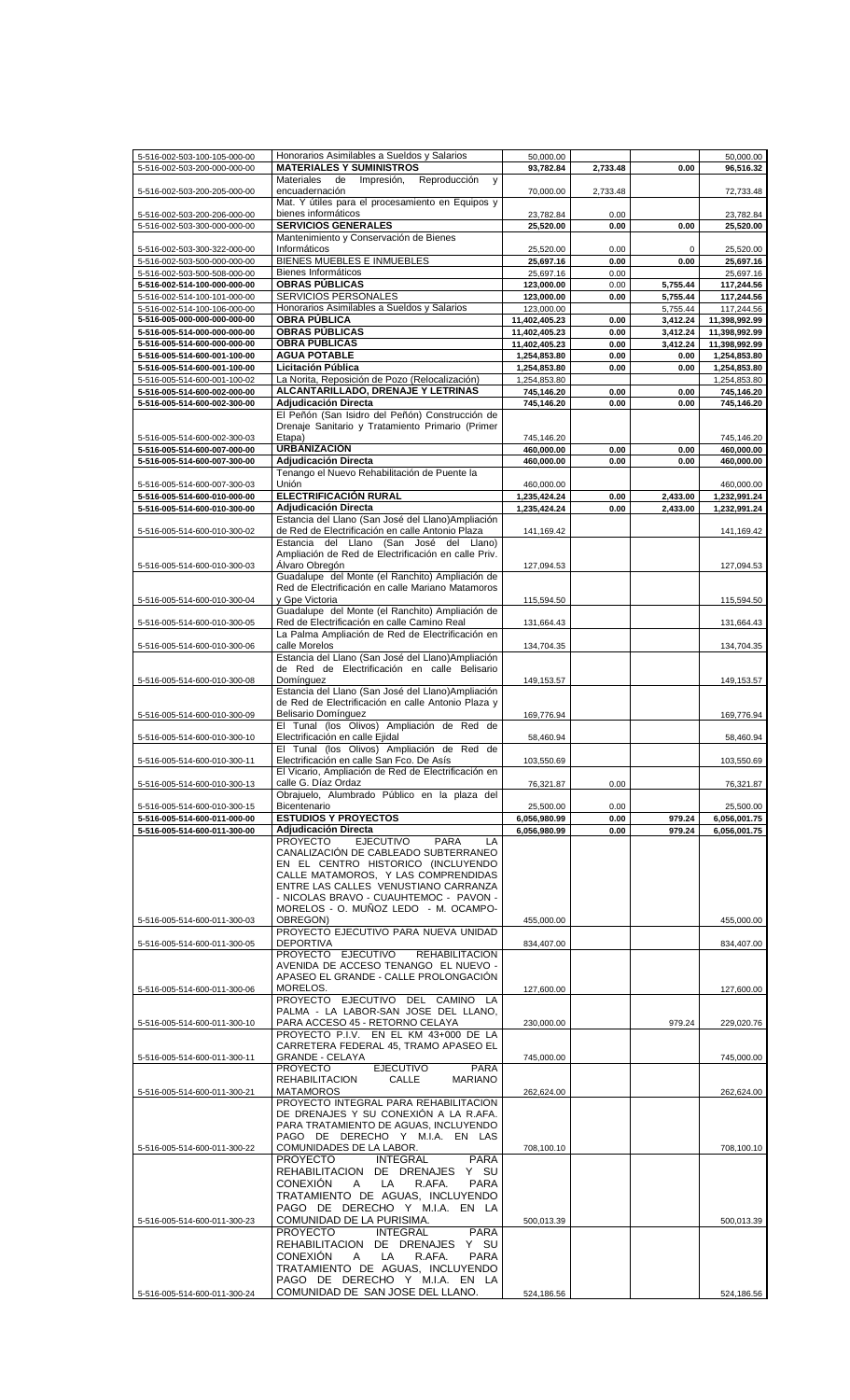|                                                              | PROYECTO INTEGRAL PARA REHABILITACION                          |                              |              |              |                              |
|--------------------------------------------------------------|----------------------------------------------------------------|------------------------------|--------------|--------------|------------------------------|
|                                                              | DE DRENAJES Y SU CONEXIÓN A LA R.AFA.                          |                              |              |              |                              |
|                                                              | PARA TRATAMIENTO DE AGUAS, INCLUYENDO                          |                              |              |              |                              |
|                                                              | PAGO DE DERECHO Y M.I.A. EN LA                                 |                              |              |              |                              |
| 5-516-005-514-600-011-300-25                                 | COMUNIDAD DE IXTLA                                             | 678,449.94                   |              |              | 678,449.94                   |
|                                                              | ADECUACION GENERAL DEL PROYECTO                                |                              |              |              |                              |
| 5-516-005-514-600-011-300-26                                 | EJECUTIVO DEL AUDITORIO MUNICIPAL                              | 591,600.00                   |              |              | 591,600.00                   |
|                                                              | Adecuación al proyecto ejecutivo del camino de                 |                              |              |              |                              |
| 5-516-005-514-600-011-300-27                                 | Obrajuelo-Punta de Obrajuelo                                   | 400,000.00                   | 0.00         |              | 400,000.00                   |
|                                                              | Programa SK y SJ                                               |                              |              |              |                              |
| 5-516-005-514-600-012-000-00                                 |                                                                | 1,650,000.00                 | 0.00         | 0.00         | 1,650,000.00                 |
| 5-516-005-514-600-012-004-00                                 | Programa SK Escuela Digna                                      | 800,000.00                   | 0.00         | 0.00         | 800,000.00                   |
|                                                              | Comunidad Rancho<br>Nuevo, Construcción de                     |                              |              |              |                              |
|                                                              | Barda Perimetral en el kínder Fray Toribio de                  |                              |              |              |                              |
| 5-516-005-514-600-012-004-02                                 | Benavente                                                      | 120,000.00                   |              |              | 120,000.00                   |
|                                                              | San Pedro Tenango, Construcción<br>de Barda                    |                              |              |              |                              |
| 5-516-005-514-600-012-004-03                                 | Perimetral en el Kínder Erasmo Castellanos                     | 120,000.00                   |              |              | 120,000.00                   |
|                                                              | Tierra Blanca, construcción de barda perimetral en             |                              |              |              |                              |
|                                                              |                                                                |                              |              |              |                              |
| 5-516-005-514-600-012-004-04                                 | el kínder Beatriz Orduñas Acuñas                               | 100,000.00                   |              |              | 100,000.00                   |
|                                                              | El Vicario, construcción de Barda Perimetral en la             |                              |              |              |                              |
| 5-516-005-514-600-012-004-05                                 | Primaria Niños Héroes                                          | 120,000.00                   |              |              | 120,000.00                   |
|                                                              | San Cristóbal, construcción de Barda Perimetral en             |                              |              |              |                              |
| 5-516-005-514-600-012-004-06                                 | Primaria Carmen Serdán                                         | 120,000.00                   |              |              | 120,000.00                   |
|                                                              | El Cerrito, Construcción de Barda Perimetral                   |                              |              |              |                              |
| 5-516-005-514-600-012-004-07                                 | Ignacio Allende                                                | 120,000.00                   |              |              | 120,000.00                   |
|                                                              | La Palma, Impermeabilización de Aulas en                       |                              |              |              |                              |
|                                                              |                                                                |                              |              |              |                              |
| 5-516-005-514-600-012-004-10                                 | primaria Miguel Hidalgo                                        | 50,000.00                    |              |              | 50,000.00                    |
|                                                              | Obraje de Ixtla, Rehabilitación de Barda Perimetral            |                              |              |              |                              |
|                                                              | y terminación Fosa Séptica en Primaria Emiliano                |                              |              |              |                              |
| 5-516-005-514-600-012-004-11                                 | Zapata                                                         | 50,000.00                    |              |              | 50,000.00                    |
|                                                              | PROGRAMA DE INFRAESTRUCTURA                                    |                              |              |              |                              |
| 5-516-005-514-600-012-008-00                                 | EDUCATIVA (SJ).                                                | 850,000.00                   | 0.00         | 0.00         | 850,000.00                   |
|                                                              | Punta de -Obrajuelo, Rehabilitación de Baños en                |                              |              |              |                              |
|                                                              |                                                                |                              |              |              |                              |
| 5-516-005-514-600-012-008-02                                 | Telesecundaria numero 919                                      | 150,000.00                   |              |              | 150,000.00                   |
|                                                              | Caleras de Ameche. Construcción de Baños en                    |                              |              |              |                              |
| 5-516-005-514-600-012-008-05                                 | Telesecundaria número 369                                      | 700,000.00                   | 0.00         |              | 700,000.00                   |
| 5-516-006-000-000-000-000-00                                 | APORTACIONES A FONDOS DE PROGRAMAS                             |                              |              |              |                              |
|                                                              | <b>Y FIDEICOMISOS</b>                                          | 1,599,888.60                 | 0.00         | 0.00         | 1,599,888.60                 |
| 5-516-006-514-000-000-000-00                                 | <b>OBRAS PÚBLICAS</b>                                          | 1,599,888.60                 | 0.00         | 0.00         | 1,599,888.60                 |
| 5-516-006-514-600-000-000-00                                 | <b>OBRA PÚBLICAS</b>                                           | 1,599,888.60                 | 0.00         | 0.00         | 1,599,888.60                 |
|                                                              | APORTACIONES A FONDOS DE PROGRAMAS                             |                              |              |              |                              |
|                                                              |                                                                |                              |              |              |                              |
| 5-516-006-514-600-012-000-00                                 | <b>Y FIDEICOMISOS</b>                                          | 1,599,888.60                 | 0.00         | 0.00         | 1,599,888.60                 |
|                                                              | Programa de Atención a Comunidades Rurales                     |                              |              |              |                              |
| 5-516-006-514-600-012-001-00                                 | (FIDER)                                                        | 172,000.00                   | 0.00         | 0.00         | 172,000.00                   |
| 5-516-006-514-600-012-001-01                                 | Varias                                                         | 172,000.00                   | 0.00         |              | 172,000.00                   |
| 5-516-006-514-600-012-010-00                                 | <b>Becas SB</b>                                                | 1,212,888.60                 | 0.00         | 0.00         | 1,212,888.60                 |
| 5-516-006-514-600-012-010-01                                 | San Pedro Tenango, Prim. Benito Juárez                         | 54,662.40                    |              |              | 54,662.40                    |
|                                                              |                                                                |                              |              |              |                              |
|                                                              | Cabecera Municipal, Prim. Juan José Torres                     |                              |              |              |                              |
| 5-516-006-514-600-012-010-02                                 | Landa                                                          | 54,662.40                    |              |              | 54,662.40                    |
| 5-516-006-514-600-012-010-03                                 | Cabecera Municipal, Prim. Mariano Matamoros                    | 27,331.00                    |              |              | 27,331.00                    |
| 5-516-006-514-600-012-010-04                                 | La Villita, José Vasconcelos                                   | 54,662.40                    |              |              | 54,662.40                    |
| 5-516-006-514-600-012-010-05                                 | Com. Rancho Nuevo, Prim. Benito Juárez                         | 22,776.00                    |              |              | 22,776.00                    |
| 5-516-006-514-600-012-010-06                                 | La Purísima, Prim. Constitución de 1857                        | 43,274.40                    |              |              | 43,274.40                    |
|                                                              |                                                                |                              |              |              |                              |
| 5-516-006-514-600-012-010-07                                 | el Nacimiento, Prim. Antonio Plaza                             | 54,662.40                    |              |              | 54,662.40                    |
| 5-516-006-514-600-012-010-08                                 | Obrajuelo, Prim. Vicente Guerrero vespertino                   | 15,943.20                    |              |              | 15,943.20                    |
| 5-516-006-514-600-012-010-09                                 | San Pedro Tenango, Prim. Emiliano Zapata                       | 54,662.40                    |              |              | 54,662.40                    |
| 5-516-006-514-600-012-010-10                                 | San José Viborillas, Prim. Álvaro Obregón                      | 50,107.20                    |              |              | 50,107.20                    |
| 5-516-006-514-600-012-010-11                                 | Caleras de Ameche, Prim. Benito Juárez                         | 45.552.00                    |              |              | 45,552.00                    |
|                                                              | Obrajuelo, Prim. Vicente Guerrero                              |                              |              |              |                              |
| 5-516-006-514-600-012-010-12                                 |                                                                | 27,331.20                    |              |              | 27,331.20                    |
| 5-516-006-514-600-012-010-13                                 | Obraje de Ixtla, Prim. Emiliano Zapata                         | 27,331.20                    |              |              | 27,331.20                    |
| 5-516-006-514-600-012-010-14                                 | Jocoqui, Prim. Leona Vicario                                   | 27,331.20                    |              |              | 27,331.20                    |
| 5-516-006-514-600-012-010-15                                 | Jocoqui, Prim. Manuel Doblado                                  | 27,331.20                    |              |              | 27,331.20                    |
| 5-516-006-514-600-012-010-16                                 | Tenango el Nuevo, Prim. Gral. Lázaro Cárdenas                  | 27,331.20                    |              |              | 27,331.20                    |
| 5-516-006-514-600-012-010-17                                 | Guadalupe del Monte, Prim. José Ma. Morelos                    | 47,829.60                    |              |              | 47,829.60                    |
|                                                              |                                                                |                              |              |              |                              |
| 5-516-006-514-600-012-010-18                                 | San José Agua Azul, Prim. Justo Sierra                         | 20,498.40                    |              |              | 20,498.40                    |
| 5-516-006-514-600-012-010-19                                 | Col. Rancho Nuevo, Prim. Lázaro Cárdenas                       | 18,220.80                    |              |              | 18,220.80                    |
| 5-516-006-514-600-012-010-20                                 | varias de Contigo Vamos a la Escuela                           | 500,000.00                   |              |              | 500,000.00                   |
| 5-516-006-514-600-012-010-21                                 | San José Agua Azul, prim. Cuauhtémoc                           | 11,388.00                    |              |              | 11,388.00                    |
| 5-516-006-514-600-012-011-00                                 | <b>Escuelas de Calidad (PEC)</b>                               | 215,000.00                   | 0.00         | 0.00         | 215,000.00                   |
| 5-516-006-514-600-012-011-01                                 | Varias                                                         | 215,000.00                   |              |              | 215,000.00                   |
| 5-516-007-000-000-000-000-00                                 | <b>ACCIONES</b>                                                | 3,166,275.17                 | 87,682.99    | 172,051.39   | 3,081,906.77                 |
| 5-516-007-514-000-000-000-00                                 | <b>OBRAS PUBLICAS</b>                                          |                              |              |              |                              |
| 5-516-007-514-600-000-000-00                                 |                                                                | 3,166,275.17                 | 87,682.99    | 172,051.39   | 3,081,906.77                 |
|                                                              | <b>OBRA PÚBLICAS</b>                                           | 3,166,275.17                 | 87,682.99    | 172,051.39   | 3,081,906.77                 |
| 5-516-007-514-600-014-000-00                                 | Tu Casa Diferente                                              | 2,244,565.17                 | 0.00         | 0.00         | 2,244,565.17                 |
| 5-516-007-514-600-014-001-00                                 | Varias                                                         | 1,244,565.17                 |              | 0.00         | 1,244,565.17                 |
| 5-516-007-514-600-014-002-00                                 | Casas Fonhapo                                                  | 1,000,000.00                 |              |              | 1,000,000.00                 |
| 5-516-007-514-600-016-000-00                                 | <b>Proyectos Productivos</b>                                   | 171,710.00                   | 0.00         | 0.00         | 171,710.00                   |
| 5-516-007-514-600-016-001-00                                 | El Vicario, Banda de Viento                                    |                              | 0.00         |              | 56,790.00                    |
| 5-516-007-514-600-016-002-00                                 |                                                                |                              |              |              | 5,000.00                     |
|                                                              |                                                                | 56,790.00                    |              |              |                              |
|                                                              | Tierra Blanca, Dulces Tradicionales Rufy                       | 5,000.00                     | 0.00         |              |                              |
| 5-516-007-514-600-016-003-00                                 | Apaseo el Grande, Fabrica de Parrillas de                      |                              |              |              |                              |
|                                                              | Refrigeración                                                  | 24,420.00                    | 0.00         |              | 24,420.00                    |
| 5-516-007-514-600-016-004-00                                 | La Palma, Artesanías mi Flor                                   | 28,500.00                    | 0.00         |              | 28,500.00                    |
| 5-516-007-514-600-016-005-00                                 | La Labor, Cremería y Carnicería don Tacho                      | 28,500.00                    | 0.00         |              | 28,500.00                    |
| 5-516-007-514-600-016-006-00                                 | Obrajuelo, confecciones Obrajuelo                              | 28,500.00                    | 0.00         |              | 28,500.00                    |
|                                                              |                                                                |                              |              |              |                              |
| 5-516-007-514-600-017-000-00                                 | <b>VARIOS</b>                                                  | 200,000.00                   | 79,011.23    | 169,813.83   | 109,197.40                   |
| 5-516-007-514-600-017-001-00                                 | Intereses                                                      | 165,000.00                   |              | 161,506.27   | 3,493.73                     |
| 5-516-007-514-600-017-002-00                                 | Comisiones                                                     | 10,000.00                    |              | 8307.56      | 1,692.44                     |
|                                                              | Dulces Nombres, Calle Hidalgo, terminación de                  |                              |              |              |                              |
| 5-516-007-514-600-017-003-00                                 | Guarniciones y Banquetas                                       | 25,000.00                    | 0.00         |              | 25,000.00                    |
| 5-516-007-514-600-017-004-00                                 | Remanente de intereses                                         | 0.00                         | 79,011.23    | $\mathbf 0$  | 79,011.23                    |
|                                                              |                                                                |                              |              |              |                              |
| 5-516-007-514-600-018-000-00                                 | Techo Digno (Laminas Desarrollo Rural)                         | 550,000.00                   | 0.00         | 2,237.56     | 547,762.44                   |
| 5-516-007-514-600-018-001-00                                 | Varias                                                         | 550,000.00                   |              | 2237.56      | 547,762.44                   |
| 5-516-007-514-600-019-000-00                                 | <b>REMANENTES</b>                                              | 0.00                         | 8,671.76     | 0.00         | 8,671.76                     |
| 5-516-007-514-600-019-001-00                                 | Remanente de obras                                             | 0.00                         | 8671.76      | 0            | 8,671.76                     |
|                                                              | Fondo de Aportaciones para el                                  |                              |              |              |                              |
| 5-517-000-000-000-000-000-00                                 |                                                                |                              |              |              |                              |
|                                                              | <b>Fortalecimiento Municipal FAFM Ejercicio</b><br>Fiscal 2010 |                              |              |              |                              |
|                                                              |                                                                | 30,193,355.00                | 1,137,148.80 | 1,265,109.35 | 30,065,394.45                |
| 5-517-004-000-000-000-000-00<br>5-517-004-514-000-000-000-00 | <b>OBRA PÚBLICA</b><br><b>OBRAS PÚBLICAS</b>                   | 2,315,993.39<br>2,315,993.39 | 0.00<br>0.00 | 0.00<br>0.00 | 2,315,993.39<br>2,315,993.39 |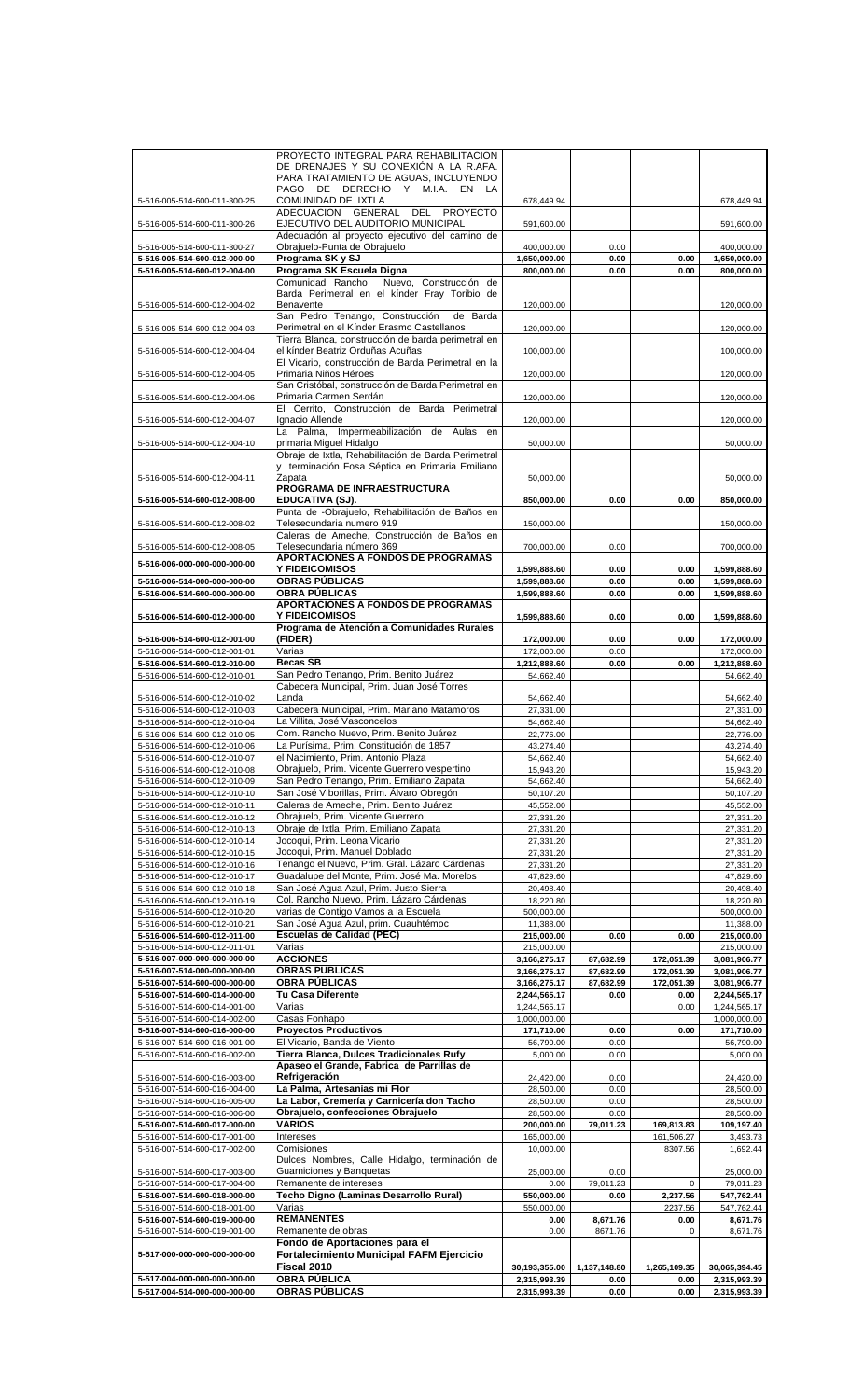| 5-517-004-514-600-000-000-00                                 | <b>OBRA PÚBLICAS</b>                                      | 2,315,993.39            | 0.00             | 0.00               | 2,315,993.39             |
|--------------------------------------------------------------|-----------------------------------------------------------|-------------------------|------------------|--------------------|--------------------------|
| 5-517-004-514-600-200-000-00                                 | <b>URBANIZACIONES</b>                                     | 500,000.00              | 0.00             | 0.00               | 500,000.00               |
| 5-517-004-514-600-200-300-00                                 | Adjudicación Directa                                      | 500,000.00              |                  |                    | 500,000.00               |
|                                                              | Terminación de Rehabilitación de Edificio de Casa         |                         |                  |                    |                          |
| 5-517-004-514-600-200-300-01                                 | de la Cultura Antonio Plaza"                              | 500,000.00              |                  |                    | 500,000.00               |
| 5-517-004-514-600-300-000-00                                 | ELECTRIFICACIÓN RURAL                                     | 1,728,056.79            | 0.00             | 0.00               | 1,728,056.79             |
| 5-517-004-514-600-300-300-00                                 | Adjudicación Directa                                      | 1,728,056.79            | 0.00             | 0.00               | 1,728,056.79             |
|                                                              | San Cristóbal Ampliación de Red de Electrificación        |                         |                  |                    |                          |
| 5-517-004-514-600-300-300-01                                 | en calle Guanajuato                                       | 135,940.06              |                  |                    | 135,940.06               |
|                                                              | san Cristóbal Ampliación de Red de Electrificación        |                         |                  |                    |                          |
|                                                              | en calle Fresno                                           |                         |                  |                    |                          |
| 5-517-004-514-600-300-300-02                                 | San José Viborillas Ampliación de Red de                  | 121,084.79              |                  |                    | 121,084.79               |
|                                                              |                                                           |                         |                  |                    |                          |
| 5-517-004-514-600-300-300-03                                 | Electrificación en calle García                           | 103,494.16              |                  |                    | 103,494.16               |
|                                                              | El Nacimiento Ampliación de Red de Electrificación        |                         |                  |                    |                          |
| 5-517-004-514-600-300-300-04                                 | en calle Sabino                                           | 114,019.99              |                  |                    | 114,019.99               |
|                                                              | Ixtla (San Miguel de Ixtla) Ampliación de Red de          |                         |                  |                    |                          |
| 5-517-004-514-600-300-300-05                                 | Electrificación en calle Santiago                         | 96,221.78               |                  |                    | 96,221.78                |
|                                                              | Ixtla (San Miguel de Ixtla) Ampliación de Red de          |                         |                  |                    |                          |
| 5-517-004-514-600-300-300-06                                 | Electrificación en camino Viejo a Apaseo                  | 120,976.65              |                  |                    | 120,976.65               |
|                                                              | Ixtla (San Miguel de Ixtla) Ampliación de Red de          |                         |                  |                    |                          |
| 5-517-004-514-600-300-300-07                                 | Electrificación en Calle Lázaro Cárdenas                  | 88,988.29               |                  |                    | 88,988.29                |
|                                                              | La Norita Ampliación de Red de Electrificación en         |                         |                  |                    |                          |
| 5-517-004-514-600-300-300-08                                 | Calle Ignacio Zaragoza y Priv. Ignacio Zaragoza           | 118,950.59              |                  |                    | 118,950.59               |
|                                                              | La Norita Ampliación de Red de Electrificación en         |                         |                  |                    |                          |
| 5-517-004-514-600-300-300-09                                 | Calle 13 de Abril                                         | 105,924.33              |                  |                    | 105,924.33               |
|                                                              | Obraje de Ixtla (El Obraje) Ampliación de Red de          |                         |                  |                    |                          |
| 5-517-004-514-600-300-300-10                                 | Electrificación en Calle Águila Real                      | 67,676.56               |                  |                    | 67,676.56                |
|                                                              | Obraje de Ixtla (El Obraje) Ampliación de Red de          |                         |                  |                    |                          |
| 5-517-004-514-600-300-300-11                                 | Electrificación en Calle Águila Real el Cerrito           | 105,264.98              |                  |                    | 105,264.98               |
|                                                              | Obraje de Ixtla (El Obraje) Ampliación de Red de          |                         |                  |                    |                          |
| 5-517-004-514-600-300-300-12                                 | Electrificación en Calle Águila Real y Privadas           | 114,101.60              |                  |                    | 114,101.60               |
|                                                              | Ojo de Agua de Ixtla (Ojo de Agua) Ampliación de          |                         |                  |                    |                          |
|                                                              | Red de Electrificación en Calles Saucillo, Huerto         |                         |                  |                    |                          |
| 5-517-004-514-600-300-300-13                                 | Encantado e Hidalgo                                       | 141,618.82              |                  |                    | 141,618.82               |
|                                                              | Ojo de Agua de Ixtla (Ojo de Agua) Ampliación de          |                         |                  |                    |                          |
|                                                              | Red de Electrificación en Calles la Tinaja, La            |                         |                  |                    |                          |
| 5-517-004-514-600-300-300-14                                 | Palma y Callejón de los Sauces                            | 125,308.36              |                  |                    | 125,308.36               |
|                                                              | Obrajuelo Ampliación de Red de Electrificación en         |                         |                  |                    |                          |
| 5-517-004-514-600-300-300-16                                 | Calle San Javier                                          | 168,485.83              |                  |                    | 168,485.83               |
| 5-517-004-514-600-400-000-00                                 | ALCANTARILLADO, DRENAJE Y LETRINAS                        | 87,936.60               | 0.00             | 0.00               | 87,936.60                |
| 5-517-004-514-600-400-300-00                                 | Adjudicación Directa                                      | 87,936.60               | 0.00             | 0.00               | 87,936.60                |
|                                                              | El Peñón (San Isidro del Peñón) Construcción de           |                         |                  |                    |                          |
|                                                              | Drenaje Sanitario y Tratamiento Primario (Primer          |                         |                  |                    |                          |
| 5-517-004-514-600-400-300-01                                 | Etapa) adicional                                          | 87,936.60               | 0.00             |                    | 87,936.60                |
| 5-517-006-000-000-000-000-00                                 | SEGURIDAD PÚBLICA y VIALIDAD                              | 14,928,640.00           | 303,465.20       | 638,112.62         | 14,593,992.58            |
| 5-517-006-508-000-000-000-00                                 | <b>SEGURIDAD PÚBLICA</b>                                  | 14,928,640.00           | 303,465.20       | 638,112.62         | 14,593,992.58            |
| 5-517-006-508-003-000-000-00                                 | <b>PROTECCION CIVIL</b>                                   | 320,000.00              | 19,555.01        | 13,006.00          | 326,549.01               |
|                                                              | <b>MATERIALES Y SUMINISTROS</b>                           |                         |                  |                    |                          |
| 5-517-006-508-003-200-000-00                                 |                                                           | 213,000.00              | 8.632.04         | 6,689.51           | 214,942.53               |
| 5-517-006-508-003-200-209-00                                 | Refacciones, Accesorios y Herramientas Menores            | 63,000.00               | 0.00             | 5287.06            | 57,712.94                |
| 5-517-006-508-003-200-216-00                                 | Combustibles, Lubricantes y Aditivos                      | 95,000.00               | 0.00             | 1402.45            | 93,597.55                |
| 5-517-006-508-003-200-217-00                                 | Ropa de Trabajo y Uniformes                               | 30,000.00               | 5829.00          |                    | 35,829.00                |
| 5-517-006-508-003-200-219-00                                 | Prendas de Protección                                     | 25,000.00               | 2803.04          | 0.00               | 27,803.04                |
| 5-517-006-508-003-300-000-00                                 | <b>SERVICIOS GENERALES</b>                                | 24,600.00               | 10,922.97        | 0.00               | 35,522.97                |
| 5-517-006-508-003-300-323-00                                 | Mantenimiento y conservación de unidades                  | 24,600.00               | 10,922.97        |                    | 35,522.97                |
| 5-517-006-508-003-500-000-00                                 | <b>BIENES MUEBLES E INMUEBLES</b>                         | 82,400.00               | 0.00             | 6,316.49           | 76,083.51                |
| 5-517-006-508-003-500-501-00                                 | Mobiliario y Equipo de Oficina                            | 15,000.00               |                  | 3563.10            | 11,436.90                |
|                                                              | Equipos y Aparatos de Comunicaciones y                    |                         |                  |                    |                          |
| 5-517-006-508-003-500-507-00                                 | Telecomunicaciones                                        | 27,400.00               |                  | 58.80              | 27,341.20                |
| 5-517-006-508-003-500-508-00                                 | Bienes Informáticos                                       | 20,000.00               |                  | 788.28             | 19,211.72                |
| 5-517-006-508-003-500-509-00                                 | Maguinaria y Equipo Diverso                               | 20,000.00               |                  | 1,906.31           | 18,093.69                |
| 5-517-006-508-100-000-000-00                                 | <b>SERVICIOS PERSONALES</b>                               | 10,167,328.00           | 207,131.31       | 352,761.73         | 10,021,697.58            |
| 5-517-006-508-100-101-000-00                                 | Sueldos Personal de Confianza                             | 988,000.00              |                  | 59,288.50          | 928,711.50               |
| 5-517-006-508-100-102-000-00                                 | Sueldos Personal Base                                     | 4,802,336.00            | 77,233.31        |                    | 4,879,569.31             |
| 5-517-006-508-100-106-000-00                                 | Prima Vacacional                                          | 156,000.00              |                  | 15,682.00          | 140,318.00               |
| 5-517-006-508-100-108-000-00                                 | Gratificación de Fin de Año                               | 728,000.00              | 129,898.00       |                    | 857,898.00               |
|                                                              | Compensación por Servicios Especiales                     | 19,000.00               |                  | 6,736.00           |                          |
| 5-517-006-508-100-110-000-00                                 |                                                           |                         | 0.00             |                    | 12,264.00                |
| 5-517-006-508-100-111-000-00                                 | <b>Tiempo Extra</b>                                       | 800,000.00              | 0.00             | 72,600.00          | 727,400.00               |
| 5-517-006-508-100-115-000-00                                 | Seguros Múltiples                                         | 232,000.00              |                  | 27,350.23          | 204,649.77               |
| 5-517-006-508-100-123-000-00                                 | Estímulos por Puntualidad y Asistencia                    | 1,219,992.00            | 0.00             | 56,000.00          | 1,163,992.00             |
| 5-517-006-508-100-125-000-00                                 | Despensa                                                  | 1,040,000.00            |                  | 104,862.00         | 935,138.00               |
| 5-517-006-508-100-132-000-00                                 | Subsidio al Empleo                                        | 182,000.00              | 0.00             | 10,243.00          | 171,757.00               |
| 5-517-006-508-200-000-000-00                                 | <b>MATERIALES Y SUMINISTROS</b>                           | 2,665,975.00            | 4,931.18         | 184,769.72         | 2,486,136.46             |
| 5-517-006-508-200-209-000-00                                 | Refacciones, Accesorios y Herramientas Menores            | 584,000.00              |                  | 44,048.58          | 539,951.42               |
| 5-517-006-508-200-215-000-00                                 | Medicinas y Productos Farmacéuticos                       | 20,000.00               | 0.00             | 860.00             | 19,140.00                |
| 5-517-006-508-200-216-000-00                                 | Combustibles, Lubricantes y Aditivos                      | 1,498,975.00            | 0.00             | 82,570.08          | 1,416,404.92             |
| 5-517-006-508-200-217-000-00                                 | Ropa de Trabajo y Uniformes                               | 468,000.00              |                  | 49,253.06          | 418,746.94               |
| 5-517-006-508-200-218-000-00                                 | Equipo de Protección para Seguridad Pública               |                         |                  | 8,038.00           | 10,962.00                |
| 5-517-006-508-200-221-000-00                                 |                                                           | 19,000.00               |                  |                    |                          |
|                                                              | Material Diverso y/o señalización                         | 76,000.00               | 4,931.18         | 0.00               | 80,931.18                |
| 5-517-006-508-300-000-000-00                                 | <b>SERVICIOS GENERALES</b>                                | 701,000.00              | 70,214.42        | 61,518.08          | 709,696.34               |
| 5-517-006-508-300-311-000-00                                 | Capacitación                                              | 17,000.00               |                  | 10,380.00          | 6,620.00                 |
| 5-517-006-508-300-316-000-00                                 | Seguros                                                   | 312,000.00              |                  |                    | 382,214.42               |
|                                                              |                                                           |                         | 70214.42         |                    |                          |
| 5-517-006-508-300-323-000-00                                 | Mantenimiento y Conservación de Vehículos                 | 372,000.00              |                  | 51,138.08          | 320,861.92               |
| 5-517-006-508-500-000-000-00                                 | <b>BIENES MUEBLES E INMUEBLES</b>                         | 1,074,337.00            | 1,633.28         | 26,057.09          | 1,049,913.19             |
| 5-517-006-508-500-501-000-00                                 | Mobiliario y Equipo de Oficina                            | 22,000.00               | 1633.28          |                    | 23,633.28                |
|                                                              | Equipos y Aparatos de Comunicaciones y                    |                         |                  |                    |                          |
| 5-517-006-508-500-507-000-00                                 | Telecomunicaciones                                        | 79,440.00               |                  | 19,169.35          | 60,270.65                |
| 5-517-006-508-500-508-000-00                                 | Bienes Informáticos                                       | 37,000.00               |                  | 6,887.74           | 30,112.26                |
| 5-517-006-508-500-510-000-00                                 | Vehículos y Equipo Terrestre                              | 931,025.00              |                  | 0.00               | 931,025.00               |
| 5-517-006-508-500-514-000-00                                 | Equipo de Seguridad y Defensa Pública                     | 4,872.00                |                  |                    | 4,872.00                 |
| 5-517-007-000-000-000-000-00                                 | <b>SERVICIOS PÚBLICOS</b>                                 | 8,288,344.56            | 356,234.79       | 440,957.27         | 8,203,622.08             |
|                                                              | <b>DIRECCIÓN GENERAL DE SERVICIOS</b>                     |                         |                  |                    |                          |
| 5-517-007-513-000-000-000-00                                 | <b>PÚBLICOS</b>                                           | 8,288,344.56            | 356,234.79       | 440,957.27         | 8,203,622.08             |
| 5-517-007-513-001-000-000-00                                 | <b>SERVICIOS PUBLICOS</b>                                 | 3,916,582.42            | 252,551.14       | 276,039.76         | 3,893,093.80             |
| 5-517-007-513-001-200-000-00                                 | <b>MATERIALES Y SUMINISTROS</b>                           | 2,991,182.42            | 252,551.14       | 39,780.59          | 3,203,952.97             |
| 5-517-007-513-001-200-209-00                                 | Refacciones, Accesorios y Herramientas Menores            | 596,250.00              |                  | 39,780.59          | 556,469.41               |
| 5-517-007-513-001-200-216-00                                 | Combustibles, Lubricantes y Aditivos                      | 2,299,932.42            | 205,522.37       |                    | 2,505,454.79             |
| 5-517-007-513-001-200-217-00<br>5-517-007-513-001-300-000-00 | Ropa de Trabajo y Uniformes<br><b>SERVICIOS GENERALES</b> | 95,000.00<br>570,000.00 | 47028.77<br>0.00 | 0.00<br>226,959.17 | 142,028.77<br>343,040.83 |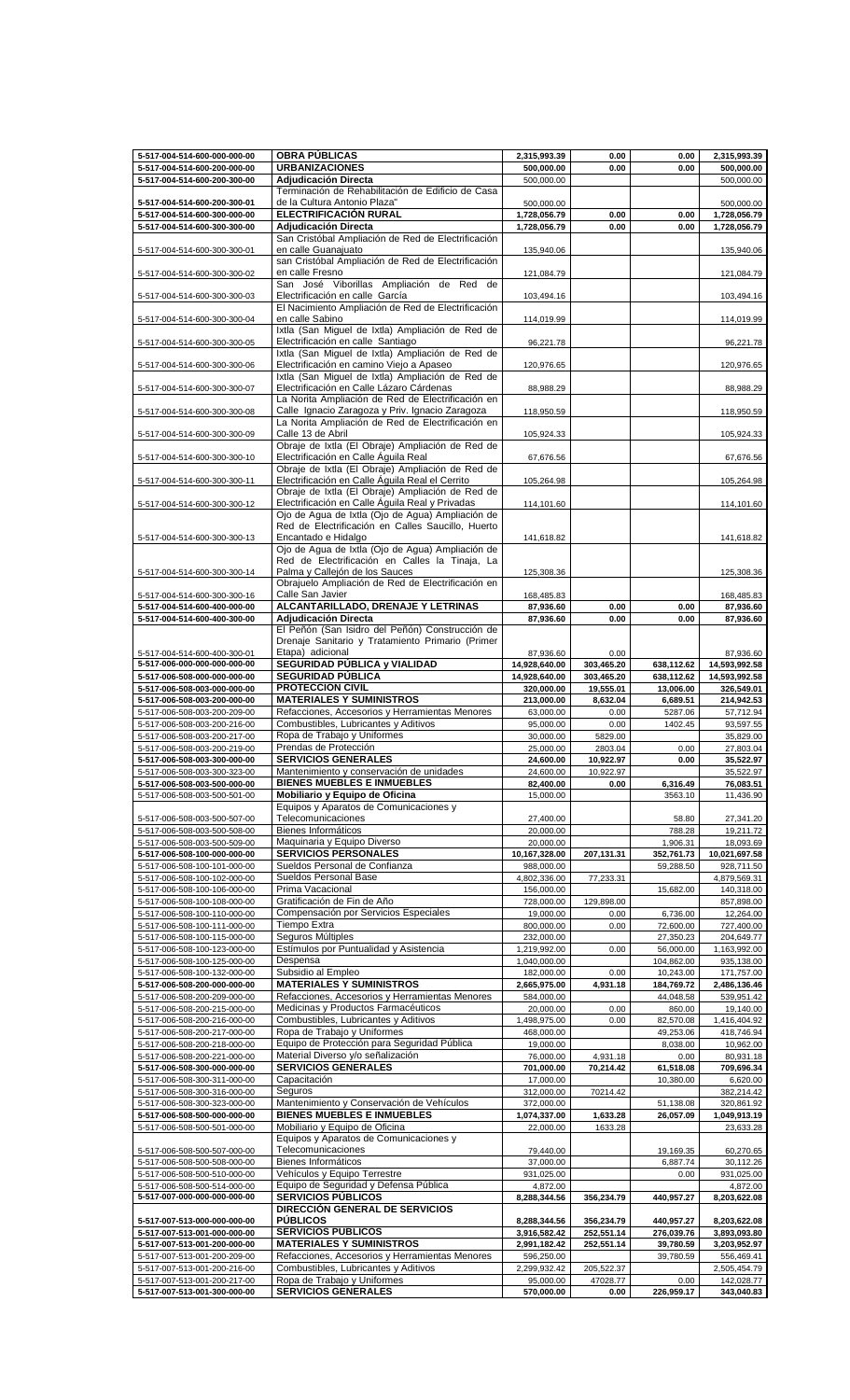| 5-517-007-513-001-300-316-00 | Seguros                                           | 207,500.00   |            | 95139.32   | 112,360.68   |
|------------------------------|---------------------------------------------------|--------------|------------|------------|--------------|
| 5-517-007-513-001-300-323-00 | Mantenimiento y Conservación de Vehículos         | 362,500.00   |            | 131,819.85 | 230,680.15   |
| 5-517-007-513-001-500-000-00 | <b>BIENES MUEBLES E INMUEBLES</b>                 | 355,400.00   | 0.00       | 9,300.00   | 346,100.00   |
| 5-517-007-513-001-500-510-00 | Vehículos y Equipo Terrestre                      | 355,400.00   |            | 9,300.00   | 346,100.00   |
|                              |                                                   |              |            |            |              |
| 5-517-007-513-002-000-000-00 | <b>ECOLOGÍA</b>                                   | 445,013.92   | 0.00       | 0.00       | 445,013.92   |
|                              | APORTACIONES A FONDOS DE PROGRAMAS                |              |            |            |              |
| 5-517-007-513-002-012-000-00 | <b>Y FIDEICOMISOS</b>                             | 210,013.92   | 0.00       | 0.00       | 210,013.92   |
| 5-517-007-513-002-012-001-00 | Aportación al Programa FOAM                       | 210,013.92   |            | 0.00       | 210,013.92   |
|                              |                                                   |              |            |            |              |
| 5-517-007-513-002-200-000-00 | <b>MATERIALES Y SUMINISTROS</b>                   | 235,000.00   | 0.00       | 0.00       | 235,000.00   |
| 5-517-007-513-002-200-213-00 | Material Agropecuario                             | 235,000.00   |            |            | 235,000.00   |
| 5-517-007-513-003-000-000-00 | ALUMBRADO PÚBLICO                                 | 2,368,838.32 | 103,683.65 | 0.00       | 2,472,521.97 |
|                              |                                                   |              |            |            |              |
| 5-517-007-513-003-200-000-00 | <b>MATERIALES Y SUMINISTROS</b>                   | 907,643.12   | 0.00       | 0.00       | 907,643.12   |
| 5-517-007-513-003-200-212-00 | Material Eléctrico                                | 907,643.12   |            | 0.00       | 907,643.12   |
| 5-517-007-513-003-700-000-00 | <b>VARIOS</b>                                     | 1,461,195.20 | 103,683.65 | 0.00       | 1,564,878.85 |
|                              |                                                   |              |            |            |              |
| 5-517-007-513-700-701-000-00 | Deficiente de Alumbrado Público                   | 1,461,195.20 | 103,683.65 |            | 1,564,878.85 |
| 5-517-007-513-004-000-000-00 | <b>RASTRO MUNICIPAL</b>                           | 275,929.57   | 0.00       | 92,403.82  | 183,525.75   |
| 5-517-007-513-004-200-000-00 | <b>MATERIALES Y SUMINISTROS</b>                   | 20,000.00    | 0.00       | 10,720.00  | 9,280.00     |
|                              |                                                   |              |            |            |              |
| 5-517-007-513-004-200-202-00 | Material de limpieza                              | 20,000.00    |            | 10,720.00  | 9,280.00     |
| 5-517-007-513-004-300-000-00 | <b>SERVICIOS GENERALES</b>                        | 255,929.57   | 0.00       | 81,683.82  | 174,245.75   |
|                              | Mantenimiento y Conservación de Maquinaria y      |              |            |            |              |
|                              | Equipo Menor                                      |              |            |            |              |
| 5-517-007-513-004-300-325-00 |                                                   | 92,511.93    |            | 11,150.08  | 81,361.85    |
|                              | Mantenimiento y Conservación de Bienes            |              |            |            |              |
| 5-517-007-513-004-300-326-00 | Inmuebles                                         | 138,417.64   |            | 45533.74   | 92,883.90    |
| 5-517-007-513-005-000-000-00 | <b>PARQUES Y JARDINES</b>                         | 19,399.36    | 0.00       | 7.704.24   | 11,695.12    |
|                              |                                                   |              |            |            |              |
| 5-517-007-513-005-300-000-00 | <b>SERVICIOS GENERALES</b>                        | 9,554.36     | 0.00       | 7,704.16   | 1,850.20     |
|                              | Mantenimiento y Conservación de Maquinaria y      |              |            |            |              |
| 5-517-007-513-005-300-325-00 | Equipo Menor                                      | 9,554.36     |            | 7704.16    | 1,850.20     |
|                              | <b>BIENES MUEBLES E INMUEBLES</b>                 |              |            |            |              |
| 5-517-007-513-005-500-000-00 |                                                   | 9,845.00     | 0.00       | 0.08       | 9,844.92     |
| 5-517-007-513-005-500-509-00 | Maquinaria y Equipo Diverso                       | 9,845.00     |            | 0.08       | 9.844.92     |
| 5-517-007-513-008-000-000-00 | <b>PANTEONES</b>                                  | 1,254,480.97 | 0.00       | 64,809.45  | 1,189,671.52 |
| 5-517-007-513-008-300-000-00 | <b>SERVICIOS GENERALES</b>                        | 50,000.00    |            |            |              |
|                              |                                                   |              | 0.00       | 15,653.56  | 34,346.44    |
|                              | Mantenimiento y Conservación de Maquinaria        |              |            |            |              |
| 5-517-007-513-008-300-324-00 | Pesada                                            | 35,000.00    |            | 15071.2    | 19,928.80    |
|                              | Mantenimiento y Conservación de Bienes            |              |            |            |              |
|                              |                                                   |              |            |            |              |
| 5-517-007-513-008-300-326-00 | Inmuebles                                         | 15,000.00    |            | 582.36     | 14,417.64    |
| 5-517-007-513-008-600-000-00 | <b>OBRAS PUBLICAS</b>                             | 1,204,480.97 | 0.00       | 49,155.89  | 1,155,325.08 |
| 5-517-007-513-008-600-601-00 | <b>POR CONTRATO</b>                               | 1,204,480.97 | 0.00       | 49,155.89  | 1,155,325.08 |
|                              |                                                   |              |            |            |              |
| 5-517-007-513-008-600-601-01 | San José Agua Azul, Construcción de Baños         | 150,000.00   |            | 36,874.78  | 113,125.22   |
|                              | San José Agua Azul, Bardeado y Colocación de      |              |            |            |              |
| 5-517-007-513-008-600-601-02 | Puerta                                            | 639,928.58   |            | 0.00       | 639,928.58   |
|                              | Apaseo el Grande, Construcción de 128 Gavetas     | 268,052.39   |            |            | 268,052.39   |
| 5-517-007-513-008-600-601-03 |                                                   |              |            | 0.00       |              |
|                              | Ixtla, Construcción de Servicios Sanitarios en el |              |            |            |              |
| 5-517-007-513-008-600-601-05 | Interior del Panteón                              | 146,500.00   |            | 12,281.11  | 134,218.89   |
| 5-517-007-513-010-000-000-00 | <b>DISTRIBUCION DE AGUA</b>                       | 8,100.00     | 0.00       | 0.00       | 8,100.00     |
|                              |                                                   |              |            |            |              |
| 5-517-007-513-010-500-000-00 | <b>BIENES MUEBLES E INMUEBLES</b>                 | 8,100.00     | 0.00       | 0.00       | 8,100.00     |
| 5-517-007-513-010-500-509-00 | Maguinaria y Equipo Diverso                       | 8,100.00     |            | 0.00       | 8,100.00     |
|                              | APORTACIONES A FONDOS DE PROGRAMAS                |              |            |            |              |
| 5-517-008-000-000-000-000-00 | <b>Y FIDEICOMISOS</b>                             |              |            | 3,922.85   |              |
|                              |                                                   | 3,893,127.05 | 100,000.00 |            | 3,989,204.20 |
| 5-517-008-514-000-000-000-00 | <b>OBRAS PÚBLICAS</b>                             | 3,893,127.05 | 100,000.00 | 3,922.85   | 3,989,204.20 |
| 5-517-008-514-600-000-000-00 | <b>OBRA PÚBLICAS</b>                              | 3,893,127.05 | 100,000.00 | 3,922.85   | 3,989,204.20 |
|                              |                                                   |              |            |            |              |
|                              |                                                   |              |            |            |              |
|                              | APORTACIONES A FONDOS DE PROGRAMAS                |              |            |            |              |
| 5-517-008-514-600-012-000-00 | <b>Y FIDEICOMISOS</b>                             | 1,874,955.00 | 0.00       | 0.00       | 1,874,955.00 |
|                              | Programa de Atención a Comunidades Rurales        |              |            |            |              |
|                              |                                                   |              |            |            |              |
| 5-517-008-514-600-012-001-00 | (FIDER)                                           | 700.000.00   | 0.00       | 0.00       | 700,000.00   |
| 5-517-008-514-600-012-001-01 | Varias                                            | 700,000.00   |            |            | 700,000.00   |
| 5-517-008-514-600-012-002-00 | Programa de Activos Productivos                   | 1,174,955.00 | 0.00       | 0.00       | 1,174,955.00 |
|                              | Varias                                            |              |            |            |              |
| 5-517-008-514-600-012-002-01 |                                                   | 1,174,955.00 |            |            | 1,174,955.00 |
| 5-517-008-514-600-017-000-00 | Programa Techo                                    | 388,564.80   | 0.00       | 3,922.80   | 384,642.00   |
| 5-517-008-514-600-017-001-00 | Varias                                            | 388,564.80   |            | 3,922.80   | 384,642.00   |
| 5-517-008-514-600-018-000-00 | Paquete Tecnológico                               | 150,000.00   | 0.00       | 0.00       | 150,000.00   |
|                              |                                                   |              |            |            |              |
| 5-517-008-514-600-018-001-00 | Varias                                            | 150,000.00   |            |            | 150,000.00   |
| 5-517-008-514-600-019-000-00 | Convenios para Infraestructura Educativa          | 455,000.00   | 0.00       | 0.00       | 455,000.00   |
|                              | San Pedro Tenango, Construcción de Biblioteca en  |              |            |            |              |
|                              |                                                   |              |            |            |              |
| 5-517-008-514-600-019-001-00 | la comunidad                                      | 455,000.00   |            |            | 455,000.00   |
| 5-517-008-514-600-020-000-00 | PROGRAMA DE EMPLEO TEMPORAL (PET)                 | 100,000.00   | 100,000.00 | 0.00       | 200,000.00   |
| 5-517-008-514-600-020-001-00 | Varias                                            | 100,000.00   | 100,000.00 |            | 200,000.00   |
| 5-517-008-514-600-021-000-00 | <b>Casas Fonhapo</b>                              | 435,000.00   | 0.00       | 0.00       | 435,000.00   |
|                              |                                                   |              |            |            |              |
| 5-517-008-514-600-021-001-00 | Varias                                            | 435,000.00   |            |            | 435,000.00   |
| 5-517-008-514-600-022-000-00 | PROGRAMA HABITAT                                  | 189,607.25   | 0.00       | 0.05       | 189,607.20   |
|                              | Calle Calzada de Dolores en<br>la<br>Cabecera,    |              |            |            |              |
|                              |                                                   |              |            |            |              |
| 5-517-008-514-600-022-001-00 | Pavimento de Concreto Hidráulico                  | 189,607.25   | 0.00       | 0.05       | 189,607.20   |
| 5-517-008-514-600-023-000-00 | PROGRAMA SOPORTE                                  | 300,000.00   | 0.00       | 0.00       | 300,000.00   |
| 5-517-008-514-600-023-001-00 | Varios                                            | 300,000.00   |            |            | 300,000.00   |
|                              | <b>ACCIONES</b>                                   |              |            |            |              |
| 5-517-009-000-000-000-000-00 |                                                   | 767,250.00   | 377,448.81 | 182,116.61 | 962,582.20   |
| 5-517-009-508-000-000-000-00 | <b>VARIOS</b>                                     | 200,000.00   | 54,156.06  | 182,116.61 | 72,039.45    |
| 5-517-009-508-001-000-000-00 | Intereses                                         | 190,000.00   |            | 175155.81  | 14,844.19    |
|                              | comisiones                                        | 10,000.00    |            |            |              |
| 5-517-009-508-002-000-000-00 |                                                   |              |            | 6960.8     | 3,039.20     |
| 5-517-009-508-003-000-000-00 | Remanente de intereses                            | 0.00         | 54156.06   | 0          | 54,156.06    |
| 5-517-009-509-000-000-000-00 | <b>REMANENTES</b>                                 | 0.00         | 167,391.06 | 0.00       | 167,391.06   |
| 5-517-009-509-001-000-000-00 | Remanente de obras                                | 0.00         | 167391.06  |            | 167,391.06   |
|                              |                                                   |              |            |            |              |
| 5-517-009-800-000-000-000-00 | <b>DEUDA PUBLICA</b>                              | 567,250.00   | 155,901.69 | 0.00       | 723,151.69   |
| 5-517-009-800-801-000-000-00 | Amortización de Deuda Pública                     | 200,000.00   | 153202.8   |            | 353,202.80   |
| 5-517-009-800-802-000-000-00 | Intereses de Deuda Pública                        | 367,250.00   | 2698.89    |            | 369,948.89   |
|                              |                                                   |              |            |            |              |
|                              | Fondo de Aportaciones para la Infraestructura     |              |            |            |              |
| 5-518-000-000-000-000-000-00 | Social Municipal FAISM Remanentes<br>de           |              |            |            |              |
|                              | <b>Ejercicios Anteriores</b>                      | 6,574,337.59 | 487,297.61 | 194,064.43 | 6,867,570.77 |
| 5-518-001-000-000-000-000-00 | <b>DESARROLLO INSTITUCIONAL 2%</b>                |              | 0.00       | 0.00       |              |
|                              |                                                   | 40,495.48    |            |            | 40,495.48    |
| 5-518-001-503-000-000-000-00 | TESORERÍA                                         | 40,495.48    | 0.00       | 0.00       | 40,495.48    |
| 5-518-001-503-300-000-000-00 | SERVICIOS GENERALES                               | 29,020.00    | 0.00       | 0.00       | 29,020.00    |
|                              | Capacitación                                      | 29,020.00    |            |            | 29,020.00    |
| 5-518-001-503-300-312-000-00 |                                                   |              |            |            |              |
| 5-518-001-503-500-000-000-00 | <b>BIENES MUEBLES E INMUEBLES</b>                 | 11,475.48    | 0.00       | 0.00       | 11,475.48    |
| 5-518-001-503-500-508-000-00 | Bienes Informáticos                               | 11,475.48    |            |            | 11,475.48    |
| 5-518-002-000-000-000-000-00 | <b>GASTOS INDIRECTOS 2.4%</b>                     | 192,001.66   | 0.00       | 0.00       | 192,001.66   |
|                              |                                                   |              |            |            |              |
| 5-518-002-503-000-000-000-00 | <b>TESORERÍA</b>                                  | 104,840.97   | 0.00       | 0.00       | 104,840.97   |
| 5-518-002-503-200-000-000-00 | MATERIALES Y SUMINISTROS                          | 8,231.36     | 0.00       | 0.00       | 8,231.36     |
|                              | Materiales de Impresión, Reproducción y           |              |            |            |              |
| 5-518-002-503-200-205-000-00 | encuadernación                                    | 8,231.36     |            |            | 8,231.36     |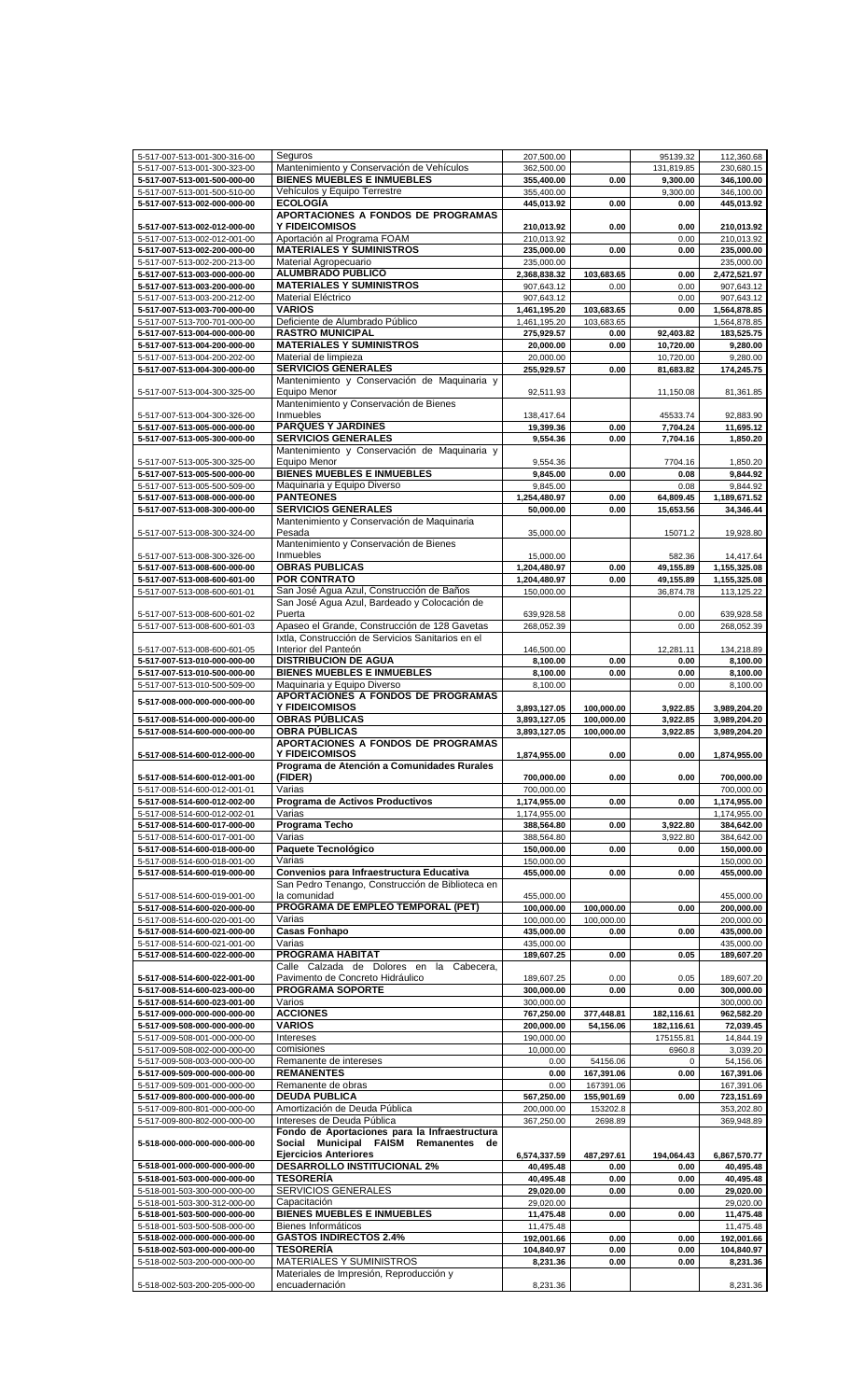| 5-518-002-503-300-000-000-00                                 | <b>SERVICIOS GENERALES</b>                                                                           | 1,136.00                | 0.00       | 0.00       | 1,136.00                |
|--------------------------------------------------------------|------------------------------------------------------------------------------------------------------|-------------------------|------------|------------|-------------------------|
| 5-518-002-503-300-335-000-00                                 | Viáticos Nacionales                                                                                  | 1,136.00                |            |            | 1.136.00                |
| 5-518-002-503-500-000-000-00                                 | BIENES MUEBLES E INMUEBLES                                                                           | 95,473.61               | 0.00       | 0.00       | 95,473.61               |
| 5-518-002-503-500-501-000-00                                 | Mobiliario y Equipo de Oficina                                                                       | 80,000.00               |            |            | 80,000.00               |
| 5-518-002-503-500-508-000-00                                 | Bienes Informáticos                                                                                  | 15,473.61               |            |            | 15,473.61               |
| 5-518-002-514-000-000-000-00                                 | <b>OBRAS PÚBLICAS</b>                                                                                | 87,160.69               | 0.00       | 0.00       | 87,160.69               |
| 5-518-002-514-100-000-000-00                                 | <b>OBRAS PÚBLICAS</b>                                                                                | 87,160.69               | 0.00       | 0.00       | 87,160.69               |
| 5-518-002-514-100-101-000-00                                 | SERVICIOS PERSONALES                                                                                 | 87,160.69               | 0.00       | 0.00       | 87,160.69               |
| 5-518-002-514-100-106-000-00                                 | Honorarios Asimilables a Sueldos y Salarios                                                          | 87,160.69               |            |            | 87,160.69               |
| 5-518-005-000-000-000-000-00                                 | <b>OBRA PÚBLICA</b>                                                                                  | 4,891,700.92            | 0.00       | 142,318.01 | 4,749,382.91            |
| 5-518-005-514-000-000-000-00                                 | <b>OBRAS PÚBLICAS</b>                                                                                | 4,891,700.92            | 0.00       | 142,318.01 | 4,749,382.91            |
| 5-518-005-514-600-000-000-00                                 | <b>OBRA PÚBLICAS</b>                                                                                 | 4,891,700.92            | 0.00       | 142,318.01 | 4,749,382.91            |
| 5-518-005-514-600-001-100-00                                 | <b>AGUA POTABLE</b>                                                                                  | 500,000.00              | 0.00       | 0.00       | 500,000.00              |
| 5-518-005-514-600-001-100-00                                 | Licitación Pública                                                                                   | 500.000.00              | 0.00       | 0.00       | 500,000.00              |
|                                                              | La Norita, Reposición de Pozo (Complemento para                                                      |                         |            |            |                         |
| 5-518-005-514-600-001-100-02                                 | terminación de Relocalización)                                                                       | 500,000.00              |            |            | 500,000.00              |
| 5-518-005-514-600-002-000-00                                 | ALCANTARILLADO, DRENAJE Y LETRINAS                                                                   | 655,963.13              | 0.00       | 142.000.00 | 513,963.13              |
| 5-518-005-514-600-002-300-00                                 | Adjudicación Directa                                                                                 | 655,963.13              | 0.00       | 142,000.00 | 513,963.13              |
| 5-518-005-514-600-002-300-01                                 | La Concepción Red de Aguas Residuales                                                                | 263,963.13              |            |            | 263,963.13              |
| 5-518-005-514-600-002-300-03                                 | Baños                                                                                                | 392,000.00              |            | 142,000.00 | 250,000.00              |
| 5-518-005-514-600-007-000-00                                 | <b>URBANIZACIÓN</b>                                                                                  | 361,644.35              | 0.00       | 0.00       | 361,644.35              |
| 5-518-005-514-600-008-300-00                                 | Adjudicación Directa                                                                                 | 361,644.35              | 0.00       | 0.00       | 361,644.35              |
|                                                              | Tenango el Nuevo, Pavimentación a base de                                                            |                         |            |            |                         |
|                                                              | Concreto Hidráulico e Instalación de Red de                                                          |                         |            |            |                         |
| 5-518-005-514-600-007-300-01                                 | Drenaje en la calle Revolución                                                                       | 80,000.00               |            |            | 80,000.00               |
|                                                              | Caleras de Ameche, Construcción de Pavimento                                                         |                         |            |            |                         |
| 5-518-005-514-600-007-300-06                                 | Asfaltico en calle 16 de Septiembre                                                                  | 281,644.35              |            |            | 281,644.35              |
| 5-518-005-514-600-010-000-00                                 | <b>ELECTRIFICACIÓN RURAL</b>                                                                         | 1,366,744.00            | 0.00       | 0.00       | 1,366,744.00            |
| 5-518-005-514-600-010-300-00                                 | Adjudicación Directa                                                                                 | 1,366,744.00            | 0.00       | 0.00       | 1,366,744.00            |
|                                                              | El Castillo, calle las Moras Ampliación de Red de                                                    |                         |            |            |                         |
| 5-518-005-514-600-010-300-01                                 | Electrificación                                                                                      | 6,988.40                |            |            | 6,988.40                |
|                                                              | Tierra Blanca Ampliación de Red de electrificación                                                   |                         |            |            |                         |
| 5-518-005-514-600-010-300-03                                 | Salida a Comonfort junto al Video Bachillerato<br>Tierra Blanca Ampliación de Red de electrificación | 81,175.32               |            |            | 81,175.32               |
|                                                              |                                                                                                      |                         |            |            |                         |
| 5-518-005-514-600-010-300-04                                 | en calle I. Allende<br>Caleras de Amexhe Ampliación de Red de                                        | 117,182.51              |            |            | 117,182.51              |
| 5-518-005-514-600-010-300-05                                 | electrificación en calles Emiliano Zapata y Allende                                                  | 134,300.70              |            |            | 134,300.70              |
|                                                              | San José Viborillas, Ampliación de Red de                                                            |                         |            |            |                         |
| 5-518-005-514-600-010-300-06                                 | electrificación en calle 24 de Febrero                                                               | 127,256.36              |            |            | 127,256.36              |
|                                                              | Caleras de Obrajuelo (Mariscala) Ampliación de                                                       |                         |            |            |                         |
|                                                              | Red de electrificación en calles Obrajuelo y Av.                                                     |                         |            |            |                         |
| 5-518-005-514-600-010-300-07                                 | Ferrocarril                                                                                          | 246,327.35              |            |            | 246,327.35              |
|                                                              | San Pedro Tenango Ampliación de Red de                                                               |                         |            |            |                         |
| 5-518-005-514-600-010-300-08                                 | electrificación en calle Los Sauces                                                                  | 202,652.72              |            |            | 202,652.72              |
|                                                              | San José Agua Azul, Ampliación de Red de                                                             |                         |            |            |                         |
| 5-518-005-514-600-010-300-10                                 | electrificación en calle Hernán Cortés y el Arroyo                                                   | 85,642.94               |            |            | 85,642.94               |
|                                                              | La Norita Ampliación de Red de electrificación en                                                    |                         |            |            |                         |
| 5-518-005-514-600-010-300-11                                 | calle Galeana                                                                                        | 114,859.74              |            |            | 114,859.74              |
|                                                              | Estancia del Llano (San José del Llano)                                                              |                         |            |            |                         |
|                                                              | Ampliación de Red de electrificación en calle                                                        |                         |            |            |                         |
| 5-518-005-514-600-010-300-12                                 | Deportiva                                                                                            | 135,932.82              |            |            | 135,932.82              |
|                                                              | San Pedro Tenango Ampliación de Red de                                                               |                         |            |            |                         |
|                                                              | electrificación en calle Privadas Obregón y                                                          |                         |            |            |                         |
| 5-518-005-514-600-010-300-13                                 | Miraflores<br><b>ESTUDIOS Y PROYECTOS</b>                                                            | 114,425.14              | 0.00       |            | 114,425.14              |
| 5-518-005-514-600-011-000-00                                 |                                                                                                      | 1,384,697.62            | 0.00       | 0.00       | 1,384,697.62            |
| 5-518-005-514-600-011-300-00                                 | Adjudicación Directa<br>Camino Peñón- Ojo de Aqua - Obraje de Ixtla,                                 | 1,384,697.62            | 0.00       | 0.00       | 1,384,697.62            |
| 5-518-005-514-600-011-300-01                                 | Proyecto Ejecutivo                                                                                   | 577,980.25              |            |            | 577,980.25              |
|                                                              | Elaboración de de Proyecto para la construcción                                                      |                         |            |            |                         |
| 5-518-005-514-600-011-300-03                                 |                                                                                                      |                         |            |            |                         |
|                                                              |                                                                                                      |                         |            |            |                         |
|                                                              | del nuevo Mercado Municipal                                                                          | 148,437.37              |            |            | 148,437.37              |
|                                                              | Proyecto de Imagen Urbana de la Zona Centro de                                                       |                         |            |            |                         |
|                                                              | la Cabecera Municipal, Embellecimiento y                                                             |                         |            |            |                         |
| 5-518-005-514-600-011-300-04                                 | Modernización del Jardín Hidalgo, Zona Peatonal<br>entre Presidencia y Jardín                        | 345,680.00              |            |            | 345,680.00              |
|                                                              | Proyecto Ejecutivo para la Rehabilitación de la                                                      |                         |            |            |                         |
| 5-518-005-514-600-011-300-05                                 | calle allende tramo de Licea a la Calzada                                                            | 127,600.00              |            |            | 127,600.00              |
|                                                              | Rehabilitación Integral de Unidad Deportiva "El                                                      |                         |            |            |                         |
| 5-518-005-514-600-011-300-06                                 | Molino" Proyecto para la                                                                             | 185,000.00              |            |            | 185,000.00              |
| 5-518-005-514-600-012-000-00                                 | Programa SK y SJ                                                                                     | 622,651.82              | 0.00       | 318.01     | 622,333.81              |
| 5-518-005-514-600-012-001-00                                 | Programa SK Escuela Digna                                                                            | 359,997.90              |            |            | 359,997.90              |
|                                                              | La Norita, Construcción de Barda Perimetral en la                                                    |                         |            |            |                         |
| 5-518-005-514-600-012-001-07                                 | Primaria Francisco Villa                                                                             | 6,576.48                |            |            | 6,576.48                |
|                                                              | San José Agua Azul., Rehabilitación de Baños en                                                      |                         |            |            |                         |
| 5-518-005-514-600-012-001-08                                 | Escuela Primaria Cuauhtémoc                                                                          | 23,198.58               |            |            | 23,198.58               |
|                                                              | La Labor, Rehabilitación de Baños en Escuela                                                         |                         |            |            |                         |
| 5-518-005-514-600-012-001-09                                 | Primaria la Labor                                                                                    | 15,464.13               |            |            | 15,464.13               |
|                                                              | Rancho Nuevo., Construcción de Barda Perimetral                                                      |                         |            |            |                         |
| 5-518-005-514-600-012-001-10                                 | en Telesecundaria No. 420                                                                            | 19,991.42               |            |            | 19,991.42               |
|                                                              | Cabecera, Construcción de Patio Cívico en la                                                         |                         |            |            |                         |
| 5-518-005-514-600-012-001-12                                 | Unideg<br>San José del llano, Prim. México Libre,                                                    | 5,603.55                |            |            | 5,603.55                |
|                                                              | Rehabilitación de Instalaciones                                                                      |                         |            |            |                         |
| 5-518-005-514-600-012-001-13                                 | PROGRAMA DE INFRAESTRUCTURA                                                                          | 289,163.74              |            |            | 289,163.74              |
| 5-518-005-514-600-012-002-00                                 | EDUCATIVA (SJ).                                                                                      | 262,653.92              | 0.00       | 318.01     | 262,335.91              |
|                                                              | Los Ángeles de Tenango, Prim. José Antonio                                                           |                         |            |            |                         |
| 5-518-005-514-600-012-002-06                                 | Torres, construcción de baños binarios                                                               | 112,653.92              |            |            | 112,653.92              |
|                                                              | Rancho Viejo, Cambio de Entrada y Rehabilitación                                                     |                         |            |            |                         |
| 5-518-005-514-600-012-002-08                                 | de Baños en el Jardín de Niños Guanajuato                                                            | 150,000.00              |            | 318.01     | 149,681.99              |
|                                                              | APORTACIONES A FONDOS DE PROGRAMAS                                                                   |                         |            |            |                         |
| 5-518-006-000-000-000-000-00                                 | Y FIDEICOMISOS                                                                                       | 737,629.40              | 142,000.00 | 0.00       | 879,629.40              |
| 5-518-006-514-000-000-000-00                                 | <b>OBRAS PÚBLICAS</b>                                                                                | 737,629.40              | 142,000.00 | 0.00       | 879,629.40              |
| 5-518-006-514-600-000-000-00                                 | <b>OBRA PÚBLICAS</b>                                                                                 | 737,629.40              | 142000.00  | 0.00       | 879629.40               |
|                                                              | <b>APORTACIONES A FONDOS DE PROGRAMAS</b>                                                            |                         |            |            |                         |
| 5-518-006-514-600-012-000-00                                 | Y FIDEICOMISOS                                                                                       | 737,629.40              | 142000.00  |            | 879,629.40              |
| 5-518-006-514-600-012-001-00                                 | Aportación al Cedaj                                                                                  | 500,000.00              | 0.00       | 0.00       | 500,000.00              |
|                                                              | Colonia Obrera<br>Techado de Cancha de Usos                                                          |                         |            |            |                         |
| 5-518-006-514-600-012-001-01                                 | Múltiples                                                                                            | 500,000.00              |            |            | 500.000.00              |
| 5-518-006-514-600-012-010-00<br>5-518-006-514-600-012-010-01 | <b>Becas SB</b><br>San Pedro Tenango, Prim. Benito Juárez                                            | 237,629.40<br>18,220.80 | 0.00       | 0.00       | 237,629.40<br>18,220.80 |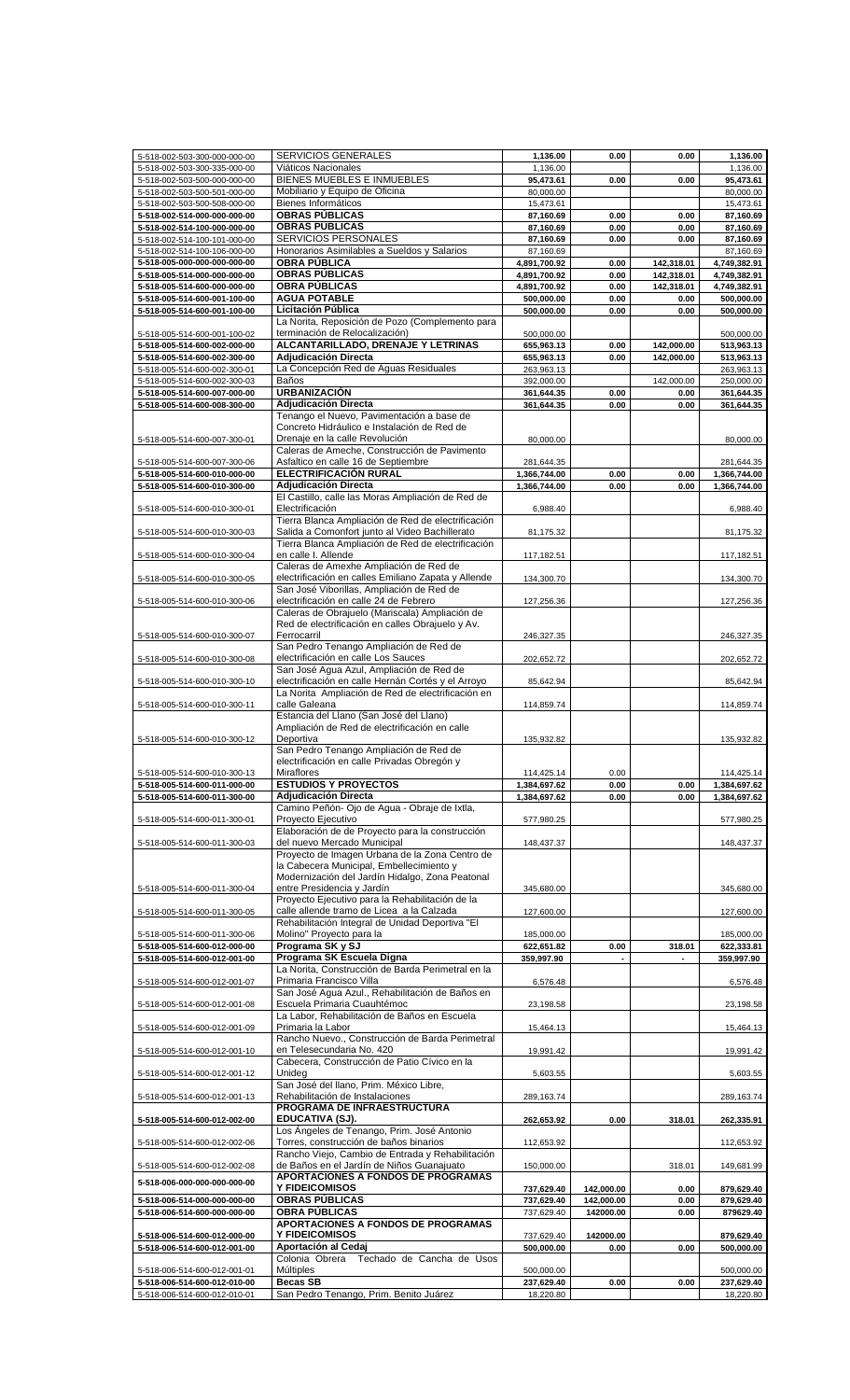|                              | Cabecera Municipal, Prim. Juan José Torres        |              |            |           |              |
|------------------------------|---------------------------------------------------|--------------|------------|-----------|--------------|
| 5-518-006-514-600-012-010-02 | Landa                                             | 18,220.80    |            |           | 18,220.80    |
| 5-518-006-514-600-012-010-03 | Cabecera Municipal, Prim. Mariano Matamoros       | 9,110.20     |            |           | 9,110.20     |
| 5-518-006-514-600-012-010-04 | La Villita, José Vasconcelos                      | 18,220.80    |            |           | 18,220.80    |
|                              |                                                   |              |            |           |              |
| 5-518-006-514-600-012-010-05 | Com. Rancho Nuevo, Prim. Benito Juárez            | 7,592.00     |            |           | 7,592.00     |
| 5-518-006-514-600-012-010-06 | La Purísima, Prim. Constitución de 1857           | 14,424.80    |            |           | 14,424.80    |
| 5-518-006-514-600-012-010-07 | El Nacimiento, Prim. Antonio Plaza                | 18,220.80    |            |           | 18,220.80    |
| 5-518-006-514-600-012-010-08 | Obrajuelo, Prim. Vicente Guerrero vespertino      | 5,314.40     |            |           | 5,314.40     |
| 5-518-006-514-600-012-010-09 | San Pedro Tenango, Prim. Emiliano Zapata          | 18,220.80    |            |           | 18,220.80    |
| 5-518-006-514-600-012-010-10 | San José Viborillas, Prim. Álvaro Obregón         | 16,702.40    |            |           | 16,702.40    |
| 5-518-006-514-600-012-010-11 | Caleras de Ameche, Prim. Benito Juárez            | 15,184.00    |            |           | 15,184.00    |
| 5-518-006-514-600-012-010-12 | Obrajuelo, Prim. Vicente Guerrero                 | 9,110.40     |            |           | 9,110.40     |
|                              |                                                   |              |            |           |              |
| 5-518-006-514-600-012-010-13 | Obraje de Ixtla, Prim. Emiliano Zapata            | 9,110.40     |            |           | 9,110.40     |
| 5-518-006-514-600-012-010-14 | Jocoqui, Prim. Leona Vicario                      | 9,110.40     |            |           | 9,110.40     |
| 5-518-006-514-600-012-010-15 | Jocoqui, Prim. Manuel Doblado                     | 9,110.40     |            |           | 9,110.40     |
| 5-518-006-514-600-012-010-16 | Tenango el Nuevo, Prim. Gral. Lázaro Cárdenas     | 9,110.40     |            |           | 9,110.40     |
| 5-518-006-514-600-012-010-17 | Guadalupe del Monte, Prim. José Ma. Morelos       | 15,943.20    |            |           | 15,943.20    |
| 5-518-006-514-600-012-010-18 | San José Agua Azul, Prim. Justo Sierra            | 6,832.80     |            |           | 6,832.80     |
|                              |                                                   |              |            |           |              |
| 5-518-006-514-600-012-010-19 | Col. Rancho Nuevo, Prim. Lázaro Cárdenas          | 6,073.60     |            |           | 6,073.60     |
| 5-518-006-514-600-012-010-20 | San José Agua Azul, Prim. Cuauhtémoc              | 3,796.00     |            |           | 3,796.00     |
| 5-518-006-514-600-012-013-00 | <b>TECHO DIGNO</b>                                | 0.00         | 142000     | 0         | 142,000.00   |
| 5-518-007-000-000-000-000-00 | <b>ACCIONES</b>                                   | 712,510.13   | 345,297.61 | 51,746.42 | 1,006,061.32 |
| 5-518-007-514-000-000-000-00 | <b>OBRAS PUBLICAS</b>                             | 712,510.13   | 345,297.61 | 51,746.42 | 1,006,061.32 |
| 5-518-007-514-600-000-000-00 | <b>OBRA PÚBLICAS</b>                              | 712,510.13   | 345,297.61 | 51,746.42 | 1,006,061.32 |
| 5-518-007-514-600-009-000-00 | PROGRAMA DE EMPLEO TEMPORAL (PET)                 | 14,000.00    | 0.00       | 0.00      | 14,000.00    |
|                              |                                                   |              |            |           |              |
| 5-518-007-514-600-009-001-00 | Apoyo a la Vivienda Rural                         | 14,000.00    |            |           | 14,000.00    |
| 5-518-007-514-600-011-000-00 | PROGRAMA DE OBRAS CON CEAG                        | 599,456.37   | 0.00       | 13.97     | 599,442.40   |
| 5-518-007-514-600-011-002-00 | La Norita Perforación de Pozo                     | 12,722.40    |            | 0.01      | 12,722.39    |
|                              | Cabecera, Construcción de Colector pluvial calle  |              |            |           |              |
|                              | José María Morelos y Octaviano Muñoz Ledo         |              |            |           |              |
| 5-518-007-514-600-011-003-00 | (Segundo pago)                                    | 586,733.97   |            | 13.96     | 586,720.01   |
|                              | <b>VARIOS</b>                                     |              |            | 51,732.45 |              |
| 5-518-007-514-600-017-000-00 |                                                   | 99,053.76    | 345,297.61 |           | 392,618.92   |
| 5-518-007-514-600-017-001-00 | Intereses                                         | 39,173.90    | 0.00       | 35,578.98 | 3.594.92     |
| 5-518-007-514-600-017-002-00 | Comisiones                                        | 10,000.00    |            | 8,848.12  | 1,151.88     |
| 5-518-007-514-600-017-004-00 | Los Ángeles de Tenango, Perforación de Pozo       | 40,000.00    | 0.00       | 7,165.72  | 32,834.28    |
| 5-518-007-514-600-017-005-00 | Terminación de las canchas de Seguridad           | 5,000.00     | 0.00       | 0.00      | 5,000.00     |
| 5-518-007-514-600-017-003-00 | disponible de Remanentes                          | 4,879.86     | 0.00       | 139.63    | 4,740.23     |
|                              |                                                   |              |            |           |              |
| 5-518-007-514-600-017-006-00 | Terreno Para El Mercado Municipal                 | 0.00         | 200,000.00 | 0.00      | 200,000.00   |
| 5-518-007-514-600-017-007-00 | disponible de Remanentes de intereses             | 0.00         | 145,297.61 | 0.00      | 145,297.61   |
|                              | Fondo de Aportaciones para el Fortalecimiento     |              |            |           |              |
| 5-519-000-000-000-000-000-00 | Municipal FAFM Remanentes de Ejercicios           |              |            |           |              |
|                              | <b>Anteriores</b>                                 | 8,026,482.72 | 225,542.50 | 54,766.63 | 8,197,258.59 |
| 5-519-004-000-000-000-000-00 | <b>OBRA PÚBLICA</b>                               | 1,616,104.65 | 0.00       | 0.00      | 1,616,104.65 |
| 5-519-004-514-000-000-000-00 | <b>OBRAS PUBLICAS</b>                             | 1,616,104.65 | 0.00       | 0.00      | 1,616,104.65 |
| 5-519-004-514-600-000-000-00 | <b>OBRA PÚBLICAS</b>                              | 1,616,104.65 | 0.00       | 0.00      | 1,616,104.65 |
|                              |                                                   |              |            |           |              |
| 5-519-004-514-600-007-000-00 | <b>URBANIZACIONES</b>                             | 835,467.92   | 0.00       | 0.00      | 835,467.92   |
| 5-519-004-514-600-007-300-00 | Adjudicación Directa                              | 835,467.92   | 0.00       | 0.00      | 835,467.92   |
|                              |                                                   |              |            |           |              |
|                              | San Cristóbal, Construcción de Pavimento de       |              |            |           |              |
|                              | Empedrado en calle Fresno desde Morelos a Calle   |              |            |           |              |
| 5-519-004-514-600-007-300-02 | el Sabino                                         | 90,373.32    |            |           | 90,373.32    |
|                              |                                                   |              |            |           |              |
|                              | Tierra Blanca, construcción de Plaza Comunitaria  |              |            |           |              |
| 5-519-004-514-600-007-300-04 | primera Etapa                                     | 450,000.00   |            |           | 450,000.00   |
|                              | Ejido Punta de Obrajuelo, Construcción de         |              |            |           |              |
| 5-519-004-514-600-007-300-06 | Pavimento de Empedrado en calle de la Cruz        | 14,993.52    |            |           | 14,993.52    |
|                              | Punta de Obrajuelo, Calle Juan Escutia,           |              |            |           |              |
| 5-519-004-514-600-007-300-08 | construcción de Empedrado ahogado en Mortero      | 95,742.23    |            |           | 95,742.23    |
|                              | Terminación de Rehabilitación de Edificio de Casa |              |            |           |              |
| 5-519-004-514-600-007-300-11 | de la Cultura Antonio Plaza" Complemento          | 34,358.85    |            |           | 34,358.85    |
|                              | El Tunal, complemento de la callen Emiliano       |              |            |           |              |
|                              |                                                   |              |            |           |              |
| 5-519-004-514-600-007-300-12 | Zapata (segunda Parte)                            | 8,093.24     |            | 0.00      | 8,093.24     |
|                              | Tenango el Nuevo Rehabilitación de Puente la      |              |            |           |              |
| 5-519-004-514-600-007-300-13 | Unión (terminación)                               | 121,660.00   | 0.00       |           | 121,660.00   |
|                              | Tenango el Nuevo, finiquitar el Pavimento con     |              |            |           |              |
| 5-519-004-514-600-007-300-14 | Concreto hidráulico en la calle Revolución        | 20,246.76    | 0.00       |           | 20,246.76    |
| 5-519-004-514-600-009-000-00 | ELECTRIFICACIÓN RURAL                             | 655,341.03   | 0.00       | 0.00      | 655,341.03   |
| 5-519-004-514-600-009-009-00 | Adjudicación Directa                              | 655,341.03   | 0.00       | 0.00      | 655,341.03   |
|                              | Camino a San Ramón, Construcción de Alumbrado     |              |            |           |              |
| 5-519-004-514-600-009-009-01 | Público                                           | 509,372.52   |            |           | 509,372.52   |
|                              |                                                   |              |            |           |              |
|                              | Cabecera, Calle Puente de Velas, Ampliación de    |              |            |           |              |
| 5-519-004-514-600-009-009-02 | Red de Electrificación                            | 145,968.51   |            |           | 145,968.51   |
| 5-519-004-514-600-011-000-00 | <b>ESTUDIOS Y PROYECTOS</b>                       | 125,295.70   | 0.00       | 0.00      | 125,295.70   |
| 5-519-004-514-600-011-300-00 | Adjudicación Directa                              | 125,295.70   | 0.00       | 0.00      | 125,295.70   |
|                              | Canalización de Cableado Subterráneo en el        |              |            |           |              |
|                              | Centro Histórico (Incluyendo calle Matamoros)     |              |            |           |              |
| 5-519-004-514-600-011-300-01 | Proyecto Ejecutivo para                           | 125,295.70   |            |           | 125,295.70   |
| 5-519-006-000-000-000-000-00 | SEGURIDAD PÚBLICA y VIALIDAD                      | 863,401.93   | 0.00       | 0.00      | 863,401.93   |
| 5-519-006-508-000-000-000-00 | <b>SEGURIDAD PÚBLICA</b>                          | 863,401.93   | 0.00       | 0.00      | 863,401.93   |
|                              | <b>SERVICIOS PERSONALES</b>                       |              | 0.00       | 0.00      |              |
| 5-519-006-508-100-000-000-00 |                                                   | 668,591.00   |            |           | 668,591.00   |
| 5-519-006-508-100-101-000-00 | Sueldos Personal de Confianza                     | 58,405.00    |            |           | 58,405.00    |
| 5-519-006-508-100-102-000-00 | Sueldos Personal de Base                          | 405,675.00   |            |           | 405,675.00   |
| 5-519-006-508-100-111-000-00 | Tiempo Extraordinario                             | 35,043.00    |            |           | 35,043.00    |
| 5-519-006-508-100-123-000-00 | Estímulos por Puntualidad y Asistencia            | 93,338.00    |            |           | 93,338.00    |
| 5-519-006-508-100-125-000-00 | Despensa                                          | 76,130.00    |            |           | 76,130.00    |
|                              | <b>MATERIALES Y SUMINISTROS</b>                   |              | 0.00       | 0.00      |              |
| 5-519-006-508-200-000-000-00 |                                                   | 194,810.93   |            |           | 194,810.93   |
| 5-519-006-508-200-216-000-00 | Combustibles, Lubricantes y Aditivos              | 125,988.13   |            |           | 125,988.13   |
| 5-519-006-508-200-217-000-00 | Ropa de Trabajo y Uniformes                       | 68,822.80    |            |           | 68,822.80    |
| 5-519-007-000-000-000-000-00 | <b>SERVICIOS PÚBLICOS</b>                         | 382,571.97   | 0.00       | 0.00      | 382,571.97   |
|                              | DIRECCIÓN GENERAL DE SERVICIOS                    |              |            |           |              |
| 5-519-007-513-000-000-000-00 | <b>PUBLICOS</b>                                   | 382,571.97   | 0.00       | 0.00      | 382,571.97   |
| 5-519-007-513-001-000-000-00 | <b>SERVICIOS PUBLICOS</b>                         | 174,937.77   | 0.00       | 0.00      | 174,937.77   |
|                              | <b>MATERIALES Y SUMINISTROS</b>                   |              | 0.00       | 0.00      |              |
| 5-519-007-513-001-200-000-00 |                                                   | 174,937.77   |            |           | 174,937.77   |
| 5-519-007-513-001-200-216-00 | Combustibles, Lubricantes y Aditivos              | 174,937.77   |            |           | 174,937.77   |
| 5-519-007-513-003-000-000-00 | ALUMBRADO PÚBLICO                                 | 207,634.20   | 0.00       | 0.00      | 207,634.20   |
| 5-519-007-513-003-200-000-00 | <b>MATERIALES Y SUMINISTROS</b>                   | 207,634.20   | 0.00       | 0.00      | 207,634.20   |
| 5-519-007-513-003-200-212-00 | Material Eléctrico                                | 207,634.20   |            |           | 207,634.20   |
|                              | APORTACIONES A FONDOS DE PROGRAMAS                |              |            |           |              |
| 5-519-008-000-000-000-000-00 | Y FIDEICOMISOS                                    | 2,474,214.14 | 0.00       | 560.00    | 2,473,654.14 |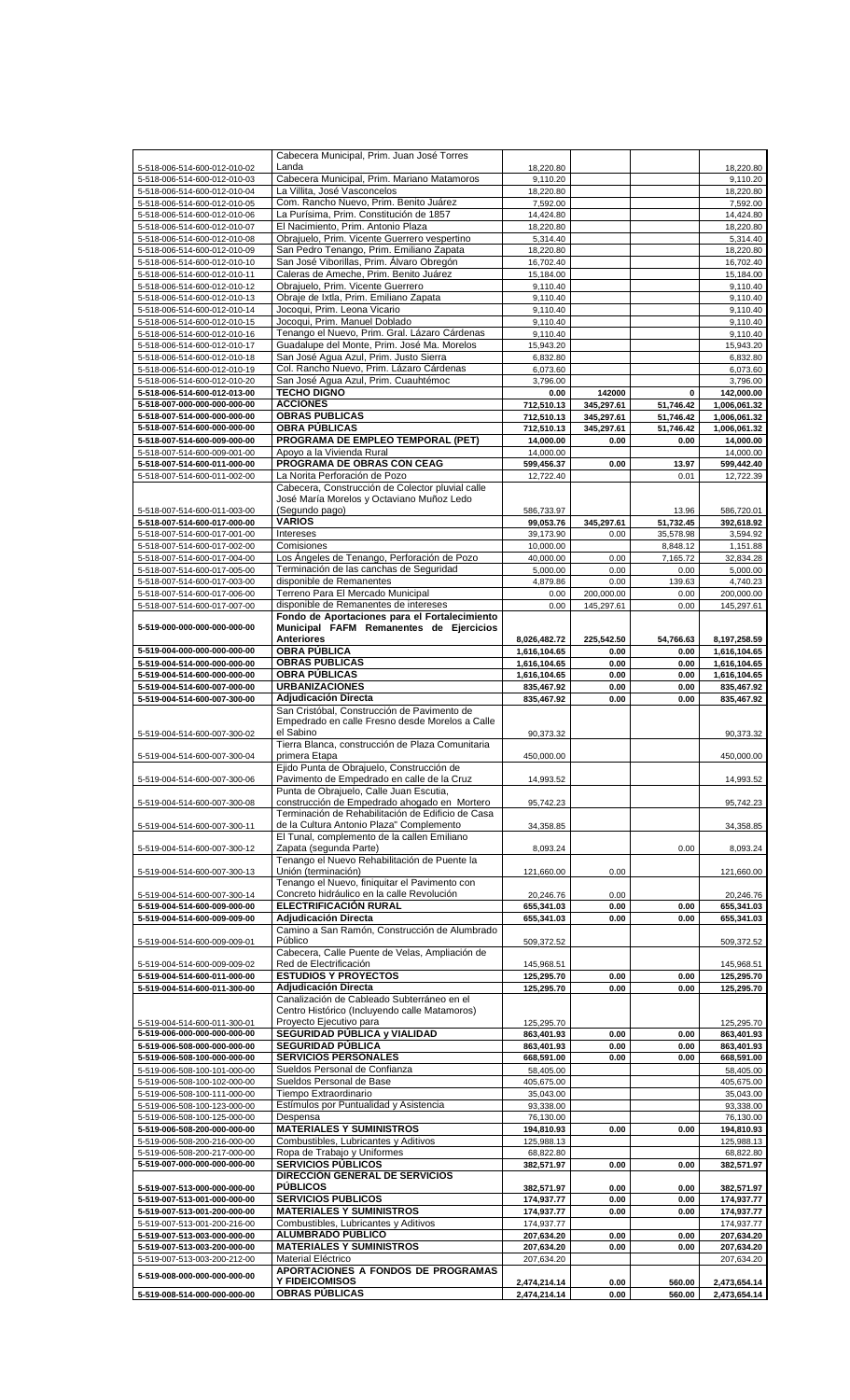| 5-519-008-514-600-000-000-00 | <b>OBRA PÚBLICAS</b>                             | 2,474,214.14  | 0.00         | 560.00       | 2,473,654.14  |
|------------------------------|--------------------------------------------------|---------------|--------------|--------------|---------------|
|                              | APORTACIONES A FONDOS DE PROGRAMAS               |               |              |              |               |
| 5-519-008-514-600-012-000-00 | <b>Y FIDEICOMISOS</b>                            | 2,474,214.14  | 0.00         | 560.00       | 2,473,654.14  |
| 5-519-008-514-600-012-003-00 | Programa de Soporte                              | 24,000.00     | 0.00         | 0.00         | 24,000.00     |
| 5-519-008-514-600-012-003-01 | Varias                                           | 24,000.00     | 0.00         |              | 24,000.00     |
| 5-519-008-514-600-012-009-00 | Fiborde                                          | 100,000.00    | 0.00         | 0.00         | 100,000.00    |
| 5-519-008-514-600-012-009-01 | Varias                                           | 100,000.00    |              |              | 100,000.00    |
| 5-519-008-514-600-019-000-00 | <b>Camino Zacacosechas</b>                       | 100,000.00    | 0.00         | 0.00         | 100,000.00    |
| 5-519-008-514-600-019-001-00 | Varias                                           | 100,000.00    |              |              | 100,000.00    |
| 5-519-008-514-600-020-000-00 | <b>Convenios con CEAG</b>                        | 1,628,023.16  | 0.00         | 0.00         | 1,628,023.16  |
|                              | Cabecera, Rehabilitación de líneas Segundarias   |               |              |              |               |
| 5-519-008-514-600-020-002-00 | Sector Centro Primer Etapa                       | 198,093.77    |              |              | 198,093.77    |
|                              | Caleras de Obrajuelo, Reposición de Pozo         |               |              |              |               |
| 5-519-008-514-600-020-003-00 | Profundo para Agua Potable                       | 17,328.84     |              |              | 17,328.84     |
|                              | Cabecera, Construcción de Colector de Aquas      |               |              |              |               |
|                              | Pluviales calle José María Morelos y Octaviano   |               |              |              |               |
| 5-519-008-514-600-020-004-00 | Muñoz Ledo (terminación)                         | 554,600.55    |              |              | 554,600.55    |
| 5-519-008-514-600-020-005-00 | Los Ángeles de Tenango, Perforación de Pozo      | 858,000.00    |              |              | 858,000.00    |
| 5-519-008-514-600-021-000-00 | <b>Convenios CEDAJ</b>                           | 472,190.98    | 0.00         | 0.00         | 472,190.98    |
|                              | Colonia Obrera Techado de Cancha de Usos         |               |              |              |               |
| 5-519-008-514-600-021-001-00 | Múltiples                                        | 472,190.98    |              |              | 472,190.98    |
| 5-519-008-514-600-022-000-00 | PROGRAMA DE EMPLEO TEMPORAL (PET)                | 150,000.00    | 0.00         | 560.00       | 149,440.00    |
| 5-519-008-514-600-022-001-00 | Varias                                           | 150,000.00    | 0.00         | 560          | 149,440.00    |
| 5-519-009-000-000-000-000-00 | <b>ACCIONES</b>                                  | 100,000.00    | 2,728.26     | 29,009.36    | 73,718.90     |
| 5-519-009-508-000-000-000-00 | <b>VARIOS</b>                                    | 100,000.00    | 2,728.26     | 29,009.36    | 73,718.90     |
| 5-519-009-508-001-000-000-00 | Intereses                                        | 20,000.00     | 2728.26      | 20,000.00    | 2,728.26      |
| 5-519-009-508-002-000-000-00 | comisiones                                       | 10,000.00     |              | 9009.36      | 990.64        |
|                              | <b>Complemento PROGRAMA DE EMPLEO</b>            |               |              |              |               |
| 5-519-009-508-003-000-000-00 | <b>TEMPORAL (PET)</b>                            | 70,000.00     | 0.00         |              | 70,000.00     |
| 5-519-010-000-000-000-000-00 | <b>VIVERO MUNICIPAL</b>                          | 94,769.66     | 0.00         | 23,250.27    | 71,519.39     |
| 5-519-010-512-000-000-000-00 | <b>DESARROLLO RURAL</b>                          | 94,769.66     | 0.00         | 23,250.27    | 71,519.39     |
| 5-519-010-512-200-000-000-00 | <b>MATERIALES Y SUMINISTROS</b>                  | 94,769.66     | 0.00         | 23,250.27    | 71,519.39     |
| 5-519-010-512-200-209-000-00 | Refacciones, Accesorios y Herramientas Menores   | 9,555.96      |              | 4383.71      | 5,172.25      |
| 5-519-010-512-200-211-000-00 | Materiales para Construcción                     | 61,052.67     |              | 12,072.96    | 48,979.71     |
| 5-519-010-512-200-213-000-00 | Material Agropecuario                            | 15,001.03     | 0.00         |              | 15,001.03     |
| 5-519-010-512-200-217-000-00 | Ropa de Trabajo y Uniformes                      | 3,000.00      |              | 633.6        | 2,366.40      |
| 5-519-011-000-000-000-000-00 | <b>PROGRAMA CESAVEG</b>                          | 6,000.00      | 0.00         | 1,947.00     | 4,053.00      |
| 5-519-011-512-000-000-000-00 | <b>DESARROLLO RURAL</b>                          | 6,000.00      | 0.00         | 1,947.00     | 4,053.00      |
| 5-519-011-512-001-000-000-00 | Varios                                           | 6,000.00      |              | 1,947.00     | 4,053.00      |
| 5-519-012-000-000-000-000-00 | DERECHOS DE EXTRACION DE AGUA                    | 2,489,420.37  | 0.00         | 0.00         | 2,489,420.37  |
|                              | DERECHOS DE EXTRACION DE AGUA VARIOS             |               |              |              |               |
| 5-519-012-001-000-000-000-00 | <b>EJERCICIOS</b>                                | 2,489,420.37  |              |              | 2,489,420.37  |
| 5-519-013-000-000-000-000-00 | <b>REMANENTES</b>                                | 0.00          | 222,814.24   | 0.00         | 222,814.24    |
| 5-519-013-001-000-000-000-00 | Disponible de remante de obras                   | 0.00          | 25,757.27    | $\Omega$     | 25,757.27     |
| 5-519-013-002-000-000-000-00 | Disponible de remanente de ejercicios anteriores | 0.00          | 197,056.97   |              | 197,056.97    |
|                              | <b>GRAN TOTAL</b>                                | 61,545,744.31 | 1,940,405.38 | 1,695,159.48 | 61,790,990.21 |

| MUNICIPIO DE APASEO EL GRANDE, GUANAJUATO<br><b>PLANTILLA EJERCICIO 2010</b> |                                |               |                          |                                       |                                         |                     |
|------------------------------------------------------------------------------|--------------------------------|---------------|--------------------------|---------------------------------------|-----------------------------------------|---------------------|
|                                                                              |                                |               |                          | <b>ESQUEMA PARA EL EJERCICIO 2010</b> |                                         |                     |
|                                                                              |                                | <b>SUELDO</b> | <b>DESPENSA</b>          | <b>PREMIO</b>                         | <b>PREMIO</b>                           | <b>TOTAL</b>        |
|                                                                              |                                |               | <b>ART. 27 FR.</b><br>VI | <b>PUNTUALIDAD</b>                    | <b>ASISTENCIA</b><br><b>ART. 27 FR.</b> |                     |
| <b>AREA</b>                                                                  | <b>PUESTO</b>                  | <b>BASE</b>   | <b>IMSS</b>              | ART. 27 FR. VII                       | VII                                     | <b>PERCEPCIONES</b> |
|                                                                              |                                |               |                          |                                       |                                         |                     |
| <b>SINDICATURA</b>                                                           | <b>SINDICO</b>                 | 22,004.82     | 666.37                   | 2,200.48                              | 2,200.48                                | 27,072.15           |
|                                                                              |                                | 22.004.82     | 666.37                   | 2,200.48                              | 2.200.48                                | 27.072.15           |
|                                                                              |                                | 268,458.78    | 8,129.69                 | 26,845.88                             | 26,845.88                               | 330,280.23          |
| <b>REGIDURIA</b>                                                             | <b>REGIDOR</b>                 | 19.748.19     | 666.37                   | 1.974.82                              | 1,974.82                                | 24,364.20           |
| <b>REGIDURIA</b>                                                             | <b>REGIDOR</b>                 | 19,748.19     | 666.37                   | 1,974.82                              | 1,974.82                                | 24,364.20           |
| <b>REGIDURIA</b>                                                             | <b>REGIDOR</b>                 | 19,748.19     | 666.37                   | 1,974.82                              | 1,974.82                                | 24,364.20           |
| <b>REGIDURIA</b>                                                             | <b>REGIDOR</b>                 | 19,748.19     | 666.37                   | 1,974.82                              | 1,974.82                                | 24,364.20           |
| <b>REGIDURIA</b>                                                             | <b>REGIDOR</b>                 | 19,748.19     | 666.37                   | 1,974.82                              | 1,974.82                                | 24,364.20           |
|                                                                              |                                |               |                          |                                       |                                         |                     |
| <b>REGIDURIA</b>                                                             | <b>REGIDOR</b>                 | 19,748.19     | 666.37                   | 1,974.82                              | 1,974.82                                | 24.364.20           |
| <b>REGIDURIA</b>                                                             | <b>REGIDOR</b>                 | 19,748.19     | 666.37                   | 1,974.82                              | 1,974.82                                | 24,364.20           |
| <b>REGIDURA</b>                                                              | <b>REGIDOR</b>                 | 19,748.19     | 666.37                   | 1,974.82                              | 1,974.82                                | 24,364.20           |
|                                                                              |                                | 157,985.54    | 5,330.94                 | 15,798.55                             | 15,798.55                               | 194,913.59          |
|                                                                              |                                | 1,927,423.59  | 65,037.52                | 192,742.36                            | 192,742.36                              | 2,377,945.82        |
|                                                                              |                                |               |                          |                                       |                                         |                     |
| <b>BOMBEROS</b>                                                              | <b>BOMBERO</b>                 | 3,819.69      | 666.37                   | 381.97                                | 381.97                                  | 5,250.00            |
| <b>BOMBEROS</b>                                                              | <b>BOMBERO</b>                 | 3,819.69      | 666.37                   | 381.97                                | 381.97                                  | 5,250.00            |
| <b>BOMBEROS</b>                                                              | <b>BOMBERO</b>                 | 3,819.69      | 666.37                   | 381.97                                | 381.97                                  | 5,250.00            |
| <b>BOMBEROS</b>                                                              | <b>BOMBERO</b>                 | 3,819.69      | 666.37                   | 381.97                                | 381.97                                  | 5,250.00            |
| <b>BOMBEROS</b>                                                              | <b>BOMBERO</b>                 | 3,819.69      | 666.37                   | 381.97                                | 381.97                                  | 5,250.00            |
| <b>BOMBEROS</b>                                                              | <b>BOMBERO</b>                 | 3,819.69      | 666.37                   | 381.97                                | 381.97                                  | 5,250.00            |
|                                                                              |                                | 22.918.16     | 3.998.21                 | 2.291.82                              | 2.291.82                                | 31.500.00           |
|                                                                              |                                | 279.601.55    | 48.778.14                | 27.960.16                             | 27.960.16                               | 384.300.00          |
|                                                                              |                                |               |                          |                                       |                                         |                     |
| PARQUES Y JARDINES                                                           | <b>AUXILIAR DE SERVICIO</b>    | 2,589.95      | 666.37                   | 259.00                                | 259.00                                  | 3,774.31            |
| PARQUES Y JARDINES                                                           | <b>AUXILIAR DE SERVICIO</b>    | 2,589.95      | 666.37                   | 259.00                                | 259.00                                  | 3,774.31            |
| PARQUES Y JARDINES                                                           | <b>AUXILIAR DE SERVICIO</b>    | 2,589.95      | 666.37                   | 259.00                                | 259.00                                  | 3,774.31            |
| PARQUES Y JARDINES                                                           | <b>PODADOR</b>                 | 2,828.84      | 666.37                   | 282.88                                | 282.88                                  | 4,060.98            |
| PARQUES Y JARDINES                                                           | <b>CHOFER</b>                  | 2,828.84      | 666.37                   | 282.88                                | 282.88                                  | 4,060.98            |
| PARQUES Y JARDINES                                                           | <b>AUXILIAR GENERAL</b>        | 2,589.95      | 666.37                   | 259.00                                | 259.00                                  | 3,774.31            |
| PARQUES Y JARDINES                                                           | <b>CHOFER</b>                  | 2,828.84      | 666.37                   | 282.88                                | 282.88                                  | 4,060.98            |
| PARQUES Y JARDINES                                                           | <b>AUXILIAR GENERAL</b>        | 2,589.95      | 666.37                   | 259.00                                | 259.00                                  | 3,774.31            |
| PARQUES Y JARDINES                                                           | <b>AUXILIAR GENERAL</b>        | 2,589.95      | 666.37                   | 259.00                                | 259.00                                  | 3,774.31            |
| PARQUES Y JARDINES                                                           | <b>AUXILIAR GENERAL</b>        | 2,589.95      | 666.37                   | 259.00                                | 259.00                                  | 3,774.31            |
| PARQUES Y JARDINES                                                           | <b>CHOFER</b>                  | 2,828.84      | 666.37                   | 282.88                                | 282.88                                  | 4,060.98            |
|                                                                              |                                | 29,445.04     | 7,330.05                 | 2,944.50                              | 2,944.50                                | 42,664.09           |
|                                                                              |                                | 359.229.43    | 89.426.59                | 35.922.94                             | 35.922.94                               | 520.501.90          |
|                                                                              |                                |               |                          |                                       |                                         |                     |
| <b>RASTRO</b>                                                                | <b>ADMINISTRADOR</b>           |               | 666.37                   | 669.69                                | 669.69                                  | 8,702.60            |
|                                                                              |                                | 6,696.86      |                          |                                       |                                         |                     |
| <b>RASTRO</b>                                                                | MEDICO VETERINARIO             | 6,097.84      | 666.37                   | 609.78                                | 609.78                                  | 7,983.78            |
| <b>RASTRO</b>                                                                | <b>AUXILIAR DE INTENDENCIA</b> | 2.502.61      | 666.37                   | 250.26                                | 250.26                                  | 3,669.50            |
| <b>RASTRO</b>                                                                | AGENTE DE CARNES               | 6,181.18      | 666.37                   | 618.12                                | 618.12                                  | 8,083.78            |
| <b>RASTRO</b>                                                                | AUXILIAR DE INTENDENCIA        | 2,502.61      | 666.37                   | 250.26                                | 250.26                                  | 3,669.50            |
|                                                                              |                                | 23,981.10     | 3,331.84                 | 2,398.11                              | 2,398.11                                | 32,109.16           |
|                                                                              |                                | 292,569.42    | 40,648.45                | 29,256.94                             | 29,256.94                               | 391,731.75          |
|                                                                              |                                |               |                          |                                       |                                         |                     |
| <b>PANTEONES</b>                                                             | PANTEONERO                     | 2,502.59      | 666.37                   | 250.26                                | 250.26                                  | 3,669.47            |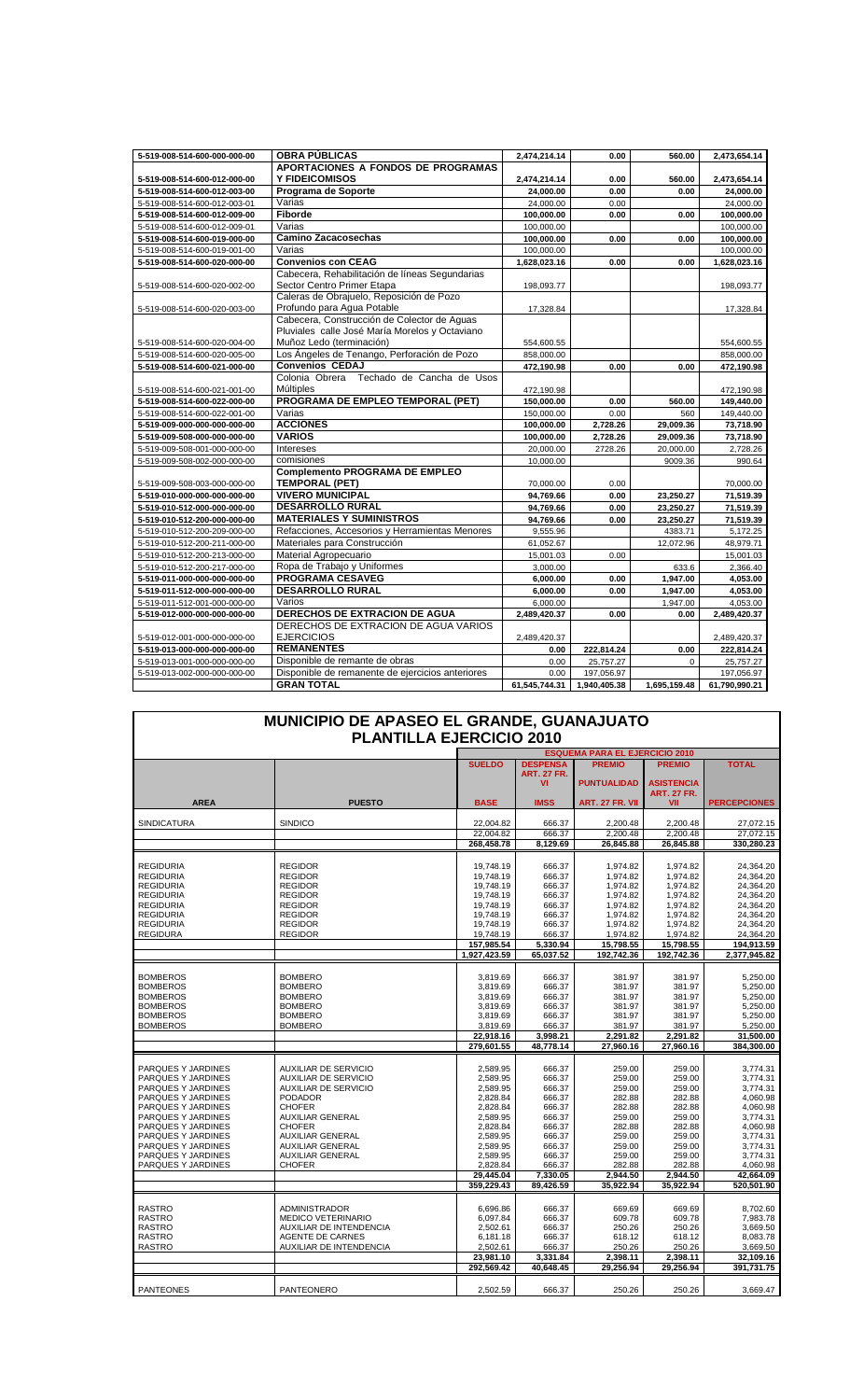|                                                        | PANTEONERO                                                 | 2,502.59                   | 666.37                | 250.26                  | 250.26                  | 3,669.47                   |
|--------------------------------------------------------|------------------------------------------------------------|----------------------------|-----------------------|-------------------------|-------------------------|----------------------------|
|                                                        | PANTEONERO                                                 | 2,502.59                   | 666.37                | 250.26                  | 250.26                  | 3,669.47                   |
|                                                        | PANTEONERO                                                 | 2,502.59                   | 666.37                | 250.26                  | 250.26                  | 3,669.47                   |
| <b>PANTEONES</b>                                       | PANTEONERO                                                 | 2,585.92                   | 666.37                | 258.59                  | 258.59                  | 3,769.47                   |
| <b>PANTEONES</b>                                       |                                                            | 12.596.26                  | 3.331.84              | 1.259.63                | 1,259.63                | 18,447.35                  |
|                                                        |                                                            | 153,674.35                 | 40,648.45             | 15,367.44               | 15,367.44               | 225,057.67                 |
| ALUMBRADO PUBLICO                                      | ECRG. MTTO.ALUMBRADO PUBL                                  | 4,504.89                   | 666.37                | 450.49                  | 450.49                  | 6,072.24                   |
| ALUMBRADO PUBLICO                                      | ECRG. MTTO.ALUMBRADO PUBL                                  | 4,504.89                   | 666.37                | 450.49                  | 450.49                  | 6,072.24                   |
| ALUMBRADO PUBLICO                                      | AUXILIAR ALUMBRADO PUBLICO                                 | 2,589.95<br>11,599.74      | 666.37<br>1,999.10    | 259.00<br>1,159.97      | 259.00<br>1,159.97      | 3,774.31<br>15,918.79      |
|                                                        |                                                            | 141,516.81                 | 24,389.07             | 14,151.68               | 14,151.68               | 194,209.24                 |
| <b>REGIDURIA</b>                                       | AUXILIAR ADMINISTRATIVO                                    | 7,778.54                   | 666.37                | 777.85                  | 777.85                  | 10,000.61                  |
|                                                        |                                                            | 7,778.54<br>94,898.13      | 666.37<br>8,129.69    | 777.85<br>9,489.81      | 777.85<br>9,489.81      | 10,000.61<br>122,007.44    |
| SRIA.H. AYUNTAMIENTO                                   | <b>AUXILIAR ADMINISTRATIVO</b>                             | 7,778.32                   | 666.37                | 777.83                  | 777.83                  | 10,000.35                  |
| SRIA.H. AYUNTAMIENTO                                   | <b>CHOFER</b>                                              | 4,047.81                   | 666.37                | 404.78                  | 404.78                  | 5,523.74                   |
| SRIA.H. AYUNTAMIENTO                                   | ENCARGADO DE ARCHIVO MUNICIPAL                             | 6,173.29                   | 666.37                | 617.33                  | 617.33                  | 8,074.32                   |
| SRIA.H. AYUNTAMIENTO                                   | <b>SECRETARIO MUNICIPAL</b>                                | 18,764.17                  | 666.37                | 1,876.42                | 1,876.42                | 23,183.37                  |
| SRIA.H. AYUNTAMIENTO                                   | <b>ASESOR JURIDICO</b>                                     | 15,549.30                  | 666.37                | 1,554.93                | 1,554.93                | 19,325.53                  |
| SRIA.H. AYUNTAMIENTO                                   | COORDINADOR ADMINISTRATIVO                                 | 9,067.72                   | 666.37                | 906.77                  | 906.77                  | 11,547.63                  |
| SRIA.H. AYUNTAMIENTO                                   | SECRETARIA TAQUIMECANOGRA                                  | 3,351.37                   | 666.37                | 335.14                  | 335.14                  | 4,688.01                   |
|                                                        |                                                            | 64,731.98<br>789,730.14    | 4,664.58<br>56,907.83 | 6,473.20<br>78,973.01   | 6,473.20<br>78,973.01   | 82,342.95<br>1,004,583.99  |
| <b>GOBIERNO MUNICIPAL</b>                              | <b>AUXILIAR DE SISTEMAS</b>                                | 6.757.52                   | 666.37                | 675.75                  | 675.75                  | 8,775.39                   |
| <b>GOBIERNO MUNICIPAL</b>                              | SECRETARIO PARTICULAR                                      | 13,141.61                  | 666.37                | 1,314.16                | 1,314.16                | 16,436.30                  |
| <b>GOBIERNO MUNICIPAL</b>                              | PRESIDENTE MUNICIPAL                                       | 41,231.66                  | 666.37                | 4.123.17                | 4.123.17                | 50.144.37                  |
| <b>GOBIERNO MUNICIPAL</b>                              | AUXILIAR ADMINISTRATIVO                                    | 6,111.36                   | 666.37                | 611.14                  | 611.14                  | 8,000.00                   |
| <b>GOBIERNO MUNICIPAL</b>                              | <b>AUXILIAR ADMINISTRATIVO</b>                             | 4,291.10                   | 666.37                | 429.11                  | 429.11                  | 5,815.69                   |
| <b>GOBIERNO MUNICIPAL</b><br><b>GOBIERNO MUNICIPAL</b> | JEFE DE SISTEMAS<br>ENCARGADO DE CONMUTADOR                | 9,779.17                   | 666.37                | 977.92<br>335.14        | 977.92<br>335.14        | 12,401.37<br>4,688.01      |
| <b>GOBIERNO MUNICIPAL</b>                              | <b>CHOFER</b>                                              | 3,351.37<br>2,712.14       | 666.37<br>666.37      | 271.21                  | 271.21                  | 3,920.94                   |
| <b>GOBIERNO MUNICIPAL</b>                              | <b>AUXILIAR DE SISTEMAS</b>                                | 6,945.02                   | 666.37                | 694.50                  | 694.50                  | 9,000.39                   |
| <b>GOBIERNO MUNICIPAL</b>                              | AUXILIAR ADMINISTRATIVO                                    | 7,778.35                   | 666.37                | 777.84                  | 777.84                  | 10,000.39                  |
|                                                        |                                                            | 102,099.30<br>1,245,611.51 | 6,663.68<br>81,296.90 | 10,209.93<br>124,561.15 | 10,209.93<br>124,561.15 | 129,182.85<br>1,576,030.71 |
| COMUNICACIÓN SOCIAL Y                                  |                                                            |                            |                       |                         |                         |                            |
| ACCESO A LA INFORMACION<br>COMUNICACIÓN SOCIAL Y       | AUXILIAR ADMINISTRATIVO                                    | 3,102.19                   | 666.37                | 310.22                  | 310.22                  | 4,389.00                   |
| ACCESO A LA INFORMACION<br>COMUNICACIÓN SOCIAL Y       | AUXILIAR ADMINISTRATIVO<br>COORDINADOR ACCESO A LA         | 5,272.21                   | 666.37                | 527.22                  | 527.22                  | 6,993.02                   |
| ACCESO A LA INFORMACION                                | INFORMACION Y COMUNICACIÓN SOCIAL                          | 9,757.84<br>18,132.25      | 666.37<br>1,999.10    | 975.78<br>1,813.22      | 975.78<br>1,813.22      | 12,375.78<br>23,757.80     |
|                                                        |                                                            | 221,213.41                 | 24,389.07             | 22,121.34               | 22,121.34               | 289,845.16                 |
| <b>TESORERIA MUNICIPAL</b>                             | <b>TESORERO MUNICIPAL</b>                                  | 18,764.17                  | 666.37                | 1,876.42                | 1,876.42                | 23,183.37                  |
| <b>TESORERIA MUNICIPAL</b>                             | <b>CAJERA</b>                                              | 5,075.19                   | 666.37                | 507.52                  | 507.52                  | 6,756.60                   |
| <b>TESORERIA MUNICIPAL</b>                             | ENC. DE CUENTA PUBLICA                                     | 15,749.30                  | 666.37                | 1,574.93                | 1,574.93                | 19,565.53                  |
| <b>TESORERIA MUNICIPAL</b>                             | AUXILIAR TESORERIA MUNICIPAL                               | 7,722.37                   | 666.37                | 772.24                  | 772.24                  | 9,933.21                   |
| <b>TESORERIA MUNICIPAL</b>                             | COORDINADOR DE CUENTA PUBLICA<br>ENCARGADO DE INVENTARIO Y | 10,508.78                  | 666.37                | 1,050.88                | 1,050.88                | 13,276.90                  |
| <b>TESORERIA MUNICIPAL</b>                             | <b>COMPRAS</b>                                             | 5,290.47                   | 666.37                | 529.05                  | 529.05                  | 7,014.93                   |
| <b>TESORERIA MUNICIPAL</b>                             | JEFE DE RAMO 33                                            | 12,300.02                  | 666.37                | 1,230.00                | 1,230.00                | 15,426.39                  |
| <b>TESORERIA MUNICIPAL</b>                             | SUBDIRECTOR DE INGRESOS Y EGRESOS                          | 13,141.61                  | 666.37                | 1,314.16                | 1,314.16                | 16,436.30                  |
| <b>TESORERIA MUNICIPAL</b>                             | AUXILIAR ADMINISTRATIVO                                    | 4,551.20                   | 666.37                | 455.12                  | 455.12                  | 6,127.81                   |
| <b>TESORERIA MUNICIPAL</b>                             | ENCARGADO PROGRAMAS ESPECIALES                             | 4,613.73                   |                       | 461.37                  | 461.37                  | 6,202.84                   |
|                                                        |                                                            |                            | 666.37                |                         |                         |                            |
| <b>TESORERIA MUNICIPAL</b>                             | AUXILIAR DE RAMO 33                                        | 4,523.49                   | 666.37                | 452.35                  | 452.35                  | 6,094.55                   |
| <b>TESORERIA MUNICIPAL</b>                             | COORDINADOR DE NOMINA                                      | 9,086.14                   | 666.37                | 908.61                  | 908.61                  | 11,569.73                  |
|                                                        |                                                            | 111,326.45<br>1,358,182.73 | 7,996.42<br>97,556.28 | 11,132.65<br>135,818.27 | 11,132.65<br>135,818.27 | 141,588.16<br>1,727,375.55 |
| IMP.INM. Y CATASTRO                                    | AUX. TEC. EN CARTOGRAFIA                                   | 6,097.84                   | 666.37                | 609.78                  | 609.78                  | 7,983.78                   |
| IMP.INM. Y CATASTRO                                    | ENCARGADO JURIDICO                                         | 9,633.78                   | 666.37                | 963.38                  | 963.38                  | 12,226.90                  |
| IMP.INM. Y CATASTRO                                    | SUDIRECTOR IMPUESTO INMOBILIARIO Y<br><b>CATASTRO</b>      | 13,141.61                  | 666.37                | 1,314.16                | 1,314.16                | 16,436.30                  |
| IMP.INM. Y CATASTRO                                    | AUXILIAR DE VALUACION                                      | 3,350.89                   | 666.37                | 335.09                  | 335.09                  | 4,687.44                   |
| IMP.INM. Y CATASTRO                                    | AUXILIAR DE VALUACION                                      | 3,350.89                   | 666.37                | 335.09                  | 335.09                  | 4,687.44                   |
| IMP.INM. Y CATASTRO                                    | COORDINADOR DE VALUADORES                                  | 9,445.06                   | 666.37                | 944.51                  | 944.51                  | 12,000.44                  |
| IMP.INM. Y CATASTRO                                    | <b>CAJERA</b>                                              | 4,621.73                   | 666.37                | 462.17                  | 462.17                  | 6,212.44                   |
| IMP.INM. Y CATASTRO                                    | AUXILIAR DE VALUACION                                      | 3,350.89                   | 666.37                | 335.09                  | 335.09                  | 4,687.44                   |
| IMP.INM. Y CATASTRO                                    | COORDINADOR DE PREDIAL                                     | 9,086.14                   | 666.37                | 908.61                  | 908.61                  | 11,569.73                  |
| IMP.INM. Y CATASTRO                                    | JEFE DEPTO. CATASTRO                                       | 9,086.14                   | 666.37                | 908.61                  | 908.61                  | 11,569.73                  |
| IMP.INM. Y CATASTRO                                    | AUXILIAR ADMINISTRATIVO                                    | 6,111.37                   | 666.37                | 611.14                  | 611.14                  | 8,000.01                   |
|                                                        |                                                            | 77.276.34<br>942,771.29    | 7.330.05<br>89,426.59 | 7.727.63<br>94,277.13   | 7,727.63<br>94,277.13   | 100,061.65<br>1,220,752.13 |
| <b>FISCALIZACIÓN</b>                                   | <b>INSPECTOR FISCAL</b>                                    | 3,892.31                   | 666.37                | 389.23                  | 389.23                  | 5,337.14                   |
| <b>FISCALIZACIÓN</b>                                   | COORDINADOR DE FISCALIZACION                               | 14,633.78                  | 666.37                | 1,463.38                | 1,463.38                | 18,226.90                  |
| <b>FISCALIZACION</b>                                   | <b>INSPECTOR FISCAL</b>                                    | 3,892.31                   | 666.37                | 389.23                  | 389.23                  | 5,337.14                   |
| <b>FISCALIZACIÓN</b>                                   | <b>INSPECTOR FISCAL</b>                                    | 3,892.31                   | 666.37                | 389.23                  | 389.23                  | 5,337.14                   |
| <b>FISCALIZACION</b>                                   | <b>INSPECTOR FISCAL</b>                                    | 3,892.31                   | 666.37                | 389.23                  | 389.23                  | 5,337.14                   |
|                                                        |                                                            | 30,203.02<br>368,476.80    | 3,331.84<br>40,648.45 | 3,020.30<br>36,847.68   | 3,020.30<br>36,847.68   | 39,575.46<br>482,820.61    |
| <b>OBRAS PUBLICAS</b>                                  | DIRECTOR DE AREA                                           | 18,764.17                  | 666.37                | 1,876.42                | 1,876.42                | 23,183.37                  |
| <b>OBRAS PUBLICAS</b>                                  | COORDINADOR DE CONTROL DE<br><b>INVERSION</b>              | 5,952.44                   | 666.37                | 595.24                  | 595.24                  | 7,809.30                   |
| <b>OBRAS PUBLICAS</b>                                  | <b>CHOFER</b>                                              | 2,519.25                   | 666.37                | 251.93                  | 251.93                  | 3,689.47                   |
| OBRAS PUBLICAS                                         | OPERADOR DE MAQUINARIA                                     | 4,133.82                   | 666.37                | 413.38                  | 413.38                  | 5,626.95                   |
| OBRAS PUBLICAS                                         | <b>CHOFER</b>                                              | 2,519.25                   | 666.37                | 251.93                  | 251.93                  | 3,689.47                   |
| OBRAS PUBLICAS                                         | <b>CHOFER</b>                                              | 2,519.25                   | 666.37                | 251.93                  | 251.93                  | 3,689.47                   |
| OBRAS PUBLICAS                                         | <b>MECANICO</b>                                            | 7,263.84                   | 666.37                | 726.38                  | 726.38                  | 9,382.98                   |
| <b>OBRAS PUBLICAS</b>                                  | OPERADOR DE MAQUINARIA                                     | 4,133.94                   | 666.37                | 413.39                  | 413.39                  | 5,627.09                   |
| OBRAS PUBLICAS                                         | OPERADOR DE MAQUINARIA                                     | 4,133.94                   | 666.37                | 413.39                  | 413.39                  | 5,627.09                   |
| OBRAS PUBLICAS                                         | JEFE DE MAQUINARIA Y EQ.                                   | 8,953.34                   | 666.37                | 895.33                  | 895.33                  | 11,410.38                  |
| <b>OBRAS PUBLICAS</b>                                  | <b>TOPOGRAFO</b>                                           | 8,953.34                   | 666.37                | 895.33                  | 895.33                  | 11,410.38                  |
| OBRAS PUBLICAS                                         | ENCARGADO DE MANTEMIENTO                                   | 8,953.34                   | 666.37                | 895.33                  | 895.33                  | 11,410.38                  |
| OBRAS PUBLICAS                                         | <b>VELADOR</b>                                             | 2,083.09                   | 666.37                | 208.31                  | 208.31                  | 3,166.07                   |
| OBRAS PUBLICAS                                         | OPERADOR DE MAQUINARIA                                     | 4,133.94                   | 666.37                | 413.39                  | 413.39                  | 5,627.09                   |
| OBRAS PUBLICAS                                         | <b>CHOFER</b>                                              | 2,519.25                   | 666.37                | 251.93                  | 251.93                  | 3,689.47                   |
| OBRAS PUBLICAS                                         | <b>CHOFER</b>                                              | 4,133.82                   | 666.37                | 413.38                  | 413.38                  | 5,626.95                   |
| OBRAS PUBLICAS                                         | AUXILIAR DE MANTO.                                         | 3,901.44                   | 666.37                | 390.14                  | 390.14                  | 5,348.10                   |
| OBRAS PUBLICAS                                         | <b>VELADOR</b>                                             | 2,083.09                   | 666.37                | 208.31                  | 208.31                  | 3,166.07                   |
| <b>OBRAS PUBLICAS</b>                                  | <b>ALMACENISTA</b>                                         | 3,308.89                   | 666.37                | 330.89                  | 330.89                  | 4,637.04                   |
| OBRAS PUBLICAS                                         | <b>CHOFER</b>                                              | 2,519.25                   | 666.37                | 251.93                  | 251.93                  | 3,689.47                   |
| <b>OBRAS PUBLICAS</b>                                  | <b>VELADOR</b>                                             | 2.083.09                   | 666.37                | 208.31                  | 208.31                  | 3,166.07                   |
| <b>OBRAS PUBLICAS</b>                                  | OPERADORE DE MAQUINARIA                                    | 4,133.82                   | 666.37                | 413.38                  | 413.38                  | 5,626.95                   |
| OBRAS PUBLICAS                                         | OPERADORE DE MAQUINARIA                                    | 4,133.94                   | 666.37                | 413.39                  | 413.39                  | 5,627.09                   |
| <b>OBRAS PUBLICAS</b>                                  | OPERADORE DE MAQUINARIA                                    | 4,133.94                   | 666.37                | 413.39                  | 413.39                  | 5,627.09                   |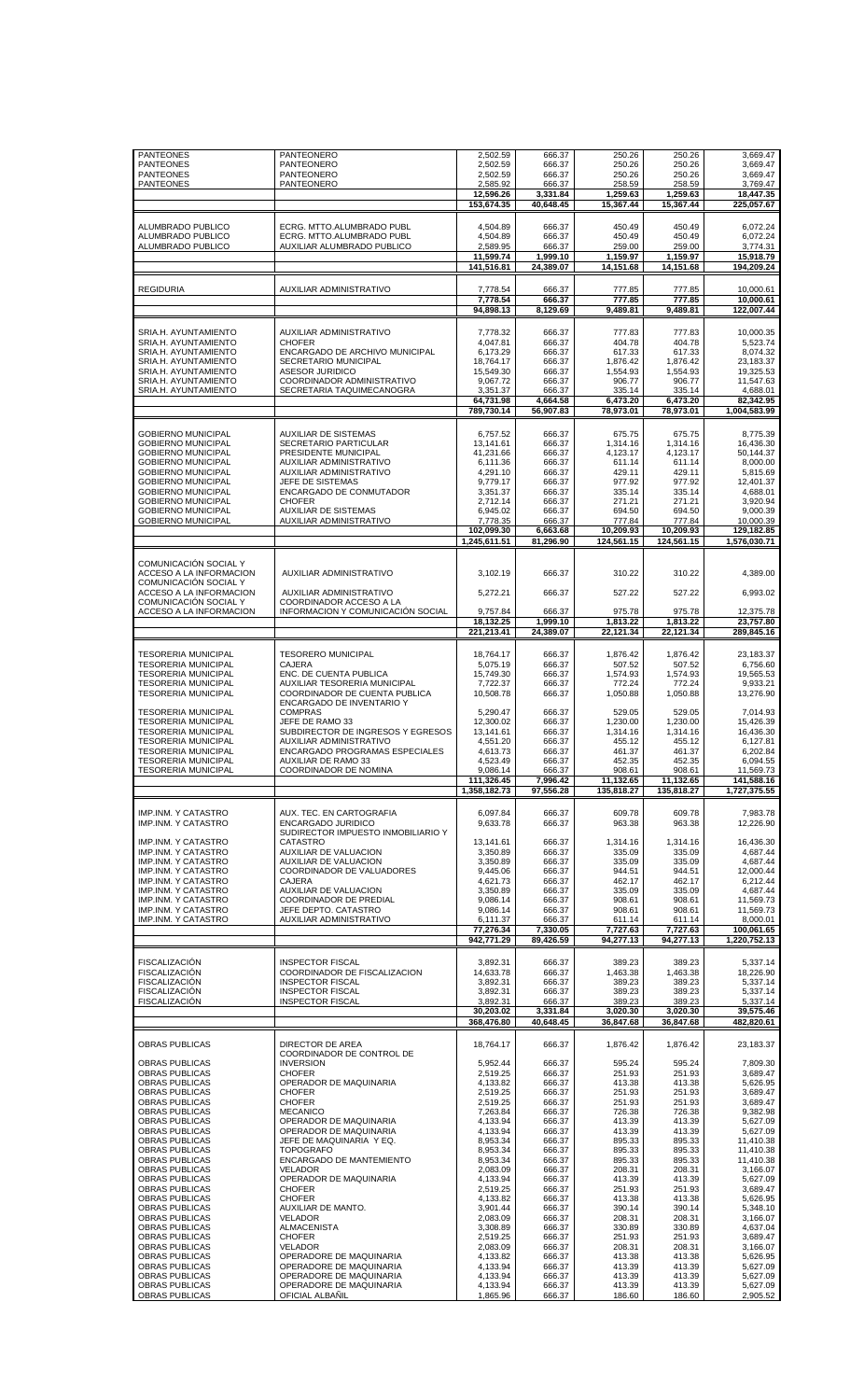| <b>OBRAS PUBLICAS</b><br><b>OBRAS PUBLICAS</b> |                                                             |                       |                    |                    |                    |                       |
|------------------------------------------------|-------------------------------------------------------------|-----------------------|--------------------|--------------------|--------------------|-----------------------|
|                                                | <b>VELADOR</b><br>OFICIAL ALBAÑIL                           | 3,317.94<br>3,317.94  | 666.37<br>666.37   | 331.79<br>331.79   | 331.79<br>331.79   | 4,647.90<br>4,647.90  |
| OBRAS PUBLICAS                                 | <b>PEON</b>                                                 | 1,865.96              | 666.37             | 186.60             | 186.60             | 2,905.52              |
| <b>OBRAS PUBLICAS</b>                          | <b>PEON</b>                                                 | 1,865.96              | 666.37             | 186.60             | 186.60             | 2,905.52              |
| <b>OBRAS PUBLICAS</b>                          | <b>PEON</b>                                                 | 1,865.96              | 666.37             | 186.60             | 186.60             | 2,905.52              |
| OBRAS PUBLICAS                                 | OFICIAL ALBAÑIL                                             | 3,317.94              | 666.37             | 331.79             | 331.79             | 4,647.90              |
| <b>OBRAS PUBLICAS</b>                          | OFICIAL ALBAÑIL                                             | 3,317.94              | 666.37             | 331.79             | 331.79             | 4,647.90              |
| OBRAS PUBLICAS                                 | OFICIAL ALBAÑIL                                             | 3,317.94              | 666.37             | 331.79             | 331.79             | 4,647.90              |
| <b>OBRAS PUBLICAS</b>                          | OFICIAL ALBAÑIL                                             | 3,317.94<br>2.688.88  | 666.37             | 331.79             | 331.79<br>268.89   | 4,647.90<br>3,893.02  |
| <b>OBRAS PUBLICAS</b><br>OBRAS PUBLICAS        | AYUDANTE DE MECANICO<br><b>PEON</b>                         | 1,865.96              | 666.37<br>666.37   | 268.89<br>186.60   | 186.60             | 2,905.52              |
| OBRAS PUBLICAS                                 | JEFE DE PROYECTOS                                           | 11,466.69             | 666.37             | 1,146.67           | 1,146.67           | 14,426.39             |
| <b>OBRAS PUBLICAS</b>                          | AUXILIAR CONTROL DE INVERSION                               | 3,768.04              | 666.37             | 376.80             | 376.80             | 5,188.01              |
| <b>OBRAS PUBLICAS</b>                          | JEFE DE AREA                                                | 9,633.78              | 666.37             | 963.38             | 963.38             | 12,226.90             |
| <b>OBRAS PUBLICAS</b>                          | <b>AUXILIAR DE COSTOS</b>                                   | 6,184.23              | 666.37             | 618.42             | 618.42             | 8,087.44              |
| OBRAS PUBLICAS                                 | <b>PEON</b>                                                 | 3,066.02              | 666.37             | 306.60             | 306.60             | 4,345.59              |
| OBRAS PUBLICAS                                 | <b>PEON</b>                                                 | 1,865.96              | 666.37             | 186.60             | 186.60             | 2.905.52              |
| <b>OBRAS PUBLICAS</b>                          | OFICIAL ALBAÑIL                                             | 3,317.94              | 666.37             | 331.79             | 331.79             | 4,647.90              |
| OBRAS PUBLICAS<br><b>OBRAS PUBLICAS</b>        | <b>PEON</b><br>OFICIAL ALBANIL                              | 1,865.96              | 666.37             | 186.60<br>331.79   | 186.60<br>331.79   | 2,905.52              |
| <b>OBRAS PUBLICAS</b>                          | OFICIAL ALBAÑIL                                             | 3,317.94<br>3,317.94  | 666.37<br>666.37   | 331.79             | 331.79             | 4,647.90<br>4,647.90  |
| <b>OBRAS PUBLICAS</b>                          | OFICIAL ALBAÑIL                                             | 3,317.94              | 666.37             | 331.79             | 331.79             | 4,647.90              |
| OBRAS PUBLICAS                                 | OFICIAL ALBAÑIL                                             | 3,317.94              | 666.37             | 331.79             | 331.79             | 4,647.90              |
| <b>OBRAS PUBLICAS</b>                          | OFICIAL ALBAÑIL                                             | 3,317.94              | 666.37             | 331.79             | 331.79             | 4,647.90              |
| OBRAS PUBLICAS                                 | OFICIAL ALBANIL                                             | 3,317.94              | 666.37             | 331.79             | 331.79             | 4,647.90              |
| <b>OBRAS PUBLICAS</b>                          | SUPERVISOR DE OBRA                                          | 10,618.57             | 666.37             | 1,061.86           | 1,061.86           | 13,408.65             |
| OBRAS PUBLICAS                                 | SUPERVISOR DE OBRA                                          | 10,618.57             | 666.37             | 1,061.86           | 1,061.86           | 13,408.65             |
| OBRAS PUBLICAS                                 | SUPERVISOR DE OBRA                                          | 10,618.57             | 666.37             | 1,061.86           | 1,061.86           | 13,408.65             |
| <b>OBRAS PUBLICAS</b>                          | SUPERVISOR DE OBRA<br>COORDINADOR TECNICO-                  | 6,280.24              | 666.37             | 628.02             | 628.02             | 8,202.66              |
| <b>OBRAS PUBLICAS</b>                          | ADMINISTRATIVO                                              | 14,782.42             | 666.37             | 1.478.24           | 1,478.24           | 18.405.27             |
| <b>OBRAS PUBLICAS</b>                          | OFICIAL ALBAÑIL                                             | 3,317.94              | 666.37             | 331.79             | 331.79             | 4,647.90              |
| <b>OBRAS PUBLICAS</b>                          | COORDINADOR ADMINISTRATIVO                                  | 9,067.72              | 666.37             | 906.77             | 906.77             | 11,547.63             |
|                                                |                                                             | 280,408.03            | 38,649.34          | 28,040.80          | 28.040.80          | 375.138.98            |
|                                                |                                                             | 3,420,977.97          | 471,522.00         | 342.097.80         | 342,097.80         | 4,576,695.56          |
|                                                |                                                             |                       |                    |                    |                    |                       |
| OFICIALIA MAYOR                                | OFICIAL MAYOR                                               | 18,764.17             | 666.37             | 1,876.42           | 1,876.42           | 23,183.37             |
| OFICIALIA MAYOR                                | AUXILIAR ADMINISTRATIVO                                     | 4.694.69              | 666.37             | 469.47             | 469.47             | 6,300.00              |
| OFICIALIA MAYOR                                | <b>ENC. CONTROL Y SUMINISTROS</b>                           | 5,100.69              | 666.37             | 510.07             | 510.07             | 6,787.19              |
| OFICIALIA MAYOR                                | COORDINADOR ADMINISTRATIVO                                  | 9,447.68              | 666.37             | 944.77             | 944.77             | 12,003.58             |
| OFICIALIA MAYOR                                | AUXILIAR ADMINISTRATIVO                                     | 4,694.69              | 666.37             | 469.47             | 469.47             | 6,300.00              |
| OFICIALIA MAYOR                                | AUXILIAR DE EVENTOS ESPEC                                   | 5,788.64              | 666.37             | 578.86             | 578.86             | 7,612.73              |
| OFICIALIA MAYOR<br>OFICIALIA MAYOR             | AUXILIAR DE INTENDENCIA<br>AUXILIAR DE INTENDENCIA          | 2,767.22<br>2,767.22  | 666.37<br>666.37   | 276.72<br>276.72   | 276.72<br>276.72   | 3,987.03<br>3,987.03  |
| SEGURIDAD PUBLICA                              | AUXILIAR ADMINISTRATIVO                                     | 3,819.69              | 666.37             | 381.97             | 381.97             | 5,250.00              |
| OFICIALIA MAYOR                                | AUXILIAR DE INTENDENCIA                                     | 2,767.22              | 666.37             | 276.72             | 276.72             | 3,987.03              |
| OFICIALIA MAYOR                                | <b>VELADOR</b>                                              | 2,083.09              | 666.37             | 208.31             | 208.31             | 3,166.07              |
| OFICIALIA MAYOR                                | <b>VELADOR</b>                                              | 2,083.09              | 666.37             | 208.31             | 208.31             | 3,166.07              |
| OFICIALIA MAYOR                                | AUXILIAR DE INTENDENCIA                                     | 2,767.22              | 666.37             | 276.72             | 276.72             | 3,987.03              |
|                                                |                                                             | 67,545.29             | 8,662.78           | 6,754.53           | 6,754.53           | 89,717.13             |
|                                                |                                                             | 824,052.52            | 105,685.96         | 82,405.25          | 82,405.25          | 1,094,548.99          |
|                                                |                                                             |                       |                    |                    |                    |                       |
| CONTRALORIA MUNICIPAL                          | CONTRALOR                                                   | 18,764.17             | 666.37             | 1,876.42           | 1,876.42           | 23,183.37             |
| CONTRALORIA MUNICIPAL                          | SECRETARIA TAQUIMECANOGRAFA                                 | 3,351.37              | 666.37             | 335.14             | 335.14             | 4,688.01              |
| CONTRALORIA MUNICIPAL                          | <b>AUXILIAR DE AUDITORIA</b>                                | 6,111.36              | 666.37             | 611.14             | 611.14             | 8,000.00              |
| CONTRALORIA MUNICIPAL<br>CONTRALORIA MUNICIPAL | AUXILIAR DE CONTABILIDAD<br>COORDINADOR DPTO. REV. CTA.PUB. | 6.944.70<br>9,498.08  | 666.37<br>666.37   | 694.47<br>949.81   | 694.47<br>949.81   | 9,000.01<br>12,064.06 |
| CONTRALORIA MUNICIPAL                          | COORDINADOR OBRA PUBLICA                                    | 9,447.68              | 666.37             | 944.77             | 944.77             | 12,003.58             |
| CONTRALORIA MUNICIPAL                          | AUXILIAR DE AUDITORIA EXTERNA                               | 3,351.37              | 666.37             | 335.14             | 335.14             | 4.688.01              |
| CONTRALORIA MUNICIPAL                          | JEFE DE AREA JURIDICA                                       | 9,861.36              | 666.37             | 986.14             | 986.14             | 12,500.00             |
|                                                |                                                             | 67,330.08             | 5,330.94           | 6,733.01           | 6.733.01           | 86,127.04             |
|                                                |                                                             | 821,426.98            | 65,037.52          | 82,142.70          | 82,142.70          | 1,050,749.89          |
|                                                |                                                             |                       |                    |                    |                    |                       |
| DESARROLLO URBANO                              | SECRETARIA TAQUIMECANOGRAFA                                 | 3,351.37              | 666.37             | 335.14             | 335.14             | 4,688.01              |
| DESARROLLO URBANO                              | DIRECTOR DE AREA                                            |                       |                    |                    |                    |                       |
|                                                |                                                             |                       |                    | 1.580.95           |                    | 19.637.73             |
| DESARROLLO URBANO                              | JEFE DE FRACCIONAMIENTOS                                    | 15,809.47<br>6.829.69 | 666.37<br>666.37   | 682.97             | 1,580.95<br>682.97 | 8,862.00              |
| DESARROLLO URBANO                              | JEFE DE EST. Y PROYECTOS                                    | 9,754.94              | 666.37             | 975.49             | 975.49             | 12,372.30             |
| DESARROLLO URBANO                              | COORDIANDOR DE INSPECCION                                   | 4,551.20              | 666.37             | 455.12             | 455.12             | 6,127.81              |
| DESARROLLO URBANO                              | AUXILIAR ADMINSITRATIVO                                     | 3,351.37              | 666.37             | 335.14             | 335.14             | 4,688.01              |
| DESARROLLO URBANO                              | JEFE DE LICENCIAS Y PERMISOS                                | 5,814.26              | 666.37             | 581.43             | 581.43             | 7,643.48              |
|                                                |                                                             | 49,462.30             | 4.664.58           | 4,946.23           | 4,946.23           | 64,019.34             |
|                                                |                                                             | 603.440.10            | 56,907.83          | 60,344.01          | 60.344.01          | 781,035.95            |
|                                                |                                                             |                       |                    |                    |                    |                       |
| <b>ECOLOGIA</b>                                | COORDINADOR DE ECOLOGIA                                     | 6,765.29              | 666.37             | 676.53             | 676.53             | 8,784.72              |
| <b>ECOLOGIA</b>                                | <b>AGENTE SANITARIO</b>                                     | 4,240.70              | 666.37             | 424.07<br>1.100.60 | 424.07             | 5,755.21              |
|                                                |                                                             | 11,006.00             | 1,332.74           |                    | 1,100.60           | 14,539.93             |
|                                                |                                                             | 134,273.14            | 16,259.38          | 13,427.31          | 13,427.31          | 177,387.15            |
| <b>SERVICIOS MUNICIPALES</b>                   |                                                             | 3,351.37              | 666.37             | 335.14             | 335.14             | 4.688.01              |
| <b>SERVICIOS MUNICIPALES</b>                   | SECRETARIA TAQUIMECANOGRAFA<br>DIRECTOR DE AREA             | 18.764.17             | 666.37             | 1,876.42           | 1,876.42           | 23.183.37             |
| <b>SERVICIOS MUNICIPALES</b>                   | ENCARGADO DE CENTRO DE ACOPIO                               | 4,700.86              | 666.37             | 470.09             | 470.09             | 6,307.40              |
| <b>SERVICIOS MUNICIPALES</b>                   | <b>HERRERO</b>                                              | 2,666.59              | 666.37             | 266.66             | 266.66             | 3,866.27              |
| <b>SERVICIOS MUNICIPALES</b>                   | <b>VELADOR</b>                                              | 2,005.54              | 666.37             | 200.55             | 200.55             | 3,073.01              |
| <b>SERVICIOS MUNICIPALES</b>                   | SECRETARIA TAQUIMECANOGRAFA                                 | 3,351.37              | 666.37             | 335.14             | 335.14             | 4,688.01              |
| <b>SERVICIOS MUNICIPALES</b>                   | <b>VELADOR</b>                                              | 2,081.14              | 666.37             | 208.11             | 208.11             | 3,163.73              |
| <b>SERVICIOS MUNICIPALES</b>                   | COORDINADOR DE SERVICIOS                                    | 7,390.95              | 666.37             | 739.10             | 739.10             | 9,535.51              |
| <b>SERVICIOS MUNICIPALES</b>                   | VELADOR                                                     | 2,081.14<br>46,393.11 | 666.37<br>5,997.31 | 208.11<br>4,639.31 | 208.11<br>4,639.31 | 3,163.73<br>61,669.04 |
|                                                |                                                             | 565,995.90            | 73,167.21          | 56,599.59          | 56,599.59          | 752,362.29            |
|                                                |                                                             |                       |                    |                    |                    |                       |
| <b>ASEO MUNICIPAL</b>                          | <b>AUXILIAR DE SERVICIO</b>                                 | 2,589.95              | 666.37             | 259.00             | 259.00             | 3,774.31              |
| <b>ASEO MUNICIPAL</b>                          | <b>CHOFER</b>                                               | 2,828.84              | 666.37             | 282.88             | 282.88             | 4,060.98              |
| <b>ASEO MUNICIPAL</b>                          | <b>CHOFER</b>                                               | 2,828.84              | 666.37             | 282.88             | 282.88             | 4,060.98              |
| <b>ASEO MUNICIPAL</b>                          | <b>CHOFER</b>                                               | 2,828.84              | 666.37             | 282.88             | 282.88             | 4,060.98              |
| <b>ASEO MUNICIPAL</b>                          | <b>CHOFER</b>                                               | 2,828.84              | 666.37             | 282.88             | 282.88             | 4,060.98              |
| <b>ASEO MUNICIPAL</b>                          | <b>AUXILIAR DE SERVICIO</b>                                 | 2,589.95              | 666.37             | 259.00             | 259.00             | 3,774.31              |
| <b>ASEO MUNICIPAL</b><br><b>ASEO MUNICIPAL</b> | <b>AUXILIAR DE SERVICIO</b><br><b>CHOFER</b>                | 2,589.95<br>2,828.84  | 666.37<br>666.37   | 259.00<br>282.88   | 259.00<br>282.88   | 3,774.31<br>4,060.98  |
| <b>ASEO MUNICIPAL</b>                          | <b>AUXILIAR DE SERVICIO</b>                                 | 2,589.95              | 666.37             | 259.00             | 259.00             | 3,774.31              |
| <b>ASEO MUNICIPAL</b>                          | <b>AUXILIAR DE SERVICIO</b>                                 | 2,589.95              | 666.37             | 259.00             | 259.00             | 3,774.31              |
| <b>ASEO MUNICIPAL</b>                          | <b>AUXILIAR DE SERVICIO</b>                                 | 2,589.95              | 666.37             | 259.00             | 259.00             | 3,774.31              |
| <b>ASEO MUNICIPAL</b>                          | <b>AUXILIAR DE SERVICIO</b>                                 | 2,589.95              | 666.37             | 259.00             | 259.00             | 3,774.31              |
| <b>ASEO MUNICIPAL</b>                          | <b>AUXILIAR DE SERVICIO</b>                                 | 2,589.95              | 666.37             | 259.00             | 259.00             | 3,774.31              |
| <b>ASEO MUNICIPAL</b>                          | <b>AUXILIAR DE SERVICIO</b>                                 | 2,589.95              | 666.37             | 259.00             | 259.00             | 3,774.31              |
| <b>ASEO MUNICIPAL</b><br><b>ASEO MUNICIPAL</b> | <b>AUXILIAR DE SERVICIO</b><br><b>CHOFER</b>                | 2,505.26<br>2,828.84  | 666.37<br>666.37   | 250.53<br>282.88   | 250.53<br>282.88   | 3,672.68<br>4,060.98  |
| <b>ASEO MUNICIPAL</b>                          | <b>VELADOR</b>                                              | 2,346.89              | 666.37             | 234.69             | 234.69             | 3,482.64              |
| <b>ASEO MUNICIPAL</b>                          | <b>AUXILIAR DE SERVICIO</b>                                 | 2,589.95              | 666.37             | 259.00             | 259.00             | 3,774.31              |
| <b>ASEO MUNICIPAL</b>                          | <b>CHOFER</b>                                               | 2,828.84              | 666.37             | 282.88             | 282.88             | 4,060.98              |
| <b>ASEO MUNICIPAL</b>                          | SUBCOODINADOR DE LIMPIA                                     | 6,132.73              | 666.37             | 613.27             | 613.27             | 8,025.64              |
| <b>ASEO MUNICIPAL</b>                          | VELADOR                                                     | 2,346.89              | 666.37             | 234.69             | 234.69             | 3,482.64              |
| <b>ASEO MUNICIPAL</b>                          | <b>AUXILIAR DE SERVICIO</b>                                 | 2,589.95              | 666.37             | 259.00             | 259.00             | 3,774.31              |
| <b>ASEO MUNICIPAL</b>                          | <b>CHOFER</b>                                               | 2,828.84              | 666.37             | 282.88             | 282.88             | 4,060.98              |
| <b>ASEO MUNICIPAL</b><br><b>ASEO MUNICIPAL</b> | <b>AUXILIAR DE SERVICIO</b><br>OPERADORE DE MAQUINARIA      | 2,589.95<br>4,133.89  | 666.37<br>666.37   | 259.00<br>413.39   | 259.00<br>413.39   | 3.774.31<br>5,627.04  |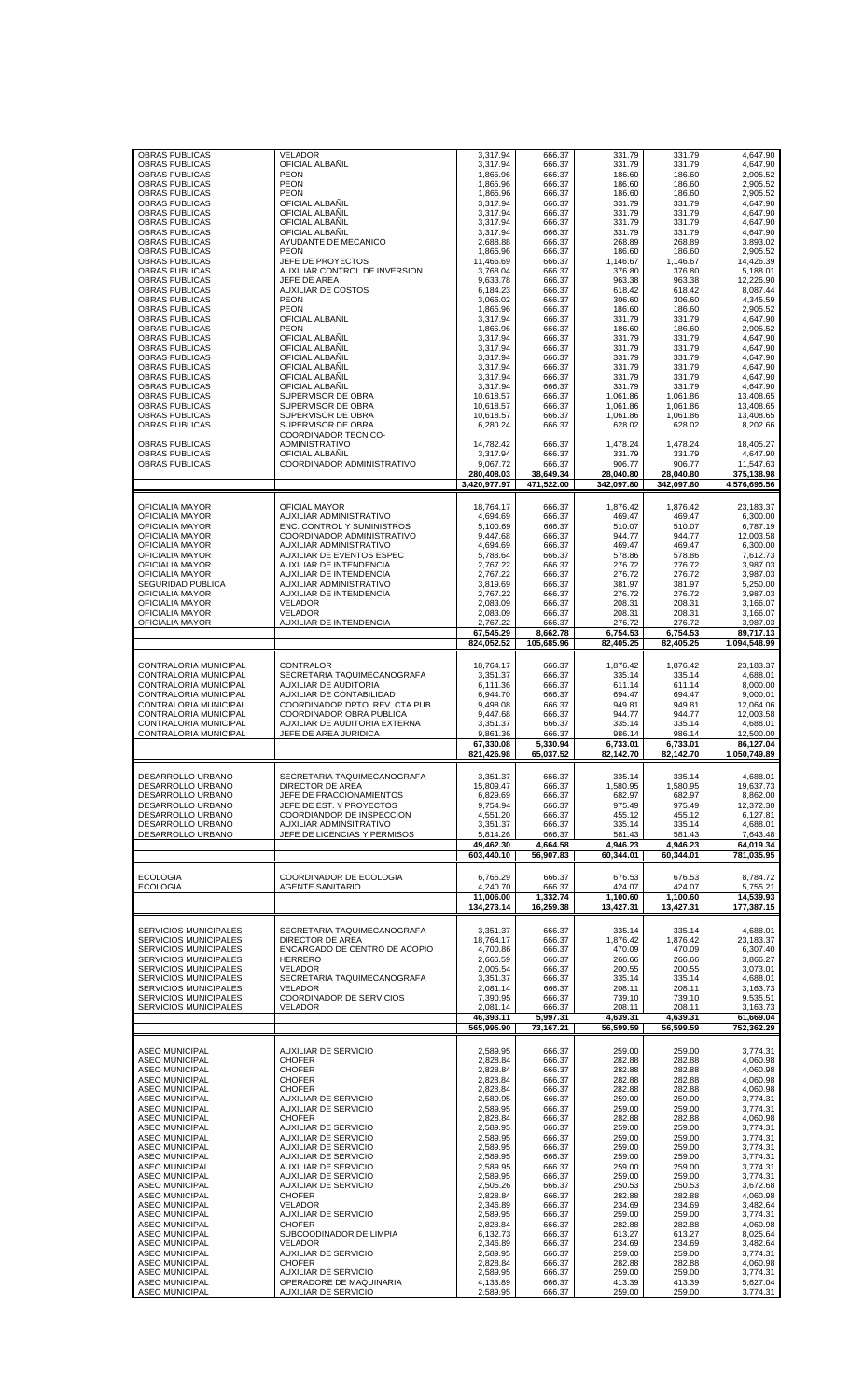| <b>ASEO MUNICIPAL</b><br><b>ASEO MUNICIPAL</b> | <b>AUXILIAR DE SERVICIO</b><br><b>AUXILIAR DE SERVICIO</b> | 2,589.95<br>2,589.95 | 666.37<br>666.37 | 259.00<br>259.00 | 259.00<br>259.00 | 3,774.31<br>3,774.31 |
|------------------------------------------------|------------------------------------------------------------|----------------------|------------------|------------------|------------------|----------------------|
| <b>ASEO MUNICIPAL</b>                          | <b>VELADOR</b>                                             | 2,346.89             | 666.37           | 234.69           | 234.69           | 3,482.64             |
|                                                |                                                            |                      |                  |                  |                  |                      |
| <b>ASEO MUNICIPAL</b><br><b>ASEO MUNICIPAL</b> | <b>AUXILIAR DE SERVICIO</b><br><b>AUXILIAR DE SERVICIO</b> | 2.589.95<br>3,272.64 | 666.37<br>666.37 | 259.00<br>327.26 | 259.00<br>327.26 | 3.774.31<br>4,593.53 |
|                                                |                                                            |                      |                  |                  |                  |                      |
| <b>ASEO MUNICIPAL</b>                          | <b>AUXILIAR DE SERVICIO</b>                                | 2,589.95             | 666.37           | 259.00           | 259.00           | 3,774.31             |
| <b>ASEO MUNICIPAL</b>                          | <b>AUXILIAR DE SERVICIO</b>                                | 2,589.95             | 666.37           | 259.00           | 259.00           | 3,774.31<br>3.774.31 |
| <b>ASEO MUNICIPAL</b><br><b>ASEO MUNICIPAL</b> | <b>AUXILIAR DE SERVICIO</b><br><b>AUXILIAR DE SERVICIO</b> | 2,589.95<br>2,589.95 | 666.37<br>666.37 | 259.00<br>259.00 | 259.00<br>259.00 | 3,774.31             |
| <b>ASEO MUNICIPAL</b>                          | <b>AUXILIAR DE SERVICIO</b>                                | 2,589.95             | 666.37           | 259.00           | 259.00           | 3,774.31             |
| <b>ASEO MUNICIPAL</b>                          | <b>AUXILIAR DE SERVICIO</b>                                | 2,589.95             | 666.37           | 259.00           | 259.00           | 3,774.31             |
| <b>ASEO MUNICIPAL</b>                          | <b>CHOFER</b>                                              | 2,828.84             | 666.37           | 282.88           | 282.88           | 4.060.98             |
| <b>ASEO MUNICIPAL</b>                          | <b>CHOFER</b>                                              | 2,828.84             | 666.37           | 282.88           | 282.88           | 4,060.98             |
| <b>ASEO MUNICIPAL</b>                          | <b>CHOFER</b>                                              | 2,828.84             | 666.37           | 282.88           | 282.88           | 4,060.98             |
| <b>ASEO MUNICIPAL</b>                          | OPERADORE DE MAQUINARIA                                    | 4,133.89             | 666.37           | 413.39           | 413.39           | 5,627.04             |
| <b>ASEO MUNICIPAL</b>                          | OFICIAL ALBAÑIL                                            | 3,317.94             | 666.37           | 331.79           | 331.79           | 4,647.90             |
| <b>ASEO MUNICIPAL</b>                          | OFICIAL ALBANIL                                            | 3.317.94             | 666.37           | 331.79           | 331.79           | 4,647.90             |
| <b>ASEO MUNICIPAL</b>                          | <b>AUXILIAR DE SERVICIO</b>                                | 2,589.95             | 666.37           | 259.00           | 259.00           | 3.774.31             |
| <b>ASEO MUNICIPAL</b>                          | <b>AUXILIAR DE SERVICIO</b>                                | 2,589.95             | 666.37           | 259.00           | 259.00           | 3,774.31             |
| <b>ASEO MUNICIPAL</b>                          | <b>AUXILIAR DE SERVICIO</b>                                | 2.589.95             | 666.37           | 259.00           | 259.00           | 3.774.31             |
| <b>ASEO MUNICIPAL</b>                          | <b>FONTANERO</b>                                           | 2,589.95             | 666.37           | 259.00           | 259.00           | 3,774.31             |
| <b>ASEO MUNICIPAL</b>                          | <b>VELADOR</b>                                             | 2,346.89             | 666.37           | 234.69           | 234.69           | 3,482.64             |
| <b>ASEO MUNICIPAL</b>                          | <b>VELADOR</b>                                             | 2,346.89             | 666.37           | 234.69           | 234.69           | 3,482.64             |
| <b>ASEO MUNICIPAL</b>                          | <b>VELADOR</b>                                             | 2,346.89             | 666.37           | 234.69           | 234.69           | 3,482.64             |
| <b>ASEO MUNICIPAL</b>                          | <b>VELADOR</b>                                             | 2,346.89             | 666.37           | 234.69           | 234.69           | 3,482.64             |
| <b>ASEO MUNICIPAL</b>                          | <b>SUPERVISOR</b>                                          | 3,892.31             | 666.37           | 389.23           | 389.23           | 5,337.14             |
| <b>ASEO MUNICIPAL</b>                          | <b>CHOFER</b>                                              | 2,828.84             | 666.37           | 282.88           | 282.88           | 4,060.98             |
| <b>ASEO MUNICIPAL</b>                          | <b>CHOFER</b>                                              | 2,828.84             | 666.37           | 282.88           | 282.88           | 4,060.98             |
| <b>ASEO MUNICIPAL</b>                          | <b>AUXILIAR DE SERVICIO</b>                                | 2,589.95             | 666.37           | 259.00           | 259.00           | 3,774.31             |
| <b>ASEO MUNICIPAL</b>                          | <b>AUXILIAR DE SERVICIO</b>                                | 2,589.95             | 666.37           | 259.00           | 259.00           | 3,774.31             |
| <b>ASEO MUNICIPAL</b>                          | <b>AUXILIAR DE SERVICIO</b>                                | 2,589.95             | 666.37           | 259.00           | 259.00           | 3,774.31             |
| <b>ASEO MUNICIPAL</b>                          | <b>AUXILIAR DE SERVICIO</b>                                | 2,589.95             | 666.37           | 259.00           | 259.00           | 3,774.31             |
|                                                |                                                            | 161,608.37           | 38,649.34        | 16.160.84        | 16,160.84        | 232,579.39           |
|                                                |                                                            | 1,971,622.13         | 471.522.00       | 197,162.21       | 197,162.21       | 2,837,468.56         |
|                                                |                                                            |                      |                  |                  |                  |                      |
| DESARROLLO SOCIAL                              | PROMOTOR SOCIAL.                                           | 4,159.29             | 666.37           | 415.93           | 415.93           | 5,657.51             |
| DESARROLLO SOCIAL                              | SUBDIRECTOR URBANO                                         | 12,368.44            | 666.37           | 1,236.84         | 1,236.84         | 15,508.50            |
| DESARROLLO SOCIAL                              | DIRECTOR DE AREA                                           | 18.764.17            | 666.37           | 1,876.42         | 1,876.42         | 23,183.37            |
| DESARROLLO SOCIAL                              | PROMOTOR SOCIAL.                                           | 4,159.29             | 666.37           | 415.93           | 415.93           | 5,657.51             |
| DESARROLLO SOCIAL                              | PROMOTOR SOCIAL.                                           | 4,159.29             | 666.37           | 415.93           | 415.93           | 5,657.51             |
| <b>DESARROLLO SOCIAL</b>                       | PROMOTOR SOCIAL.                                           | 4,159.29             | 666.37           | 415.93           | 415.93           | 5,657.51             |
| DESARROLLO SOCIAL                              | SECRETARIA TAQUIMECANOGRAFA                                | 4,159.29             | 666.37           | 415.93           | 415.93           | 5,657.51             |
| DESARROLLO SOCIAL                              | PROMOTOR SOCIAL.                                           | 4,159.29             | 666.37           | 415.93           | 415.93           | 5,657.51             |
| DESARROLLO SOCIAL                              | PROMOTOR SOCIAL.                                           | 5,472.09             | 666.37           | 547.21           | 547.21           | 7,232.87             |
| DESARROLLO SOCIAL                              | PROMOTOR SOCIAL.                                           | 4,725.28             | 666.37           | 472.53           | 472.53           | 6,336.70             |
| DESARROLLO SOCIAL                              | COORDINADOR DE TURISMO                                     | 5,814.26             | 666.37           | 581.43           | 581.43           | 7,643.48             |
| DESARROLLO SOCIAL                              | COORDINADOR DE SALUD                                       | 5,814.26             | 666.37           | 581.43           | 581.43           | 7,643.48             |
| DESARROLLO SOCIAL                              | COORDINADOR DE PROMOTORES                                  | 7,114.52             | 666.37           | 711.45           | 711.45           | 9,203.79             |
|                                                |                                                            | 85,028.72            | 8,662.78         | 8,502.87         | 8,502.87         | 110,697.25           |
|                                                |                                                            | 1,037,350.40         | 105,685.96       | 103,735.04       | 103,735.04       | 1,350,506.45         |
|                                                |                                                            |                      |                  |                  |                  |                      |
| DESARROLLO RURAL                               | DIRECTOR DE AREA                                           | 15,809.47            | 666.37           | 1,580.95         | 1,580.95         | 19,637.73            |
| <b>DESARROLLO RURAL</b>                        | AUXILIAR ADMINISTRATIVO                                    | 4,394.03             | 666.37           | 439.40           | 439.40           | 5,939.20             |
| DESARROLLO RURAL                               | <b>COORDINADOR RURAL</b>                                   | 7,251.03             | 666.37           | 725.10           | 725.10           | 9,367.60             |
| DESARROLLO RURAL                               | COORDINADOR ADMINISTRATIVO                                 | 6,376.03             | 666.37           | 637.60           | 637.60           | 8,317.60             |
| <b>DESARROLLO RURAL</b>                        | PROMOTOR RURAL                                             | 6,111.36             | 666.37           | 611.14           | 611.14           | 8,000.00             |
| DESARROLLO RURAL                               | <b>AUXILIAR GENERAL</b>                                    | 3,145.78             | 666.37           | 314.58           | 314.58           | 4,441.30             |
| DESARROLLO RURAL                               | SECRETARIA TAQUIMECANOGRAFA                                | 3,819.69             | 666.37           | 381.97           | 381.97           | 5,250.00             |
|                                                |                                                            |                      |                  |                  |                  |                      |
| <b>DESARROLLO RURAL</b>                        | ENCARGADO DE VIVERO                                        | 3,351.37             | 666.37           | 335.14           | 335.14           | 4,688.01             |
| DESARROLLO RURAL                               | PROMOTOR RURAL                                             | 3,351.37             | 666.37           | 335.14           | 335.14           | 4,688.01             |
|                                                |                                                            | 53,610.12            | 5,997.31         | 5,361.01         | 5,361.01         | 70,329.45            |
|                                                |                                                            | 654,043.40           | 73,167.21        | 65,404.34        | 65,404.34        | 858,019.29           |
|                                                |                                                            |                      |                  |                  |                  |                      |
| SEGURIDAD PUBLICA                              | <b>SUBDIRECTOR</b>                                         | 14,987.86            | 666.37           | 1,498.79         | 1,498.79         | 18,651.80            |
| SEGURIDAD PUBLICA                              | COORDINADOR DE TRANSITO                                    | 10,942.94            | 666.37           | 1,094.29         | 1,094.29         | 13,797.89            |
| SEGURIDAD PUBLICA                              | AUXILIAR ADMINISTRATIVO                                    | 4,630.82             | 666.37           | 463.08           | 463.08           | 6,223.35             |
| <b>SEGURIDAD PUBLICA</b>                       | <b>AUXILIAR DE INTENDENCIA</b>                             | 2.224.59             | 666.37           | 222.46           | 222.46           | 3,335.88             |
| SEGURIDAD PUBLICA                              | DIRECTOR DE AREA                                           | 15,809.47            | 666.37           | 1,580.95         | 1,580.95         | 19,637.73            |
| <b>SEGURIDAD PUBLICA</b>                       | POLICIA PREVENTIVO                                         | 3,819.69             | 666.37           | 381.97           | 381.97           | 5,250.00             |
| SEGURIDAD PUBLICA                              | POLICIA PREVENTIVO                                         | 3.819.69             | 666.37           | 381.97           | 381.97           | 5,250.00             |
| <b>SEGURIDAD PUBLICA</b>                       | POLICIA PREVENTIVO                                         | 3,819.69             | 666.37           | 381.97           | 381.97           | 5,250.00             |
| SEGURIDAD PUBLICA                              | POLICIA PREVENTIVO                                         | 3,819.69             | 666.37           | 381.97           | 381.97           | 5,250.00             |
| <b>SEGURIDAD PUBLICA</b><br>SEGURIDAD PUBLICA  | POLICIA PREVENTIVO<br>POLICIA PREVENTIVO                   | 3,819.69<br>3,819.69 | 666.37<br>666.37 | 381.97<br>381.97 | 381.97<br>381.97 | 5,250.00<br>5,250.00 |
| SEGURIDAD PUBLICA                              | POLICIA PREVENTIVO                                         | 3,819.69             | 666.37           | 381.97           | 381.97           | 5,250.00             |
| SEGURIDAD PUBLICA                              | POLICIA PREVENTIVO                                         | 3,819.69             | 666.37           | 381.97           | 381.97           | 5.250.00             |
| SEGURIDAD PUBLICA                              | POLICIA PREVENTIVO                                         | 3,819.69             | 666.37           | 381.97           | 381.97           | 5,250.00             |
| SEGURIDAD PUBLICA                              | POLICIA PREVENTIVO                                         | 3,819.69             | 666.37           | 381.97           | 381.97           | 5,250.00             |
| <b>SEGURIDAD PUBLICA</b>                       | POLICIA PREVENTIVO                                         | 3,819.69             | 666.37           | 381.97           | 381.97           | 5.250.00             |
| SEGURIDAD PUBLICA                              | POLICIA PREVENTIVO                                         | 3.819.69             | 666.37           | 381.97           | 381.97           | 5,250.00             |
| SEGURIDAD PUBLICA                              | <b>RADIOPERADOR</b>                                        | 3,819.69             | 666.37           | 381.97           | 381.97           | 5,250.00             |
| <b>SEGURIDAD PUBLICA</b>                       | <b>RADIOPERADOR</b>                                        | 3,819.69             | 666.37           | 381.97           | 381.97           | 5,250.00             |
| SEGURIDAD PUBLICA                              | <b>RADIOPERADOR</b>                                        | 3,819.69             | 666.37           | 381.97           | 381.97           | 5,250.00             |
| <b>SEGURIDAD PUBLICA</b>                       | POLICIA PREVENTIVO                                         | 3,819.69             | 666.37           | 381.97           | 381.97           | 5,250.00             |
| SEGURIDAD PUBLICA                              | POLICIA PREVENTIVO                                         | 3,819.69             | 666.37           | 381.97           | 381.97           | 5,250.00             |
| SEGURIDAD PUBLICA                              | POLICIA PREVENTIVO                                         | 3,819.69             | 666.37           | 381.97           | 381.97           | 5,250.00             |
| SEGURIDAD PUBLICA                              | POLICIA PREVENTIVO                                         | 3,819.69             | 666.37           | 381.97           | 381.97           | 5,250.00             |
| SEGURIDAD PUBLICA                              | POLICIA PREVENTIVO                                         | 3,819.69             | 666.37           | 381.97           | 381.97           | 5,250.00             |
| SEGURIDAD PUBLICA                              | POLICIA PREVENTIVO                                         | 3,819.69             | 666.37           | 381.97           | 381.97           | 5,250.00             |
| SEGURIDAD PUBLICA                              | POLICIA PREVENTIVO                                         | 3,819.69             | 666.37           | 381.97           | 381.97           | 5,250.00             |
| SEGURIDAD PUBLICA                              | POLICIA PREVENTIVO                                         | 3,819.69             | 666.37           | 381.97           | 381.97           | 5,250.00             |
| SEGURIDAD PUBLICA                              | POLICIA PREVENTIVO                                         | 3,819.69             | 666.37           | 381.97           | 381.97           | 5,250.00             |
| SEGURIDAD PUBLICA<br>SEGURIDAD PUBLICA         | POLICIA PREVENTIVO<br>POLICIA PREVENTIVO                   | 3,819.69<br>3,819.69 | 666.37<br>666.37 | 381.97<br>381.97 | 381.97<br>381.97 | 5,250.00<br>5,250.00 |
| <b>SEGURIDAD PUBLICA</b>                       | POLICIA PREVENTIVO                                         | 3,819.69             | 666.37           | 381.97           | 381.97           | 5,250.00             |
| SEGURIDAD PUBLICA                              | <b>RADIOPERADOR</b>                                        | 3,819.69             | 666.37           | 381.97           | 381.97           | 5,250.00             |
| SEGURIDAD PUBLICA                              | POLICIA PREVENTIVO                                         | 3,819.69             | 666.37           | 381.97           | 381.97           | 5,250.00             |
| SEGURIDAD PUBLICA                              | POLICIA PREVENTIVO                                         | 3,819.69             | 666.37           | 381.97           | 381.97           | 5,250.00             |
| SEGURIDAD PUBLICA                              | POLICIA PREVENTIVO                                         | 3,819.69             | 666.37           | 381.97           | 381.97           | 5,250.00             |
| SEGURIDAD PUBLICA                              | POLICIA PREVENTIVO                                         | 3,819.69             | 666.37           | 381.97           | 381.97           | 5,250.00             |
| <b>SEGURIDAD PUBLICA</b>                       | POLICIA PREVENTIVO                                         | 3,819.69             | 666.37           | 381.97           | 381.97           | 5,250.00             |
| SEGURIDAD PUBLICA                              | PRIMER OFICIAL                                             | 4,218.91             | 666.37           | 421.89           | 421.89           | 5,729.06             |
| <b>SEGURIDAD PUBLICA</b>                       | PRIMER COMANDANTE                                          | 5,403.14             | 666.37           | 540.31           | 540.31           | 7,150.13             |
| SEGURIDAD PUBLICA                              | POLICIA PREVENTIVO                                         | 3,819.69             | 666.37           | 381.97           | 381.97           | 5,250.00             |
| SEGURIDAD PUBLICA                              | POLICIA PREVENTIVO                                         | 3,819.69             | 666.37           | 381.97           | 381.97           | 5,250.00             |
| SEGURIDAD PUBLICA                              | PRIMER OFICIAL                                             | 4,218.91             | 666.37           | 421.89           | 421.89           | 5,729.06             |
| SEGURIDAD PUBLICA                              | PRIMER COMANDANTE                                          | 5,403.14             | 666.37           | 540.31           | 540.31           | 7,150.13             |
| SEGURIDAD PUBLICA                              | POLICIA PREVENTIVO                                         | 3,819.69             | 666.37           | 381.97           | 381.97           | 5,250.00             |
| SEGURIDAD PUBLICA                              | POLICIA PREVENTIVO                                         | 3,819.69             | 666.37           | 381.97           | 381.97           | 5,250.00             |
| <b>SEGURIDAD PUBLICA</b>                       | POLICIA PREVENTIVO                                         | 3.819.69             | 666.37           | 381.97           | 381.97           | 5,250.00             |
| SEGURIDAD PUBLICA<br>SEGURIDAD PUBLICA         | POLICIA PREVENTIVO<br>POLICIA PREVENTIVO                   | 3,819.69<br>3.819.69 | 666.37<br>666.37 | 381.97<br>381.97 | 381.97<br>381.97 | 5,250.00<br>5,250.00 |
| SEGURIDAD PUBLICA                              | POLICIA PREVENTIVO                                         | 3,819.69             | 666.37           | 381.97           | 381.97           | 5,250.00             |
| <b>SEGURIDAD PUBLICA</b>                       | POLICIA PREVENTIVO                                         | 3,819.69             | 666.37           | 381.97           | 381.97           | 5,250.00             |
| SEGURIDAD PUBLICA                              | POLICIA PREVENTIVO                                         | 3,819.69             | 666.37           | 381.97           | 381.97           | 5,250.00             |
| <b>SEGURIDAD PUBLICA</b><br>SEGURIDAD PUBLICA  | POLICIA PREVENTIVO<br>POLICIA PREVENTIVO                   | 3,819.69<br>3.819.69 | 666.37<br>666.37 | 381.97<br>381.97 | 381.97<br>381.97 | 5,250.00<br>5,250.00 |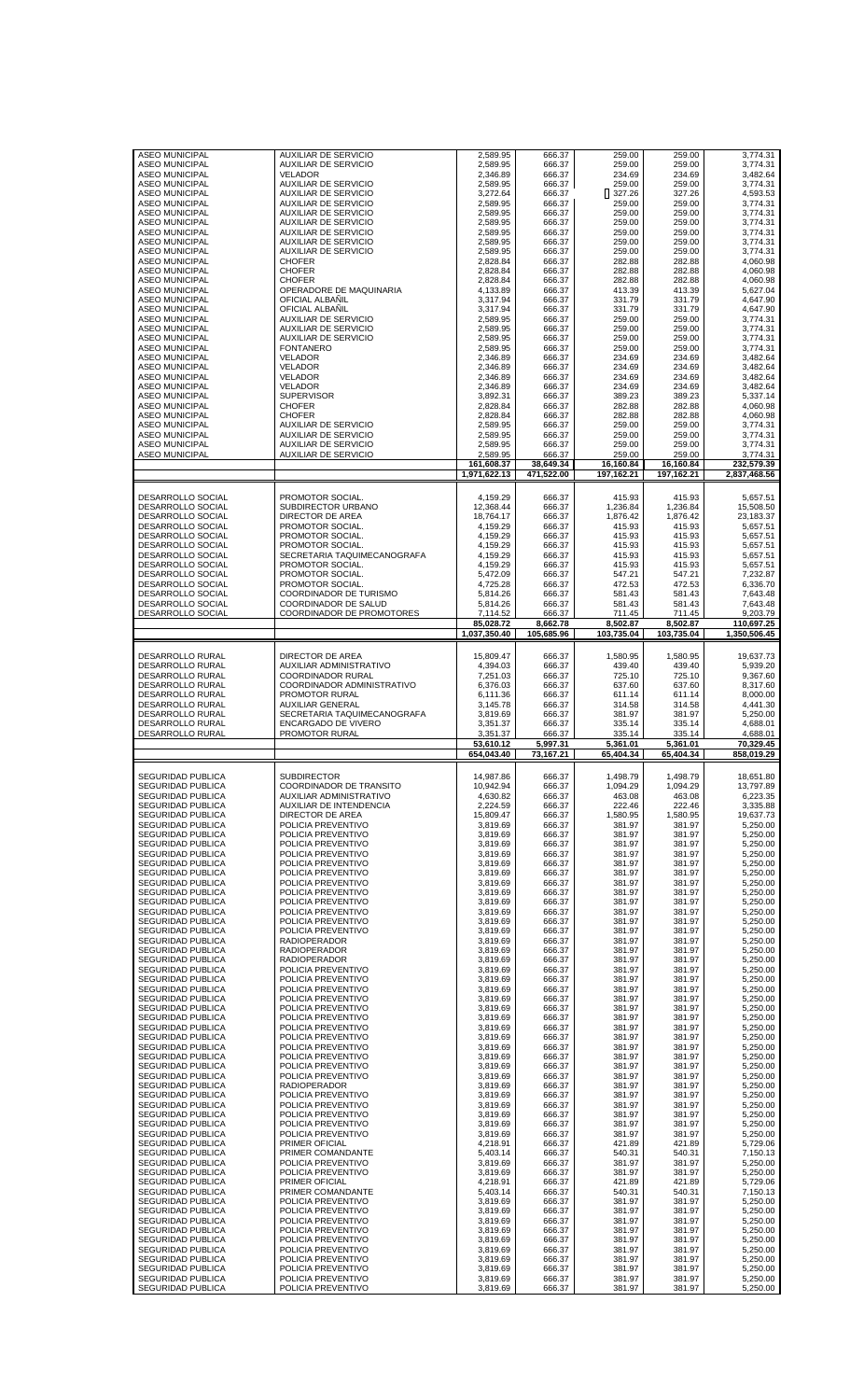| SEGURIDAD PUBLICA<br>SEGURIDAD PUBLICA                 | POLICIA PREVENTIVO<br>POLICIA PREVENTIVO               | 3,819.69<br>3,819.69 | 666.37<br>666.37 | 381.97<br>381.97      | 381.97<br>381.97      | 5,250.00<br>5,250.00    |
|--------------------------------------------------------|--------------------------------------------------------|----------------------|------------------|-----------------------|-----------------------|-------------------------|
| SEGURIDAD PUBLICA                                      | SECRETARIA TAQUIMECANOGRA                              | 3,351.37             | 666.37           | 335.14                | 335.14                | 4,688.01                |
| SEGURIDAD PUBLICA                                      | POLICIA PREVENTIVO                                     | 3,819.69             | 666.37           | 381.97                | 381.97                | 5,250.00                |
| SEGURIDAD PUBLICA<br>SEGURIDAD PUBLICA                 | POLICIA PREVENTIVO<br>POLICIA PREVENTIVO               | 3,819.69<br>3,819.69 | 666.37<br>666.37 | 381.97<br>381.97      | 381.97<br>381.97      | 5,250.00<br>5,250.00    |
| SEGURIDAD PUBLICA                                      | POLICIA PREVENTIVO                                     | 3,819.69             | 666.37           | 381.97                | 381.97                | 5,250.00                |
| SEGURIDAD PUBLICA<br>SEGURIDAD PUBLICA                 | PRIMER OFICIAL<br>POLICIA PREVENTIVO                   | 5,052.24<br>3,819.69 | 666.37<br>666.37 | 505.22<br>381.97      | 505.22<br>381.97      | 6,729.06<br>5,250.00    |
| SEGURIDAD PUBLICA                                      | POLICIA PREVENTIVO                                     | 3,819.69             | 666.37           | 381.97                | 381.97                | 5,250.00                |
| SEGURIDAD PUBLICA                                      | POLICIA PREVENTIVO                                     | 3,819.69             | 666.37           | 381.97                | 381.97                | 5,250.00                |
| <b>SEGURIDAD PUBLICA</b><br>SEGURIDAD PUBLICA          | POLICIA PREVENTIVO<br>RADIOPERADOR                     | 3,819.69<br>3,819.69 | 666.37<br>666.37 | 381.97<br>381.97      | 381.97<br>381.97      | 5,250.00<br>5,250.00    |
| SEGURIDAD PUBLICA                                      | POLICIA PREVENTIVO                                     | 3,819.69             | 666.37           | 381.97                | 381.97                | 5,250.00                |
| SEGURIDAD PUBLICA<br>SEGURIDAD PUBLICA                 | PRIMER COMANDANTE<br>POLICIA PREVENTIVO                | 5,403.14<br>3,819.69 | 666.37<br>666.37 | 540.31<br>381.97      | 540.31<br>381.97      | 7,150.13<br>5,250.00    |
| SEGURIDAD PUBLICA                                      | POLICIA PREVENTIVO                                     | 3,819.69             | 666.37           | 381.97                | 381.97                | 5,250.00                |
| SEGURIDAD PUBLICA                                      | POLICIA PREVENTIVO                                     | 3,819.69             | 666.37           | 381.97                | 381.97                | 5,250.00                |
| SEGURIDAD PUBLICA<br><b>SEGURIDAD PUBLICA</b>          | POLICIA PREVENTIVO<br>POLICIA PREVENTIVO               | 3,819.69<br>3,819.69 | 666.37<br>666.37 | 381.97<br>381.97      | 381.97<br>381.97      | 5,250.00<br>5,250.00    |
| SEGURIDAD PUBLICA                                      | POLICIA PREVENTIVO                                     | 3,819.69             | 666.37           | 381.97                | 381.97                | 5,250.00                |
| SEGURIDAD PUBLICA<br>SEGURIDAD PUBLICA                 | POLICIA PREVENTIVO<br>POLICIA PREVENTIVO               | 3,819.69<br>3,819.69 | 666.37<br>666.37 | 381.97<br>381.97      | 381.97<br>381.97      | 5,250.00<br>5,250.00    |
| SEGURIDAD PUBLICA                                      | POLICIA PREVENTIVO                                     | 3,819.69             | 666.37           | 381.97                | 381.97                | 5,250.00                |
| SEGURIDAD PUBLICA                                      | POLICIA PREVENTIVO                                     | 3,819.69             | 666.37           | 381.97                | 381.97                | 5,250.00                |
| SEGURIDAD PUBLICA<br>SEGURIDAD PUBLICA                 | POLICIA PREVENTIVO<br>POLICIA PREVENTIVO               | 3,819.69<br>3,819.69 | 666.37<br>666.37 | 381.97<br>381.97      | 381.97<br>381.97      | 5,250.00<br>5,250.00    |
| SEGURIDAD PUBLICA                                      | POLICIA PREVENTIVO                                     | 3,819.69             | 666.37           | 381.97                | 381.97                | 5,250.00                |
| SEGURIDAD PUBLICA<br>SEGURIDAD PUBLICA                 | COORDINADOR OPERATIVO<br>POLICIA PREVENTIVO            | 5,974.88<br>3,819.69 | 666.37<br>666.37 | 597.49<br>381.97      | 597.49<br>381.97      | 7,836.22<br>5.250.00    |
| <b>SEGURIDAD PUBLICA</b>                               | POLICIA PREVENTIVO                                     | 3,819.69             | 666.37           | 381.97                | 381.97                | 5,250.00                |
| SEGURIDAD PUBLICA                                      | POLICIA PREVENTIVO                                     | 3,819.69             | 666.37           | 381.97                | 381.97                | 5,250.00                |
| SEGURIDAD PUBLICA<br>SEGURIDAD PUBLICA                 | POLICIA PREVENTIVO<br>POLICIA PREVENTIVO               | 3,819.69<br>3,819.69 | 666.37<br>666.37 | 381.97<br>381.97      | 381.97<br>381.97      | 5,250.00<br>5,250.00    |
| SEGURIDAD PUBLICA                                      | <b>RADIOPERADOR</b>                                    | 3,819.69             | 666.37           | 381.97                | 381.97                | 5,250.00                |
| SEGURIDAD PUBLICA                                      | COORDINADOR ADMINISTRATIVO                             | 5,974.88             | 666.37           | 597.49                | 597.49                | 7,836.22                |
| SEGURIDAD PUBLICA<br>SEGURIDAD PUBLICA                 | POLICIA PREVENTIVO<br>POLICIA PREVENTIVO               | 3,819.69<br>3,819.69 | 666.37<br>666.37 | 381.97<br>381.97      | 381.97<br>381.97      | 5,250.00<br>5,250.00    |
| <b>SEGURIDAD PUBLICA</b>                               | POLICIA PREVENTIVO                                     | 3,819.69             | 666.37           | 381.97                | 381.97                | 5,250.00                |
| SEGURIDAD PUBLICA                                      | POLICIA PREVENTIVO                                     | 3,819.69             | 666.37           | 381.97                | 381.97                | 5,250.00                |
| SEGURIDAD PUBLICA<br>SEGURIDAD PUBLICA                 | POLICIA PREVENTIVO<br>POLICIA PREVENTIVO               | 3,819.69<br>3,819.69 | 666.37<br>666.37 | 381.97<br>381.97      | 381.97<br>381.97      | 5,250.00<br>5,250.00    |
| SEGURIDAD PUBLICA                                      | POLICIA PREVENTIVO                                     | 3,819.69             | 666.37           | 381.97                | 381.97                | 5,250.00                |
| SEGURIDAD PUBLICA<br>SEGURIDAD PUBLICA                 | <b>RADIOPERADOR</b><br>POLICIA PREVENTIVO              | 3,819.69<br>3,819.69 | 666.37<br>666.37 | 381.97<br>381.97      | 381.97<br>381.97      | 5,250.00<br>5,250.00    |
| SEGURIDAD PUBLICA                                      | POLICIA PREVENTIVO                                     | 3,819.69             | 666.37           | 381.97                | 381.97                | 5,250.00                |
| <b>SEGURIDAD PUBLICA</b>                               | POLICIA PREVENTIVO                                     | 3,819.69             | 666.37           | 381.97                | 381.97                | 5,250.00                |
| SEGURIDAD PUBLICA<br>SEGURIDAD PUBLICA                 | POLICIA PREVENTIVO<br>POLICIA PREVENTIVO               | 3,819.69<br>3,819.69 | 666.37<br>666.37 | 381.97<br>381.97      | 381.97<br>381.97      | 5,250.00<br>5,250.00    |
| <b>SEGURIDAD PUBLICA</b>                               | POLICIA PREVENTIVO                                     | 3,819.69             | 666.37           | 381.97                | 381.97                | 5,250.00                |
| SEGURIDAD PUBLICA                                      | POLICIA PREVENTIVO                                     | 3,819.69             | 666.37           | 381.97                | 381.97                | 5,250.00                |
| <b>SEGURIDAD PUBLICA</b><br>SEGURIDAD PUBLICA          | <b>RADIOPERADOR</b><br>POLICIA PREVENTIVO              | 3,819.69<br>3,819.69 | 666.37<br>666.37 | 381.97<br>381.97      | 381.97<br>381.97      | 5,250.00<br>5,250.00    |
| SEGURIDAD PUBLICA                                      | POLICIA PREVENTIVO                                     | 3,819.69             | 666.37           | 381.97                | 381.97                | 5,250.00                |
| SEGURIDAD PUBLICA                                      | POLICIA PREVENTIVO                                     | 3,819.69             | 666.37           | 381.97                | 381.97                | 5,250.00                |
| SEGURIDAD PUBLICA<br>SEGURIDAD PUBLICA                 | POLICIA PREVENTIVO<br>POLICIA PREVENTIVO               | 3,819.69<br>3,819.69 | 666.37<br>666.37 | 381.97<br>381.97      | 381.97<br>381.97      | 5,250.00<br>5,250.00    |
| <b>SEGURIDAD PUBLICA</b>                               | POLICIA PREVENTIVO                                     | 3,819.69             | 666.37           | 381.97                | 381.97                | 5,250.00                |
| SEGURIDAD PUBLICA<br>SEGURIDAD PUBLICA                 | POLICIA PREVENTIVO<br>POLICIA PREVENTIVO               | 3,819.69<br>3,819.69 | 666.37<br>666.37 | 381.97<br>381.97      | 381.97<br>381.97      | 5,250.00<br>5,250.00    |
| SEGURIDAD PUBLICA                                      | POLICIA PREVENTIVO                                     | 3,819.69             | 666.37           | 381.97                | 381.97                | 5,250.00                |
| SEGURIDAD PUBLICA                                      | POLICIA PREVENTIVO                                     | 3,819.69             | 666.37           | 381.97                | 381.97                | 5,250.00                |
| <b>SEGURIDAD PUBLICA</b><br>SEGURIDAD PUBLICA          | POLICIA PREVENTIVO<br>POLICIA PREVENTIVO               | 3,819.69<br>3,819.69 | 666.37<br>666.37 | 381.97<br>381.97      | 381.97<br>381.97      | 5,250.00<br>5,250.00    |
| SEGURIDAD PUBLICA                                      | POLICIA PREVENTIVO                                     | 3,819.69             | 666.37           | 381.97                | 381.97                | 5,250.00                |
| <b>SEGURIDAD PUBLICA</b>                               | POLICIA PREVENTIVO                                     | 3,819.69             | 666.37           | 381.97                | 381.97                | 5,250.00                |
| SEGURIDAD PUBLICA<br><b>SEGURIDAD PUBLICA</b>          | POLICIA PREVENTIVO<br>POLICIA PREVENTIVO               | 3,819.69<br>3,819.69 | 666.37<br>666.37 | 381.97<br>381.97      | 381.97<br>381.97      | 5,250.00<br>5.250.00    |
| <b>SEGURIDAD PUBLICA</b>                               | POLICIA PREVENTIVO                                     | 3,819.69             | 666.37           | 381.97                | 381.97                | 5,250.00                |
| SEGURIDAD PUBLICA                                      | POLICIA PREVENTIVO                                     | 3,819.69             | 666.37           | 381.97                | 381.97                | 5,250.00                |
| <b>SEGURIDAD PUBLICA</b><br><b>SEGURIDAD PUBLICA</b>   | POLICIA PREVENTIVO<br>POLICIA PREVENTIVO               | 3.819.69<br>3,819.69 | 666.37<br>666.37 | 381.97<br>381.97      | 381.97<br>381.97      | 5.250.00<br>5,250.00    |
| SEGURIDAD PUBLICA                                      | POLICIA PREVENTIVO                                     | 3,819.69             | 666.37           | 381.97                | 381.97                | 5,250.00                |
| <b>SEGURIDAD PUBLICA</b><br><b>SEGURIDAD PUBLICA</b>   | POLICIA PREVENTIVO<br>POLICIA PREVENTIVO               | 3.819.69<br>3,819.69 | 666.37<br>666.37 | 381.97<br>381.97      | 381.97<br>381.97      | 5,250.00<br>5,250.00    |
| SEGURIDAD PUBLICA                                      | POLICIA PREVENTIVO                                     | 3,819.69             | 666.37           | 381.97                | 381.97                | 5,250.00                |
| SEGURIDAD PUBLICA                                      | POLICIA PREVENTIVO                                     | 3,819.69             | 666.37           | 381.97                | 381.97                | 5,250.00                |
| <b>SEGURIDAD PUBLICA</b><br><b>SEGURIDAD PUBLICA</b>   | POLICIA PREVENTIVO<br>AUXILIAR ADMINISTRATIVO          | 3,819.69<br>4,159.29 | 666.37<br>666.37 | 381.97<br>415.93      | 381.97<br>415.93      | 5,250.00<br>5,657.51    |
|                                                        |                                                        | 548,479.36           | 88,626.94        | 54,847.94             | 54,847.94             | 746,802.18              |
|                                                        |                                                        | 6,691,448.23         | 1,081,248.72     | 669,144.82            | 669,144.82            | 9,110,986.60            |
| <b>TRANSITO MUNICIPAL</b>                              | <b>AGENTE DE TRANSITO</b>                              | 3.819.69             | 666.37           | 381.97                | 381.97                | 5,250.00                |
| <b>TRANSITO MUNICIPAL</b>                              | COORD. DEL TRANSPORTE                                  | 5,092.50             | 666.37           | 509.25                | 509.25                | 6,777.37                |
| <b>TRANSITO MUNICIPAL</b><br><b>TRANSITO MUNICIPAL</b> | AGENTE DE TRANSITO<br>AGENTE DE TRANSITO               | 3,819.69<br>3,819.69 | 666.37<br>666.37 | 381.97<br>381.97      | 381.97<br>381.97      | 5,250.00<br>5,250.00    |
| <b>TRANSITO MUNICIPAL</b>                              | SECRETARIA TAQUIMECANOGRA                              | 3,351.37             | 666.37           | 335.14                | 335.14                | 4,688.01                |
| <b>TRANSITO MUNICIPAL</b>                              | AGENTE DE TRANSITO                                     | 3,819.69             | 666.37           | 381.97                | 381.97                | 5,250.00                |
| <b>TRANSITO MUNICIPAL</b><br><b>TRANSITO MUNICIPAL</b> | PRIMER COMANDANTE<br>AGENTE DE TRANSITO                | 5,403.14<br>3,819.69 | 666.37<br>666.37 | 540.31<br>381.97      | 540.31<br>381.97      | 7,150.13<br>5,250.00    |
| <b>TRANSITO MUNICIPAL</b>                              | AGENTE DE TRANSITO                                     | 3,819.69             | 666.37           | 381.97                | 381.97                | 5,250.00                |
|                                                        |                                                        | 36,765.17            | 5,997.31         | 3,676.52              | 3,676.52              | 50,115.51               |
|                                                        |                                                        | 448,535.01           | 73,167.21        | 44,853.50             | 44,853.50             | 611,409.22              |
| CASA DE LA CULTURA                                     | DIRECTOR DE AREA                                       | 15,809.82            | 666.37           | 1,580.98              | 1,580.98              | 19,638.15               |
| CASA DE LA CULTURA                                     | COORDINADOR DE AREA                                    | 8,914.82             | 666.37           | 891.48                | 891.48                | 11,364.15               |
| CASA DE LA CULTURA<br>CASA DE LA CULTURA               | CONSERJE<br>COORDINADOR DE TALLERES                    | 3,353.95<br>6,442.04 | 666.37<br>666.37 | 335.40<br>644.20      | 335.40<br>644.20      | 4,691.11<br>8,396.81    |
| CASA DE LA CULTURA                                     | COORDINADOR ADMINISTRATIVO                             | 8,914.82             | 666.37           | 891.48                | 891.48                | 11,364.15               |
| CASA DE LA CULTURA<br>CASA DE LA CULTURA               | AUXILIAR GENERAL<br>VELADOR                            | 3,353.95<br>3,353.95 | 666.37<br>666.37 | 335.40<br>335.40      | 335.40<br>335.40      | 4,691.11<br>4,691.11    |
|                                                        |                                                        | 50,143.35            | 4,664.58         | 5,014.33              | 5,014.33              | 64,836.59               |
|                                                        |                                                        | 611,748.81           | 56,907.83        | 61,174.88             | 61,174.88             | 791,006.40              |
| CASA DE LA CULTURA                                     | ENC. BIBLIOTECA CASA CULTURA                           | 4,087.55             | 666.37           | 408.76                | 408.76                | 5,571.43                |
| CASA DE LA CULTURA                                     | ENC. BIBLIOTECA COL. GUADALUPANO                       | 3,382.48             | 666.37           | 338.25                | 338.25                | 4,725.34                |
| CASA DE LA CULTURA                                     | ENC. BIBLIOTECA COL. ANDEHE                            | 3,382.48             | 666.37           | 338.25                | 338.25                | 4,725.34                |
|                                                        |                                                        | 10,852.51            | 1,999.10         | 1,085.25<br>13,240.06 | 1,085.25<br>13,240.06 | 15,022.11<br>183,269.74 |
|                                                        |                                                        | 132,400.56           | 24,389.07        |                       |                       |                         |
| PROTECCION CIVIL                                       |                                                        |                      |                  |                       |                       |                         |
|                                                        | <b>AUXILIAR D PROTECCION CIV</b>                       | 3.819.69             | 666.37           | 381.97                | 381.97                | 5,250.00                |
| PROTECCION CIVIL                                       | COORDINADOR DE PROTECCION CIVIL<br>"D"                 | 7,857.56             | 666.37           | 785.76                | 785.76                | 10,095.44               |
| PROTECCION CIVIL                                       | AUXILIAR D PROTECCION CIV                              | 3.819.69             | 666.37           | 381.97                | 381.97                | 5,250.00                |
| PROTECCION CIVIL<br>PROTECCION CIVIL                   | AUXILIAR D PROTECCION CIV                              | 3.819.69             | 666.37           | 381.97                | 381.97                | 5,250.00                |
| PROTECCION CIVIL                                       | AUXILIAR D PROTECCION CIV<br>AUXILIAR D PROTECCION CIV | 3,819.69<br>3,819.69 | 666.37<br>666.37 | 381.97<br>381.97      | 381.97<br>381.97      | 5,250.00<br>5,250.00    |